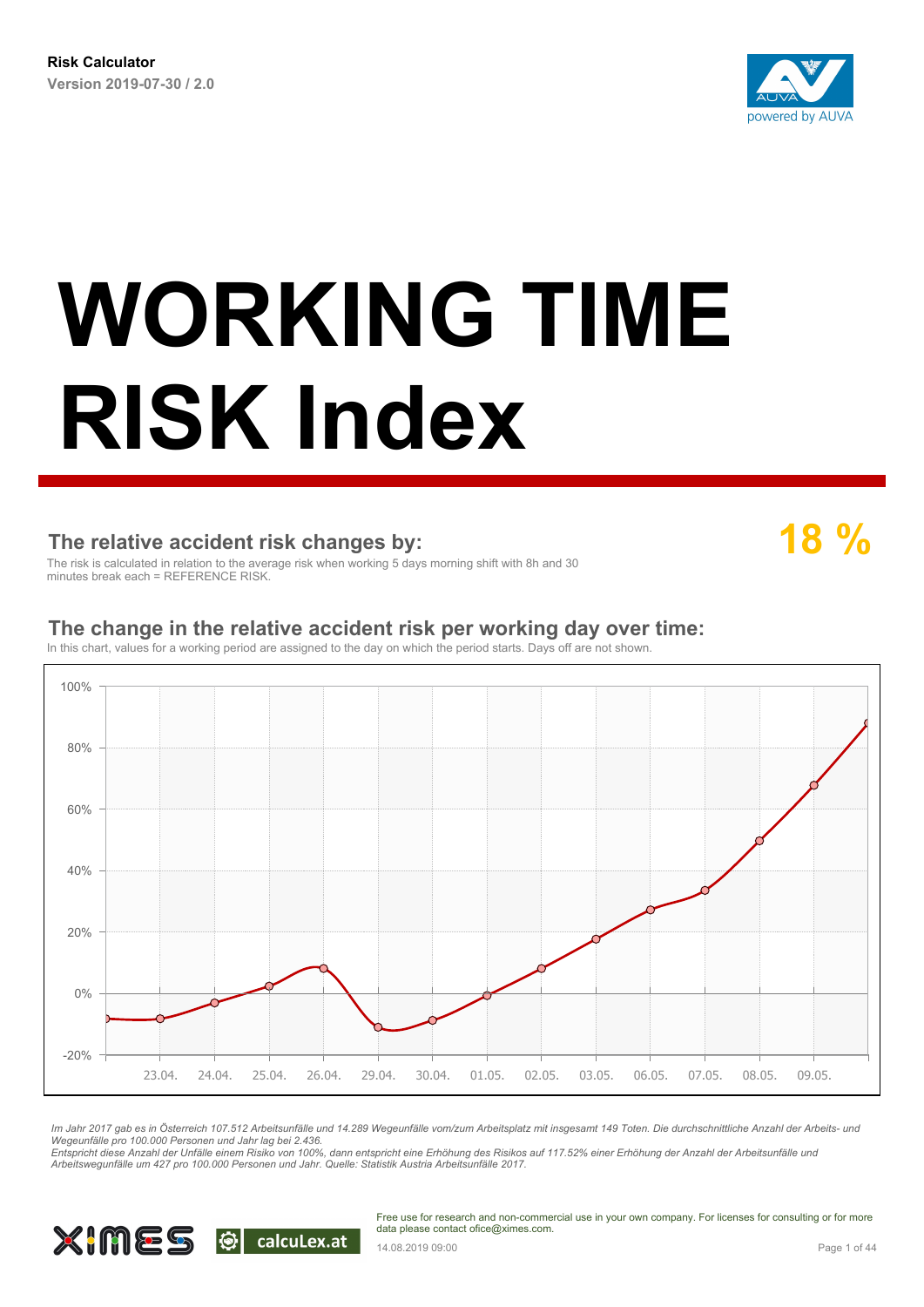

#### **Disclaimer**

You are using a non-commercial version of the Risk Calculater powered by AUVA. We provide this version for non-commercial use for calculations for up to 100 records.

The Risk Calculator is based on the scientific state of the art.

However, some aspects are not yet considered in the model. Details in the calculation are subject to change according to improvements of the software and to the scientific progress.

We are committed to ensure a high quality of our product. Nevertheless, mistakes can never be completely ruled out.

Please contact us at office@ximes.com, if you want to use the Risk Calculator commercially or for a higher number of records, or if you have any questions or concerns about the correctness of our approach.

#### **Settings**

Commuting time in minutes **30**

#### **Working time data**

| No.            | <b>Date</b> | Start End |             | start       | <b>Break Break</b><br>end | <b>Remark</b> | <b>Note</b> |  |  |
|----------------|-------------|-----------|-------------|-------------|---------------------------|---------------|-------------|--|--|
| $\mathbf{1}$   | 22.04.2019  |           | 06:00 14:00 | 10:00       | 10:30                     |               |             |  |  |
| $\overline{2}$ | 23.04.2019  |           | 06:00 14:00 | 10:00 10:30 |                           |               |             |  |  |
| 3              | 24.04.2019  |           | 06:00 14:00 | 10:00       | 10:30                     |               |             |  |  |
| $\overline{4}$ | 25.04.2019  |           | 06:00 14:00 | 10:00 10:30 |                           |               |             |  |  |
| 5              | 26.04.2019  |           | 06:00 14:00 | 10:00 10:30 |                           |               |             |  |  |
| 6              | 29.04.2019  |           | 14:00 22:00 | 18:00       | 18:30                     |               |             |  |  |
| $\overline{7}$ | 30.04.2019  |           | 14:00 22:00 | 18:00       | 18:30                     |               |             |  |  |
| 8              | 01.05.2019  |           | 14:00 22:00 | 18:00 18:30 |                           |               |             |  |  |
| 9              | 02.05.2019  |           | 14:00 22:00 | 18:00       | 18:30                     |               |             |  |  |
| 10             | 03.05.2019  |           | 14:00 22:00 | 18:00 18:30 |                           |               |             |  |  |
| 11             | 06.05.2019  |           | 22:00 06:00 | 00:00 00:30 |                           |               |             |  |  |
| 12             | 07.05.2019  |           | 22:00 06:00 | 00:00 00:30 |                           |               |             |  |  |
| 13             | 08.05.2019  |           | 22:00 06:00 | 00:00 00:30 |                           |               |             |  |  |
| 14             | 09.05.2019  |           | 22:00 06:00 | 00:00 00:30 |                           |               |             |  |  |
| 15             | 10.05.2019  |           | 22:00 06:00 | 00:00 00:30 |                           |               |             |  |  |

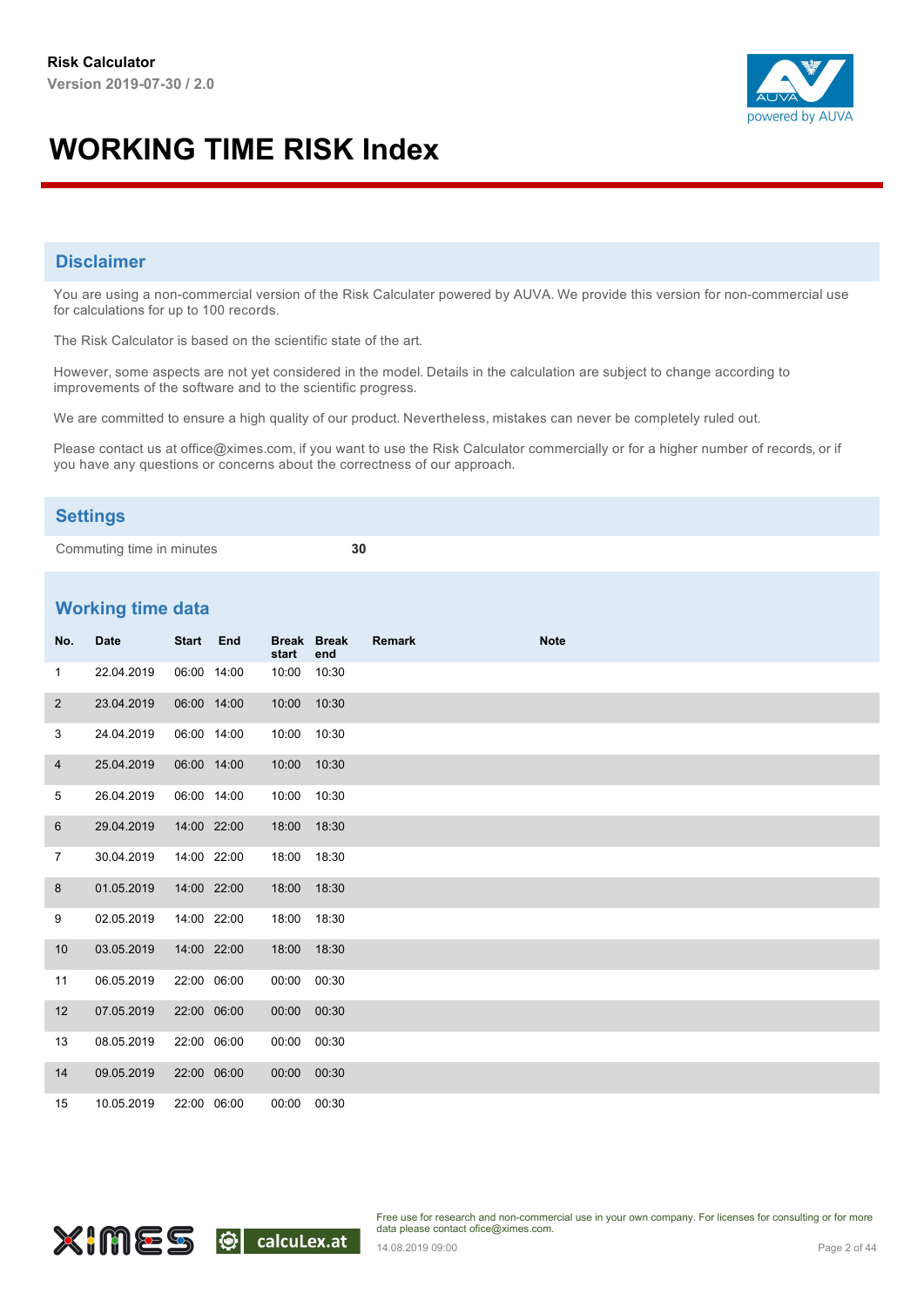#### **Computation of risk values**

#### **The relative accident risk changes by:**

EXPLANATION RELATIVE RISK: Risk research often uses relative risk, which expresses the factor by which a risk differs between two groups of people.If, for example, the absolute accident risk in an area across all persons is 2% per year, but 3% for a lot of night work, then the relative risk would be 3%/2% = 150% - an increase of 50%.If the risk remains unchanged, the result is 100% relative risk or 1. If, for example, it drops to 1.5%, the relative risk would be reduced to 75%, i.e. minus 25%.

The calculation of the relative risk thus shows the expected change under different conditions(e.g. other dangers of work).

The risk is calculated in relation to the average risk when working 5 days morning shift with 8h and 30 minutes break each = REFERENCE RISK.

#### **Shift assessment** Commuting Rest<sup>time Shift series Shift length<br>No. **Date Start End Summary of working times** and the time the solit series shift length and **Difference**</sup> **End Summary of working times Risk factors relative to reference risk** Commuting 1 Long rest time before shift start 22.04.2019 06:00 14:00 100 % 100 % 93 % 98 % **92 % -8 %** 4.00h working time, then 0.50h break 3.50h working time 7.50h Total working time 8.00h Shift length 2 16.00h rest time before shift start 23.04.2019 06:00 14:00 100 % 100 % 93 % 98 % **92 % -8 %** 4.00h working time, then 0.50h break 3.50h working time 7.50h Total working time 8.00h Shift length 3 16.00h rest time before shift start 24.04.2019 06:00 14:00 100 % 100 % 99 % 98 % **97 % -3 %** 4.00h working time, then 0.50h break 3.50h working time 7.50h Total working time 8.00h Shift length 4 16.00h rest time before shift start 25.04.2019 06:00 14:00 100 % 100 % 104 % 98 % **102 % 2 %** 4.00h working time, then 0.50h break 3.50h working time 7.50h Total working time 8.00h Shift length 5 16.00h rest time before shift start 26.04.2019 06:00 14:00 100 % 100 % 110 % 98 % **108 % 8 %** 4.00h working time, then 0.50h break 3.50h working time 7.50h Total working time 8.00h Shift length 6 72.00h rest time before shift start 29.04.2019 14:00 22:00 100 % 100 % 91 % 98 % **89 % -11 %** 4.00h working time, then 0.50h break 3.50h working time 7.50h Total working time 8.00h Shift length 7 16.00h rest time before shift start 30.04.2019 14:00 22:00 100 % 100 % 93 % 98 % **91 % -9 %**4.00h working time, then 0.50h break 3.50h working time 7.50h Total working time 8.00h Shift length

XIMES O calcuLex.at



**18 %**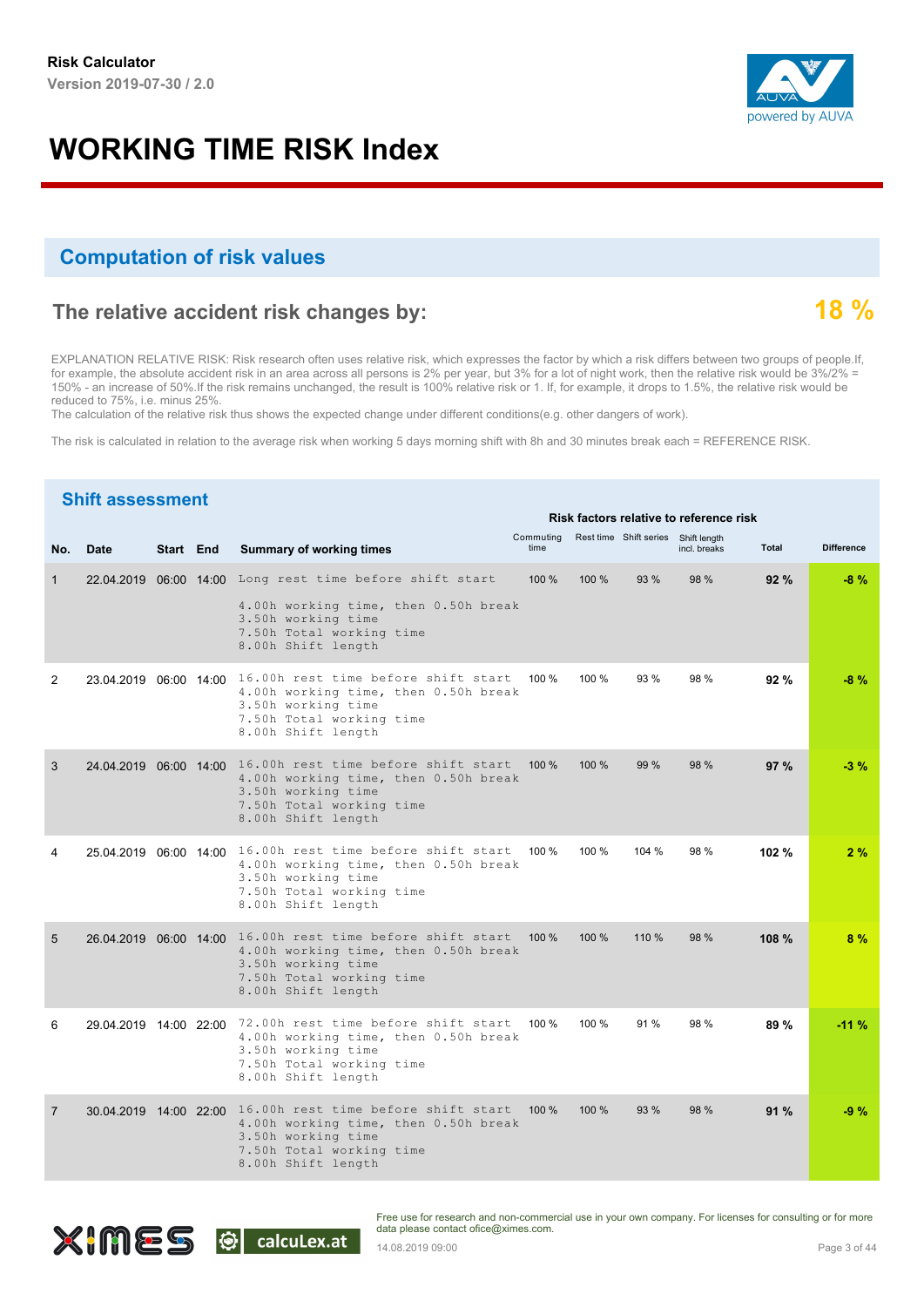

|     | <b>Shift assessment</b> |           |                                                                                                                                                                            |       |                                               |       |              |       |                   |
|-----|-------------------------|-----------|----------------------------------------------------------------------------------------------------------------------------------------------------------------------------|-------|-----------------------------------------------|-------|--------------|-------|-------------------|
|     |                         |           |                                                                                                                                                                            |       | Risk factors relative to reference risk       |       |              |       |                   |
| No. | <b>Date</b>             | Start End | <b>Summary of working times</b>                                                                                                                                            | time  | Commuting Rest time Shift series Shift length |       | incl. breaks | Total | <b>Difference</b> |
| 8   | 01.05.2019 14:00 22:00  |           | 16.00h rest time before shift start<br>4.00h working time, then 0.50h break<br>3.50h working time<br>7.50h Total working time<br>8.00h Shift length                        | 100 % | 100 %                                         | 101 % | 98 %         | 99 %  | $-1%$             |
| 9   |                         |           | 02.05.2019 14:00 22:00 16.00h rest time before shift start<br>4.00h working time, then 0.50h break<br>3.50h working time<br>7.50h Total working time<br>8.00h Shift length | 100 % | 100 %                                         | 110 % | 98 %         | 108 % | 8%                |
| 10  |                         |           | 03.05.2019 14:00 22:00 16.00h rest time before shift start<br>4.00h working time, then 0.50h break<br>3.50h working time<br>7.50h Total working time<br>8.00h Shift length | 100 % | 100 %                                         | 120 % | 98 %         | 118 % | 18%               |
| 11  |                         |           | 06.05.2019 22:00 06:00 72.00h rest time before shift start<br>2.00h working time, then 0.50h break<br>5.50h working time<br>7.50h Total working time<br>8.00h Shift length | 100%  | 100 %                                         | 126 % | 101 %        | 127 % | 27%               |
| 12  |                         |           | 07.05.2019 22:00 06:00 16.00h rest time before shift start<br>2.00h working time, then 0.50h break<br>5.50h working time<br>7.50h Total working time<br>8.00h Shift length | 100 % | 100 %                                         | 132 % | 101 %        | 134 % | 34 %              |
| 13  |                         |           | 08.05.2019 22:00 06:00 16.00h rest time before shift start<br>2.00h working time, then 0.50h break<br>5.50h working time<br>7.50h Total working time<br>8.00h Shift length | 100 % | 100 %                                         | 148 % | 101 %        | 150 % | 50%               |
| 14  |                         |           | 09.05.2019 22:00 06:00 16.00h rest time before shift start<br>2.00h working time, then 0.50h break<br>5.50h working time<br>7.50h Total working time<br>8.00h Shift length | 100 % | 100 %                                         | 166 % | 101 %        | 168 % | 68 %              |
| 15  |                         |           | 10.05.2019 22:00 06:00 16.00h rest time before shift start<br>2.00h working time, then 0.50h break<br>5.50h working time<br>7.50h Total working time<br>8.00h Shift length | 100 % | 100 %                                         | 186 % | 101 %        | 188 % | 88 %              |

Gesamtsumme der Stunden: 112.50 Gesamtsumme von Stunden \* Risiko dieser Stunde: 132.21 Ergibt im Schnitt pro Stunde: 117.52%

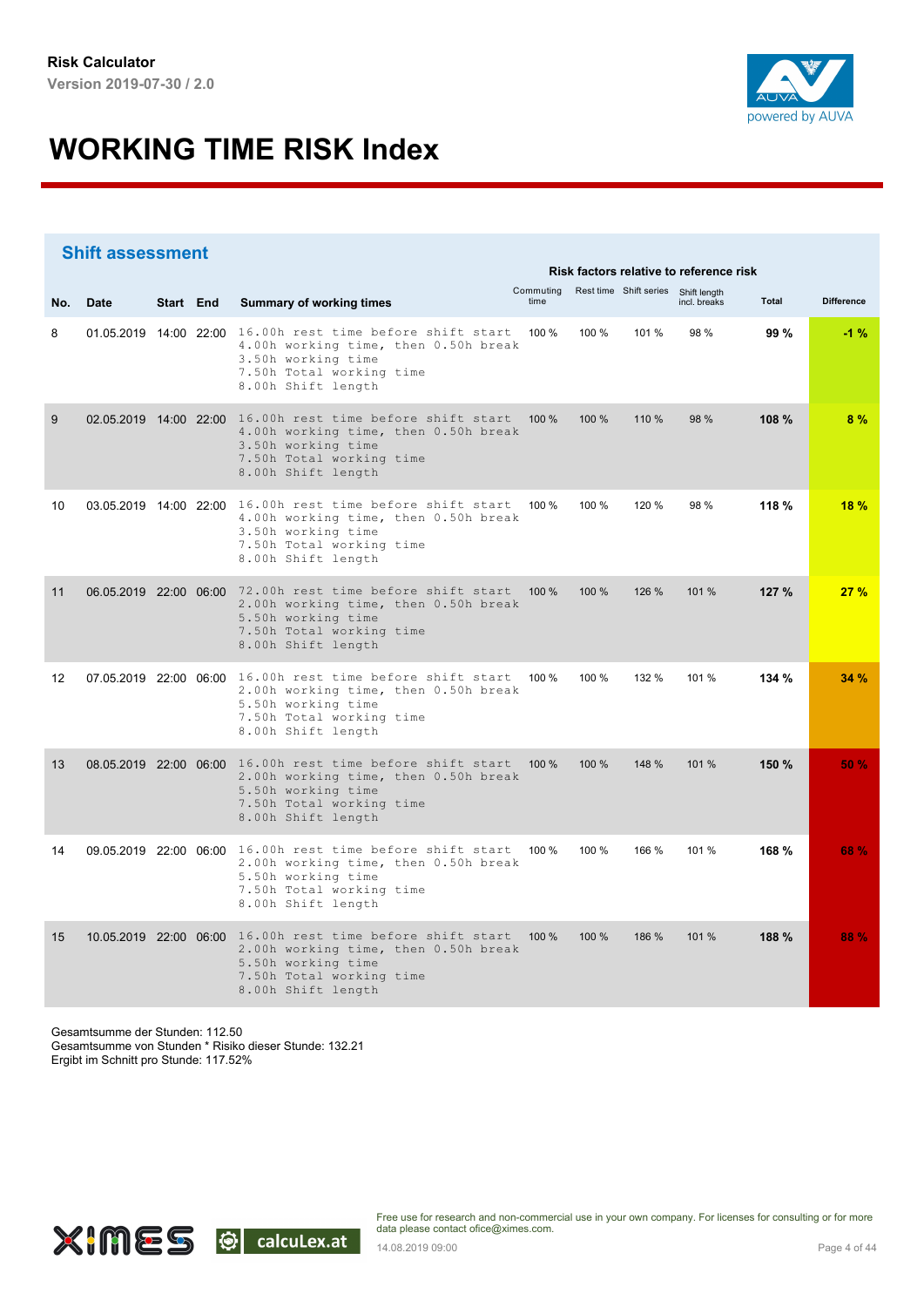

#### **Details for each risk factor and shift**

EXPLANATION RELATIVE RISK: Risk research often uses relative risk, which expresses the factor by which a risk differs between two groups of people.If, for example, the absolute accident risk in an area across all persons is 2% per year, but 3% for a lot of night work, then the relative risk would be 3%/2% = 150% - an increase of 50%.If the risk remains unchanged, the result is 100% relative risk or 1. If, for example, it drops to 1.5%, the relative risk would be reduced to 75%, i.e. minus 25%.

The calculation of the relative risk thus shows the expected change under different conditions(e.g. other dangers of work).

The risk is calculated in relation to the average risk when working 5 days morning shift with 8h and 30 minutes break each = REFERENCE RISK.

| Shift nr.                                | 22/04/2019 | 06:00<br><b>14:00</b> , Break<br>10:00<br>10:30                                                                                                                                                                                                                                                                                                                                                                                                                                                                                                                                                                                                                                                                                                                                                                                                                                                                                                                                                                                                                                                                                                                                                                                                                                                                                                                      |
|------------------------------------------|------------|----------------------------------------------------------------------------------------------------------------------------------------------------------------------------------------------------------------------------------------------------------------------------------------------------------------------------------------------------------------------------------------------------------------------------------------------------------------------------------------------------------------------------------------------------------------------------------------------------------------------------------------------------------------------------------------------------------------------------------------------------------------------------------------------------------------------------------------------------------------------------------------------------------------------------------------------------------------------------------------------------------------------------------------------------------------------------------------------------------------------------------------------------------------------------------------------------------------------------------------------------------------------------------------------------------------------------------------------------------------------|
| Summary of working times                 |            | Long rest time before shift start                                                                                                                                                                                                                                                                                                                                                                                                                                                                                                                                                                                                                                                                                                                                                                                                                                                                                                                                                                                                                                                                                                                                                                                                                                                                                                                                    |
|                                          |            | 4.00h working time, then 0.50h break<br>3.50h working time<br>7.50h Total working time<br>8.00h Shift length                                                                                                                                                                                                                                                                                                                                                                                                                                                                                                                                                                                                                                                                                                                                                                                                                                                                                                                                                                                                                                                                                                                                                                                                                                                         |
| <b>Risk factor commuting</b>             |            | 100 % The commuting time is 30 minutes each way.                                                                                                                                                                                                                                                                                                                                                                                                                                                                                                                                                                                                                                                                                                                                                                                                                                                                                                                                                                                                                                                                                                                                                                                                                                                                                                                     |
| Risk factor shift length excl.<br>breaks |            | 94 % Effect of the shift length ignoring the breaks. This risk factor is adjusted in the next step where breaks are considered. This factor is<br>therefore not directly included in the overall calculation.                                                                                                                                                                                                                                                                                                                                                                                                                                                                                                                                                                                                                                                                                                                                                                                                                                                                                                                                                                                                                                                                                                                                                        |
|                                          |            | The risk factor shift length (excl. breaks) is calculated as average value of the following hourly raw risk values.<br>After 1.00h of the shift incl. breaks (1.00 hours excl. breaks): 100%<br>After 2.00h of the shift incl. breaks (2.00 hours excl. breaks): 100%<br>After 3.00h of the shift incl. breaks (3.00 hours excl. breaks): 100%<br>After 4.00h of the shift incl. breaks (4.00 hours excl. breaks): 100%<br>After 5.50h of the shift incl. breaks (5.00 hours excl. breaks): 100%<br>After 6.50h of the shift incl. breaks (6.00 hours excl. breaks): 100%<br>After 7.50h of the shift incl. breaks (7.00 hours excl. breaks): 100%<br>After 8.00h of the shift incl. breaks (7.50 hours excl. breaks): 100%                                                                                                                                                                                                                                                                                                                                                                                                                                                                                                                                                                                                                                          |
| Risk factor shift length incl.<br>breaks |            | <b>98</b> % The risk factor shift length is changed by breaks as follows.<br>Starting point are the hourly risk values reported for the risk factor shift length (excl. breaks).<br>Before shift start a 30-minutes break is assumed, which is part of the calculation.                                                                                                                                                                                                                                                                                                                                                                                                                                                                                                                                                                                                                                                                                                                                                                                                                                                                                                                                                                                                                                                                                              |
|                                          |            | Decrease of the risk factor by the assumed 30-minutes break before shift start:<br>The risk from the start of hour 0.00 since shift start was 100.00%. The change for 0.50 hours by 47.00% results in 47.00%.<br>The risk from the start of hour 0.50 since shift start was 100.00%. The change for 0.50 hours by 47.00% results in 47.00%.<br>The risk from the start of hour 1.00 since shift start was 100.00%. The change for 0.50 hours by 47.00% results in 47.00%.<br>The risk from the start of hour 1.50 since shift start was 100.00%. The change for 0.50 hours by 47.00% results in 47.00%.<br>The risk from the start of hour 2.00 since shift start was 100.00%. The change for 0.50 hours by 47.00% results in 47.00%.<br>The risk from the start of hour 2.50 since shift start was 100.00%. The change for 0.50 hours by 47.00% results in 47.00%.                                                                                                                                                                                                                                                                                                                                                                                                                                                                                                  |
|                                          |            | Reduction of the risk-decreasing effect of the assumed 30-minutes break during the following 3.00 work hours:<br>The risk from the start of hour 0.00 since shift start was 47.00%. The change by 100.00% results in 47.00%.<br>The risk from the start of hour 0.50 since shift start was 47.00%. The change by 143.00% results in 67.21%.<br>The risk from the start of hour 1.00 since shift start was 47.00%. The change by 153.00% results in 71.91%.<br>The risk from the start of hour 1.50 since shift start was 47.00%. The change by 162.00% results in 76.14%.<br>The risk from the start of hour 2.00 since shift start was 47.00%. The change by 175.00% results in 82.25%.<br>The risk from the start of hour 2.50 since shift start was 47.00%. The change by 185.00% results in 86.95%.                                                                                                                                                                                                                                                                                                                                                                                                                                                                                                                                                              |
|                                          |            | Decrease of the risk factor by 1 breaks from the input data:<br>Break number 1 with a length of 0.50 hours decreases the risk factor as follows.<br>Das Risiko ab Beginn der 4.00. Stunde seit Arbeitsbeginn bleibt unverändert bei 0.00% (Pause).<br>The risk from the start of hour 4.50 since shift start was 100.00%. The change for 0.50 hours by 47.00% results in 47.00%.<br>The risk from the start of hour 5.00 since shift start was 100.00%. The change for 0.50 hours by 47.00% results in 47.00%.<br>The risk from the start of hour 5.50 since shift start was 100.00%. The change for 0.50 hours by 47.00% results in 47.00%.<br>The risk from the start of hour 6.00 since shift start was 100.00%. The change for 0.50 hours by 47.00% results in 47.00%.<br>The risk from the start of hour 6.50 since shift start was 100.00%. The change for 0.50 hours by 47.00% results in 47.00%.<br>The risk from the start of hour 7.00 since shift start was 100.00%. The change for 0.50 hours by 47.00% results in 47.00%.<br>Abschwächung der risikosenkenden Wirkung der Pause in den nachfolgenden 3.00 Arbeitsstunden:<br>The risk from the start of hour 4.50 since shift start was 47.00%. The change by 100.00% results in 47.00%.<br>The risk from the start of hour 5.00 since shift start was 47.00%. The change by 143.00% results in 67.21%. |

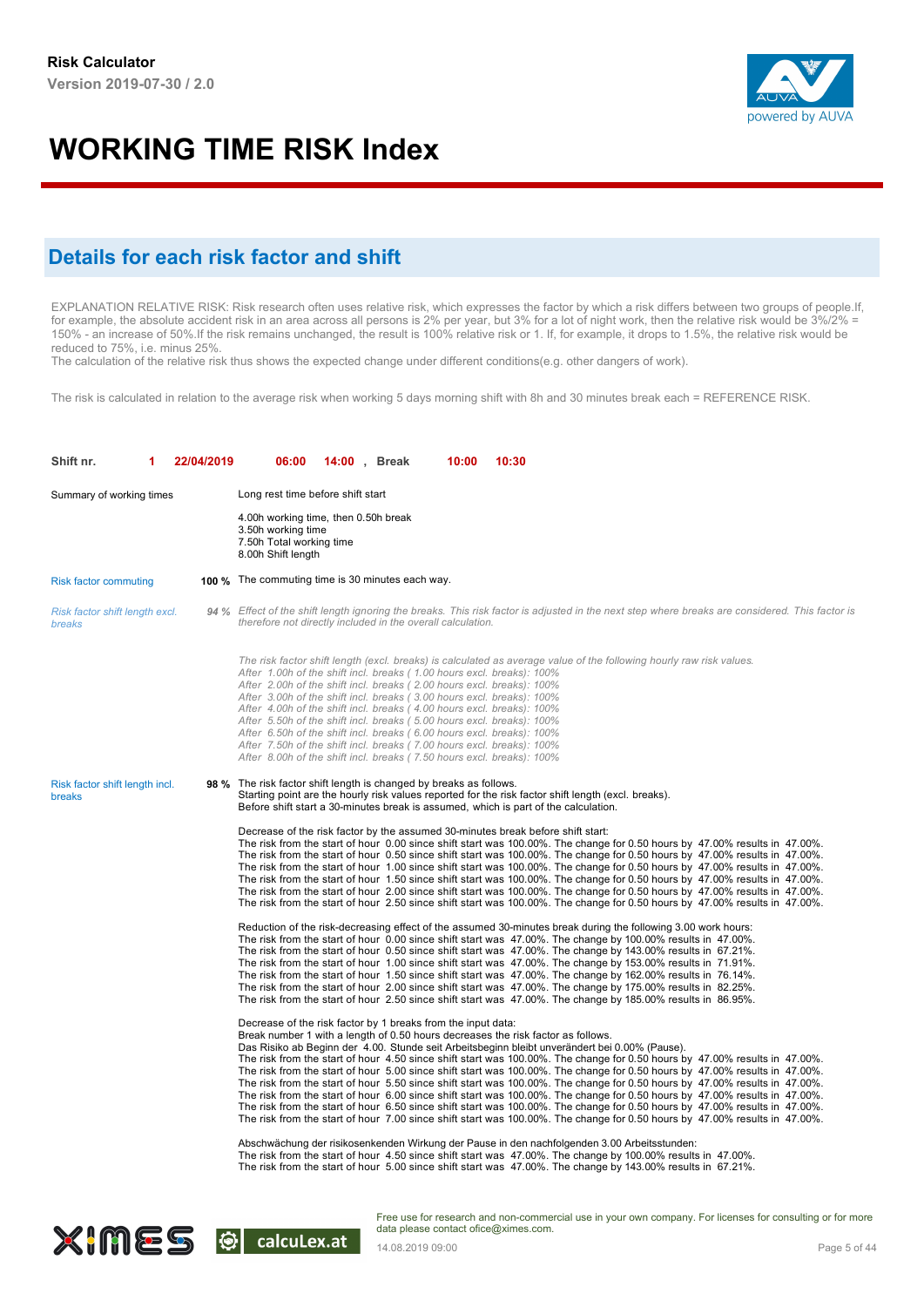

|                                |       | The risk from the start of hour 6.00 since shift start was 47.00%. The change by 162.00% results in 76.14%.<br>The risk from the start of hour 6.50 since shift start was 47.00%. The change by 175.00% results in 82.25%.<br>The risk from the start of hour 7.00 since shift start was 47.00%. The change by 185.00% results in 86.95%.                                                                                                                                                                                                                                                                                                                                                                                                                                                                                                                                                                                                                                                                                                                                                                                                                                                                                                                                                                                                                                                                                                                                                                                                                                                                                                                                                  |
|--------------------------------|-------|--------------------------------------------------------------------------------------------------------------------------------------------------------------------------------------------------------------------------------------------------------------------------------------------------------------------------------------------------------------------------------------------------------------------------------------------------------------------------------------------------------------------------------------------------------------------------------------------------------------------------------------------------------------------------------------------------------------------------------------------------------------------------------------------------------------------------------------------------------------------------------------------------------------------------------------------------------------------------------------------------------------------------------------------------------------------------------------------------------------------------------------------------------------------------------------------------------------------------------------------------------------------------------------------------------------------------------------------------------------------------------------------------------------------------------------------------------------------------------------------------------------------------------------------------------------------------------------------------------------------------------------------------------------------------------------------|
|                                |       | Overview on the raw risk values:<br>Time interval 1 with a length of 0.50 hours starting after 0.00 hours has a relative risk of 47.00%.<br>Time interval 2 with a length of 0.50 hours starting after 0.50 hours has a relative risk of 67.21%.<br>Time interval 3 with a length of 0.50 hours starting after 1.00 hours has a relative risk of 71.91%.<br>Time interval 4 with a length of 0.50 hours starting after 1.50 hours has a relative risk of 76.14%.<br>Time interval 5 with a length of 0.50 hours starting after 2.00 hours has a relative risk of 82.25%.<br>Time interval 6 with a length of 0.50 hours starting after 2.50 hours has a relative risk of 86.95%.<br>Time interval 7 with a length of 1.00 hours starting after 3.00 hours has a relative risk of 100.00%.<br>Time interval 8 with a length of 0.50 hours starting after 4.00 hours has a relative risk of 0.00%.<br>Time interval 9 with a length of 0.50 hours starting after 4.50 hours has a relative risk of 47.00%.<br>Time interval 10 with a length of 0.50 hours starting after 5.00 hours has a relative risk of 67.21%.<br>Time interval 11 with a length of 0.50 hours starting after 5.50 hours has a relative risk of 71.91%.<br>Time interval 12 with a length of 0.50 hours starting after 6.00 hours has a relative risk of 76.14%.<br>Time interval 13 with a length of 0.50 hours starting after 6.50 hours has a relative risk of 82.25%.<br>Time interval 14 with a length of 0.50 hours starting after 7.00 hours has a relative risk of 86.95%.<br>Time interval 15 with a length of 0.50 hours starting after 7.50 hours has a relative risk of 100.00%.                            |
|                                |       | The average raw risk value of 77.53% as multiple of the raw risk value of the reference early shift of 8h length and with a break of 0.5h<br>is 78.93% 77.53% / 78.93% = 98.22%.<br>The single values are also relative to this reference.                                                                                                                                                                                                                                                                                                                                                                                                                                                                                                                                                                                                                                                                                                                                                                                                                                                                                                                                                                                                                                                                                                                                                                                                                                                                                                                                                                                                                                                 |
|                                |       | The result are the following risk values per time unit:<br>Time interval 1 with a length of 0.50 hours starting after 0.00 hours has a relative risk of 59.54%.<br>Time interval 2 with a length of 0.50 hours starting after 0.50 hours has a relative risk of 85.15%.<br>Time interval 3 with a length of 0.50 hours starting after 1.00 hours has a relative risk of 91.10%.<br>Time interval 4 with a length of 0.50 hours starting after 1.50 hours has a relative risk of 96.46%.<br>Time interval 5 with a length of 0.50 hours starting after 2.00 hours has a relative risk of 104.20%.<br>Time interval 6 with a length of 0.50 hours starting after 2.50 hours has a relative risk of 110.16%.<br>Time interval 7 with a length of 1.00 hours starting after 3.00 hours has a relative risk of 126.69%.<br>Time interval 8 with a length of 0.50 hours starting after 4.00 hours has a relative risk of 0.00%.<br>Time interval 9 with a length of 0.50 hours starting after 4.50 hours has a relative risk of 59.54%.<br>Time interval 10 with a length of 0.50 hours starting after 5.00 hours has a relative risk of 85.15%.<br>Time interval 11 with a length of 0.50 hours starting after 5.50 hours has a relative risk of 91.10%.<br>Time interval 12 with a length of 0.50 hours starting after 6.00 hours has a relative risk of 96.46%.<br>Time interval 13 with a length of 0.50 hours starting after 6.50 hours has a relative risk of 104.20%.<br>Time interval 14 with a length of 0.50 hours starting after 7.00 hours has a relative risk of 110.16%.<br>Time interval 15 with a length of 0.50 hours starting after 7.50 hours has a relative risk of 126.69%. |
| Risk factor shift sequence     |       | 93 % The risk factor shift sequence considers the current shift and earlier shifts incl. rest periods.<br>The aftereffect of earlier shifts corresponds to a total of 0.00 shifts.<br>Including the current shift this amounts to a total of 100.00% shifts.<br>In total this amounts to the following risk factor.                                                                                                                                                                                                                                                                                                                                                                                                                                                                                                                                                                                                                                                                                                                                                                                                                                                                                                                                                                                                                                                                                                                                                                                                                                                                                                                                                                        |
|                                |       | The weighted shares of early, late, and night shifts influence the risk for this shift type.                                                                                                                                                                                                                                                                                                                                                                                                                                                                                                                                                                                                                                                                                                                                                                                                                                                                                                                                                                                                                                                                                                                                                                                                                                                                                                                                                                                                                                                                                                                                                                                               |
|                                |       | The risk factor for shift 1.00 of type F is 100.00%.<br>The share of this shift type is 100.00%. Hence the factor is 100.00%.                                                                                                                                                                                                                                                                                                                                                                                                                                                                                                                                                                                                                                                                                                                                                                                                                                                                                                                                                                                                                                                                                                                                                                                                                                                                                                                                                                                                                                                                                                                                                              |
|                                |       | In total this amounts to a risk factor of 100.00%.<br>This value is relative to an average risk of 5 early shifts with 8h length, a break of 0.5h and two days of rest amounting to 107.00%.<br>This results in a relative risk of 100.00% / 107.00% = 93.46%.                                                                                                                                                                                                                                                                                                                                                                                                                                                                                                                                                                                                                                                                                                                                                                                                                                                                                                                                                                                                                                                                                                                                                                                                                                                                                                                                                                                                                             |
| <b>Risk factor rest period</b> | 100 % | The distance to the previous shift is 999.00 hours.<br>It is reduced to 998.00 hours (net time) by the commuting time.<br>As the net time amounts to more than 9 hours, the risk is not increased.                                                                                                                                                                                                                                                                                                                                                                                                                                                                                                                                                                                                                                                                                                                                                                                                                                                                                                                                                                                                                                                                                                                                                                                                                                                                                                                                                                                                                                                                                         |
| Total risk                     | 92 %  | 100.00% * 100.00% * 100.00% * 93.46% * 98.22%<br>Base risk * Commuting time * Rest period * Shift sequence * Shift length incl. breaks                                                                                                                                                                                                                                                                                                                                                                                                                                                                                                                                                                                                                                                                                                                                                                                                                                                                                                                                                                                                                                                                                                                                                                                                                                                                                                                                                                                                                                                                                                                                                     |

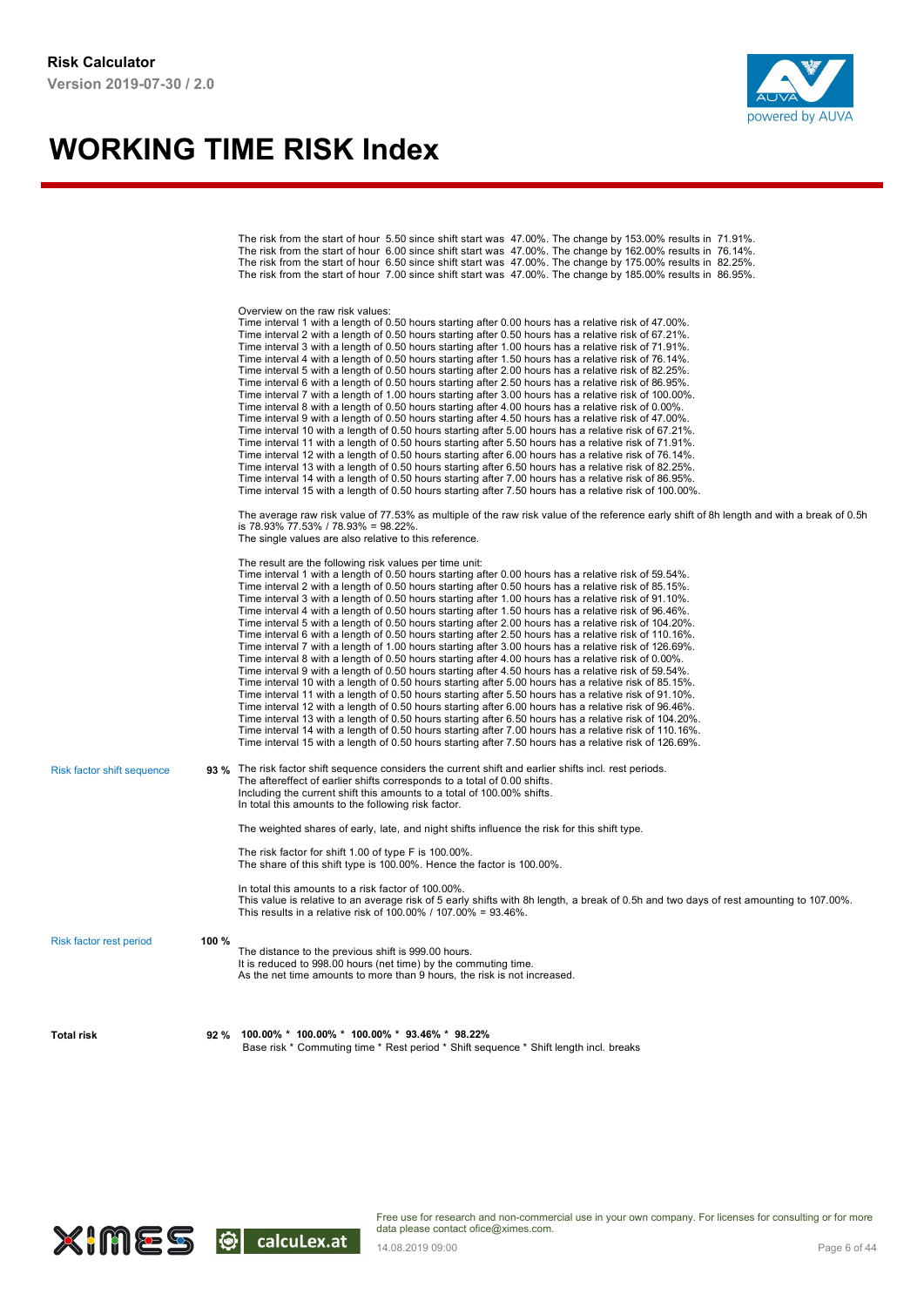

| Shift nr.                                | 23/04/2019 | 06:00                                                                                                                                                                                                                                                                                                                                                                                                                                                                                                                                                                                                | <b>14:00</b> , Break | 10:00 | 10:30                                                                                                                                                                                                                                                                                                                                                                                                                                                                                                                                                                                                                                                                                                                                                                                                                                                                                                                                                                                                                                                                                                                                                                                                                                                                                           |
|------------------------------------------|------------|------------------------------------------------------------------------------------------------------------------------------------------------------------------------------------------------------------------------------------------------------------------------------------------------------------------------------------------------------------------------------------------------------------------------------------------------------------------------------------------------------------------------------------------------------------------------------------------------------|----------------------|-------|-------------------------------------------------------------------------------------------------------------------------------------------------------------------------------------------------------------------------------------------------------------------------------------------------------------------------------------------------------------------------------------------------------------------------------------------------------------------------------------------------------------------------------------------------------------------------------------------------------------------------------------------------------------------------------------------------------------------------------------------------------------------------------------------------------------------------------------------------------------------------------------------------------------------------------------------------------------------------------------------------------------------------------------------------------------------------------------------------------------------------------------------------------------------------------------------------------------------------------------------------------------------------------------------------|
| Summary of working times                 |            | 16.00h rest time before shift start<br>4.00h working time, then 0.50h break<br>3.50h working time<br>7.50h Total working time<br>8.00h Shift length                                                                                                                                                                                                                                                                                                                                                                                                                                                  |                      |       |                                                                                                                                                                                                                                                                                                                                                                                                                                                                                                                                                                                                                                                                                                                                                                                                                                                                                                                                                                                                                                                                                                                                                                                                                                                                                                 |
| <b>Risk factor commuting</b>             |            | <b>100 %</b> The commuting time is 30 minutes each way.                                                                                                                                                                                                                                                                                                                                                                                                                                                                                                                                              |                      |       |                                                                                                                                                                                                                                                                                                                                                                                                                                                                                                                                                                                                                                                                                                                                                                                                                                                                                                                                                                                                                                                                                                                                                                                                                                                                                                 |
| Risk factor shift length excl.<br>breaks |            | therefore not directly included in the overall calculation.                                                                                                                                                                                                                                                                                                                                                                                                                                                                                                                                          |                      |       | 94 % Effect of the shift length ignoring the breaks. This risk factor is adjusted in the next step where breaks are considered. This factor is                                                                                                                                                                                                                                                                                                                                                                                                                                                                                                                                                                                                                                                                                                                                                                                                                                                                                                                                                                                                                                                                                                                                                  |
|                                          |            | After 1.00h of the shift incl. breaks (1.00 hours excl. breaks): 100%<br>After 2.00h of the shift incl. breaks (2.00 hours excl. breaks): 100%<br>After 3.00h of the shift incl. breaks (3.00 hours excl. breaks): 100%<br>After 4.00h of the shift incl. breaks (4.00 hours excl. breaks): 100%<br>After 5.50h of the shift incl. breaks (5.00 hours excl. breaks): 100%<br>After 6.50h of the shift incl. breaks (6.00 hours excl. breaks): 100%<br>After 7.50h of the shift incl. breaks (7.00 hours excl. breaks): 100%<br>After 8.00h of the shift incl. breaks (7.50 hours excl. breaks): 100% |                      |       | The risk factor shift length (excl. breaks) is calculated as average value of the following hourly raw risk values.                                                                                                                                                                                                                                                                                                                                                                                                                                                                                                                                                                                                                                                                                                                                                                                                                                                                                                                                                                                                                                                                                                                                                                             |
| Risk factor shift length incl.<br>breaks |            | 98 % The risk factor shift length is changed by breaks as follows.                                                                                                                                                                                                                                                                                                                                                                                                                                                                                                                                   |                      |       | Starting point are the hourly risk values reported for the risk factor shift length (excl. breaks).<br>Before shift start a 30-minutes break is assumed, which is part of the calculation.                                                                                                                                                                                                                                                                                                                                                                                                                                                                                                                                                                                                                                                                                                                                                                                                                                                                                                                                                                                                                                                                                                      |
|                                          |            |                                                                                                                                                                                                                                                                                                                                                                                                                                                                                                                                                                                                      |                      |       | Decrease of the risk factor by the assumed 30-minutes break before shift start:<br>The risk from the start of hour 0.00 since shift start was 100.00%. The change for 0.50 hours by 47.00% results in 47.00%.<br>The risk from the start of hour 0.50 since shift start was 100.00%. The change for 0.50 hours by 47.00% results in 47.00%.<br>The risk from the start of hour 1.00 since shift start was 100.00%. The change for 0.50 hours by 47.00% results in 47.00%.<br>The risk from the start of hour 1.50 since shift start was 100.00%. The change for 0.50 hours by 47.00% results in 47.00%.<br>The risk from the start of hour 2.00 since shift start was 100.00%. The change for 0.50 hours by 47.00% results in 47.00%.<br>The risk from the start of hour 2.50 since shift start was 100.00%. The change for 0.50 hours by 47.00% results in 47.00%.                                                                                                                                                                                                                                                                                                                                                                                                                             |
|                                          |            |                                                                                                                                                                                                                                                                                                                                                                                                                                                                                                                                                                                                      |                      |       | Reduction of the risk-decreasing effect of the assumed 30-minutes break during the following 3.00 work hours:<br>The risk from the start of hour 0.00 since shift start was 47.00%. The change by 100.00% results in 47.00%.<br>The risk from the start of hour 0.50 since shift start was 47.00%. The change by 143.00% results in 67.21%.<br>The risk from the start of hour 1.00 since shift start was 47.00%. The change by 153.00% results in 71.91%.<br>The risk from the start of hour 1.50 since shift start was 47.00%. The change by 162.00% results in 76.14%.<br>The risk from the start of hour 2.00 since shift start was 47.00%. The change by 175.00% results in 82.25%.<br>The risk from the start of hour 2.50 since shift start was 47.00%. The change by 185.00% results in 86.95%.                                                                                                                                                                                                                                                                                                                                                                                                                                                                                         |
|                                          |            | Decrease of the risk factor by 1 breaks from the input data:                                                                                                                                                                                                                                                                                                                                                                                                                                                                                                                                         |                      |       | Break number 1 with a length of 0.50 hours decreases the risk factor as follows.<br>Das Risiko ab Beginn der 4.00. Stunde seit Arbeitsbeginn bleibt unverändert bei 0.00% (Pause).<br>The risk from the start of hour 4.50 since shift start was 100.00%. The change for 0.50 hours by 47.00% results in 47.00%.<br>The risk from the start of hour 5.00 since shift start was 100.00%. The change for 0.50 hours by 47.00% results in 47.00%.<br>The risk from the start of hour 5.50 since shift start was 100.00%. The change for 0.50 hours by 47.00% results in 47.00%.<br>The risk from the start of hour 6.00 since shift start was 100.00%. The change for 0.50 hours by 47.00% results in 47.00%.<br>The risk from the start of hour 6.50 since shift start was 100.00%. The change for 0.50 hours by 47.00% results in 47.00%.<br>The risk from the start of hour 7.00 since shift start was 100.00%. The change for 0.50 hours by 47.00% results in 47.00%.                                                                                                                                                                                                                                                                                                                          |
|                                          |            |                                                                                                                                                                                                                                                                                                                                                                                                                                                                                                                                                                                                      |                      |       | Abschwächung der risikosenkenden Wirkung der Pause in den nachfolgenden 3.00 Arbeitsstunden:<br>The risk from the start of hour 4.50 since shift start was 47.00%. The change by 100.00% results in 47.00%.<br>The risk from the start of hour 5.00 since shift start was 47.00%. The change by 143.00% results in 67.21%.<br>The risk from the start of hour 5.50 since shift start was 47.00%. The change by 153.00% results in 71.91%.<br>The risk from the start of hour 6.00 since shift start was 47.00%. The change by 162.00% results in 76.14%.<br>The risk from the start of hour 6.50 since shift start was 47.00%. The change by 175.00% results in 82.25%.<br>The risk from the start of hour 7.00 since shift start was 47.00%. The change by 185.00% results in 86.95%.                                                                                                                                                                                                                                                                                                                                                                                                                                                                                                          |
|                                          |            | Overview on the raw risk values:                                                                                                                                                                                                                                                                                                                                                                                                                                                                                                                                                                     |                      |       | Time interval 1 with a length of 0.50 hours starting after 0.00 hours has a relative risk of 47.00%.<br>Time interval 2 with a length of 0.50 hours starting after 0.50 hours has a relative risk of 67.21%.<br>Time interval 3 with a length of 0.50 hours starting after 1.00 hours has a relative risk of 71.91%.<br>Time interval 4 with a length of 0.50 hours starting after 1.50 hours has a relative risk of 76.14%.<br>Time interval 5 with a length of 0.50 hours starting after 2.00 hours has a relative risk of 82.25%.<br>Time interval 6 with a length of 0.50 hours starting after 2.50 hours has a relative risk of 86.95%.<br>Time interval 7 with a length of 1.00 hours starting after 3.00 hours has a relative risk of 100.00%.<br>Time interval 8 with a length of 0.50 hours starting after 4.00 hours has a relative risk of 0.00%.<br>Time interval 9 with a length of 0.50 hours starting after 4.50 hours has a relative risk of 47.00%.<br>Time interval 10 with a length of 0.50 hours starting after 5.00 hours has a relative risk of 67.21%.<br>Time interval 11 with a length of 0.50 hours starting after 5.50 hours has a relative risk of 71.91%.<br>Time interval 12 with a length of 0.50 hours starting after 6.00 hours has a relative risk of 76.14%. |

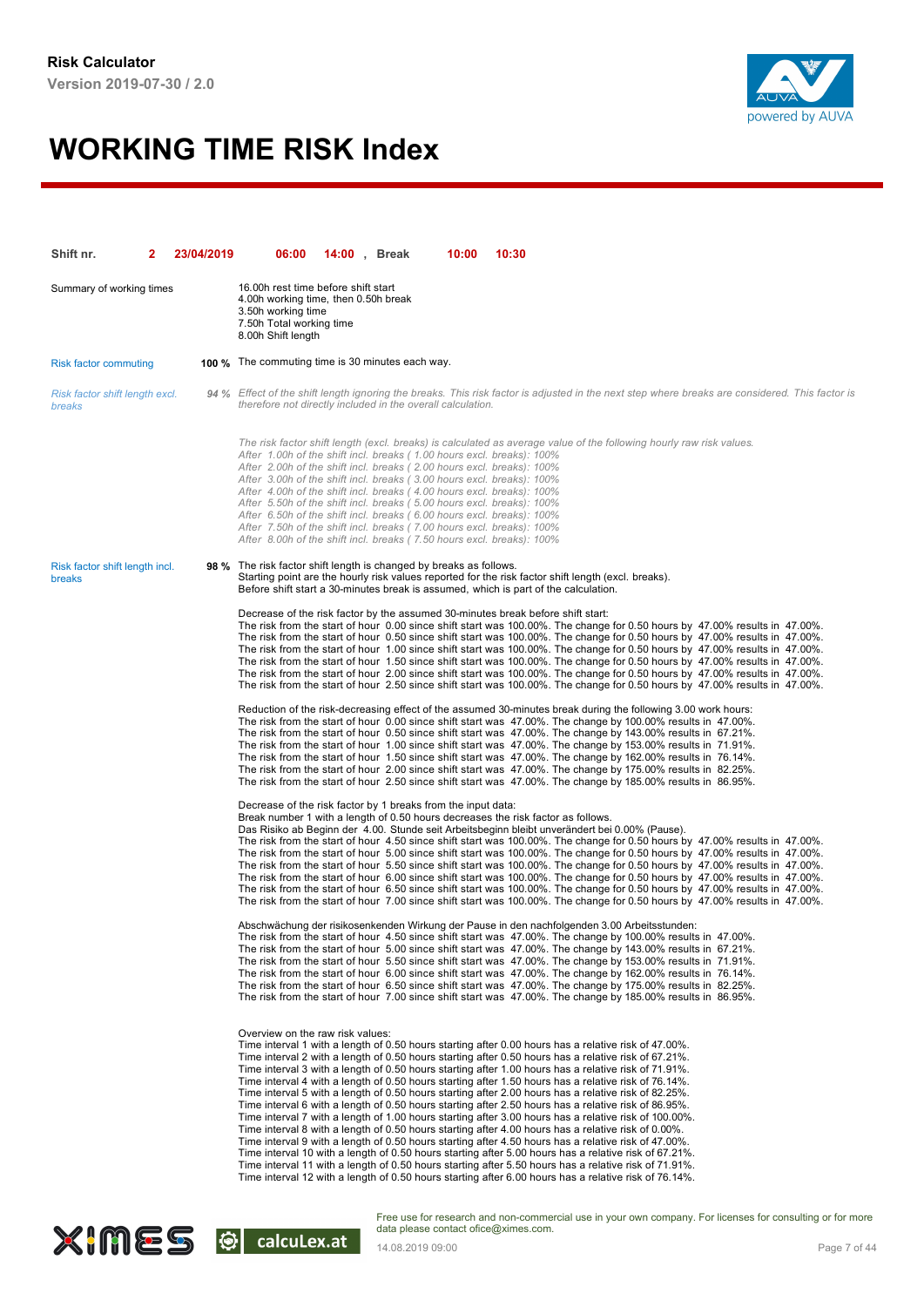

|                            |       | Time interval 13 with a length of 0.50 hours starting after 6.50 hours has a relative risk of 82.25%.<br>Time interval 14 with a length of 0.50 hours starting after 7.00 hours has a relative risk of 86.95%.<br>Time interval 15 with a length of 0.50 hours starting after 7.50 hours has a relative risk of 100.00%.<br>The average raw risk value of 77.53% as multiple of the raw risk value of the reference early shift of 8h length and with a break of 0.5h<br>is 78.93% 77.53% / 78.93% = 98.22%.<br>The single values are also relative to this reference.                                                                                                                                                                                                                                                                                                                                                                                                                                                                                                                                                                                                                                                                                                                                                                                                                                                                                                                                                                                                                                                                                                                     |
|----------------------------|-------|--------------------------------------------------------------------------------------------------------------------------------------------------------------------------------------------------------------------------------------------------------------------------------------------------------------------------------------------------------------------------------------------------------------------------------------------------------------------------------------------------------------------------------------------------------------------------------------------------------------------------------------------------------------------------------------------------------------------------------------------------------------------------------------------------------------------------------------------------------------------------------------------------------------------------------------------------------------------------------------------------------------------------------------------------------------------------------------------------------------------------------------------------------------------------------------------------------------------------------------------------------------------------------------------------------------------------------------------------------------------------------------------------------------------------------------------------------------------------------------------------------------------------------------------------------------------------------------------------------------------------------------------------------------------------------------------|
|                            |       | The result are the following risk values per time unit:<br>Time interval 1 with a length of 0.50 hours starting after 0.00 hours has a relative risk of 59.54%.<br>Time interval 2 with a length of 0.50 hours starting after 0.50 hours has a relative risk of 85.15%.<br>Time interval 3 with a length of 0.50 hours starting after 1.00 hours has a relative risk of 91.10%.<br>Time interval 4 with a length of 0.50 hours starting after 1.50 hours has a relative risk of 96.46%.<br>Time interval 5 with a length of 0.50 hours starting after 2.00 hours has a relative risk of 104.20%.<br>Time interval 6 with a length of 0.50 hours starting after 2.50 hours has a relative risk of 110.16%.<br>Time interval 7 with a length of 1.00 hours starting after 3.00 hours has a relative risk of 126.69%.<br>Time interval 8 with a length of 0.50 hours starting after 4.00 hours has a relative risk of 0.00%.<br>Time interval 9 with a length of 0.50 hours starting after 4.50 hours has a relative risk of 59.54%.<br>Time interval 10 with a length of 0.50 hours starting after 5.00 hours has a relative risk of 85.15%.<br>Time interval 11 with a length of 0.50 hours starting after 5.50 hours has a relative risk of 91.10%.<br>Time interval 12 with a length of 0.50 hours starting after 6.00 hours has a relative risk of 96.46%.<br>Time interval 13 with a length of 0.50 hours starting after 6.50 hours has a relative risk of 104.20%.<br>Time interval 14 with a length of 0.50 hours starting after 7.00 hours has a relative risk of 110.16%.<br>Time interval 15 with a length of 0.50 hours starting after 7.50 hours has a relative risk of 126.69%. |
| Risk factor shift sequence |       | 93 % The risk factor shift sequence considers the current shift and earlier shifts incl. rest periods.<br>The aftereffect of earlier shifts corresponds to a total of 1.00 shifts.<br>Including the current shift this amounts to a total of 200.00% shifts.<br>In total this amounts to the following risk factor.                                                                                                                                                                                                                                                                                                                                                                                                                                                                                                                                                                                                                                                                                                                                                                                                                                                                                                                                                                                                                                                                                                                                                                                                                                                                                                                                                                        |
|                            |       | The weighted shares of early, late, and night shifts influence the risk for this shift type.                                                                                                                                                                                                                                                                                                                                                                                                                                                                                                                                                                                                                                                                                                                                                                                                                                                                                                                                                                                                                                                                                                                                                                                                                                                                                                                                                                                                                                                                                                                                                                                               |
|                            |       | The risk factor for shift 2.00 of type F is 100.00%.<br>The share of this shift type is 100.00%. Hence the factor is 100.00%.                                                                                                                                                                                                                                                                                                                                                                                                                                                                                                                                                                                                                                                                                                                                                                                                                                                                                                                                                                                                                                                                                                                                                                                                                                                                                                                                                                                                                                                                                                                                                              |
|                            |       | In total this amounts to a risk factor of 100.00%.<br>This value is relative to an average risk of 5 early shifts with 8h length, a break of 0.5h and two days of rest amounting to 107.00%.<br>This results in a relative risk of 100,00% / 107,00% = 93,46%.                                                                                                                                                                                                                                                                                                                                                                                                                                                                                                                                                                                                                                                                                                                                                                                                                                                                                                                                                                                                                                                                                                                                                                                                                                                                                                                                                                                                                             |
| Risk factor rest period    | 100 % | The distance to the previous shift is 16.00 hours.<br>It is reduced to 15.00 hours (net time) by the commuting time.<br>As the net time amounts to more than 9 hours, the risk is not increased.                                                                                                                                                                                                                                                                                                                                                                                                                                                                                                                                                                                                                                                                                                                                                                                                                                                                                                                                                                                                                                                                                                                                                                                                                                                                                                                                                                                                                                                                                           |
| <b>Total risk</b>          | 92 %  | 100.00% * 100.00% * 100.00% * 93.46% * 98.22%<br>Base risk * Commuting time * Rest period * Shift sequence * Shift length incl. breaks                                                                                                                                                                                                                                                                                                                                                                                                                                                                                                                                                                                                                                                                                                                                                                                                                                                                                                                                                                                                                                                                                                                                                                                                                                                                                                                                                                                                                                                                                                                                                     |

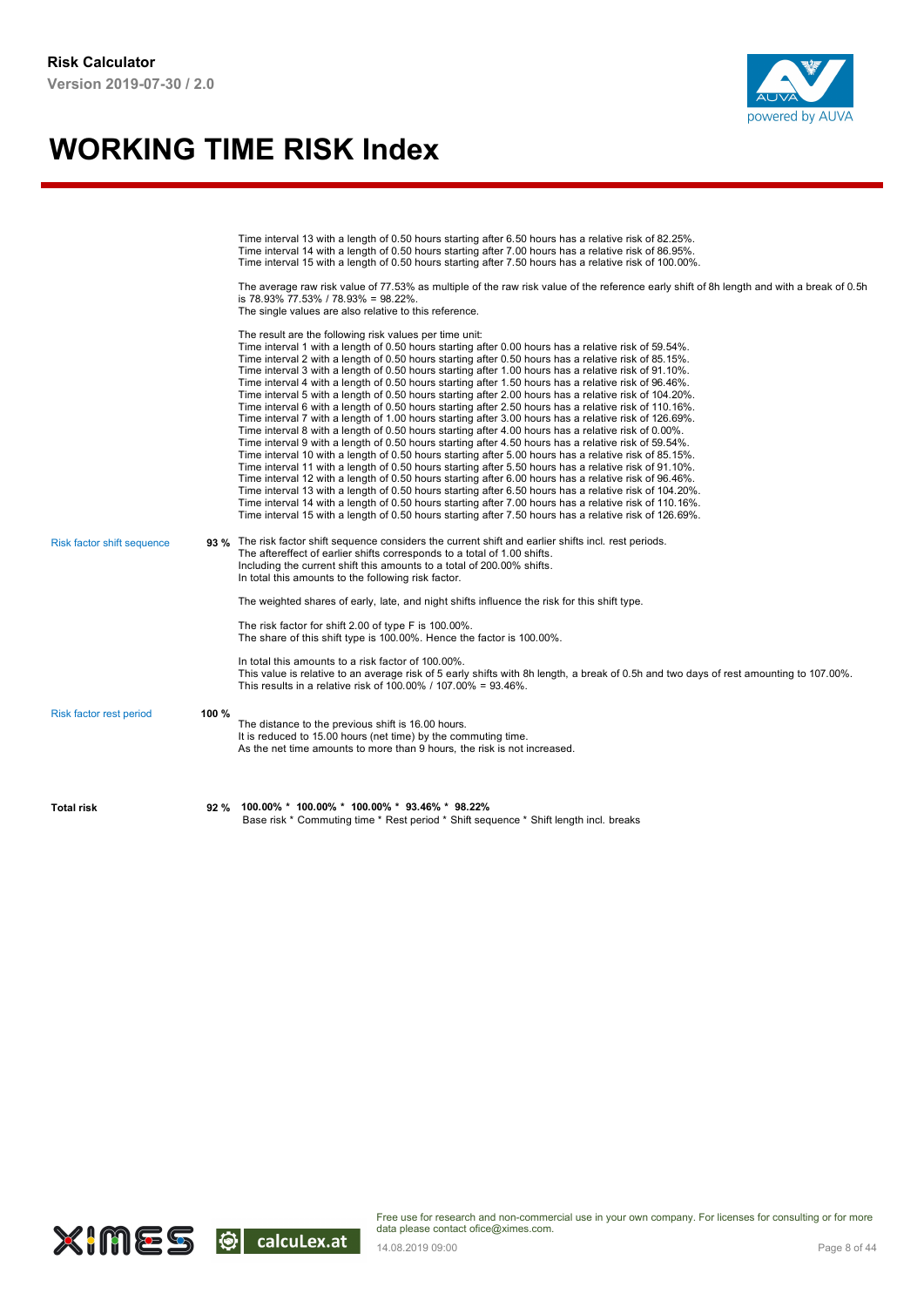

| Shift nr.                                | 24/04/2019 | 06:00                                                                                                                                                                                                                                                                                                                                                                                                                                                                                                                                                                                                | <b>14:00</b> , Break | 10:00 | 10:30                                                                                                                                                                                                                                                                                                                                                                                                                                                                                                                                                                                                                                                                                                                                                                                                                                                                                                                                                                                                                                                                                                                                                                                                                                                                                           |  |
|------------------------------------------|------------|------------------------------------------------------------------------------------------------------------------------------------------------------------------------------------------------------------------------------------------------------------------------------------------------------------------------------------------------------------------------------------------------------------------------------------------------------------------------------------------------------------------------------------------------------------------------------------------------------|----------------------|-------|-------------------------------------------------------------------------------------------------------------------------------------------------------------------------------------------------------------------------------------------------------------------------------------------------------------------------------------------------------------------------------------------------------------------------------------------------------------------------------------------------------------------------------------------------------------------------------------------------------------------------------------------------------------------------------------------------------------------------------------------------------------------------------------------------------------------------------------------------------------------------------------------------------------------------------------------------------------------------------------------------------------------------------------------------------------------------------------------------------------------------------------------------------------------------------------------------------------------------------------------------------------------------------------------------|--|
| Summary of working times                 |            | 16.00h rest time before shift start<br>4.00h working time, then 0.50h break<br>3.50h working time<br>7.50h Total working time<br>8.00h Shift length                                                                                                                                                                                                                                                                                                                                                                                                                                                  |                      |       |                                                                                                                                                                                                                                                                                                                                                                                                                                                                                                                                                                                                                                                                                                                                                                                                                                                                                                                                                                                                                                                                                                                                                                                                                                                                                                 |  |
| <b>Risk factor commuting</b>             |            | <b>100 %</b> The commuting time is 30 minutes each way.                                                                                                                                                                                                                                                                                                                                                                                                                                                                                                                                              |                      |       |                                                                                                                                                                                                                                                                                                                                                                                                                                                                                                                                                                                                                                                                                                                                                                                                                                                                                                                                                                                                                                                                                                                                                                                                                                                                                                 |  |
| Risk factor shift length excl.<br>breaks |            | therefore not directly included in the overall calculation.                                                                                                                                                                                                                                                                                                                                                                                                                                                                                                                                          |                      |       | 94 % Effect of the shift length ignoring the breaks. This risk factor is adjusted in the next step where breaks are considered. This factor is                                                                                                                                                                                                                                                                                                                                                                                                                                                                                                                                                                                                                                                                                                                                                                                                                                                                                                                                                                                                                                                                                                                                                  |  |
|                                          |            | After 1.00h of the shift incl. breaks (1.00 hours excl. breaks): 100%<br>After 2.00h of the shift incl. breaks (2.00 hours excl. breaks): 100%<br>After 3.00h of the shift incl. breaks (3.00 hours excl. breaks): 100%<br>After 4.00h of the shift incl. breaks (4.00 hours excl. breaks): 100%<br>After 5.50h of the shift incl. breaks (5.00 hours excl. breaks): 100%<br>After 6.50h of the shift incl. breaks (6.00 hours excl. breaks): 100%<br>After 7.50h of the shift incl. breaks (7.00 hours excl. breaks): 100%<br>After 8.00h of the shift incl. breaks (7.50 hours excl. breaks): 100% |                      |       | The risk factor shift length (excl. breaks) is calculated as average value of the following hourly raw risk values.                                                                                                                                                                                                                                                                                                                                                                                                                                                                                                                                                                                                                                                                                                                                                                                                                                                                                                                                                                                                                                                                                                                                                                             |  |
| Risk factor shift length incl.<br>breaks |            | 98 % The risk factor shift length is changed by breaks as follows.                                                                                                                                                                                                                                                                                                                                                                                                                                                                                                                                   |                      |       | Starting point are the hourly risk values reported for the risk factor shift length (excl. breaks).<br>Before shift start a 30-minutes break is assumed, which is part of the calculation.                                                                                                                                                                                                                                                                                                                                                                                                                                                                                                                                                                                                                                                                                                                                                                                                                                                                                                                                                                                                                                                                                                      |  |
|                                          |            |                                                                                                                                                                                                                                                                                                                                                                                                                                                                                                                                                                                                      |                      |       | Decrease of the risk factor by the assumed 30-minutes break before shift start:<br>The risk from the start of hour 0.00 since shift start was 100.00%. The change for 0.50 hours by 47.00% results in 47.00%.<br>The risk from the start of hour 0.50 since shift start was 100.00%. The change for 0.50 hours by 47.00% results in 47.00%.<br>The risk from the start of hour 1.00 since shift start was 100.00%. The change for 0.50 hours by 47.00% results in 47.00%.<br>The risk from the start of hour 1.50 since shift start was 100.00%. The change for 0.50 hours by 47.00% results in 47.00%.<br>The risk from the start of hour 2.00 since shift start was 100.00%. The change for 0.50 hours by 47.00% results in 47.00%.<br>The risk from the start of hour 2.50 since shift start was 100.00%. The change for 0.50 hours by 47.00% results in 47.00%.                                                                                                                                                                                                                                                                                                                                                                                                                             |  |
|                                          |            |                                                                                                                                                                                                                                                                                                                                                                                                                                                                                                                                                                                                      |                      |       | Reduction of the risk-decreasing effect of the assumed 30-minutes break during the following 3.00 work hours:<br>The risk from the start of hour 0.00 since shift start was 47.00%. The change by 100.00% results in 47.00%.<br>The risk from the start of hour 0.50 since shift start was 47.00%. The change by 143.00% results in 67.21%.<br>The risk from the start of hour 1.00 since shift start was 47.00%. The change by 153.00% results in 71.91%.<br>The risk from the start of hour 1.50 since shift start was 47.00%. The change by 162.00% results in 76.14%.<br>The risk from the start of hour 2.00 since shift start was 47.00%. The change by 175.00% results in 82.25%.<br>The risk from the start of hour 2.50 since shift start was 47.00%. The change by 185.00% results in 86.95%.                                                                                                                                                                                                                                                                                                                                                                                                                                                                                         |  |
|                                          |            | Decrease of the risk factor by 1 breaks from the input data:                                                                                                                                                                                                                                                                                                                                                                                                                                                                                                                                         |                      |       | Break number 1 with a length of 0.50 hours decreases the risk factor as follows.<br>Das Risiko ab Beginn der 4.00. Stunde seit Arbeitsbeginn bleibt unverändert bei 0.00% (Pause).<br>The risk from the start of hour 4.50 since shift start was 100.00%. The change for 0.50 hours by 47.00% results in 47.00%.<br>The risk from the start of hour 5.00 since shift start was 100.00%. The change for 0.50 hours by 47.00% results in 47.00%.<br>The risk from the start of hour 5.50 since shift start was 100.00%. The change for 0.50 hours by 47.00% results in 47.00%.<br>The risk from the start of hour 6.00 since shift start was 100.00%. The change for 0.50 hours by 47.00% results in 47.00%.<br>The risk from the start of hour 6.50 since shift start was 100.00%. The change for 0.50 hours by 47.00% results in 47.00%.<br>The risk from the start of hour 7.00 since shift start was 100.00%. The change for 0.50 hours by 47.00% results in 47.00%.                                                                                                                                                                                                                                                                                                                          |  |
|                                          |            |                                                                                                                                                                                                                                                                                                                                                                                                                                                                                                                                                                                                      |                      |       | Abschwächung der risikosenkenden Wirkung der Pause in den nachfolgenden 3.00 Arbeitsstunden:<br>The risk from the start of hour 4.50 since shift start was 47.00%. The change by 100.00% results in 47.00%.<br>The risk from the start of hour 5.00 since shift start was 47.00%. The change by 143.00% results in 67.21%.<br>The risk from the start of hour 5.50 since shift start was 47.00%. The change by 153.00% results in 71.91%.<br>The risk from the start of hour 6.00 since shift start was 47.00%. The change by 162.00% results in 76.14%.<br>The risk from the start of hour 6.50 since shift start was 47.00%. The change by 175.00% results in 82.25%.<br>The risk from the start of hour 7.00 since shift start was 47.00%. The change by 185.00% results in 86.95%.                                                                                                                                                                                                                                                                                                                                                                                                                                                                                                          |  |
|                                          |            | Overview on the raw risk values:                                                                                                                                                                                                                                                                                                                                                                                                                                                                                                                                                                     |                      |       | Time interval 1 with a length of 0.50 hours starting after 0.00 hours has a relative risk of 47.00%.<br>Time interval 2 with a length of 0.50 hours starting after 0.50 hours has a relative risk of 67.21%.<br>Time interval 3 with a length of 0.50 hours starting after 1.00 hours has a relative risk of 71.91%.<br>Time interval 4 with a length of 0.50 hours starting after 1.50 hours has a relative risk of 76.14%.<br>Time interval 5 with a length of 0.50 hours starting after 2.00 hours has a relative risk of 82.25%.<br>Time interval 6 with a length of 0.50 hours starting after 2.50 hours has a relative risk of 86.95%.<br>Time interval 7 with a length of 1.00 hours starting after 3.00 hours has a relative risk of 100.00%.<br>Time interval 8 with a length of 0.50 hours starting after 4.00 hours has a relative risk of 0.00%.<br>Time interval 9 with a length of 0.50 hours starting after 4.50 hours has a relative risk of 47.00%.<br>Time interval 10 with a length of 0.50 hours starting after 5.00 hours has a relative risk of 67.21%.<br>Time interval 11 with a length of 0.50 hours starting after 5.50 hours has a relative risk of 71.91%.<br>Time interval 12 with a length of 0.50 hours starting after 6.00 hours has a relative risk of 76.14%. |  |

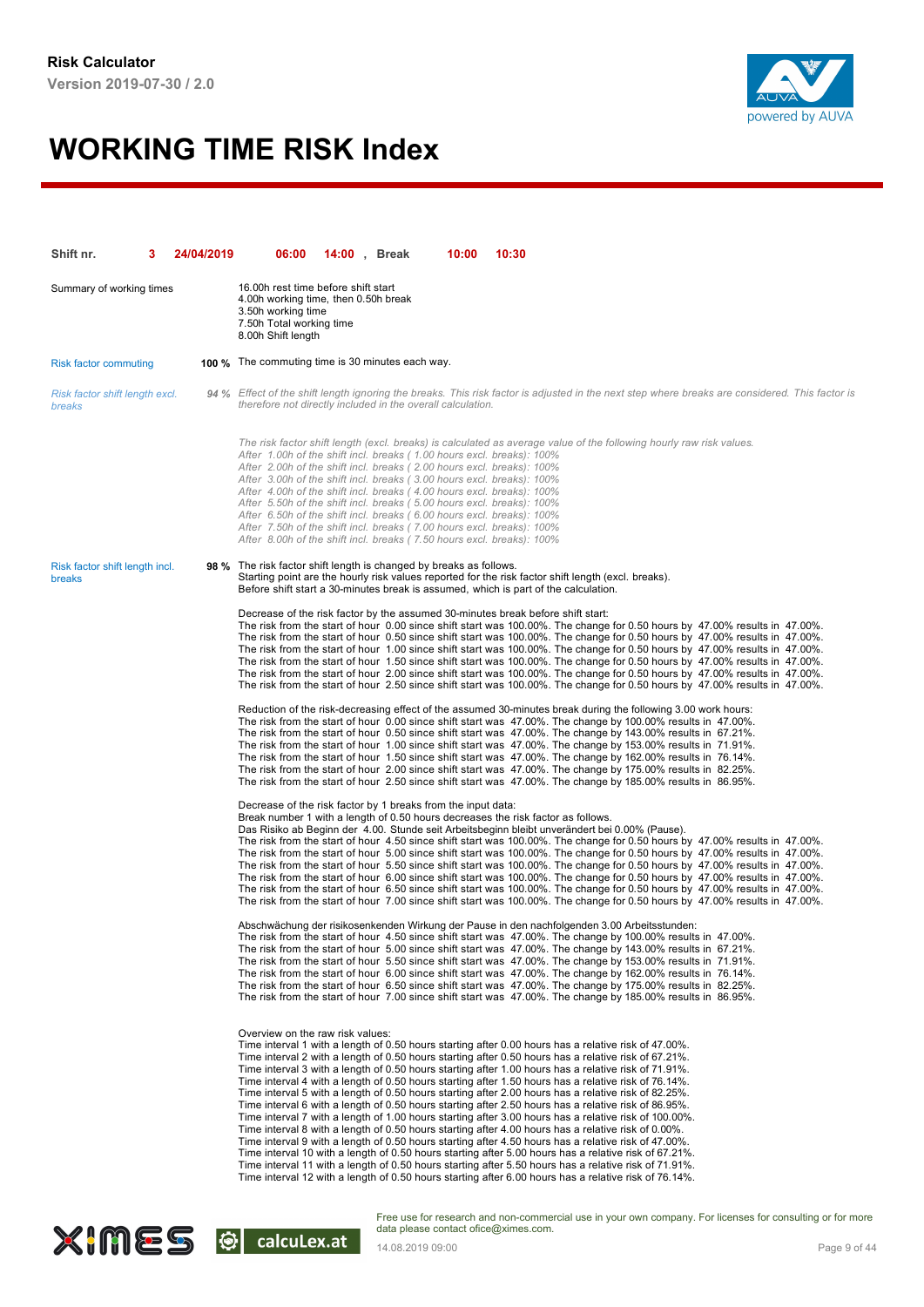

|                            |       | Time interval 13 with a length of 0.50 hours starting after 6.50 hours has a relative risk of 82.25%.<br>Time interval 14 with a length of 0.50 hours starting after 7.00 hours has a relative risk of 86.95%.<br>Time interval 15 with a length of 0.50 hours starting after 7.50 hours has a relative risk of 100.00%.<br>The average raw risk value of 77.53% as multiple of the raw risk value of the reference early shift of 8h length and with a break of 0.5h<br>is 78.93% 77.53% / 78.93% = 98.22%.<br>The single values are also relative to this reference.                                                                                                                                                                                                                                                                                                                                                                                                                                                                                                                                                                                                                                                                                                                                                                                                                                                                                                                                                                                                                                                                                                                     |
|----------------------------|-------|--------------------------------------------------------------------------------------------------------------------------------------------------------------------------------------------------------------------------------------------------------------------------------------------------------------------------------------------------------------------------------------------------------------------------------------------------------------------------------------------------------------------------------------------------------------------------------------------------------------------------------------------------------------------------------------------------------------------------------------------------------------------------------------------------------------------------------------------------------------------------------------------------------------------------------------------------------------------------------------------------------------------------------------------------------------------------------------------------------------------------------------------------------------------------------------------------------------------------------------------------------------------------------------------------------------------------------------------------------------------------------------------------------------------------------------------------------------------------------------------------------------------------------------------------------------------------------------------------------------------------------------------------------------------------------------------|
|                            |       | The result are the following risk values per time unit:<br>Time interval 1 with a length of 0.50 hours starting after 0.00 hours has a relative risk of 59.54%.<br>Time interval 2 with a length of 0.50 hours starting after 0.50 hours has a relative risk of 85.15%.<br>Time interval 3 with a length of 0.50 hours starting after 1.00 hours has a relative risk of 91.10%.<br>Time interval 4 with a length of 0.50 hours starting after 1.50 hours has a relative risk of 96.46%.<br>Time interval 5 with a length of 0.50 hours starting after 2.00 hours has a relative risk of 104.20%.<br>Time interval 6 with a length of 0.50 hours starting after 2.50 hours has a relative risk of 110.16%.<br>Time interval 7 with a length of 1.00 hours starting after 3.00 hours has a relative risk of 126.69%.<br>Time interval 8 with a length of 0.50 hours starting after 4.00 hours has a relative risk of 0.00%.<br>Time interval 9 with a length of 0.50 hours starting after 4.50 hours has a relative risk of 59.54%.<br>Time interval 10 with a length of 0.50 hours starting after 5.00 hours has a relative risk of 85.15%.<br>Time interval 11 with a length of 0.50 hours starting after 5.50 hours has a relative risk of 91.10%.<br>Time interval 12 with a length of 0.50 hours starting after 6.00 hours has a relative risk of 96.46%.<br>Time interval 13 with a length of 0.50 hours starting after 6.50 hours has a relative risk of 104.20%.<br>Time interval 14 with a length of 0.50 hours starting after 7.00 hours has a relative risk of 110.16%.<br>Time interval 15 with a length of 0.50 hours starting after 7.50 hours has a relative risk of 126.69%. |
| Risk factor shift sequence |       | 99 % The risk factor shift sequence considers the current shift and earlier shifts incl. rest periods.<br>The aftereffect of earlier shifts corresponds to a total of 2.00 shifts.<br>Including the current shift this amounts to a total of 300.00% shifts.<br>In total this amounts to the following risk factor.                                                                                                                                                                                                                                                                                                                                                                                                                                                                                                                                                                                                                                                                                                                                                                                                                                                                                                                                                                                                                                                                                                                                                                                                                                                                                                                                                                        |
|                            |       | The weighted shares of early, late, and night shifts influence the risk for this shift type.                                                                                                                                                                                                                                                                                                                                                                                                                                                                                                                                                                                                                                                                                                                                                                                                                                                                                                                                                                                                                                                                                                                                                                                                                                                                                                                                                                                                                                                                                                                                                                                               |
|                            |       | The risk factor for shift 3.00 of type F is 105.62%.<br>The share of this shift type is 100.00%. Hence the factor is 105.62%.                                                                                                                                                                                                                                                                                                                                                                                                                                                                                                                                                                                                                                                                                                                                                                                                                                                                                                                                                                                                                                                                                                                                                                                                                                                                                                                                                                                                                                                                                                                                                              |
|                            |       | In total this amounts to a risk factor of 105.62%.<br>This value is relative to an average risk of 5 early shifts with 8h length, a break of 0.5h and two days of rest amounting to 107.00%.<br>This results in a relative risk of 105.62% / 107.00% = 98.71%.                                                                                                                                                                                                                                                                                                                                                                                                                                                                                                                                                                                                                                                                                                                                                                                                                                                                                                                                                                                                                                                                                                                                                                                                                                                                                                                                                                                                                             |
| Risk factor rest period    | 100 % | The distance to the previous shift is 16.00 hours.<br>It is reduced to 15.00 hours (net time) by the commuting time.<br>As the net time amounts to more than 9 hours, the risk is not increased.                                                                                                                                                                                                                                                                                                                                                                                                                                                                                                                                                                                                                                                                                                                                                                                                                                                                                                                                                                                                                                                                                                                                                                                                                                                                                                                                                                                                                                                                                           |
| <b>Total risk</b>          | 97 %  | 100.00% * 100.00% * 100.00% * 98.71% * 98.22%<br>Base risk * Commuting time * Rest period * Shift sequence * Shift length incl. breaks                                                                                                                                                                                                                                                                                                                                                                                                                                                                                                                                                                                                                                                                                                                                                                                                                                                                                                                                                                                                                                                                                                                                                                                                                                                                                                                                                                                                                                                                                                                                                     |

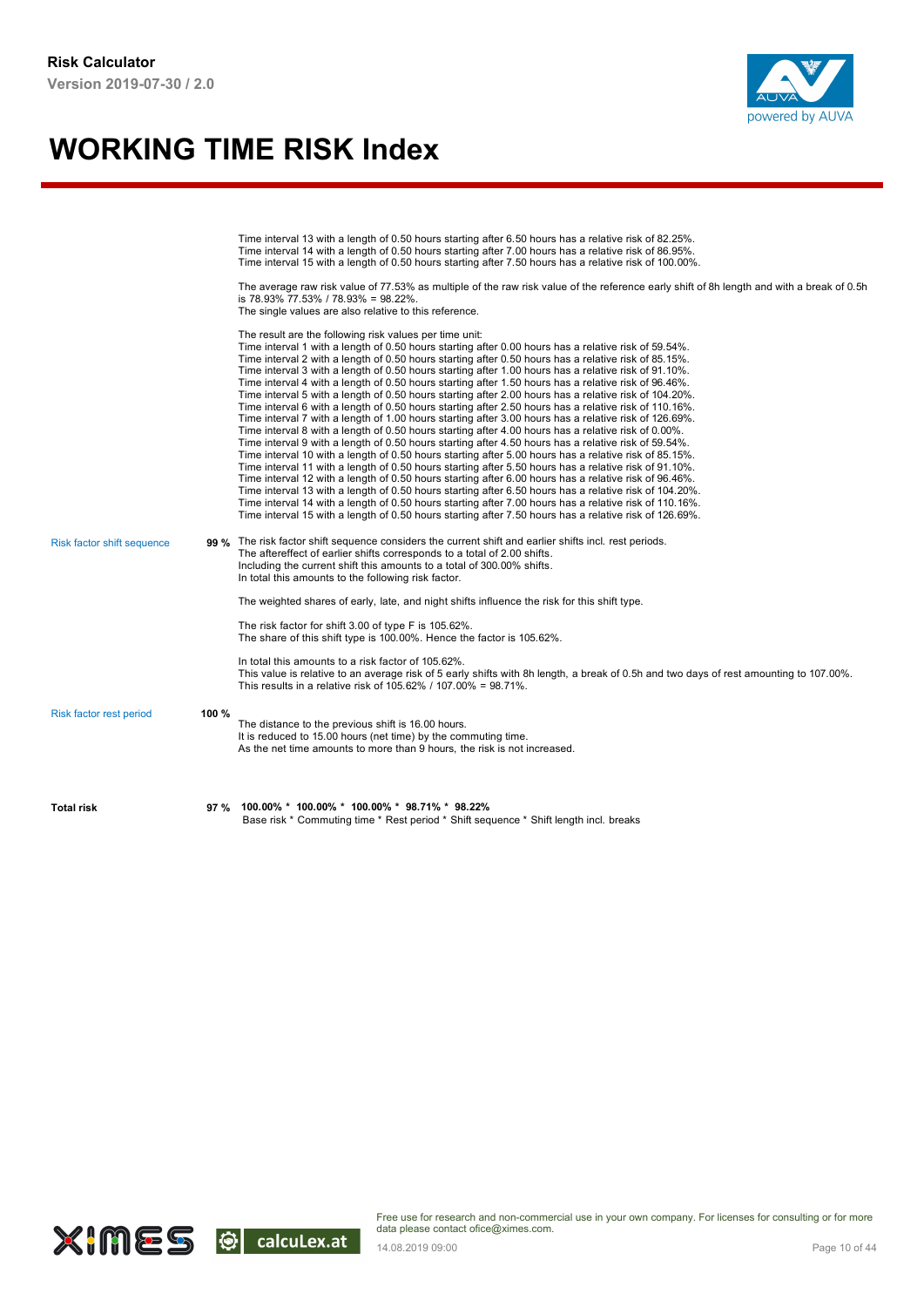

| Shift nr.                                | 25/04/2019 | 06:00                                                                                                                                                                                                                                                                                                                                                                                                                                                                                                                                                                                                | <b>14:00</b> , Break | 10:00 | 10:30                                                                                                                                                                                                                                                                                                                                                                                                                                                                                                                                                                                                                                                                                                                                                                                                                                                                                                                                                                                                                                                                                                                                                                                                                                                                                           |
|------------------------------------------|------------|------------------------------------------------------------------------------------------------------------------------------------------------------------------------------------------------------------------------------------------------------------------------------------------------------------------------------------------------------------------------------------------------------------------------------------------------------------------------------------------------------------------------------------------------------------------------------------------------------|----------------------|-------|-------------------------------------------------------------------------------------------------------------------------------------------------------------------------------------------------------------------------------------------------------------------------------------------------------------------------------------------------------------------------------------------------------------------------------------------------------------------------------------------------------------------------------------------------------------------------------------------------------------------------------------------------------------------------------------------------------------------------------------------------------------------------------------------------------------------------------------------------------------------------------------------------------------------------------------------------------------------------------------------------------------------------------------------------------------------------------------------------------------------------------------------------------------------------------------------------------------------------------------------------------------------------------------------------|
| Summary of working times                 |            | 16.00h rest time before shift start<br>4.00h working time, then 0.50h break<br>3.50h working time<br>7.50h Total working time<br>8.00h Shift length                                                                                                                                                                                                                                                                                                                                                                                                                                                  |                      |       |                                                                                                                                                                                                                                                                                                                                                                                                                                                                                                                                                                                                                                                                                                                                                                                                                                                                                                                                                                                                                                                                                                                                                                                                                                                                                                 |
| <b>Risk factor commuting</b>             |            | <b>100 %</b> The commuting time is 30 minutes each way.                                                                                                                                                                                                                                                                                                                                                                                                                                                                                                                                              |                      |       |                                                                                                                                                                                                                                                                                                                                                                                                                                                                                                                                                                                                                                                                                                                                                                                                                                                                                                                                                                                                                                                                                                                                                                                                                                                                                                 |
| Risk factor shift length excl.<br>breaks |            | therefore not directly included in the overall calculation.                                                                                                                                                                                                                                                                                                                                                                                                                                                                                                                                          |                      |       | 94 % Effect of the shift length ignoring the breaks. This risk factor is adjusted in the next step where breaks are considered. This factor is                                                                                                                                                                                                                                                                                                                                                                                                                                                                                                                                                                                                                                                                                                                                                                                                                                                                                                                                                                                                                                                                                                                                                  |
|                                          |            | After 1.00h of the shift incl. breaks (1.00 hours excl. breaks): 100%<br>After 2.00h of the shift incl. breaks (2.00 hours excl. breaks): 100%<br>After 3.00h of the shift incl. breaks (3.00 hours excl. breaks): 100%<br>After 4.00h of the shift incl. breaks (4.00 hours excl. breaks): 100%<br>After 5.50h of the shift incl. breaks (5.00 hours excl. breaks): 100%<br>After 6.50h of the shift incl. breaks (6.00 hours excl. breaks): 100%<br>After 7.50h of the shift incl. breaks (7.00 hours excl. breaks): 100%<br>After 8.00h of the shift incl. breaks (7.50 hours excl. breaks): 100% |                      |       | The risk factor shift length (excl. breaks) is calculated as average value of the following hourly raw risk values.                                                                                                                                                                                                                                                                                                                                                                                                                                                                                                                                                                                                                                                                                                                                                                                                                                                                                                                                                                                                                                                                                                                                                                             |
| Risk factor shift length incl.<br>breaks |            | 98 % The risk factor shift length is changed by breaks as follows.                                                                                                                                                                                                                                                                                                                                                                                                                                                                                                                                   |                      |       | Starting point are the hourly risk values reported for the risk factor shift length (excl. breaks).<br>Before shift start a 30-minutes break is assumed, which is part of the calculation.                                                                                                                                                                                                                                                                                                                                                                                                                                                                                                                                                                                                                                                                                                                                                                                                                                                                                                                                                                                                                                                                                                      |
|                                          |            |                                                                                                                                                                                                                                                                                                                                                                                                                                                                                                                                                                                                      |                      |       | Decrease of the risk factor by the assumed 30-minutes break before shift start:<br>The risk from the start of hour 0.00 since shift start was 100.00%. The change for 0.50 hours by 47.00% results in 47.00%.<br>The risk from the start of hour 0.50 since shift start was 100.00%. The change for 0.50 hours by 47.00% results in 47.00%.<br>The risk from the start of hour 1.00 since shift start was 100.00%. The change for 0.50 hours by 47.00% results in 47.00%.<br>The risk from the start of hour 1.50 since shift start was 100.00%. The change for 0.50 hours by 47.00% results in 47.00%.<br>The risk from the start of hour 2.00 since shift start was 100.00%. The change for 0.50 hours by 47.00% results in 47.00%.<br>The risk from the start of hour 2.50 since shift start was 100.00%. The change for 0.50 hours by 47.00% results in 47.00%.                                                                                                                                                                                                                                                                                                                                                                                                                             |
|                                          |            |                                                                                                                                                                                                                                                                                                                                                                                                                                                                                                                                                                                                      |                      |       | Reduction of the risk-decreasing effect of the assumed 30-minutes break during the following 3.00 work hours:<br>The risk from the start of hour 0.00 since shift start was 47.00%. The change by 100.00% results in 47.00%.<br>The risk from the start of hour 0.50 since shift start was 47.00%. The change by 143.00% results in 67.21%.<br>The risk from the start of hour 1.00 since shift start was 47.00%. The change by 153.00% results in 71.91%.<br>The risk from the start of hour 1.50 since shift start was 47.00%. The change by 162.00% results in 76.14%.<br>The risk from the start of hour 2.00 since shift start was 47.00%. The change by 175.00% results in 82.25%.<br>The risk from the start of hour 2.50 since shift start was 47.00%. The change by 185.00% results in 86.95%.                                                                                                                                                                                                                                                                                                                                                                                                                                                                                         |
|                                          |            | Decrease of the risk factor by 1 breaks from the input data:                                                                                                                                                                                                                                                                                                                                                                                                                                                                                                                                         |                      |       | Break number 1 with a length of 0.50 hours decreases the risk factor as follows.<br>Das Risiko ab Beginn der 4.00. Stunde seit Arbeitsbeginn bleibt unverändert bei 0.00% (Pause).<br>The risk from the start of hour 4.50 since shift start was 100.00%. The change for 0.50 hours by 47.00% results in 47.00%.<br>The risk from the start of hour 5.00 since shift start was 100.00%. The change for 0.50 hours by 47.00% results in 47.00%.<br>The risk from the start of hour 5.50 since shift start was 100.00%. The change for 0.50 hours by 47.00% results in 47.00%.<br>The risk from the start of hour 6.00 since shift start was 100.00%. The change for 0.50 hours by 47.00% results in 47.00%.<br>The risk from the start of hour 6.50 since shift start was 100.00%. The change for 0.50 hours by 47.00% results in 47.00%.<br>The risk from the start of hour 7.00 since shift start was 100.00%. The change for 0.50 hours by 47.00% results in 47.00%.                                                                                                                                                                                                                                                                                                                          |
|                                          |            |                                                                                                                                                                                                                                                                                                                                                                                                                                                                                                                                                                                                      |                      |       | Abschwächung der risikosenkenden Wirkung der Pause in den nachfolgenden 3.00 Arbeitsstunden:<br>The risk from the start of hour 4.50 since shift start was 47.00%. The change by 100.00% results in 47.00%.<br>The risk from the start of hour 5.00 since shift start was 47.00%. The change by 143.00% results in 67.21%.<br>The risk from the start of hour 5.50 since shift start was 47.00%. The change by 153.00% results in 71.91%.<br>The risk from the start of hour 6.00 since shift start was 47.00%. The change by 162.00% results in 76.14%.<br>The risk from the start of hour 6.50 since shift start was 47.00%. The change by 175.00% results in 82.25%.<br>The risk from the start of hour 7.00 since shift start was 47.00%. The change by 185.00% results in 86.95%.                                                                                                                                                                                                                                                                                                                                                                                                                                                                                                          |
|                                          |            | Overview on the raw risk values:                                                                                                                                                                                                                                                                                                                                                                                                                                                                                                                                                                     |                      |       | Time interval 1 with a length of 0.50 hours starting after 0.00 hours has a relative risk of 47.00%.<br>Time interval 2 with a length of 0.50 hours starting after 0.50 hours has a relative risk of 67.21%.<br>Time interval 3 with a length of 0.50 hours starting after 1.00 hours has a relative risk of 71.91%.<br>Time interval 4 with a length of 0.50 hours starting after 1.50 hours has a relative risk of 76.14%.<br>Time interval 5 with a length of 0.50 hours starting after 2.00 hours has a relative risk of 82.25%.<br>Time interval 6 with a length of 0.50 hours starting after 2.50 hours has a relative risk of 86.95%.<br>Time interval 7 with a length of 1.00 hours starting after 3.00 hours has a relative risk of 100.00%.<br>Time interval 8 with a length of 0.50 hours starting after 4.00 hours has a relative risk of 0.00%.<br>Time interval 9 with a length of 0.50 hours starting after 4.50 hours has a relative risk of 47.00%.<br>Time interval 10 with a length of 0.50 hours starting after 5.00 hours has a relative risk of 67.21%.<br>Time interval 11 with a length of 0.50 hours starting after 5.50 hours has a relative risk of 71.91%.<br>Time interval 12 with a length of 0.50 hours starting after 6.00 hours has a relative risk of 76.14%. |

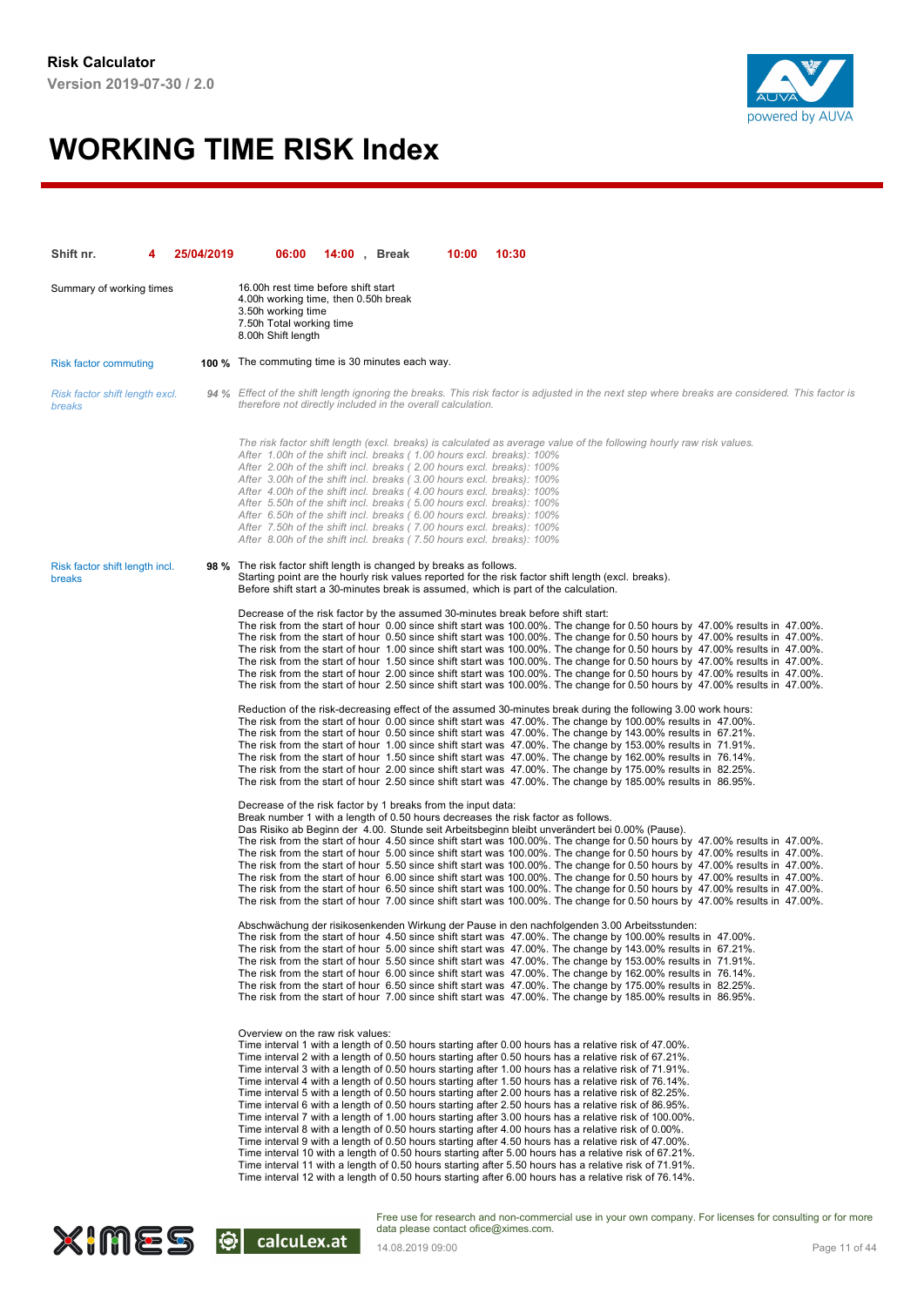

|                            |       | Time interval 13 with a length of 0.50 hours starting after 6.50 hours has a relative risk of 82.25%.<br>Time interval 14 with a length of 0.50 hours starting after 7.00 hours has a relative risk of 86.95%.<br>Time interval 15 with a length of 0.50 hours starting after 7.50 hours has a relative risk of 100.00%.<br>The average raw risk value of 77.53% as multiple of the raw risk value of the reference early shift of 8h length and with a break of 0.5h<br>is 78.93% 77.53% / 78.93% = 98.22%.<br>The single values are also relative to this reference.                                                                                                                                                                                                                                                                                                                                                                                                                                                                                                                                                                                                                                                                                                                                                                                                                                                                                                                                                                                                                                                                                                                     |
|----------------------------|-------|--------------------------------------------------------------------------------------------------------------------------------------------------------------------------------------------------------------------------------------------------------------------------------------------------------------------------------------------------------------------------------------------------------------------------------------------------------------------------------------------------------------------------------------------------------------------------------------------------------------------------------------------------------------------------------------------------------------------------------------------------------------------------------------------------------------------------------------------------------------------------------------------------------------------------------------------------------------------------------------------------------------------------------------------------------------------------------------------------------------------------------------------------------------------------------------------------------------------------------------------------------------------------------------------------------------------------------------------------------------------------------------------------------------------------------------------------------------------------------------------------------------------------------------------------------------------------------------------------------------------------------------------------------------------------------------------|
|                            |       | The result are the following risk values per time unit:<br>Time interval 1 with a length of 0.50 hours starting after 0.00 hours has a relative risk of 59.54%.<br>Time interval 2 with a length of 0.50 hours starting after 0.50 hours has a relative risk of 85.15%.<br>Time interval 3 with a length of 0.50 hours starting after 1.00 hours has a relative risk of 91.10%.<br>Time interval 4 with a length of 0.50 hours starting after 1.50 hours has a relative risk of 96.46%.<br>Time interval 5 with a length of 0.50 hours starting after 2.00 hours has a relative risk of 104.20%.<br>Time interval 6 with a length of 0.50 hours starting after 2.50 hours has a relative risk of 110.16%.<br>Time interval 7 with a length of 1.00 hours starting after 3.00 hours has a relative risk of 126.69%.<br>Time interval 8 with a length of 0.50 hours starting after 4.00 hours has a relative risk of 0.00%.<br>Time interval 9 with a length of 0.50 hours starting after 4.50 hours has a relative risk of 59.54%.<br>Time interval 10 with a length of 0.50 hours starting after 5.00 hours has a relative risk of 85.15%.<br>Time interval 11 with a length of 0.50 hours starting after 5.50 hours has a relative risk of 91.10%.<br>Time interval 12 with a length of 0.50 hours starting after 6.00 hours has a relative risk of 96.46%.<br>Time interval 13 with a length of 0.50 hours starting after 6.50 hours has a relative risk of 104.20%.<br>Time interval 14 with a length of 0.50 hours starting after 7.00 hours has a relative risk of 110.16%.<br>Time interval 15 with a length of 0.50 hours starting after 7.50 hours has a relative risk of 126.69%. |
| Risk factor shift sequence |       | 104 % The risk factor shift sequence considers the current shift and earlier shifts incl. rest periods.<br>The aftereffect of earlier shifts corresponds to a total of 3.00 shifts.<br>Including the current shift this amounts to a total of 400.00% shifts.<br>In total this amounts to the following risk factor.                                                                                                                                                                                                                                                                                                                                                                                                                                                                                                                                                                                                                                                                                                                                                                                                                                                                                                                                                                                                                                                                                                                                                                                                                                                                                                                                                                       |
|                            |       | The weighted shares of early, late, and night shifts influence the risk for this shift type.                                                                                                                                                                                                                                                                                                                                                                                                                                                                                                                                                                                                                                                                                                                                                                                                                                                                                                                                                                                                                                                                                                                                                                                                                                                                                                                                                                                                                                                                                                                                                                                               |
|                            |       | The risk factor for shift 4.00 of type F is 111.56%.<br>The share of this shift type is 100.00%. Hence the factor is 111.56%.                                                                                                                                                                                                                                                                                                                                                                                                                                                                                                                                                                                                                                                                                                                                                                                                                                                                                                                                                                                                                                                                                                                                                                                                                                                                                                                                                                                                                                                                                                                                                              |
|                            |       | In total this amounts to a risk factor of 111.56%.<br>This value is relative to an average risk of 5 early shifts with 8h length, a break of 0.5h and two days of rest amounting to 107.00%.<br>This results in a relative risk of 111.56% / 107.00% = 104.26%.                                                                                                                                                                                                                                                                                                                                                                                                                                                                                                                                                                                                                                                                                                                                                                                                                                                                                                                                                                                                                                                                                                                                                                                                                                                                                                                                                                                                                            |
| Risk factor rest period    | 100 % | The distance to the previous shift is 16.00 hours.<br>It is reduced to 15.00 hours (net time) by the commuting time.<br>As the net time amounts to more than 9 hours, the risk is not increased.                                                                                                                                                                                                                                                                                                                                                                                                                                                                                                                                                                                                                                                                                                                                                                                                                                                                                                                                                                                                                                                                                                                                                                                                                                                                                                                                                                                                                                                                                           |
| <b>Total risk</b>          | 102 % | 100.00% * 100.00% * 100.00% * 104.26% * 98.22%<br>Base risk * Commuting time * Rest period * Shift sequence * Shift length incl. breaks                                                                                                                                                                                                                                                                                                                                                                                                                                                                                                                                                                                                                                                                                                                                                                                                                                                                                                                                                                                                                                                                                                                                                                                                                                                                                                                                                                                                                                                                                                                                                    |

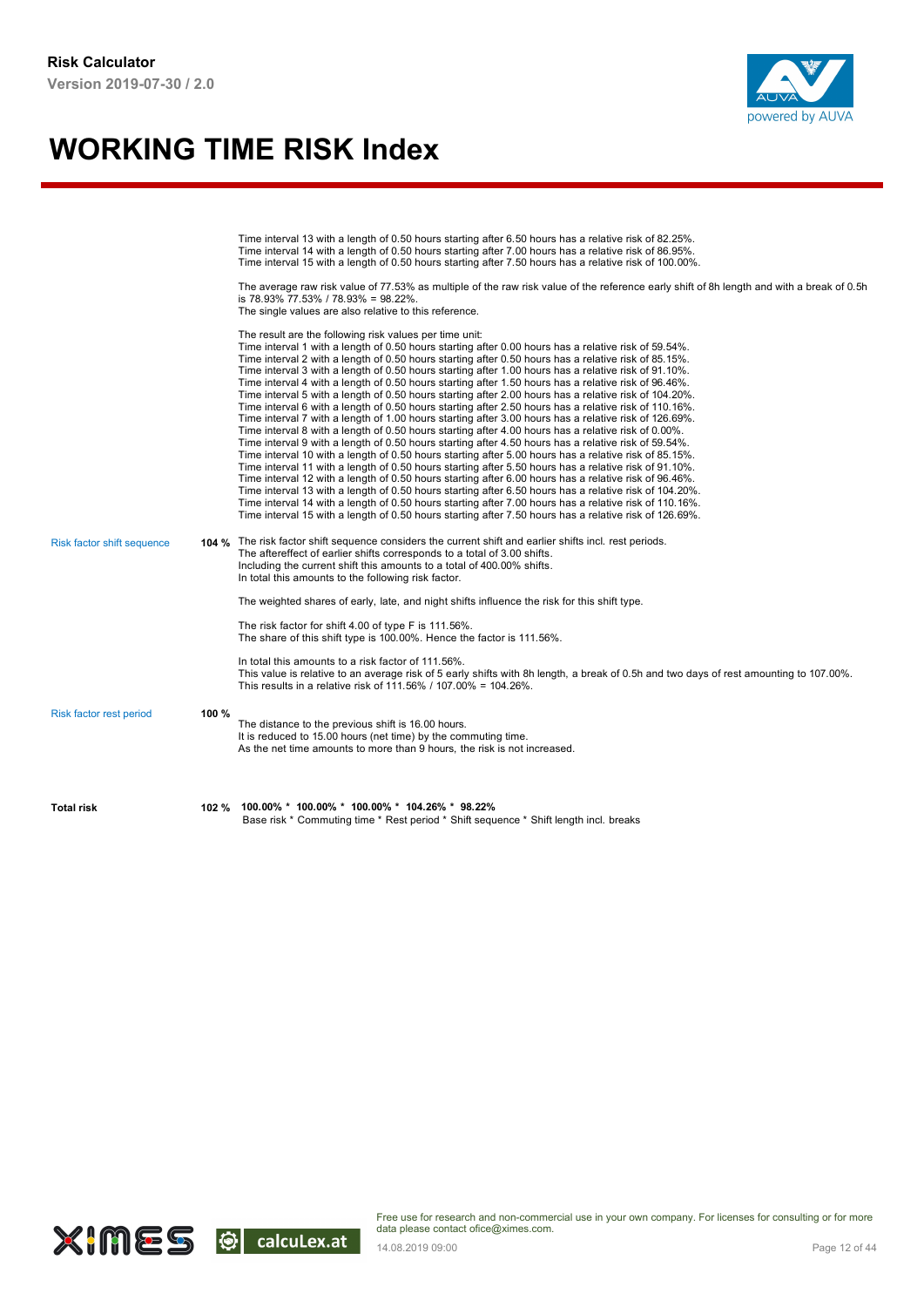

| Shift nr.                                       | 26/04/2019 | 06:00                                                                                                                                                                                                                                                                                                                                                                                                                                                                                                                                                                                                                                                                                                                                                                                                                                                                                                                                                                                                                                                                                                                                                                                                                                                                                                                               | <b>14:00</b> , Break | 10:00 | 10:30 |  |  |
|-------------------------------------------------|------------|-------------------------------------------------------------------------------------------------------------------------------------------------------------------------------------------------------------------------------------------------------------------------------------------------------------------------------------------------------------------------------------------------------------------------------------------------------------------------------------------------------------------------------------------------------------------------------------------------------------------------------------------------------------------------------------------------------------------------------------------------------------------------------------------------------------------------------------------------------------------------------------------------------------------------------------------------------------------------------------------------------------------------------------------------------------------------------------------------------------------------------------------------------------------------------------------------------------------------------------------------------------------------------------------------------------------------------------|----------------------|-------|-------|--|--|
| Summary of working times                        |            | 16.00h rest time before shift start<br>4.00h working time, then 0.50h break<br>3.50h working time<br>7.50h Total working time<br>8.00h Shift length                                                                                                                                                                                                                                                                                                                                                                                                                                                                                                                                                                                                                                                                                                                                                                                                                                                                                                                                                                                                                                                                                                                                                                                 |                      |       |       |  |  |
| <b>Risk factor commuting</b>                    |            | <b>100 %</b> The commuting time is 30 minutes each way.                                                                                                                                                                                                                                                                                                                                                                                                                                                                                                                                                                                                                                                                                                                                                                                                                                                                                                                                                                                                                                                                                                                                                                                                                                                                             |                      |       |       |  |  |
| Risk factor shift length excl.<br>breaks        |            | 94 % Effect of the shift length ignoring the breaks. This risk factor is adjusted in the next step where breaks are considered. This factor is<br>therefore not directly included in the overall calculation.                                                                                                                                                                                                                                                                                                                                                                                                                                                                                                                                                                                                                                                                                                                                                                                                                                                                                                                                                                                                                                                                                                                       |                      |       |       |  |  |
|                                                 |            | The risk factor shift length (excl. breaks) is calculated as average value of the following hourly raw risk values.<br>After 1.00h of the shift incl. breaks (1.00 hours excl. breaks): 100%<br>After 2.00h of the shift incl. breaks (2.00 hours excl. breaks): 100%<br>After 3.00h of the shift incl. breaks (3.00 hours excl. breaks): 100%<br>After 4.00h of the shift incl. breaks (4.00 hours excl. breaks): 100%<br>After 5.50h of the shift incl. breaks (5.00 hours excl. breaks): 100%<br>After 6.50h of the shift incl. breaks (6.00 hours excl. breaks): 100%<br>After 7.50h of the shift incl. breaks (7.00 hours excl. breaks): 100%<br>After 8.00h of the shift incl. breaks (7.50 hours excl. breaks): 100%                                                                                                                                                                                                                                                                                                                                                                                                                                                                                                                                                                                                         |                      |       |       |  |  |
| Risk factor shift length incl.<br><b>breaks</b> |            | 98 % The risk factor shift length is changed by breaks as follows.<br>Starting point are the hourly risk values reported for the risk factor shift length (excl. breaks).<br>Before shift start a 30-minutes break is assumed, which is part of the calculation.                                                                                                                                                                                                                                                                                                                                                                                                                                                                                                                                                                                                                                                                                                                                                                                                                                                                                                                                                                                                                                                                    |                      |       |       |  |  |
|                                                 |            | Decrease of the risk factor by the assumed 30-minutes break before shift start:<br>The risk from the start of hour 0.00 since shift start was 100.00%. The change for 0.50 hours by 47.00% results in 47.00%.<br>The risk from the start of hour 0.50 since shift start was 100.00%. The change for 0.50 hours by 47.00% results in 47.00%.<br>The risk from the start of hour 1.00 since shift start was 100.00%. The change for 0.50 hours by 47.00% results in 47.00%.<br>The risk from the start of hour 1.50 since shift start was 100.00%. The change for 0.50 hours by 47.00% results in 47.00%.<br>The risk from the start of hour 2.00 since shift start was 100.00%. The change for 0.50 hours by 47.00% results in 47.00%.<br>The risk from the start of hour 2.50 since shift start was 100.00%. The change for 0.50 hours by 47.00% results in 47.00%.                                                                                                                                                                                                                                                                                                                                                                                                                                                                 |                      |       |       |  |  |
|                                                 |            | Reduction of the risk-decreasing effect of the assumed 30-minutes break during the following 3.00 work hours:<br>The risk from the start of hour 0.00 since shift start was 47.00%. The change by 100.00% results in 47.00%.<br>The risk from the start of hour 0.50 since shift start was 47.00%. The change by 143.00% results in 67.21%.<br>The risk from the start of hour 1.00 since shift start was 47.00%. The change by 153.00% results in 71.91%.<br>The risk from the start of hour 1.50 since shift start was 47.00%. The change by 162.00% results in 76.14%.<br>The risk from the start of hour 2.00 since shift start was 47.00%. The change by 175.00% results in 82.25%.<br>The risk from the start of hour 2.50 since shift start was 47.00%. The change by 185.00% results in 86.95%.                                                                                                                                                                                                                                                                                                                                                                                                                                                                                                                             |                      |       |       |  |  |
|                                                 |            | Decrease of the risk factor by 1 breaks from the input data:<br>Break number 1 with a length of 0.50 hours decreases the risk factor as follows.<br>Das Risiko ab Beginn der 4.00. Stunde seit Arbeitsbeginn bleibt unverändert bei 0.00% (Pause).<br>The risk from the start of hour 4.50 since shift start was 100.00%. The change for 0.50 hours by 47.00% results in 47.00%.<br>The risk from the start of hour 5.00 since shift start was 100.00%. The change for 0.50 hours by 47.00% results in 47.00%.<br>The risk from the start of hour 5.50 since shift start was 100.00%. The change for 0.50 hours by 47.00% results in 47.00%.<br>The risk from the start of hour 6.00 since shift start was 100.00%. The change for 0.50 hours by 47.00% results in 47.00%.<br>The risk from the start of hour 6.50 since shift start was 100.00%. The change for 0.50 hours by 47.00% results in 47.00%.<br>The risk from the start of hour 7.00 since shift start was 100.00%. The change for 0.50 hours by 47.00% results in 47.00%.                                                                                                                                                                                                                                                                                              |                      |       |       |  |  |
|                                                 |            | Abschwächung der risikosenkenden Wirkung der Pause in den nachfolgenden 3.00 Arbeitsstunden:<br>The risk from the start of hour 4.50 since shift start was 47.00%. The change by 100.00% results in 47.00%.<br>The risk from the start of hour 5.00 since shift start was 47.00%. The change by 143.00% results in 67.21%.<br>The risk from the start of hour 5.50 since shift start was 47.00%. The change by 153.00% results in 71.91%.<br>The risk from the start of hour 6.00 since shift start was 47.00%. The change by 162.00% results in 76.14%.<br>The risk from the start of hour 6.50 since shift start was 47.00%. The change by 175.00% results in 82.25%.<br>The risk from the start of hour 7.00 since shift start was 47.00%. The change by 185.00% results in 86.95%.                                                                                                                                                                                                                                                                                                                                                                                                                                                                                                                                              |                      |       |       |  |  |
|                                                 |            | Overview on the raw risk values:<br>Time interval 1 with a length of 0.50 hours starting after 0.00 hours has a relative risk of 47.00%.<br>Time interval 2 with a length of 0.50 hours starting after 0.50 hours has a relative risk of 67.21%.<br>Time interval 3 with a length of 0.50 hours starting after 1.00 hours has a relative risk of 71.91%.<br>Time interval 4 with a length of 0.50 hours starting after 1.50 hours has a relative risk of 76.14%.<br>Time interval 5 with a length of 0.50 hours starting after 2.00 hours has a relative risk of 82.25%.<br>Time interval 6 with a length of 0.50 hours starting after 2.50 hours has a relative risk of 86.95%.<br>Time interval 7 with a length of 1.00 hours starting after 3.00 hours has a relative risk of 100.00%.<br>Time interval 8 with a length of 0.50 hours starting after 4.00 hours has a relative risk of 0.00%.<br>Time interval 9 with a length of 0.50 hours starting after 4.50 hours has a relative risk of 47.00%.<br>Time interval 10 with a length of 0.50 hours starting after 5.00 hours has a relative risk of 67.21%.<br>Time interval 11 with a length of 0.50 hours starting after 5.50 hours has a relative risk of 71.91%.<br>Time interval 12 with a length of 0.50 hours starting after 6.00 hours has a relative risk of 76.14%. |                      |       |       |  |  |

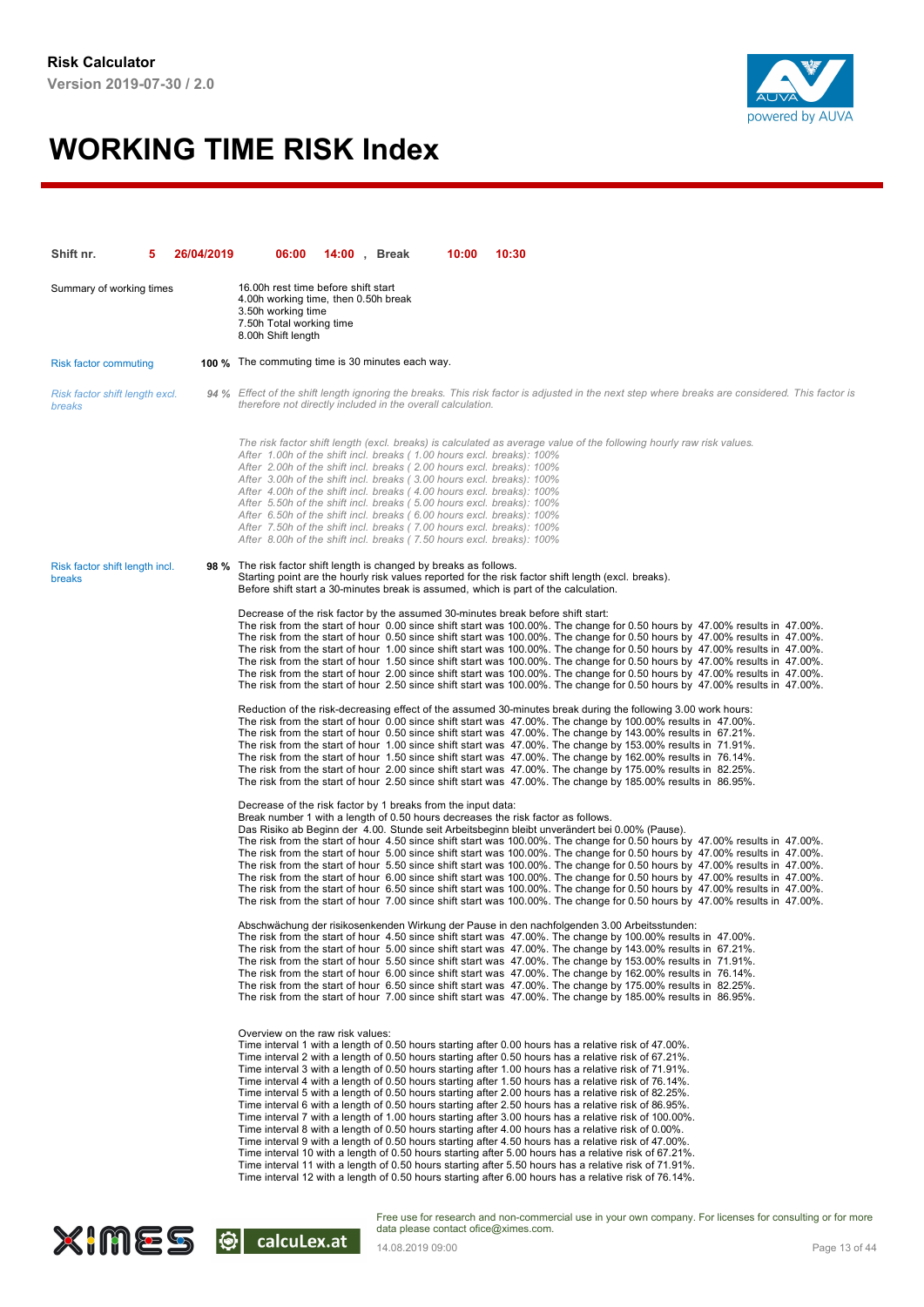

|                            |       | Time interval 13 with a length of 0.50 hours starting after 6.50 hours has a relative risk of 82.25%.<br>Time interval 14 with a length of 0.50 hours starting after 7.00 hours has a relative risk of 86.95%.<br>Time interval 15 with a length of 0.50 hours starting after 7.50 hours has a relative risk of 100.00%.<br>The average raw risk value of 77.53% as multiple of the raw risk value of the reference early shift of 8h length and with a break of 0.5h<br>is 78.93% 77.53% / 78.93% = 98.22%.<br>The single values are also relative to this reference.<br>The result are the following risk values per time unit:<br>Time interval 1 with a length of 0.50 hours starting after 0.00 hours has a relative risk of 59.54%.<br>Time interval 2 with a length of 0.50 hours starting after 0.50 hours has a relative risk of 85.15%.<br>Time interval 3 with a length of 0.50 hours starting after 1.00 hours has a relative risk of 91.10%.<br>Time interval 4 with a length of 0.50 hours starting after 1.50 hours has a relative risk of 96.46%.<br>Time interval 5 with a length of 0.50 hours starting after 2.00 hours has a relative risk of 104.20%.<br>Time interval 6 with a length of 0.50 hours starting after 2.50 hours has a relative risk of 110.16%.<br>Time interval 7 with a length of 1.00 hours starting after 3.00 hours has a relative risk of 126.69%. |
|----------------------------|-------|----------------------------------------------------------------------------------------------------------------------------------------------------------------------------------------------------------------------------------------------------------------------------------------------------------------------------------------------------------------------------------------------------------------------------------------------------------------------------------------------------------------------------------------------------------------------------------------------------------------------------------------------------------------------------------------------------------------------------------------------------------------------------------------------------------------------------------------------------------------------------------------------------------------------------------------------------------------------------------------------------------------------------------------------------------------------------------------------------------------------------------------------------------------------------------------------------------------------------------------------------------------------------------------------------------------------------------------------------------------------------------------------|
| Risk factor shift sequence |       | Time interval 8 with a length of 0.50 hours starting after 4.00 hours has a relative risk of 0.00%.<br>Time interval 9 with a length of 0.50 hours starting after 4.50 hours has a relative risk of 59.54%.<br>Time interval 10 with a length of 0.50 hours starting after 5.00 hours has a relative risk of 85.15%.<br>Time interval 11 with a length of 0.50 hours starting after 5.50 hours has a relative risk of 91.10%.<br>Time interval 12 with a length of 0.50 hours starting after 6.00 hours has a relative risk of 96.46%.<br>Time interval 13 with a length of 0.50 hours starting after 6.50 hours has a relative risk of 104.20%.<br>Time interval 14 with a length of 0.50 hours starting after 7.00 hours has a relative risk of 110.16%.<br>Time interval 15 with a length of 0.50 hours starting after 7.50 hours has a relative risk of 126.69%.<br>110 % The risk factor shift sequence considers the current shift and earlier shifts incl. rest periods.<br>The aftereffect of earlier shifts corresponds to a total of 4.00 shifts.                                                                                                                                                                                                                                                                                                                                  |
|                            |       | Including the current shift this amounts to a total of 500.00% shifts.<br>In total this amounts to the following risk factor.<br>The weighted shares of early, late, and night shifts influence the risk for this shift type.<br>The risk factor for shift 5.00 of type F is 117.83%.<br>The share of this shift type is 100.00%. Hence the factor is 117.83%.<br>In total this amounts to a risk factor of 117.83%.<br>This value is relative to an average risk of 5 early shifts with 8h length, a break of 0.5h and two days of rest amounting to 107.00%.<br>This results in a relative risk of 117.83% / 107.00% = 110.12%.                                                                                                                                                                                                                                                                                                                                                                                                                                                                                                                                                                                                                                                                                                                                                            |
| Risk factor rest period    | 100 % | The distance to the previous shift is 16.00 hours.<br>It is reduced to 15.00 hours (net time) by the commuting time.<br>As the net time amounts to more than 9 hours, the risk is not increased.                                                                                                                                                                                                                                                                                                                                                                                                                                                                                                                                                                                                                                                                                                                                                                                                                                                                                                                                                                                                                                                                                                                                                                                             |
| <b>Total risk</b>          | 108 % | $100.00\% * 100.00\% * 100.00\% * 110.12\% * 98.22\%$<br>Base risk * Commuting time * Rest period * Shift sequence * Shift length incl. breaks                                                                                                                                                                                                                                                                                                                                                                                                                                                                                                                                                                                                                                                                                                                                                                                                                                                                                                                                                                                                                                                                                                                                                                                                                                               |

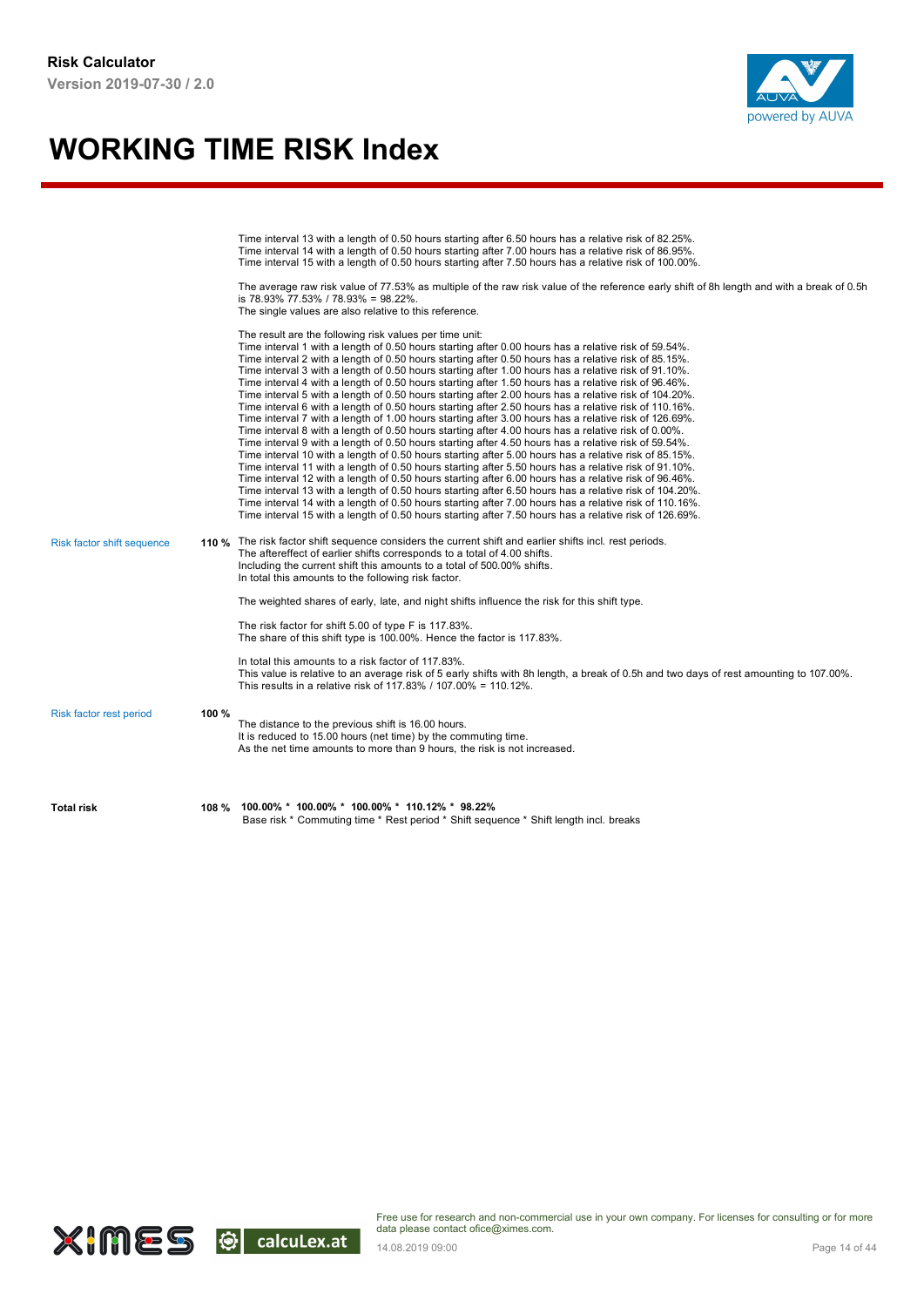

| Shift nr.                                | 29/04/2019 | 14:00                                                                                                                                                                                                                                                                                                                                                                                                                                                                                                                                                                                                | 22:00, Break | 18:00 | 18:30                                                                                                                                                                                                                                                                                                                                                                                                                                                                                                                                                                                                                                                                                                                                                                                                                                                                                                                                                                                                                                                                                                                                                                                                                                                                                           |
|------------------------------------------|------------|------------------------------------------------------------------------------------------------------------------------------------------------------------------------------------------------------------------------------------------------------------------------------------------------------------------------------------------------------------------------------------------------------------------------------------------------------------------------------------------------------------------------------------------------------------------------------------------------------|--------------|-------|-------------------------------------------------------------------------------------------------------------------------------------------------------------------------------------------------------------------------------------------------------------------------------------------------------------------------------------------------------------------------------------------------------------------------------------------------------------------------------------------------------------------------------------------------------------------------------------------------------------------------------------------------------------------------------------------------------------------------------------------------------------------------------------------------------------------------------------------------------------------------------------------------------------------------------------------------------------------------------------------------------------------------------------------------------------------------------------------------------------------------------------------------------------------------------------------------------------------------------------------------------------------------------------------------|
| Summary of working times                 |            | 72.00h rest time before shift start<br>4.00h working time, then 0.50h break<br>3.50h working time<br>7.50h Total working time<br>8.00h Shift length                                                                                                                                                                                                                                                                                                                                                                                                                                                  |              |       |                                                                                                                                                                                                                                                                                                                                                                                                                                                                                                                                                                                                                                                                                                                                                                                                                                                                                                                                                                                                                                                                                                                                                                                                                                                                                                 |
| <b>Risk factor commuting</b>             |            | <b>100 %</b> The commuting time is 30 minutes each way.                                                                                                                                                                                                                                                                                                                                                                                                                                                                                                                                              |              |       |                                                                                                                                                                                                                                                                                                                                                                                                                                                                                                                                                                                                                                                                                                                                                                                                                                                                                                                                                                                                                                                                                                                                                                                                                                                                                                 |
| Risk factor shift length excl.<br>breaks |            | therefore not directly included in the overall calculation.                                                                                                                                                                                                                                                                                                                                                                                                                                                                                                                                          |              |       | 94 % Effect of the shift length ignoring the breaks. This risk factor is adjusted in the next step where breaks are considered. This factor is                                                                                                                                                                                                                                                                                                                                                                                                                                                                                                                                                                                                                                                                                                                                                                                                                                                                                                                                                                                                                                                                                                                                                  |
|                                          |            | After 1.00h of the shift incl. breaks (1.00 hours excl. breaks): 100%<br>After 2.00h of the shift incl. breaks (2.00 hours excl. breaks): 100%<br>After 3.00h of the shift incl. breaks (3.00 hours excl. breaks): 100%<br>After 4.00h of the shift incl. breaks (4.00 hours excl. breaks): 100%<br>After 5.50h of the shift incl. breaks (5.00 hours excl. breaks): 100%<br>After 6.50h of the shift incl. breaks (6.00 hours excl. breaks): 100%<br>After 7.50h of the shift incl. breaks (7.00 hours excl. breaks): 100%<br>After 8.00h of the shift incl. breaks (7.50 hours excl. breaks): 100% |              |       | The risk factor shift length (excl. breaks) is calculated as average value of the following hourly raw risk values.                                                                                                                                                                                                                                                                                                                                                                                                                                                                                                                                                                                                                                                                                                                                                                                                                                                                                                                                                                                                                                                                                                                                                                             |
| Risk factor shift length incl.<br>breaks |            | 98 % The risk factor shift length is changed by breaks as follows.                                                                                                                                                                                                                                                                                                                                                                                                                                                                                                                                   |              |       | Starting point are the hourly risk values reported for the risk factor shift length (excl. breaks).<br>Before shift start a 30-minutes break is assumed, which is part of the calculation.                                                                                                                                                                                                                                                                                                                                                                                                                                                                                                                                                                                                                                                                                                                                                                                                                                                                                                                                                                                                                                                                                                      |
|                                          |            |                                                                                                                                                                                                                                                                                                                                                                                                                                                                                                                                                                                                      |              |       | Decrease of the risk factor by the assumed 30-minutes break before shift start:<br>The risk from the start of hour 0.00 since shift start was 100.00%. The change for 0.50 hours by 47.00% results in 47.00%.<br>The risk from the start of hour 0.50 since shift start was 100.00%. The change for 0.50 hours by 47.00% results in 47.00%.<br>The risk from the start of hour 1.00 since shift start was 100.00%. The change for 0.50 hours by 47.00% results in 47.00%.<br>The risk from the start of hour 1.50 since shift start was 100.00%. The change for 0.50 hours by 47.00% results in 47.00%.<br>The risk from the start of hour 2.00 since shift start was 100.00%. The change for 0.50 hours by 47.00% results in 47.00%.<br>The risk from the start of hour 2.50 since shift start was 100.00%. The change for 0.50 hours by 47.00% results in 47.00%.                                                                                                                                                                                                                                                                                                                                                                                                                             |
|                                          |            |                                                                                                                                                                                                                                                                                                                                                                                                                                                                                                                                                                                                      |              |       | Reduction of the risk-decreasing effect of the assumed 30-minutes break during the following 3.00 work hours:<br>The risk from the start of hour 0.00 since shift start was 47.00%. The change by 100.00% results in 47.00%.<br>The risk from the start of hour 0.50 since shift start was 47.00%. The change by 143.00% results in 67.21%.<br>The risk from the start of hour 1.00 since shift start was 47.00%. The change by 153.00% results in 71.91%.<br>The risk from the start of hour 1.50 since shift start was 47.00%. The change by 162.00% results in 76.14%.<br>The risk from the start of hour 2.00 since shift start was 47.00%. The change by 175.00% results in 82.25%.<br>The risk from the start of hour 2.50 since shift start was 47.00%. The change by 185.00% results in 86.95%.                                                                                                                                                                                                                                                                                                                                                                                                                                                                                         |
|                                          |            | Decrease of the risk factor by 1 breaks from the input data:                                                                                                                                                                                                                                                                                                                                                                                                                                                                                                                                         |              |       | Break number 1 with a length of 0.50 hours decreases the risk factor as follows.<br>Das Risiko ab Beginn der 4.00. Stunde seit Arbeitsbeginn bleibt unverändert bei 0.00% (Pause).<br>The risk from the start of hour 4.50 since shift start was 100.00%. The change for 0.50 hours by 47.00% results in 47.00%.<br>The risk from the start of hour 5.00 since shift start was 100.00%. The change for 0.50 hours by 47.00% results in 47.00%.<br>The risk from the start of hour 5.50 since shift start was 100.00%. The change for 0.50 hours by 47.00% results in 47.00%.<br>The risk from the start of hour 6.00 since shift start was 100.00%. The change for 0.50 hours by 47.00% results in 47.00%.<br>The risk from the start of hour 6.50 since shift start was 100.00%. The change for 0.50 hours by 47.00% results in 47.00%.<br>The risk from the start of hour 7.00 since shift start was 100.00%. The change for 0.50 hours by 47.00% results in 47.00%.                                                                                                                                                                                                                                                                                                                          |
|                                          |            |                                                                                                                                                                                                                                                                                                                                                                                                                                                                                                                                                                                                      |              |       | Abschwächung der risikosenkenden Wirkung der Pause in den nachfolgenden 3.00 Arbeitsstunden:<br>The risk from the start of hour 4.50 since shift start was 47.00%. The change by 100.00% results in 47.00%.<br>The risk from the start of hour 5.00 since shift start was 47.00%. The change by 143.00% results in 67.21%.<br>The risk from the start of hour 5.50 since shift start was 47.00%. The change by 153.00% results in 71.91%.<br>The risk from the start of hour 6.00 since shift start was 47.00%. The change by 162.00% results in 76.14%.<br>The risk from the start of hour 6.50 since shift start was 47.00%. The change by 175.00% results in 82.25%.<br>The risk from the start of hour 7.00 since shift start was 47.00%. The change by 185.00% results in 86.95%.                                                                                                                                                                                                                                                                                                                                                                                                                                                                                                          |
|                                          |            | Overview on the raw risk values:                                                                                                                                                                                                                                                                                                                                                                                                                                                                                                                                                                     |              |       | Time interval 1 with a length of 0.50 hours starting after 0.00 hours has a relative risk of 47.00%.<br>Time interval 2 with a length of 0.50 hours starting after 0.50 hours has a relative risk of 67.21%.<br>Time interval 3 with a length of 0.50 hours starting after 1.00 hours has a relative risk of 71.91%.<br>Time interval 4 with a length of 0.50 hours starting after 1.50 hours has a relative risk of 76.14%.<br>Time interval 5 with a length of 0.50 hours starting after 2.00 hours has a relative risk of 82.25%.<br>Time interval 6 with a length of 0.50 hours starting after 2.50 hours has a relative risk of 86.95%.<br>Time interval 7 with a length of 1.00 hours starting after 3.00 hours has a relative risk of 100.00%.<br>Time interval 8 with a length of 0.50 hours starting after 4.00 hours has a relative risk of 0.00%.<br>Time interval 9 with a length of 0.50 hours starting after 4.50 hours has a relative risk of 47.00%.<br>Time interval 10 with a length of 0.50 hours starting after 5.00 hours has a relative risk of 67.21%.<br>Time interval 11 with a length of 0.50 hours starting after 5.50 hours has a relative risk of 71.91%.<br>Time interval 12 with a length of 0.50 hours starting after 6.00 hours has a relative risk of 76.14%. |

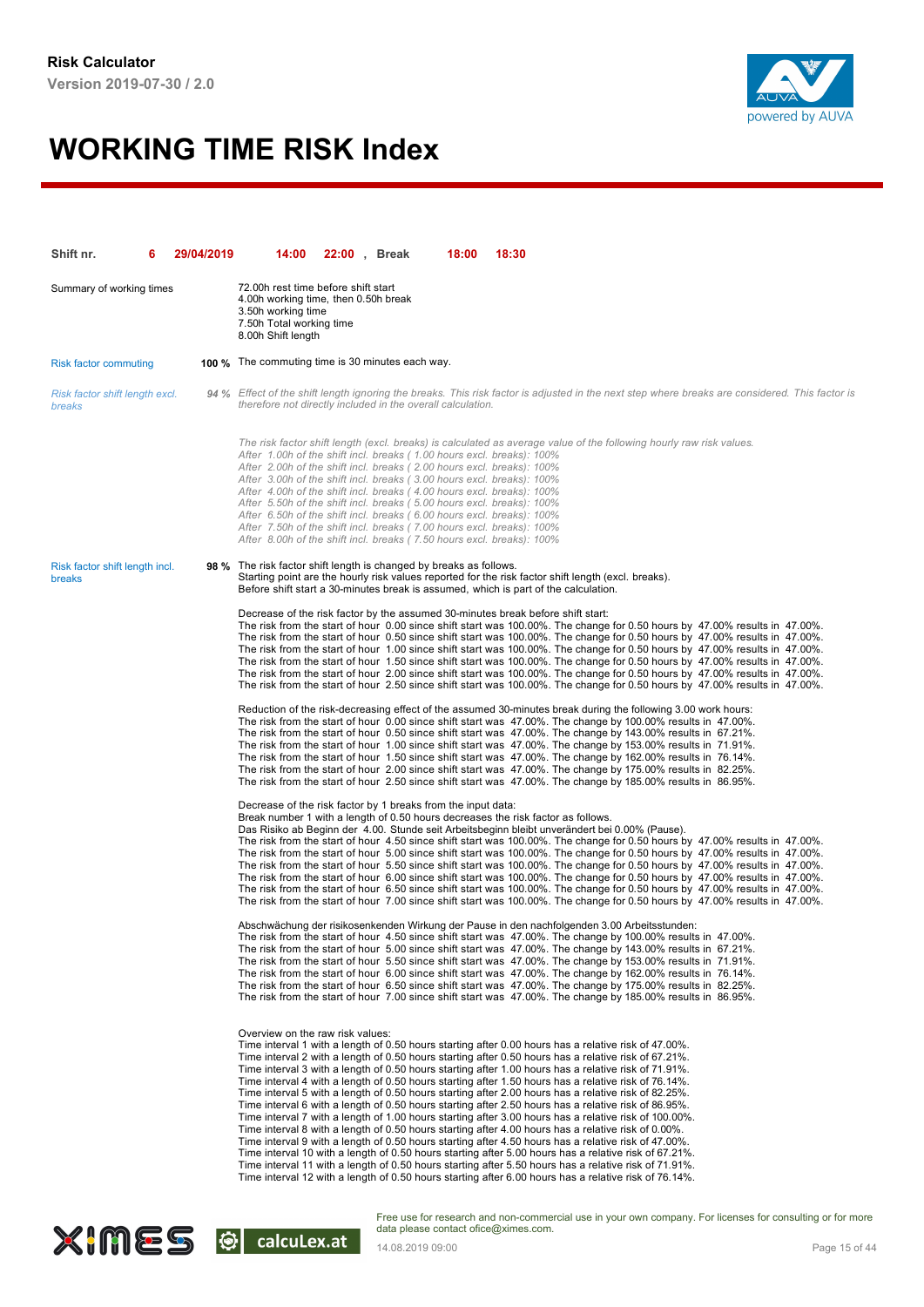

|                            |       | Time interval 13 with a length of 0.50 hours starting after 6.50 hours has a relative risk of 82.25%.<br>Time interval 14 with a length of 0.50 hours starting after 7.00 hours has a relative risk of 86.95%.<br>Time interval 15 with a length of 0.50 hours starting after 7.50 hours has a relative risk of 100.00%.<br>The average raw risk value of 77.53% as multiple of the raw risk value of the reference early shift of 8h length and with a break of 0.5h<br>is 78.93% 77.53% / 78.93% = 98.22%.<br>The single values are also relative to this reference.<br>The result are the following risk values per time unit:<br>Time interval 1 with a length of 0.50 hours starting after 0.00 hours has a relative risk of 59.54%.<br>Time interval 2 with a length of 0.50 hours starting after 0.50 hours has a relative risk of 85.15%.<br>Time interval 3 with a length of 0.50 hours starting after 1.00 hours has a relative risk of 91.10%.                                                                                                                                                                                                                                                                                                                                               |
|----------------------------|-------|---------------------------------------------------------------------------------------------------------------------------------------------------------------------------------------------------------------------------------------------------------------------------------------------------------------------------------------------------------------------------------------------------------------------------------------------------------------------------------------------------------------------------------------------------------------------------------------------------------------------------------------------------------------------------------------------------------------------------------------------------------------------------------------------------------------------------------------------------------------------------------------------------------------------------------------------------------------------------------------------------------------------------------------------------------------------------------------------------------------------------------------------------------------------------------------------------------------------------------------------------------------------------------------------------------|
|                            |       | Time interval 4 with a length of 0.50 hours starting after 1.50 hours has a relative risk of 96.46%.<br>Time interval 5 with a length of 0.50 hours starting after 2.00 hours has a relative risk of 104.20%.<br>Time interval 6 with a length of 0.50 hours starting after 2.50 hours has a relative risk of 110.16%.<br>Time interval 7 with a length of 1.00 hours starting after 3.00 hours has a relative risk of 126.69%.<br>Time interval 8 with a length of 0.50 hours starting after 4.00 hours has a relative risk of 0.00%.<br>Time interval 9 with a length of 0.50 hours starting after 4.50 hours has a relative risk of 59.54%.<br>Time interval 10 with a length of 0.50 hours starting after 5.00 hours has a relative risk of 85.15%.<br>Time interval 11 with a length of 0.50 hours starting after 5.50 hours has a relative risk of 91.10%.<br>Time interval 12 with a length of 0.50 hours starting after 6.00 hours has a relative risk of 96.46%.<br>Time interval 13 with a length of 0.50 hours starting after 6.50 hours has a relative risk of 104.20%.<br>Time interval 14 with a length of 0.50 hours starting after 7.00 hours has a relative risk of 110.16%.<br>Time interval 15 with a length of 0.50 hours starting after 7.50 hours has a relative risk of 126.69%. |
| Risk factor shift sequence |       | 91 % The risk factor shift sequence considers the current shift and earlier shifts incl. rest periods.<br>The aftereffect of earlier shifts corresponds to a total of 0.00 shifts.<br>Including the current shift this amounts to a total of 100.00% shifts.<br>In total this amounts to the following risk factor.                                                                                                                                                                                                                                                                                                                                                                                                                                                                                                                                                                                                                                                                                                                                                                                                                                                                                                                                                                                     |
|                            |       | The weighted shares of early, late, and night shifts influence the risk for this shift type.<br>The risk factor for shift 1.00 of type S is 97.00%.<br>The share of this shift type is 100.00%. Hence the factor is 97.00%.                                                                                                                                                                                                                                                                                                                                                                                                                                                                                                                                                                                                                                                                                                                                                                                                                                                                                                                                                                                                                                                                             |
|                            |       | In total this amounts to a risk factor of 97.00%.<br>This value is relative to an average risk of 5 early shifts with 8h length, a break of 0.5h and two days of rest amounting to 107.00%.<br>This results in a relative risk of 97.00% / 107.00% = 90.65%.                                                                                                                                                                                                                                                                                                                                                                                                                                                                                                                                                                                                                                                                                                                                                                                                                                                                                                                                                                                                                                            |
| Risk factor rest period    | 100 % | The distance to the previous shift is 72.00 hours.<br>It is reduced to 71.00 hours (net time) by the commuting time.<br>As the net time amounts to more than 9 hours, the risk is not increased.                                                                                                                                                                                                                                                                                                                                                                                                                                                                                                                                                                                                                                                                                                                                                                                                                                                                                                                                                                                                                                                                                                        |
| <b>Total risk</b>          | 89 %  | 100.00% * 100.00% * 100.00% * 90.65% * 98.22%<br>Base risk * Commuting time * Rest period * Shift sequence * Shift length incl. breaks                                                                                                                                                                                                                                                                                                                                                                                                                                                                                                                                                                                                                                                                                                                                                                                                                                                                                                                                                                                                                                                                                                                                                                  |

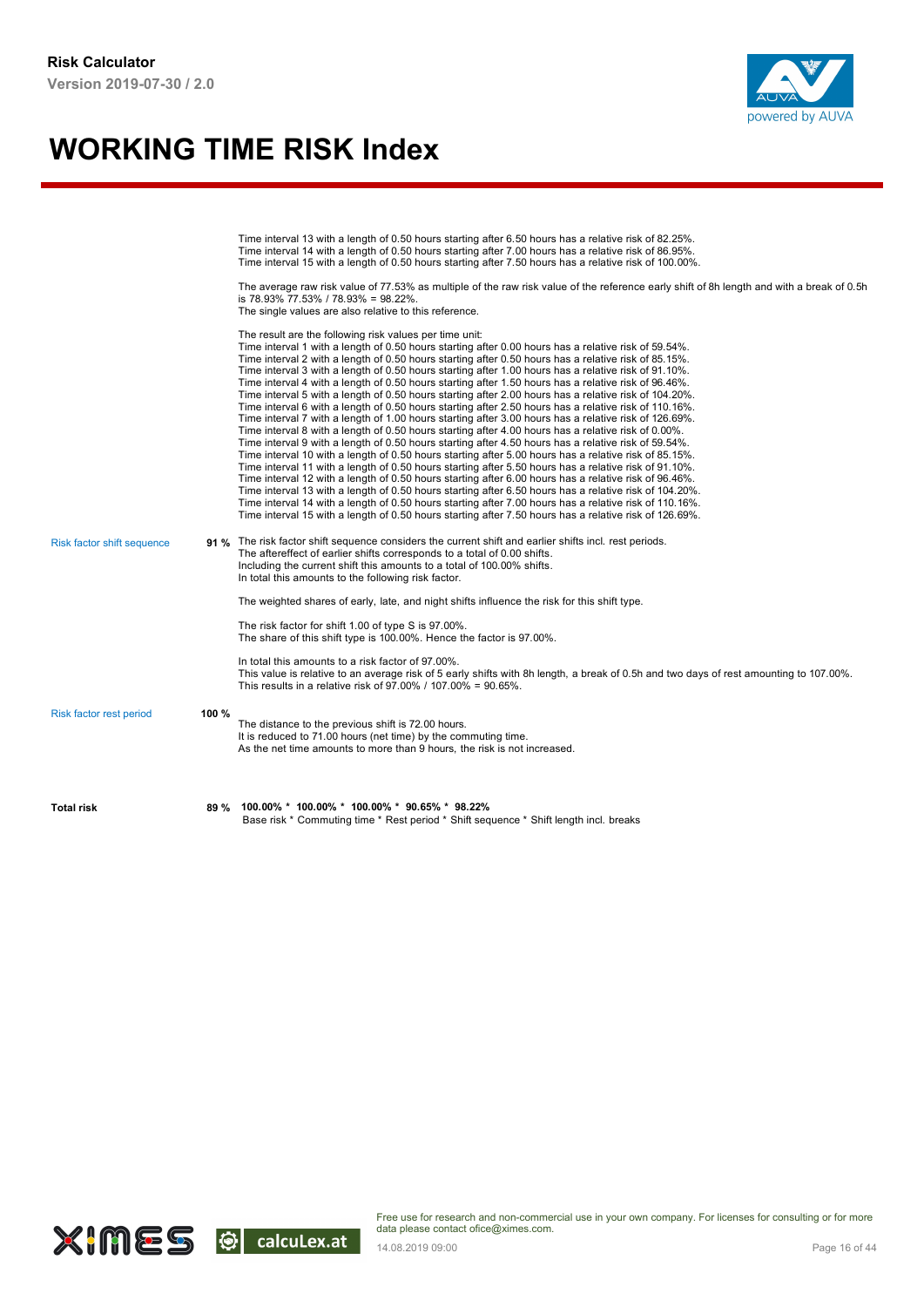

| Shift nr.                                | 7 | 30/04/2019 | 14:00                                                                                                                                                                                                                                                                                                                                                                                                                                                                                                                                                                                                | 22:00, Break | 18:00 | 18:30                                                                                                                                                                                                                                                                                                                                                                                                                                                                                                                                                                                                                                                                                                                                                                                                                                                                                                                                                                                                                                                                                                                                                                                                                                                                                           |
|------------------------------------------|---|------------|------------------------------------------------------------------------------------------------------------------------------------------------------------------------------------------------------------------------------------------------------------------------------------------------------------------------------------------------------------------------------------------------------------------------------------------------------------------------------------------------------------------------------------------------------------------------------------------------------|--------------|-------|-------------------------------------------------------------------------------------------------------------------------------------------------------------------------------------------------------------------------------------------------------------------------------------------------------------------------------------------------------------------------------------------------------------------------------------------------------------------------------------------------------------------------------------------------------------------------------------------------------------------------------------------------------------------------------------------------------------------------------------------------------------------------------------------------------------------------------------------------------------------------------------------------------------------------------------------------------------------------------------------------------------------------------------------------------------------------------------------------------------------------------------------------------------------------------------------------------------------------------------------------------------------------------------------------|
| Summary of working times                 |   |            | 16.00h rest time before shift start<br>4.00h working time, then 0.50h break<br>3.50h working time<br>7.50h Total working time<br>8.00h Shift length                                                                                                                                                                                                                                                                                                                                                                                                                                                  |              |       |                                                                                                                                                                                                                                                                                                                                                                                                                                                                                                                                                                                                                                                                                                                                                                                                                                                                                                                                                                                                                                                                                                                                                                                                                                                                                                 |
| <b>Risk factor commuting</b>             |   |            | <b>100 %</b> The commuting time is 30 minutes each way.                                                                                                                                                                                                                                                                                                                                                                                                                                                                                                                                              |              |       |                                                                                                                                                                                                                                                                                                                                                                                                                                                                                                                                                                                                                                                                                                                                                                                                                                                                                                                                                                                                                                                                                                                                                                                                                                                                                                 |
| Risk factor shift length excl.<br>breaks |   |            | therefore not directly included in the overall calculation.                                                                                                                                                                                                                                                                                                                                                                                                                                                                                                                                          |              |       | 94 % Effect of the shift length ignoring the breaks. This risk factor is adjusted in the next step where breaks are considered. This factor is                                                                                                                                                                                                                                                                                                                                                                                                                                                                                                                                                                                                                                                                                                                                                                                                                                                                                                                                                                                                                                                                                                                                                  |
|                                          |   |            | After 1.00h of the shift incl. breaks (1.00 hours excl. breaks): 100%<br>After 2.00h of the shift incl. breaks (2.00 hours excl. breaks): 100%<br>After 3.00h of the shift incl. breaks (3.00 hours excl. breaks): 100%<br>After 4.00h of the shift incl. breaks (4.00 hours excl. breaks): 100%<br>After 5.50h of the shift incl. breaks (5.00 hours excl. breaks): 100%<br>After 6.50h of the shift incl. breaks (6.00 hours excl. breaks): 100%<br>After 7.50h of the shift incl. breaks (7.00 hours excl. breaks): 100%<br>After 8.00h of the shift incl. breaks (7.50 hours excl. breaks): 100% |              |       | The risk factor shift length (excl. breaks) is calculated as average value of the following hourly raw risk values.                                                                                                                                                                                                                                                                                                                                                                                                                                                                                                                                                                                                                                                                                                                                                                                                                                                                                                                                                                                                                                                                                                                                                                             |
| Risk factor shift length incl.<br>breaks |   |            | 98 % The risk factor shift length is changed by breaks as follows.                                                                                                                                                                                                                                                                                                                                                                                                                                                                                                                                   |              |       | Starting point are the hourly risk values reported for the risk factor shift length (excl. breaks).<br>Before shift start a 30-minutes break is assumed, which is part of the calculation.                                                                                                                                                                                                                                                                                                                                                                                                                                                                                                                                                                                                                                                                                                                                                                                                                                                                                                                                                                                                                                                                                                      |
|                                          |   |            |                                                                                                                                                                                                                                                                                                                                                                                                                                                                                                                                                                                                      |              |       | Decrease of the risk factor by the assumed 30-minutes break before shift start:<br>The risk from the start of hour 0.00 since shift start was 100.00%. The change for 0.50 hours by 47.00% results in 47.00%.<br>The risk from the start of hour 0.50 since shift start was 100.00%. The change for 0.50 hours by 47.00% results in 47.00%.<br>The risk from the start of hour 1.00 since shift start was 100.00%. The change for 0.50 hours by 47.00% results in 47.00%.<br>The risk from the start of hour 1.50 since shift start was 100.00%. The change for 0.50 hours by 47.00% results in 47.00%.<br>The risk from the start of hour 2.00 since shift start was 100.00%. The change for 0.50 hours by 47.00% results in 47.00%.<br>The risk from the start of hour 2.50 since shift start was 100.00%. The change for 0.50 hours by 47.00% results in 47.00%.                                                                                                                                                                                                                                                                                                                                                                                                                             |
|                                          |   |            |                                                                                                                                                                                                                                                                                                                                                                                                                                                                                                                                                                                                      |              |       | Reduction of the risk-decreasing effect of the assumed 30-minutes break during the following 3.00 work hours:<br>The risk from the start of hour 0.00 since shift start was 47.00%. The change by 100.00% results in 47.00%.<br>The risk from the start of hour 0.50 since shift start was 47.00%. The change by 143.00% results in 67.21%.<br>The risk from the start of hour 1.00 since shift start was 47.00%. The change by 153.00% results in 71.91%.<br>The risk from the start of hour 1.50 since shift start was 47.00%. The change by 162.00% results in 76.14%.<br>The risk from the start of hour 2.00 since shift start was 47.00%. The change by 175.00% results in 82.25%.<br>The risk from the start of hour 2.50 since shift start was 47.00%. The change by 185.00% results in 86.95%.                                                                                                                                                                                                                                                                                                                                                                                                                                                                                         |
|                                          |   |            | Decrease of the risk factor by 1 breaks from the input data:                                                                                                                                                                                                                                                                                                                                                                                                                                                                                                                                         |              |       | Break number 1 with a length of 0.50 hours decreases the risk factor as follows.<br>Das Risiko ab Beginn der 4.00. Stunde seit Arbeitsbeginn bleibt unverändert bei 0.00% (Pause).<br>The risk from the start of hour 4.50 since shift start was 100.00%. The change for 0.50 hours by 47.00% results in 47.00%.<br>The risk from the start of hour 5.00 since shift start was 100.00%. The change for 0.50 hours by 47.00% results in 47.00%.<br>The risk from the start of hour 5.50 since shift start was 100.00%. The change for 0.50 hours by 47.00% results in 47.00%.<br>The risk from the start of hour 6.00 since shift start was 100.00%. The change for 0.50 hours by 47.00% results in 47.00%.<br>The risk from the start of hour 6.50 since shift start was 100.00%. The change for 0.50 hours by 47.00% results in 47.00%.<br>The risk from the start of hour 7.00 since shift start was 100.00%. The change for 0.50 hours by 47.00% results in 47.00%.                                                                                                                                                                                                                                                                                                                          |
|                                          |   |            |                                                                                                                                                                                                                                                                                                                                                                                                                                                                                                                                                                                                      |              |       | Abschwächung der risikosenkenden Wirkung der Pause in den nachfolgenden 3.00 Arbeitsstunden:<br>The risk from the start of hour 4.50 since shift start was 47.00%. The change by 100.00% results in 47.00%.<br>The risk from the start of hour 5.00 since shift start was 47.00%. The change by 143.00% results in 67.21%.<br>The risk from the start of hour 5.50 since shift start was 47.00%. The change by 153.00% results in 71.91%.<br>The risk from the start of hour 6.00 since shift start was 47.00%. The change by 162.00% results in 76.14%.<br>The risk from the start of hour 6.50 since shift start was 47.00%. The change by 175.00% results in 82.25%.<br>The risk from the start of hour 7.00 since shift start was 47.00%. The change by 185.00% results in 86.95%.                                                                                                                                                                                                                                                                                                                                                                                                                                                                                                          |
|                                          |   |            | Overview on the raw risk values:                                                                                                                                                                                                                                                                                                                                                                                                                                                                                                                                                                     |              |       | Time interval 1 with a length of 0.50 hours starting after 0.00 hours has a relative risk of 47.00%.<br>Time interval 2 with a length of 0.50 hours starting after 0.50 hours has a relative risk of 67.21%.<br>Time interval 3 with a length of 0.50 hours starting after 1.00 hours has a relative risk of 71.91%.<br>Time interval 4 with a length of 0.50 hours starting after 1.50 hours has a relative risk of 76.14%.<br>Time interval 5 with a length of 0.50 hours starting after 2.00 hours has a relative risk of 82.25%.<br>Time interval 6 with a length of 0.50 hours starting after 2.50 hours has a relative risk of 86.95%.<br>Time interval 7 with a length of 1.00 hours starting after 3.00 hours has a relative risk of 100.00%.<br>Time interval 8 with a length of 0.50 hours starting after 4.00 hours has a relative risk of 0.00%.<br>Time interval 9 with a length of 0.50 hours starting after 4.50 hours has a relative risk of 47.00%.<br>Time interval 10 with a length of 0.50 hours starting after 5.00 hours has a relative risk of 67.21%.<br>Time interval 11 with a length of 0.50 hours starting after 5.50 hours has a relative risk of 71.91%.<br>Time interval 12 with a length of 0.50 hours starting after 6.00 hours has a relative risk of 76.14%. |

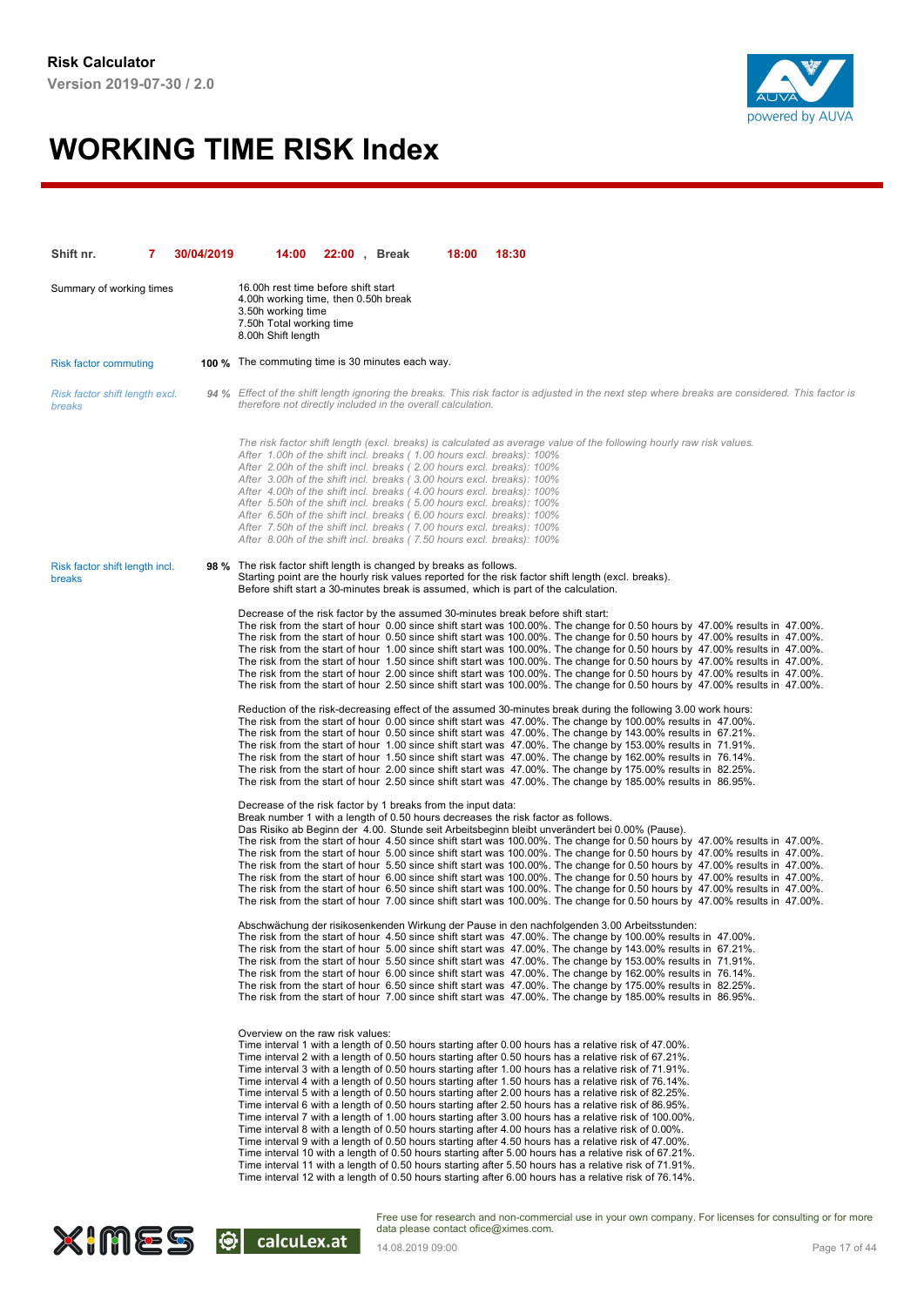

|                            |       | Time interval 13 with a length of 0.50 hours starting after 6.50 hours has a relative risk of 82.25%.<br>Time interval 14 with a length of 0.50 hours starting after 7.00 hours has a relative risk of 86.95%.<br>Time interval 15 with a length of 0.50 hours starting after 7.50 hours has a relative risk of 100.00%.<br>The average raw risk value of 77.53% as multiple of the raw risk value of the reference early shift of 8h length and with a break of 0.5h<br>is 78.93% 77.53% / 78.93% = 98.22%.<br>The single values are also relative to this reference.                                                                                                                                                                                                                                                                                                                                                                                                                                                                                                                                                                                                                                                                                                                                                                                                                                                                                                                                                                                                                                                                                                                     |
|----------------------------|-------|--------------------------------------------------------------------------------------------------------------------------------------------------------------------------------------------------------------------------------------------------------------------------------------------------------------------------------------------------------------------------------------------------------------------------------------------------------------------------------------------------------------------------------------------------------------------------------------------------------------------------------------------------------------------------------------------------------------------------------------------------------------------------------------------------------------------------------------------------------------------------------------------------------------------------------------------------------------------------------------------------------------------------------------------------------------------------------------------------------------------------------------------------------------------------------------------------------------------------------------------------------------------------------------------------------------------------------------------------------------------------------------------------------------------------------------------------------------------------------------------------------------------------------------------------------------------------------------------------------------------------------------------------------------------------------------------|
|                            |       | The result are the following risk values per time unit:<br>Time interval 1 with a length of 0.50 hours starting after 0.00 hours has a relative risk of 59.54%.<br>Time interval 2 with a length of 0.50 hours starting after 0.50 hours has a relative risk of 85.15%.<br>Time interval 3 with a length of 0.50 hours starting after 1.00 hours has a relative risk of 91.10%.<br>Time interval 4 with a length of 0.50 hours starting after 1.50 hours has a relative risk of 96.46%.<br>Time interval 5 with a length of 0.50 hours starting after 2.00 hours has a relative risk of 104.20%.<br>Time interval 6 with a length of 0.50 hours starting after 2.50 hours has a relative risk of 110.16%.<br>Time interval 7 with a length of 1.00 hours starting after 3.00 hours has a relative risk of 126.69%.<br>Time interval 8 with a length of 0.50 hours starting after 4.00 hours has a relative risk of 0.00%.<br>Time interval 9 with a length of 0.50 hours starting after 4.50 hours has a relative risk of 59.54%.<br>Time interval 10 with a length of 0.50 hours starting after 5.00 hours has a relative risk of 85.15%.<br>Time interval 11 with a length of 0.50 hours starting after 5.50 hours has a relative risk of 91.10%.<br>Time interval 12 with a length of 0.50 hours starting after 6.00 hours has a relative risk of 96.46%.<br>Time interval 13 with a length of 0.50 hours starting after 6.50 hours has a relative risk of 104.20%.<br>Time interval 14 with a length of 0.50 hours starting after 7.00 hours has a relative risk of 110.16%.<br>Time interval 15 with a length of 0.50 hours starting after 7.50 hours has a relative risk of 126.69%. |
| Risk factor shift sequence |       | 93 % The risk factor shift sequence considers the current shift and earlier shifts incl. rest periods.<br>The aftereffect of earlier shifts corresponds to a total of 1.00 shifts.<br>Including the current shift this amounts to a total of 200.00% shifts.<br>In total this amounts to the following risk factor.                                                                                                                                                                                                                                                                                                                                                                                                                                                                                                                                                                                                                                                                                                                                                                                                                                                                                                                                                                                                                                                                                                                                                                                                                                                                                                                                                                        |
|                            |       | The weighted shares of early, late, and night shifts influence the risk for this shift type.                                                                                                                                                                                                                                                                                                                                                                                                                                                                                                                                                                                                                                                                                                                                                                                                                                                                                                                                                                                                                                                                                                                                                                                                                                                                                                                                                                                                                                                                                                                                                                                               |
|                            |       | The risk factor for shift 2.00 of type S is 99.42%.<br>The share of this shift type is 100.00%. Hence the factor is 99.42%.                                                                                                                                                                                                                                                                                                                                                                                                                                                                                                                                                                                                                                                                                                                                                                                                                                                                                                                                                                                                                                                                                                                                                                                                                                                                                                                                                                                                                                                                                                                                                                |
|                            |       | In total this amounts to a risk factor of 99.42%.<br>This value is relative to an average risk of 5 early shifts with 8h length, a break of 0.5h and two days of rest amounting to 107.00%.<br>This results in a relative risk of 99.42% / 107.00% = 92.92%.                                                                                                                                                                                                                                                                                                                                                                                                                                                                                                                                                                                                                                                                                                                                                                                                                                                                                                                                                                                                                                                                                                                                                                                                                                                                                                                                                                                                                               |
| Risk factor rest period    | 100 % | The distance to the previous shift is 16.00 hours.<br>It is reduced to 15.00 hours (net time) by the commuting time.<br>As the net time amounts to more than 9 hours, the risk is not increased.                                                                                                                                                                                                                                                                                                                                                                                                                                                                                                                                                                                                                                                                                                                                                                                                                                                                                                                                                                                                                                                                                                                                                                                                                                                                                                                                                                                                                                                                                           |
| <b>Total risk</b>          | 91 %  | $100.00\% * 100.00\% * 100.00\% * 92.92\% * 98.22\%$<br>Base risk * Commuting time * Rest period * Shift sequence * Shift length incl. breaks                                                                                                                                                                                                                                                                                                                                                                                                                                                                                                                                                                                                                                                                                                                                                                                                                                                                                                                                                                                                                                                                                                                                                                                                                                                                                                                                                                                                                                                                                                                                              |

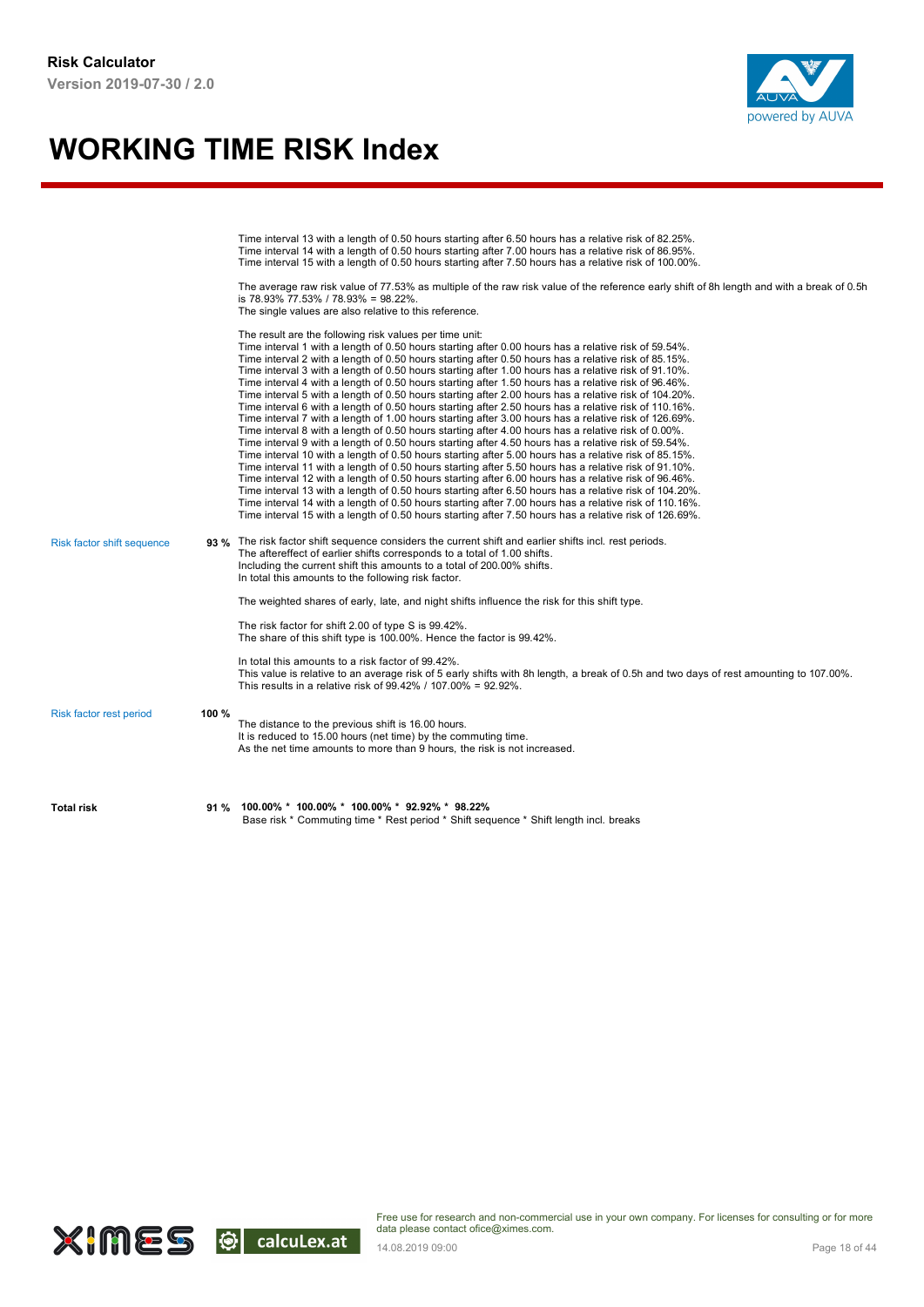

| Shift nr.                                | 01/05/2019 | 14:00                                                                                                                                                                                                                                                                                                                                                                                                                                                                                                                                                                                                | 22:00, Break | 18:00 | 18:30                                                                                                                                                                                                                                                                                                                                                                                                                                                                                                                                                                                                                                                                                                                                                                                                                                                                                                                                                                                                                                                                                                                                                                                                                                                                                           |
|------------------------------------------|------------|------------------------------------------------------------------------------------------------------------------------------------------------------------------------------------------------------------------------------------------------------------------------------------------------------------------------------------------------------------------------------------------------------------------------------------------------------------------------------------------------------------------------------------------------------------------------------------------------------|--------------|-------|-------------------------------------------------------------------------------------------------------------------------------------------------------------------------------------------------------------------------------------------------------------------------------------------------------------------------------------------------------------------------------------------------------------------------------------------------------------------------------------------------------------------------------------------------------------------------------------------------------------------------------------------------------------------------------------------------------------------------------------------------------------------------------------------------------------------------------------------------------------------------------------------------------------------------------------------------------------------------------------------------------------------------------------------------------------------------------------------------------------------------------------------------------------------------------------------------------------------------------------------------------------------------------------------------|
| Summary of working times                 |            | 16.00h rest time before shift start<br>4.00h working time, then 0.50h break<br>3.50h working time<br>7.50h Total working time<br>8.00h Shift length                                                                                                                                                                                                                                                                                                                                                                                                                                                  |              |       |                                                                                                                                                                                                                                                                                                                                                                                                                                                                                                                                                                                                                                                                                                                                                                                                                                                                                                                                                                                                                                                                                                                                                                                                                                                                                                 |
| <b>Risk factor commuting</b>             |            | <b>100 %</b> The commuting time is 30 minutes each way.                                                                                                                                                                                                                                                                                                                                                                                                                                                                                                                                              |              |       |                                                                                                                                                                                                                                                                                                                                                                                                                                                                                                                                                                                                                                                                                                                                                                                                                                                                                                                                                                                                                                                                                                                                                                                                                                                                                                 |
| Risk factor shift length excl.<br>breaks |            | therefore not directly included in the overall calculation.                                                                                                                                                                                                                                                                                                                                                                                                                                                                                                                                          |              |       | 94 % Effect of the shift length ignoring the breaks. This risk factor is adjusted in the next step where breaks are considered. This factor is                                                                                                                                                                                                                                                                                                                                                                                                                                                                                                                                                                                                                                                                                                                                                                                                                                                                                                                                                                                                                                                                                                                                                  |
|                                          |            | After 1.00h of the shift incl. breaks (1.00 hours excl. breaks): 100%<br>After 2.00h of the shift incl. breaks (2.00 hours excl. breaks): 100%<br>After 3.00h of the shift incl. breaks (3.00 hours excl. breaks): 100%<br>After 4.00h of the shift incl. breaks (4.00 hours excl. breaks): 100%<br>After 5.50h of the shift incl. breaks (5.00 hours excl. breaks): 100%<br>After 6.50h of the shift incl. breaks (6.00 hours excl. breaks): 100%<br>After 7.50h of the shift incl. breaks (7.00 hours excl. breaks): 100%<br>After 8.00h of the shift incl. breaks (7.50 hours excl. breaks): 100% |              |       | The risk factor shift length (excl. breaks) is calculated as average value of the following hourly raw risk values.                                                                                                                                                                                                                                                                                                                                                                                                                                                                                                                                                                                                                                                                                                                                                                                                                                                                                                                                                                                                                                                                                                                                                                             |
| Risk factor shift length incl.<br>breaks |            | 98 % The risk factor shift length is changed by breaks as follows.                                                                                                                                                                                                                                                                                                                                                                                                                                                                                                                                   |              |       | Starting point are the hourly risk values reported for the risk factor shift length (excl. breaks).<br>Before shift start a 30-minutes break is assumed, which is part of the calculation.                                                                                                                                                                                                                                                                                                                                                                                                                                                                                                                                                                                                                                                                                                                                                                                                                                                                                                                                                                                                                                                                                                      |
|                                          |            |                                                                                                                                                                                                                                                                                                                                                                                                                                                                                                                                                                                                      |              |       | Decrease of the risk factor by the assumed 30-minutes break before shift start:<br>The risk from the start of hour 0.00 since shift start was 100.00%. The change for 0.50 hours by 47.00% results in 47.00%.<br>The risk from the start of hour 0.50 since shift start was 100.00%. The change for 0.50 hours by 47.00% results in 47.00%.<br>The risk from the start of hour 1.00 since shift start was 100.00%. The change for 0.50 hours by 47.00% results in 47.00%.<br>The risk from the start of hour 1.50 since shift start was 100.00%. The change for 0.50 hours by 47.00% results in 47.00%.<br>The risk from the start of hour 2.00 since shift start was 100.00%. The change for 0.50 hours by 47.00% results in 47.00%.<br>The risk from the start of hour 2.50 since shift start was 100.00%. The change for 0.50 hours by 47.00% results in 47.00%.                                                                                                                                                                                                                                                                                                                                                                                                                             |
|                                          |            |                                                                                                                                                                                                                                                                                                                                                                                                                                                                                                                                                                                                      |              |       | Reduction of the risk-decreasing effect of the assumed 30-minutes break during the following 3.00 work hours:<br>The risk from the start of hour 0.00 since shift start was 47.00%. The change by 100.00% results in 47.00%.<br>The risk from the start of hour 0.50 since shift start was 47.00%. The change by 143.00% results in 67.21%.<br>The risk from the start of hour 1.00 since shift start was 47.00%. The change by 153.00% results in 71.91%.<br>The risk from the start of hour 1.50 since shift start was 47.00%. The change by 162.00% results in 76.14%.<br>The risk from the start of hour 2.00 since shift start was 47.00%. The change by 175.00% results in 82.25%.<br>The risk from the start of hour 2.50 since shift start was 47.00%. The change by 185.00% results in 86.95%.                                                                                                                                                                                                                                                                                                                                                                                                                                                                                         |
|                                          |            | Decrease of the risk factor by 1 breaks from the input data:                                                                                                                                                                                                                                                                                                                                                                                                                                                                                                                                         |              |       | Break number 1 with a length of 0.50 hours decreases the risk factor as follows.<br>Das Risiko ab Beginn der 4.00. Stunde seit Arbeitsbeginn bleibt unverändert bei 0.00% (Pause).<br>The risk from the start of hour 4.50 since shift start was 100.00%. The change for 0.50 hours by 47.00% results in 47.00%.<br>The risk from the start of hour 5.00 since shift start was 100.00%. The change for 0.50 hours by 47.00% results in 47.00%.<br>The risk from the start of hour 5.50 since shift start was 100.00%. The change for 0.50 hours by 47.00% results in 47.00%.<br>The risk from the start of hour 6.00 since shift start was 100.00%. The change for 0.50 hours by 47.00% results in 47.00%.<br>The risk from the start of hour 6.50 since shift start was 100.00%. The change for 0.50 hours by 47.00% results in 47.00%.<br>The risk from the start of hour 7.00 since shift start was 100.00%. The change for 0.50 hours by 47.00% results in 47.00%.                                                                                                                                                                                                                                                                                                                          |
|                                          |            |                                                                                                                                                                                                                                                                                                                                                                                                                                                                                                                                                                                                      |              |       | Abschwächung der risikosenkenden Wirkung der Pause in den nachfolgenden 3.00 Arbeitsstunden:<br>The risk from the start of hour 4.50 since shift start was 47.00%. The change by 100.00% results in 47.00%.<br>The risk from the start of hour 5.00 since shift start was 47.00%. The change by 143.00% results in 67.21%.<br>The risk from the start of hour 5.50 since shift start was 47.00%. The change by 153.00% results in 71.91%.<br>The risk from the start of hour 6.00 since shift start was 47.00%. The change by 162.00% results in 76.14%.<br>The risk from the start of hour 6.50 since shift start was 47.00%. The change by 175.00% results in 82.25%.<br>The risk from the start of hour 7.00 since shift start was 47.00%. The change by 185.00% results in 86.95%.                                                                                                                                                                                                                                                                                                                                                                                                                                                                                                          |
|                                          |            | Overview on the raw risk values:                                                                                                                                                                                                                                                                                                                                                                                                                                                                                                                                                                     |              |       | Time interval 1 with a length of 0.50 hours starting after 0.00 hours has a relative risk of 47.00%.<br>Time interval 2 with a length of 0.50 hours starting after 0.50 hours has a relative risk of 67.21%.<br>Time interval 3 with a length of 0.50 hours starting after 1.00 hours has a relative risk of 71.91%.<br>Time interval 4 with a length of 0.50 hours starting after 1.50 hours has a relative risk of 76.14%.<br>Time interval 5 with a length of 0.50 hours starting after 2.00 hours has a relative risk of 82.25%.<br>Time interval 6 with a length of 0.50 hours starting after 2.50 hours has a relative risk of 86.95%.<br>Time interval 7 with a length of 1.00 hours starting after 3.00 hours has a relative risk of 100.00%.<br>Time interval 8 with a length of 0.50 hours starting after 4.00 hours has a relative risk of 0.00%.<br>Time interval 9 with a length of 0.50 hours starting after 4.50 hours has a relative risk of 47.00%.<br>Time interval 10 with a length of 0.50 hours starting after 5.00 hours has a relative risk of 67.21%.<br>Time interval 11 with a length of 0.50 hours starting after 5.50 hours has a relative risk of 71.91%.<br>Time interval 12 with a length of 0.50 hours starting after 6.00 hours has a relative risk of 76.14%. |

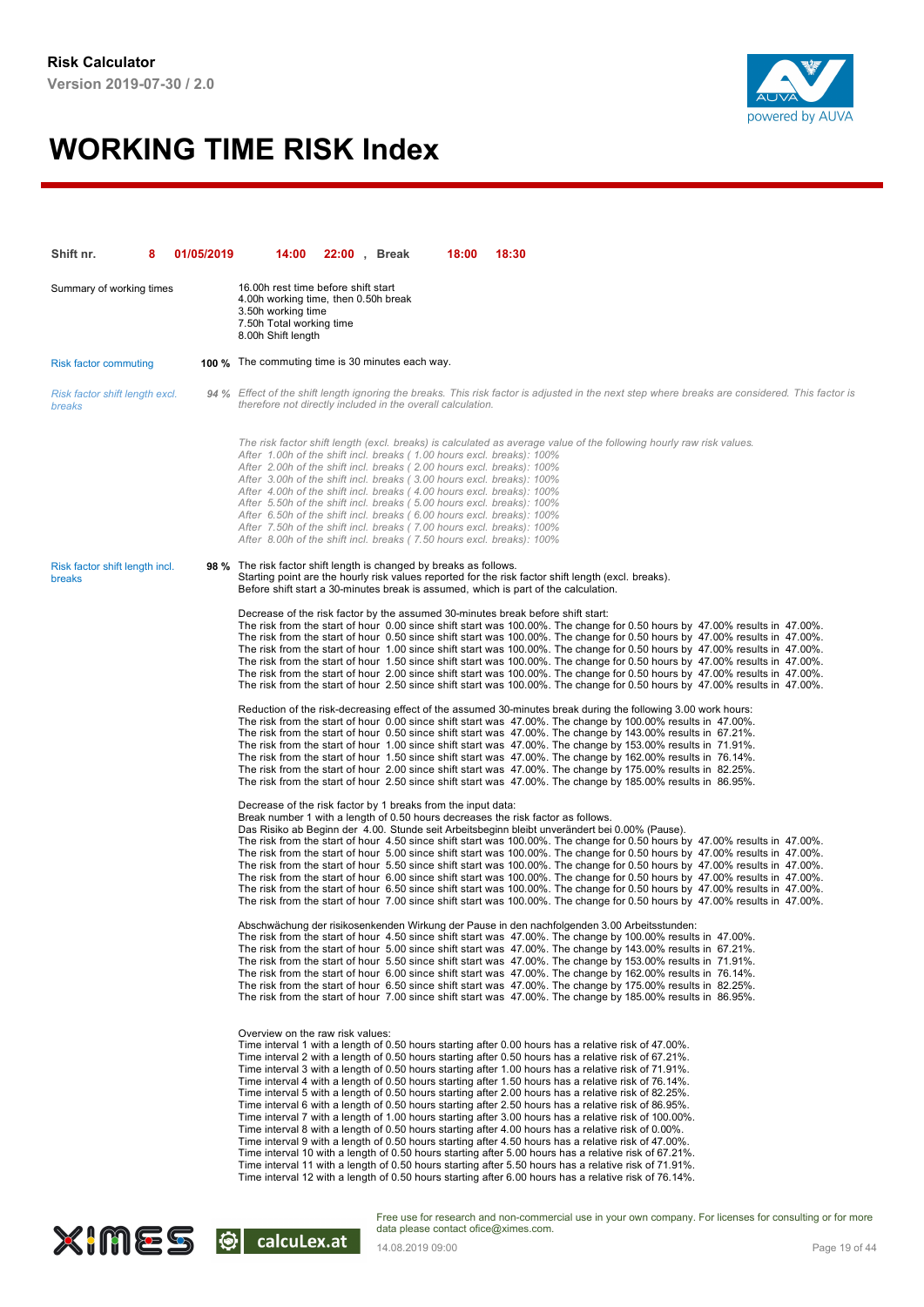

|                            |       | Time interval 13 with a length of 0.50 hours starting after 6.50 hours has a relative risk of 82.25%.<br>Time interval 14 with a length of 0.50 hours starting after 7.00 hours has a relative risk of 86.95%.<br>Time interval 15 with a length of 0.50 hours starting after 7.50 hours has a relative risk of 100.00%.<br>The average raw risk value of 77.53% as multiple of the raw risk value of the reference early shift of 8h length and with a break of 0.5h<br>is 78.93% 77.53% / 78.93% = 98.22%.<br>The single values are also relative to this reference.                                                                                                                                                                                                                                                                                                                                                                                                                                                                                                                                                                                                                                                                                                                                                                                                                                                                                                                                                                                                                                                                                                                     |
|----------------------------|-------|--------------------------------------------------------------------------------------------------------------------------------------------------------------------------------------------------------------------------------------------------------------------------------------------------------------------------------------------------------------------------------------------------------------------------------------------------------------------------------------------------------------------------------------------------------------------------------------------------------------------------------------------------------------------------------------------------------------------------------------------------------------------------------------------------------------------------------------------------------------------------------------------------------------------------------------------------------------------------------------------------------------------------------------------------------------------------------------------------------------------------------------------------------------------------------------------------------------------------------------------------------------------------------------------------------------------------------------------------------------------------------------------------------------------------------------------------------------------------------------------------------------------------------------------------------------------------------------------------------------------------------------------------------------------------------------------|
|                            |       | The result are the following risk values per time unit:<br>Time interval 1 with a length of 0.50 hours starting after 0.00 hours has a relative risk of 59.54%.<br>Time interval 2 with a length of 0.50 hours starting after 0.50 hours has a relative risk of 85.15%.<br>Time interval 3 with a length of 0.50 hours starting after 1.00 hours has a relative risk of 91.10%.<br>Time interval 4 with a length of 0.50 hours starting after 1.50 hours has a relative risk of 96.46%.<br>Time interval 5 with a length of 0.50 hours starting after 2.00 hours has a relative risk of 104.20%.<br>Time interval 6 with a length of 0.50 hours starting after 2.50 hours has a relative risk of 110.16%.<br>Time interval 7 with a length of 1.00 hours starting after 3.00 hours has a relative risk of 126.69%.<br>Time interval 8 with a length of 0.50 hours starting after 4.00 hours has a relative risk of 0.00%.<br>Time interval 9 with a length of 0.50 hours starting after 4.50 hours has a relative risk of 59.54%.<br>Time interval 10 with a length of 0.50 hours starting after 5.00 hours has a relative risk of 85.15%.<br>Time interval 11 with a length of 0.50 hours starting after 5.50 hours has a relative risk of 91.10%.<br>Time interval 12 with a length of 0.50 hours starting after 6.00 hours has a relative risk of 96.46%.<br>Time interval 13 with a length of 0.50 hours starting after 6.50 hours has a relative risk of 104.20%.<br>Time interval 14 with a length of 0.50 hours starting after 7.00 hours has a relative risk of 110.16%.<br>Time interval 15 with a length of 0.50 hours starting after 7.50 hours has a relative risk of 126.69%. |
| Risk factor shift sequence |       | 101 % The risk factor shift sequence considers the current shift and earlier shifts incl. rest periods.<br>The aftereffect of earlier shifts corresponds to a total of 2.00 shifts.<br>Including the current shift this amounts to a total of 300.00% shifts.<br>In total this amounts to the following risk factor.                                                                                                                                                                                                                                                                                                                                                                                                                                                                                                                                                                                                                                                                                                                                                                                                                                                                                                                                                                                                                                                                                                                                                                                                                                                                                                                                                                       |
|                            |       | The weighted shares of early, late, and night shifts influence the risk for this shift type.                                                                                                                                                                                                                                                                                                                                                                                                                                                                                                                                                                                                                                                                                                                                                                                                                                                                                                                                                                                                                                                                                                                                                                                                                                                                                                                                                                                                                                                                                                                                                                                               |
|                            |       | The risk factor for shift 3.00 of type S is 108.22%.<br>The share of this shift type is 100.00%. Hence the factor is 108.22%.                                                                                                                                                                                                                                                                                                                                                                                                                                                                                                                                                                                                                                                                                                                                                                                                                                                                                                                                                                                                                                                                                                                                                                                                                                                                                                                                                                                                                                                                                                                                                              |
|                            |       | In total this amounts to a risk factor of 108.22%.<br>This value is relative to an average risk of 5 early shifts with 8h length, a break of 0.5h and two days of rest amounting to 107.00%.<br>This results in a relative risk of 108.22% / 107.00% = 101.14%.                                                                                                                                                                                                                                                                                                                                                                                                                                                                                                                                                                                                                                                                                                                                                                                                                                                                                                                                                                                                                                                                                                                                                                                                                                                                                                                                                                                                                            |
| Risk factor rest period    | 100 % | The distance to the previous shift is 16.00 hours.<br>It is reduced to 15.00 hours (net time) by the commuting time.<br>As the net time amounts to more than 9 hours, the risk is not increased.                                                                                                                                                                                                                                                                                                                                                                                                                                                                                                                                                                                                                                                                                                                                                                                                                                                                                                                                                                                                                                                                                                                                                                                                                                                                                                                                                                                                                                                                                           |
| <b>Total risk</b>          | 99 %  | 100.00% * 100.00% * 100.00% * 101.14% * 98.22%<br>Base risk * Commuting time * Rest period * Shift sequence * Shift length incl. breaks                                                                                                                                                                                                                                                                                                                                                                                                                                                                                                                                                                                                                                                                                                                                                                                                                                                                                                                                                                                                                                                                                                                                                                                                                                                                                                                                                                                                                                                                                                                                                    |

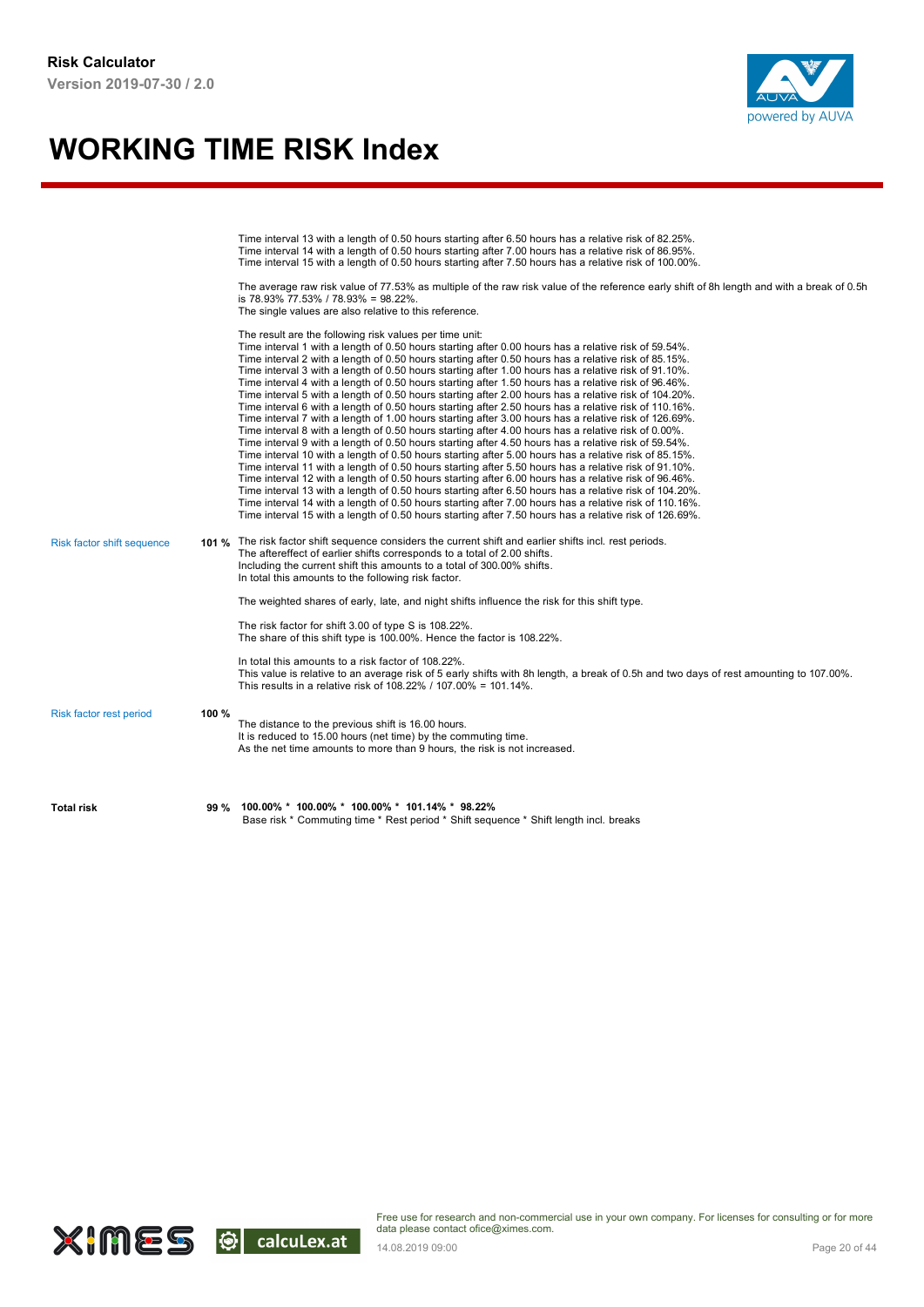

| Shift nr.                                | 02/05/2019 | 14:00                                                                                                                                                                                                                                                                                                                                                                                                                                                                                                                                                                                                | 22:00, Break | 18:00 | 18:30                                                                                                                                                                                                                                                                                                                                                                                                                                                                                                                                                                                                                                                                                                                                                                                                                                                                                                                                                                                                                                                                                                                                                                                                                                                                                           |
|------------------------------------------|------------|------------------------------------------------------------------------------------------------------------------------------------------------------------------------------------------------------------------------------------------------------------------------------------------------------------------------------------------------------------------------------------------------------------------------------------------------------------------------------------------------------------------------------------------------------------------------------------------------------|--------------|-------|-------------------------------------------------------------------------------------------------------------------------------------------------------------------------------------------------------------------------------------------------------------------------------------------------------------------------------------------------------------------------------------------------------------------------------------------------------------------------------------------------------------------------------------------------------------------------------------------------------------------------------------------------------------------------------------------------------------------------------------------------------------------------------------------------------------------------------------------------------------------------------------------------------------------------------------------------------------------------------------------------------------------------------------------------------------------------------------------------------------------------------------------------------------------------------------------------------------------------------------------------------------------------------------------------|
| Summary of working times                 |            | 16.00h rest time before shift start<br>4.00h working time, then 0.50h break<br>3.50h working time<br>7.50h Total working time<br>8.00h Shift length                                                                                                                                                                                                                                                                                                                                                                                                                                                  |              |       |                                                                                                                                                                                                                                                                                                                                                                                                                                                                                                                                                                                                                                                                                                                                                                                                                                                                                                                                                                                                                                                                                                                                                                                                                                                                                                 |
| <b>Risk factor commuting</b>             |            | <b>100 %</b> The commuting time is 30 minutes each way.                                                                                                                                                                                                                                                                                                                                                                                                                                                                                                                                              |              |       |                                                                                                                                                                                                                                                                                                                                                                                                                                                                                                                                                                                                                                                                                                                                                                                                                                                                                                                                                                                                                                                                                                                                                                                                                                                                                                 |
| Risk factor shift length excl.<br>breaks |            | therefore not directly included in the overall calculation.                                                                                                                                                                                                                                                                                                                                                                                                                                                                                                                                          |              |       | 94 % Effect of the shift length ignoring the breaks. This risk factor is adjusted in the next step where breaks are considered. This factor is                                                                                                                                                                                                                                                                                                                                                                                                                                                                                                                                                                                                                                                                                                                                                                                                                                                                                                                                                                                                                                                                                                                                                  |
|                                          |            | After 1.00h of the shift incl. breaks (1.00 hours excl. breaks): 100%<br>After 2.00h of the shift incl. breaks (2.00 hours excl. breaks): 100%<br>After 3.00h of the shift incl. breaks (3.00 hours excl. breaks): 100%<br>After 4.00h of the shift incl. breaks (4.00 hours excl. breaks): 100%<br>After 5.50h of the shift incl. breaks (5.00 hours excl. breaks): 100%<br>After 6.50h of the shift incl. breaks (6.00 hours excl. breaks): 100%<br>After 7.50h of the shift incl. breaks (7.00 hours excl. breaks): 100%<br>After 8.00h of the shift incl. breaks (7.50 hours excl. breaks): 100% |              |       | The risk factor shift length (excl. breaks) is calculated as average value of the following hourly raw risk values.                                                                                                                                                                                                                                                                                                                                                                                                                                                                                                                                                                                                                                                                                                                                                                                                                                                                                                                                                                                                                                                                                                                                                                             |
| Risk factor shift length incl.<br>breaks |            | 98 % The risk factor shift length is changed by breaks as follows.                                                                                                                                                                                                                                                                                                                                                                                                                                                                                                                                   |              |       | Starting point are the hourly risk values reported for the risk factor shift length (excl. breaks).<br>Before shift start a 30-minutes break is assumed, which is part of the calculation.                                                                                                                                                                                                                                                                                                                                                                                                                                                                                                                                                                                                                                                                                                                                                                                                                                                                                                                                                                                                                                                                                                      |
|                                          |            |                                                                                                                                                                                                                                                                                                                                                                                                                                                                                                                                                                                                      |              |       | Decrease of the risk factor by the assumed 30-minutes break before shift start:<br>The risk from the start of hour 0.00 since shift start was 100.00%. The change for 0.50 hours by 47.00% results in 47.00%.<br>The risk from the start of hour 0.50 since shift start was 100.00%. The change for 0.50 hours by 47.00% results in 47.00%.<br>The risk from the start of hour 1.00 since shift start was 100.00%. The change for 0.50 hours by 47.00% results in 47.00%.<br>The risk from the start of hour 1.50 since shift start was 100.00%. The change for 0.50 hours by 47.00% results in 47.00%.<br>The risk from the start of hour 2.00 since shift start was 100.00%. The change for 0.50 hours by 47.00% results in 47.00%.<br>The risk from the start of hour 2.50 since shift start was 100.00%. The change for 0.50 hours by 47.00% results in 47.00%.                                                                                                                                                                                                                                                                                                                                                                                                                             |
|                                          |            |                                                                                                                                                                                                                                                                                                                                                                                                                                                                                                                                                                                                      |              |       | Reduction of the risk-decreasing effect of the assumed 30-minutes break during the following 3.00 work hours:<br>The risk from the start of hour 0.00 since shift start was 47.00%. The change by 100.00% results in 47.00%.<br>The risk from the start of hour 0.50 since shift start was 47.00%. The change by 143.00% results in 67.21%.<br>The risk from the start of hour 1.00 since shift start was 47.00%. The change by 153.00% results in 71.91%.<br>The risk from the start of hour 1.50 since shift start was 47.00%. The change by 162.00% results in 76.14%.<br>The risk from the start of hour 2.00 since shift start was 47.00%. The change by 175.00% results in 82.25%.<br>The risk from the start of hour 2.50 since shift start was 47.00%. The change by 185.00% results in 86.95%.                                                                                                                                                                                                                                                                                                                                                                                                                                                                                         |
|                                          |            | Decrease of the risk factor by 1 breaks from the input data:                                                                                                                                                                                                                                                                                                                                                                                                                                                                                                                                         |              |       | Break number 1 with a length of 0.50 hours decreases the risk factor as follows.<br>Das Risiko ab Beginn der 4.00. Stunde seit Arbeitsbeginn bleibt unverändert bei 0.00% (Pause).<br>The risk from the start of hour 4.50 since shift start was 100.00%. The change for 0.50 hours by 47.00% results in 47.00%.<br>The risk from the start of hour 5.00 since shift start was 100.00%. The change for 0.50 hours by 47.00% results in 47.00%.<br>The risk from the start of hour 5.50 since shift start was 100.00%. The change for 0.50 hours by 47.00% results in 47.00%.<br>The risk from the start of hour 6.00 since shift start was 100.00%. The change for 0.50 hours by 47.00% results in 47.00%.<br>The risk from the start of hour 6.50 since shift start was 100.00%. The change for 0.50 hours by 47.00% results in 47.00%.<br>The risk from the start of hour 7.00 since shift start was 100.00%. The change for 0.50 hours by 47.00% results in 47.00%.                                                                                                                                                                                                                                                                                                                          |
|                                          |            |                                                                                                                                                                                                                                                                                                                                                                                                                                                                                                                                                                                                      |              |       | Abschwächung der risikosenkenden Wirkung der Pause in den nachfolgenden 3.00 Arbeitsstunden:<br>The risk from the start of hour 4.50 since shift start was 47.00%. The change by 100.00% results in 47.00%.<br>The risk from the start of hour 5.00 since shift start was 47.00%. The change by 143.00% results in 67.21%.<br>The risk from the start of hour 5.50 since shift start was 47.00%. The change by 153.00% results in 71.91%.<br>The risk from the start of hour 6.00 since shift start was 47.00%. The change by 162.00% results in 76.14%.<br>The risk from the start of hour 6.50 since shift start was 47.00%. The change by 175.00% results in 82.25%.<br>The risk from the start of hour 7.00 since shift start was 47.00%. The change by 185.00% results in 86.95%.                                                                                                                                                                                                                                                                                                                                                                                                                                                                                                          |
|                                          |            | Overview on the raw risk values:                                                                                                                                                                                                                                                                                                                                                                                                                                                                                                                                                                     |              |       | Time interval 1 with a length of 0.50 hours starting after 0.00 hours has a relative risk of 47.00%.<br>Time interval 2 with a length of 0.50 hours starting after 0.50 hours has a relative risk of 67.21%.<br>Time interval 3 with a length of 0.50 hours starting after 1.00 hours has a relative risk of 71.91%.<br>Time interval 4 with a length of 0.50 hours starting after 1.50 hours has a relative risk of 76.14%.<br>Time interval 5 with a length of 0.50 hours starting after 2.00 hours has a relative risk of 82.25%.<br>Time interval 6 with a length of 0.50 hours starting after 2.50 hours has a relative risk of 86.95%.<br>Time interval 7 with a length of 1.00 hours starting after 3.00 hours has a relative risk of 100.00%.<br>Time interval 8 with a length of 0.50 hours starting after 4.00 hours has a relative risk of 0.00%.<br>Time interval 9 with a length of 0.50 hours starting after 4.50 hours has a relative risk of 47.00%.<br>Time interval 10 with a length of 0.50 hours starting after 5.00 hours has a relative risk of 67.21%.<br>Time interval 11 with a length of 0.50 hours starting after 5.50 hours has a relative risk of 71.91%.<br>Time interval 12 with a length of 0.50 hours starting after 6.00 hours has a relative risk of 76.14%. |

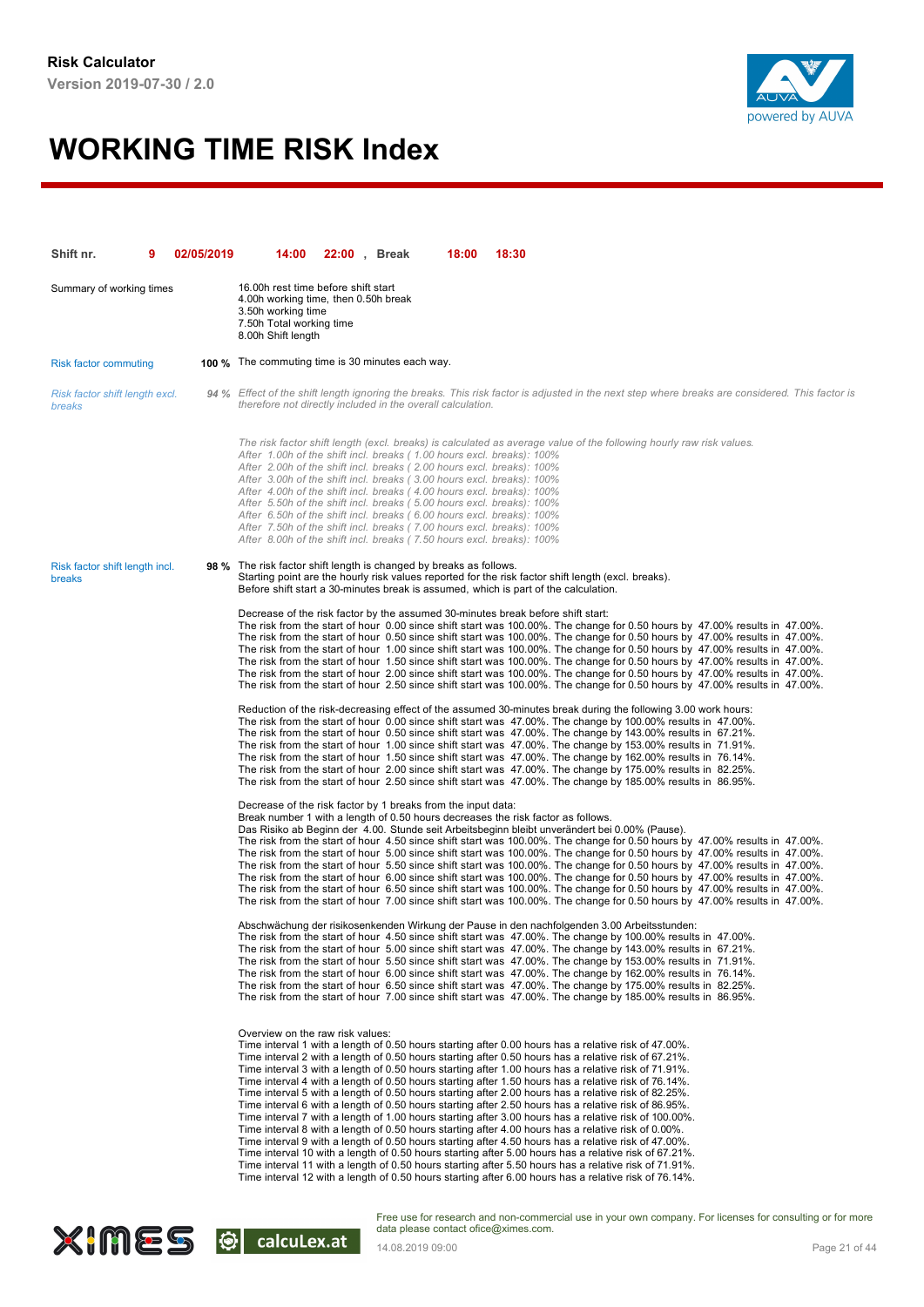

|                            |       | Time interval 13 with a length of 0.50 hours starting after 6.50 hours has a relative risk of 82.25%.<br>Time interval 14 with a length of 0.50 hours starting after 7.00 hours has a relative risk of 86.95%.<br>Time interval 15 with a length of 0.50 hours starting after 7.50 hours has a relative risk of 100.00%.<br>The average raw risk value of 77.53% as multiple of the raw risk value of the reference early shift of 8h length and with a break of 0.5h<br>is 78.93% 77.53% / 78.93% = 98.22%.<br>The single values are also relative to this reference.<br>The result are the following risk values per time unit:<br>Time interval 1 with a length of 0.50 hours starting after 0.00 hours has a relative risk of 59.54%.<br>Time interval 2 with a length of 0.50 hours starting after 0.50 hours has a relative risk of 85.15%.<br>Time interval 3 with a length of 0.50 hours starting after 1.00 hours has a relative risk of 91.10%.<br>Time interval 4 with a length of 0.50 hours starting after 1.50 hours has a relative risk of 96.46%.<br>Time interval 5 with a length of 0.50 hours starting after 2.00 hours has a relative risk of 104.20%.<br>Time interval 6 with a length of 0.50 hours starting after 2.50 hours has a relative risk of 110.16%.<br>Time interval 7 with a length of 1.00 hours starting after 3.00 hours has a relative risk of 126.69%.<br>Time interval 8 with a length of 0.50 hours starting after 4.00 hours has a relative risk of 0.00%.<br>Time interval 9 with a length of 0.50 hours starting after 4.50 hours has a relative risk of 59.54%. |
|----------------------------|-------|-------------------------------------------------------------------------------------------------------------------------------------------------------------------------------------------------------------------------------------------------------------------------------------------------------------------------------------------------------------------------------------------------------------------------------------------------------------------------------------------------------------------------------------------------------------------------------------------------------------------------------------------------------------------------------------------------------------------------------------------------------------------------------------------------------------------------------------------------------------------------------------------------------------------------------------------------------------------------------------------------------------------------------------------------------------------------------------------------------------------------------------------------------------------------------------------------------------------------------------------------------------------------------------------------------------------------------------------------------------------------------------------------------------------------------------------------------------------------------------------------------------------------------------------------------------------------------------------------------------|
| Risk factor shift sequence |       | Time interval 10 with a length of 0.50 hours starting after 5.00 hours has a relative risk of 85.15%.<br>Time interval 11 with a length of 0.50 hours starting after 5.50 hours has a relative risk of 91.10%.<br>Time interval 12 with a length of 0.50 hours starting after 6.00 hours has a relative risk of 96.46%.<br>Time interval 13 with a length of 0.50 hours starting after 6.50 hours has a relative risk of 104.20%.<br>Time interval 14 with a length of 0.50 hours starting after 7.00 hours has a relative risk of 110.16%.<br>Time interval 15 with a length of 0.50 hours starting after 7.50 hours has a relative risk of 126.69%.<br>110 % The risk factor shift sequence considers the current shift and earlier shifts incl. rest periods.<br>The aftereffect of earlier shifts corresponds to a total of 3.00 shifts.<br>Including the current shift this amounts to a total of 400.00% shifts.                                                                                                                                                                                                                                                                                                                                                                                                                                                                                                                                                                                                                                                                                      |
|                            |       | In total this amounts to the following risk factor.<br>The weighted shares of early, late, and night shifts influence the risk for this shift type.<br>The risk factor for shift 4.00 of type S is 117.80%.<br>The share of this shift type is 100.00%. Hence the factor is 117.80%.<br>In total this amounts to a risk factor of 117.80%.<br>This value is relative to an average risk of 5 early shifts with 8h length, a break of 0.5h and two days of rest amounting to 107.00%.                                                                                                                                                                                                                                                                                                                                                                                                                                                                                                                                                                                                                                                                                                                                                                                                                                                                                                                                                                                                                                                                                                                        |
| Risk factor rest period    | 100 % | This results in a relative risk of 117.80% / 107.00% = 110.10%.<br>The distance to the previous shift is 16.00 hours.<br>It is reduced to 15.00 hours (net time) by the commuting time.<br>As the net time amounts to more than 9 hours, the risk is not increased.                                                                                                                                                                                                                                                                                                                                                                                                                                                                                                                                                                                                                                                                                                                                                                                                                                                                                                                                                                                                                                                                                                                                                                                                                                                                                                                                         |
| <b>Total risk</b>          | 108 % | $100.00\% * 100.00\% * 100.00\% * 110.10\% * 98.22\%$<br>Base risk * Commuting time * Rest period * Shift sequence * Shift length incl. breaks                                                                                                                                                                                                                                                                                                                                                                                                                                                                                                                                                                                                                                                                                                                                                                                                                                                                                                                                                                                                                                                                                                                                                                                                                                                                                                                                                                                                                                                              |

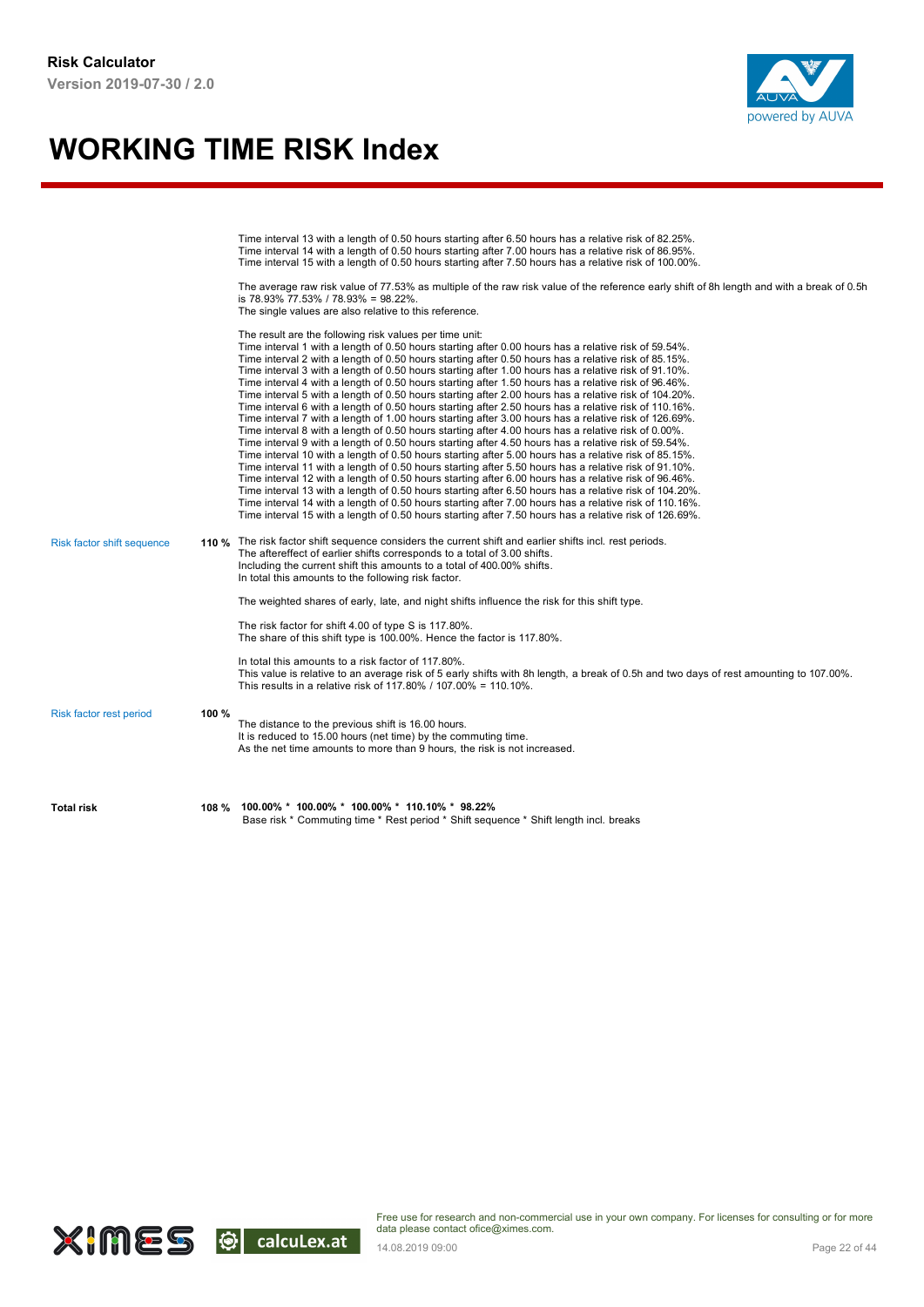

| Shift nr.                                       | 10 | 03/05/2019 | 14:00                                                                                                                                                                                                                                                                                                                                                                                                                                                                                                                                                                                                                                                                                                                                                                                                                                                                                                                                                                                                                                                                                                                                                                                                                                                                                                                               | <b>22:00</b> , Break | 18:00 | 18:30 |  |                                                                                                                                                                                                                                                                                                                                                                                                                                                                                                                                                                                                                                                                                                                                                                                  |  |
|-------------------------------------------------|----|------------|-------------------------------------------------------------------------------------------------------------------------------------------------------------------------------------------------------------------------------------------------------------------------------------------------------------------------------------------------------------------------------------------------------------------------------------------------------------------------------------------------------------------------------------------------------------------------------------------------------------------------------------------------------------------------------------------------------------------------------------------------------------------------------------------------------------------------------------------------------------------------------------------------------------------------------------------------------------------------------------------------------------------------------------------------------------------------------------------------------------------------------------------------------------------------------------------------------------------------------------------------------------------------------------------------------------------------------------|----------------------|-------|-------|--|----------------------------------------------------------------------------------------------------------------------------------------------------------------------------------------------------------------------------------------------------------------------------------------------------------------------------------------------------------------------------------------------------------------------------------------------------------------------------------------------------------------------------------------------------------------------------------------------------------------------------------------------------------------------------------------------------------------------------------------------------------------------------------|--|
| Summary of working times                        |    |            | 16.00h rest time before shift start<br>4.00h working time, then 0.50h break<br>3.50h working time<br>7.50h Total working time<br>8.00h Shift length                                                                                                                                                                                                                                                                                                                                                                                                                                                                                                                                                                                                                                                                                                                                                                                                                                                                                                                                                                                                                                                                                                                                                                                 |                      |       |       |  |                                                                                                                                                                                                                                                                                                                                                                                                                                                                                                                                                                                                                                                                                                                                                                                  |  |
| <b>Risk factor commuting</b>                    |    |            | <b>100 %</b> The commuting time is 30 minutes each way.                                                                                                                                                                                                                                                                                                                                                                                                                                                                                                                                                                                                                                                                                                                                                                                                                                                                                                                                                                                                                                                                                                                                                                                                                                                                             |                      |       |       |  |                                                                                                                                                                                                                                                                                                                                                                                                                                                                                                                                                                                                                                                                                                                                                                                  |  |
| Risk factor shift length excl.<br>breaks        |    |            | 94 % Effect of the shift length ignoring the breaks. This risk factor is adjusted in the next step where breaks are considered. This factor is<br>therefore not directly included in the overall calculation.                                                                                                                                                                                                                                                                                                                                                                                                                                                                                                                                                                                                                                                                                                                                                                                                                                                                                                                                                                                                                                                                                                                       |                      |       |       |  |                                                                                                                                                                                                                                                                                                                                                                                                                                                                                                                                                                                                                                                                                                                                                                                  |  |
|                                                 |    |            | The risk factor shift length (excl. breaks) is calculated as average value of the following hourly raw risk values.<br>After 1.00h of the shift incl. breaks (1.00 hours excl. breaks): 100%<br>After 2.00h of the shift incl. breaks (2.00 hours excl. breaks): 100%<br>After 3.00h of the shift incl. breaks (3.00 hours excl. breaks): 100%<br>After 4.00h of the shift incl. breaks (4.00 hours excl. breaks): 100%<br>After 5.50h of the shift incl. breaks (5.00 hours excl. breaks): 100%<br>After 6.50h of the shift incl. breaks (6.00 hours excl. breaks): 100%<br>After 7.50h of the shift incl. breaks (7.00 hours excl. breaks): 100%<br>After 8.00h of the shift incl. breaks (7.50 hours excl. breaks): 100%                                                                                                                                                                                                                                                                                                                                                                                                                                                                                                                                                                                                         |                      |       |       |  |                                                                                                                                                                                                                                                                                                                                                                                                                                                                                                                                                                                                                                                                                                                                                                                  |  |
| Risk factor shift length incl.<br><b>breaks</b> |    |            | 98 % The risk factor shift length is changed by breaks as follows.<br>Starting point are the hourly risk values reported for the risk factor shift length (excl. breaks).<br>Before shift start a 30-minutes break is assumed, which is part of the calculation.                                                                                                                                                                                                                                                                                                                                                                                                                                                                                                                                                                                                                                                                                                                                                                                                                                                                                                                                                                                                                                                                    |                      |       |       |  |                                                                                                                                                                                                                                                                                                                                                                                                                                                                                                                                                                                                                                                                                                                                                                                  |  |
|                                                 |    |            | Decrease of the risk factor by the assumed 30-minutes break before shift start:                                                                                                                                                                                                                                                                                                                                                                                                                                                                                                                                                                                                                                                                                                                                                                                                                                                                                                                                                                                                                                                                                                                                                                                                                                                     |                      |       |       |  | The risk from the start of hour 0.00 since shift start was 100.00%. The change for 0.50 hours by 47.00% results in 47.00%.<br>The risk from the start of hour 0.50 since shift start was 100.00%. The change for 0.50 hours by 47.00% results in 47.00%.<br>The risk from the start of hour 1.00 since shift start was 100.00%. The change for 0.50 hours by 47.00% results in 47.00%.<br>The risk from the start of hour 1.50 since shift start was 100.00%. The change for 0.50 hours by 47.00% results in 47.00%.<br>The risk from the start of hour 2.00 since shift start was 100.00%. The change for 0.50 hours by 47.00% results in 47.00%.<br>The risk from the start of hour 2.50 since shift start was 100.00%. The change for 0.50 hours by 47.00% results in 47.00%. |  |
|                                                 |    |            | Reduction of the risk-decreasing effect of the assumed 30-minutes break during the following 3.00 work hours:<br>The risk from the start of hour 0.00 since shift start was 47.00%. The change by 100.00% results in 47.00%.<br>The risk from the start of hour 0.50 since shift start was 47.00%. The change by 143.00% results in 67.21%.<br>The risk from the start of hour 1.00 since shift start was 47.00%. The change by 153.00% results in 71.91%.<br>The risk from the start of hour 1.50 since shift start was 47.00%. The change by 162.00% results in 76.14%.<br>The risk from the start of hour 2.00 since shift start was 47.00%. The change by 175.00% results in 82.25%.<br>The risk from the start of hour 2.50 since shift start was 47.00%. The change by 185.00% results in 86.95%.                                                                                                                                                                                                                                                                                                                                                                                                                                                                                                                             |                      |       |       |  |                                                                                                                                                                                                                                                                                                                                                                                                                                                                                                                                                                                                                                                                                                                                                                                  |  |
|                                                 |    |            | Decrease of the risk factor by 1 breaks from the input data:<br>Break number 1 with a length of 0.50 hours decreases the risk factor as follows.<br>Das Risiko ab Beginn der 4.00. Stunde seit Arbeitsbeginn bleibt unverändert bei 0.00% (Pause).                                                                                                                                                                                                                                                                                                                                                                                                                                                                                                                                                                                                                                                                                                                                                                                                                                                                                                                                                                                                                                                                                  |                      |       |       |  | The risk from the start of hour 4.50 since shift start was 100.00%. The change for 0.50 hours by 47.00% results in 47.00%.<br>The risk from the start of hour 5.00 since shift start was 100.00%. The change for 0.50 hours by 47.00% results in 47.00%.<br>The risk from the start of hour 5.50 since shift start was 100.00%. The change for 0.50 hours by 47.00% results in 47.00%.<br>The risk from the start of hour 6.00 since shift start was 100.00%. The change for 0.50 hours by 47.00% results in 47.00%.<br>The risk from the start of hour 6.50 since shift start was 100.00%. The change for 0.50 hours by 47.00% results in 47.00%.<br>The risk from the start of hour 7.00 since shift start was 100.00%. The change for 0.50 hours by 47.00% results in 47.00%. |  |
|                                                 |    |            | Abschwächung der risikosenkenden Wirkung der Pause in den nachfolgenden 3.00 Arbeitsstunden:<br>The risk from the start of hour 4.50 since shift start was 47.00%. The change by 100.00% results in 47.00%.<br>The risk from the start of hour 5.00 since shift start was 47.00%. The change by 143.00% results in 67.21%.<br>The risk from the start of hour 5.50 since shift start was 47.00%. The change by 153.00% results in 71.91%.<br>The risk from the start of hour 6.00 since shift start was 47.00%. The change by 162.00% results in 76.14%.<br>The risk from the start of hour 6.50 since shift start was 47.00%. The change by 175.00% results in 82.25%.<br>The risk from the start of hour 7.00 since shift start was 47.00%. The change by 185.00% results in 86.95%.                                                                                                                                                                                                                                                                                                                                                                                                                                                                                                                                              |                      |       |       |  |                                                                                                                                                                                                                                                                                                                                                                                                                                                                                                                                                                                                                                                                                                                                                                                  |  |
|                                                 |    |            | Overview on the raw risk values:<br>Time interval 1 with a length of 0.50 hours starting after 0.00 hours has a relative risk of 47.00%.<br>Time interval 2 with a length of 0.50 hours starting after 0.50 hours has a relative risk of 67.21%.<br>Time interval 3 with a length of 0.50 hours starting after 1.00 hours has a relative risk of 71.91%.<br>Time interval 4 with a length of 0.50 hours starting after 1.50 hours has a relative risk of 76.14%.<br>Time interval 5 with a length of 0.50 hours starting after 2.00 hours has a relative risk of 82.25%.<br>Time interval 6 with a length of 0.50 hours starting after 2.50 hours has a relative risk of 86.95%.<br>Time interval 7 with a length of 1.00 hours starting after 3.00 hours has a relative risk of 100.00%.<br>Time interval 8 with a length of 0.50 hours starting after 4.00 hours has a relative risk of 0.00%.<br>Time interval 9 with a length of 0.50 hours starting after 4.50 hours has a relative risk of 47.00%.<br>Time interval 10 with a length of 0.50 hours starting after 5.00 hours has a relative risk of 67.21%.<br>Time interval 11 with a length of 0.50 hours starting after 5.50 hours has a relative risk of 71.91%.<br>Time interval 12 with a length of 0.50 hours starting after 6.00 hours has a relative risk of 76.14%. |                      |       |       |  |                                                                                                                                                                                                                                                                                                                                                                                                                                                                                                                                                                                                                                                                                                                                                                                  |  |

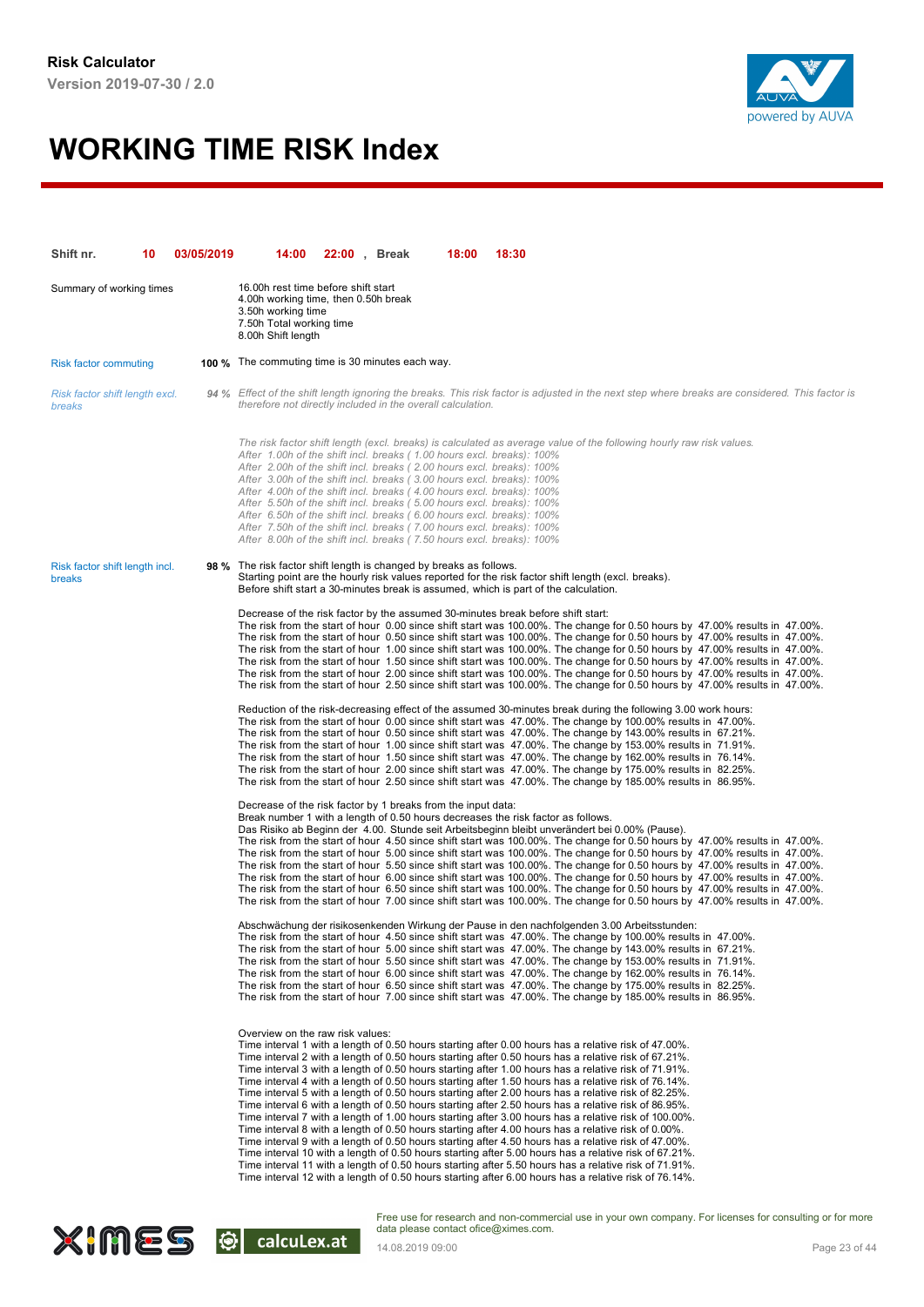

|                            |       | Time interval 13 with a length of 0.50 hours starting after 6.50 hours has a relative risk of 82.25%.<br>Time interval 14 with a length of 0.50 hours starting after 7.00 hours has a relative risk of 86.95%.<br>Time interval 15 with a length of 0.50 hours starting after 7.50 hours has a relative risk of 100.00%.<br>The average raw risk value of 77.53% as multiple of the raw risk value of the reference early shift of 8h length and with a break of 0.5h<br>is 78.93% 77.53% / 78.93% = 98.22%.<br>The single values are also relative to this reference.                                                                                                                                                                                                                                                                                                                                                                                                                                                                                                                                                                                                                                                                                                                                                                                                                                                                                                                                                                                                                                                                                                                     |
|----------------------------|-------|--------------------------------------------------------------------------------------------------------------------------------------------------------------------------------------------------------------------------------------------------------------------------------------------------------------------------------------------------------------------------------------------------------------------------------------------------------------------------------------------------------------------------------------------------------------------------------------------------------------------------------------------------------------------------------------------------------------------------------------------------------------------------------------------------------------------------------------------------------------------------------------------------------------------------------------------------------------------------------------------------------------------------------------------------------------------------------------------------------------------------------------------------------------------------------------------------------------------------------------------------------------------------------------------------------------------------------------------------------------------------------------------------------------------------------------------------------------------------------------------------------------------------------------------------------------------------------------------------------------------------------------------------------------------------------------------|
|                            |       | The result are the following risk values per time unit:<br>Time interval 1 with a length of 0.50 hours starting after 0.00 hours has a relative risk of 59.54%.<br>Time interval 2 with a length of 0.50 hours starting after 0.50 hours has a relative risk of 85.15%.<br>Time interval 3 with a length of 0.50 hours starting after 1.00 hours has a relative risk of 91.10%.<br>Time interval 4 with a length of 0.50 hours starting after 1.50 hours has a relative risk of 96.46%.<br>Time interval 5 with a length of 0.50 hours starting after 2.00 hours has a relative risk of 104.20%.<br>Time interval 6 with a length of 0.50 hours starting after 2.50 hours has a relative risk of 110.16%.<br>Time interval 7 with a length of 1.00 hours starting after 3.00 hours has a relative risk of 126.69%.<br>Time interval 8 with a length of 0.50 hours starting after 4.00 hours has a relative risk of 0.00%.<br>Time interval 9 with a length of 0.50 hours starting after 4.50 hours has a relative risk of 59.54%.<br>Time interval 10 with a length of 0.50 hours starting after 5.00 hours has a relative risk of 85.15%.<br>Time interval 11 with a length of 0.50 hours starting after 5.50 hours has a relative risk of 91.10%.<br>Time interval 12 with a length of 0.50 hours starting after 6.00 hours has a relative risk of 96.46%.<br>Time interval 13 with a length of 0.50 hours starting after 6.50 hours has a relative risk of 104.20%.<br>Time interval 14 with a length of 0.50 hours starting after 7.00 hours has a relative risk of 110.16%.<br>Time interval 15 with a length of 0.50 hours starting after 7.50 hours has a relative risk of 126.69%. |
| Risk factor shift sequence |       | 120 % The risk factor shift sequence considers the current shift and earlier shifts incl. rest periods.<br>The aftereffect of earlier shifts corresponds to a total of 4.00 shifts.<br>Including the current shift this amounts to a total of 500.00% shifts.<br>In total this amounts to the following risk factor.                                                                                                                                                                                                                                                                                                                                                                                                                                                                                                                                                                                                                                                                                                                                                                                                                                                                                                                                                                                                                                                                                                                                                                                                                                                                                                                                                                       |
|                            |       | The weighted shares of early, late, and night shifts influence the risk for this shift type.                                                                                                                                                                                                                                                                                                                                                                                                                                                                                                                                                                                                                                                                                                                                                                                                                                                                                                                                                                                                                                                                                                                                                                                                                                                                                                                                                                                                                                                                                                                                                                                               |
|                            |       | The risk factor for shift 5.00 of type S is 128.23%.<br>The share of this shift type is 100.00%. Hence the factor is 128.23%.                                                                                                                                                                                                                                                                                                                                                                                                                                                                                                                                                                                                                                                                                                                                                                                                                                                                                                                                                                                                                                                                                                                                                                                                                                                                                                                                                                                                                                                                                                                                                              |
|                            |       | In total this amounts to a risk factor of 128.23%.<br>This value is relative to an average risk of 5 early shifts with 8h length, a break of 0.5h and two days of rest amounting to 107.00%.<br>This results in a relative risk of 128.23% / 107.00% = 119.84%.                                                                                                                                                                                                                                                                                                                                                                                                                                                                                                                                                                                                                                                                                                                                                                                                                                                                                                                                                                                                                                                                                                                                                                                                                                                                                                                                                                                                                            |
| Risk factor rest period    | 100 % | The distance to the previous shift is 16.00 hours.<br>It is reduced to 15.00 hours (net time) by the commuting time.<br>As the net time amounts to more than 9 hours, the risk is not increased.                                                                                                                                                                                                                                                                                                                                                                                                                                                                                                                                                                                                                                                                                                                                                                                                                                                                                                                                                                                                                                                                                                                                                                                                                                                                                                                                                                                                                                                                                           |
| <b>Total risk</b>          | 118 % | $100.00\% * 100.00\% * 100.00\% * 119.84\% * 98.22\%$<br>Base risk * Commuting time * Rest period * Shift sequence * Shift length incl. breaks                                                                                                                                                                                                                                                                                                                                                                                                                                                                                                                                                                                                                                                                                                                                                                                                                                                                                                                                                                                                                                                                                                                                                                                                                                                                                                                                                                                                                                                                                                                                             |

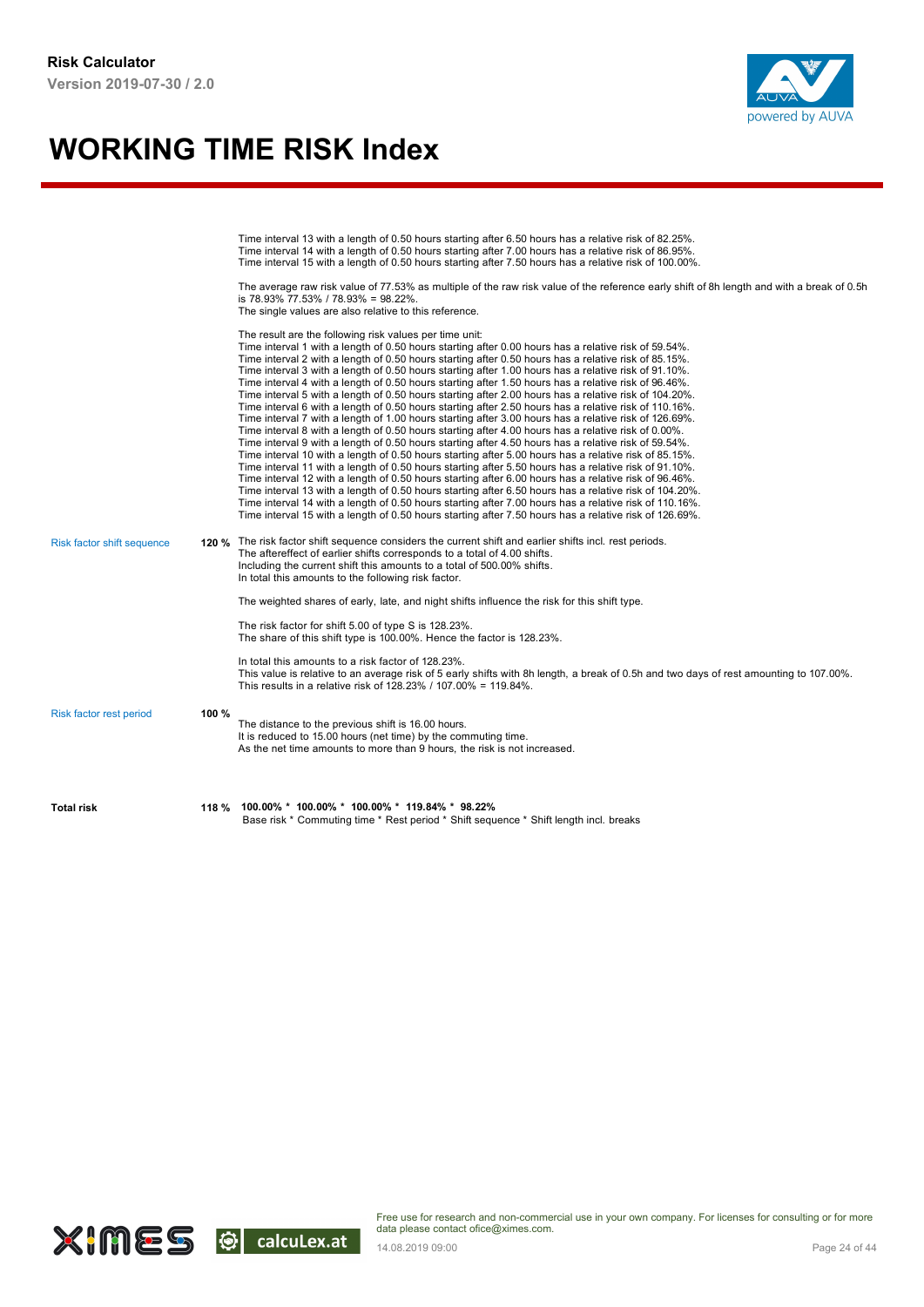

| Shift nr.                                | 11 | 06/05/2019 | 22:00                                                                                                                                                                                                                                                                                                                                                                                                                                                                                                                                                                                                | 06:00, Break | 00:00 | 00:30                                                                                                                                                                                                                                                                                                                                                                                                                                                                                                                                                                                                                                                                                                                                                                                                                                                                                                                                                                                                                                                                                                                                                                                                                                                                                                                                                                                                                                                                                                               |
|------------------------------------------|----|------------|------------------------------------------------------------------------------------------------------------------------------------------------------------------------------------------------------------------------------------------------------------------------------------------------------------------------------------------------------------------------------------------------------------------------------------------------------------------------------------------------------------------------------------------------------------------------------------------------------|--------------|-------|---------------------------------------------------------------------------------------------------------------------------------------------------------------------------------------------------------------------------------------------------------------------------------------------------------------------------------------------------------------------------------------------------------------------------------------------------------------------------------------------------------------------------------------------------------------------------------------------------------------------------------------------------------------------------------------------------------------------------------------------------------------------------------------------------------------------------------------------------------------------------------------------------------------------------------------------------------------------------------------------------------------------------------------------------------------------------------------------------------------------------------------------------------------------------------------------------------------------------------------------------------------------------------------------------------------------------------------------------------------------------------------------------------------------------------------------------------------------------------------------------------------------|
| Summary of working times                 |    |            | 72.00h rest time before shift start<br>2.00h working time, then 0.50h break<br>5.50h working time<br>7.50h Total working time<br>8.00h Shift length                                                                                                                                                                                                                                                                                                                                                                                                                                                  |              |       |                                                                                                                                                                                                                                                                                                                                                                                                                                                                                                                                                                                                                                                                                                                                                                                                                                                                                                                                                                                                                                                                                                                                                                                                                                                                                                                                                                                                                                                                                                                     |
| <b>Risk factor commuting</b>             |    |            | <b>100 %</b> The commuting time is 30 minutes each way.                                                                                                                                                                                                                                                                                                                                                                                                                                                                                                                                              |              |       |                                                                                                                                                                                                                                                                                                                                                                                                                                                                                                                                                                                                                                                                                                                                                                                                                                                                                                                                                                                                                                                                                                                                                                                                                                                                                                                                                                                                                                                                                                                     |
| Risk factor shift length excl.<br>breaks |    |            | therefore not directly included in the overall calculation.                                                                                                                                                                                                                                                                                                                                                                                                                                                                                                                                          |              |       | 94 % Effect of the shift length ignoring the breaks. This risk factor is adjusted in the next step where breaks are considered. This factor is                                                                                                                                                                                                                                                                                                                                                                                                                                                                                                                                                                                                                                                                                                                                                                                                                                                                                                                                                                                                                                                                                                                                                                                                                                                                                                                                                                      |
|                                          |    |            | After 1.00h of the shift incl. breaks (1.00 hours excl. breaks): 100%<br>After 2.00h of the shift incl. breaks (2.00 hours excl. breaks): 100%<br>After 3.50h of the shift incl. breaks (3.00 hours excl. breaks): 100%<br>After 4.50h of the shift incl. breaks (4.00 hours excl. breaks): 100%<br>After 5.50h of the shift incl. breaks (5.00 hours excl. breaks): 100%<br>After 6.50h of the shift incl. breaks (6.00 hours excl. breaks): 100%<br>After 7.50h of the shift incl. breaks (7.00 hours excl. breaks): 100%<br>After 8.00h of the shift incl. breaks (7.50 hours excl. breaks): 100% |              |       | The risk factor shift length (excl. breaks) is calculated as average value of the following hourly raw risk values.                                                                                                                                                                                                                                                                                                                                                                                                                                                                                                                                                                                                                                                                                                                                                                                                                                                                                                                                                                                                                                                                                                                                                                                                                                                                                                                                                                                                 |
| Risk factor shift length incl.<br>breaks |    |            | 101 % The risk factor shift length is changed by breaks as follows.                                                                                                                                                                                                                                                                                                                                                                                                                                                                                                                                  |              |       | Starting point are the hourly risk values reported for the risk factor shift length (excl. breaks).<br>Before shift start a 30-minutes break is assumed, which is part of the calculation.                                                                                                                                                                                                                                                                                                                                                                                                                                                                                                                                                                                                                                                                                                                                                                                                                                                                                                                                                                                                                                                                                                                                                                                                                                                                                                                          |
|                                          |    |            |                                                                                                                                                                                                                                                                                                                                                                                                                                                                                                                                                                                                      |              |       | Decrease of the risk factor by the assumed 30-minutes break before shift start:<br>The risk from the start of hour 0.00 since shift start was 100.00%. The change for 0.50 hours by 47.00% results in 47.00%.<br>The risk from the start of hour 0.50 since shift start was 100.00%. The change for 0.50 hours by 47.00% results in 47.00%.<br>The risk from the start of hour 1.00 since shift start was 100.00%. The change for 0.50 hours by 47.00% results in 47.00%.<br>The risk from the start of hour 1.50 since shift start was 100.00%. The change for 0.50 hours by 47.00% results in 47.00%.                                                                                                                                                                                                                                                                                                                                                                                                                                                                                                                                                                                                                                                                                                                                                                                                                                                                                                             |
|                                          |    |            |                                                                                                                                                                                                                                                                                                                                                                                                                                                                                                                                                                                                      |              |       | Reduction of the risk-decreasing effect of the assumed 30-minutes break during the following 3.00 work hours:<br>The risk from the start of hour 0.00 since shift start was 47.00%. The change by 100.00% results in 47.00%.<br>The risk from the start of hour 0.50 since shift start was 47.00%. The change by 143.00% results in 67.21%.<br>The risk from the start of hour 1.00 since shift start was 47.00%. The change by 153.00% results in 71.91%.<br>The risk from the start of hour 1.50 since shift start was 47.00%. The change by 162.00% results in 76.14%.                                                                                                                                                                                                                                                                                                                                                                                                                                                                                                                                                                                                                                                                                                                                                                                                                                                                                                                                           |
|                                          |    |            | Decrease of the risk factor by 1 breaks from the input data:                                                                                                                                                                                                                                                                                                                                                                                                                                                                                                                                         |              |       | Break number 1 with a length of 0.50 hours decreases the risk factor as follows.<br>Das Risiko ab Beginn der 2.00. Stunde seit Arbeitsbeginn bleibt unverändert bei 0.00% (Pause).<br>The risk from the start of hour 2.50 since shift start was 100.00%. The change for 0.50 hours by 47.00% results in 47.00%.<br>The risk from the start of hour 3.00 since shift start was 100.00%. The change for 0.50 hours by 47.00% results in 47.00%.<br>The risk from the start of hour 3.50 since shift start was 100.00%. The change for 0.50 hours by 47.00% results in 47.00%.<br>The risk from the start of hour 4.00 since shift start was 100.00%. The change for 0.50 hours by 47.00% results in 47.00%.<br>The risk from the start of hour 4.50 since shift start was 100.00%. The change for 0.50 hours by 47.00% results in 47.00%.<br>The risk from the start of hour 5.00 since shift start was 100.00%. The change for 0.50 hours by 47.00% results in 47.00%.                                                                                                                                                                                                                                                                                                                                                                                                                                                                                                                                              |
|                                          |    |            |                                                                                                                                                                                                                                                                                                                                                                                                                                                                                                                                                                                                      |              |       | Abschwächung der risikosenkenden Wirkung der Pause in den nachfolgenden 3.00 Arbeitsstunden:<br>The risk from the start of hour 2.50 since shift start was 47.00%. The change by 100.00% results in 47.00%.<br>The risk from the start of hour 3.00 since shift start was 47.00%. The change by 143.00% results in 67.21%.<br>The risk from the start of hour 3.50 since shift start was 47.00%. The change by 153.00% results in 71.91%.<br>The risk from the start of hour 4.00 since shift start was 47.00%. The change by 162.00% results in 76.14%.<br>The risk from the start of hour 4.50 since shift start was 47.00%. The change by 175.00% results in 82.25%.<br>The risk from the start of hour 5.00 since shift start was 47.00%. The change by 185.00% results in 86.95%.                                                                                                                                                                                                                                                                                                                                                                                                                                                                                                                                                                                                                                                                                                                              |
|                                          |    |            | Overview on the raw risk values:                                                                                                                                                                                                                                                                                                                                                                                                                                                                                                                                                                     |              |       | Time interval 1 with a length of 0.50 hours starting after 0.00 hours has a relative risk of 47.00%.<br>Time interval 2 with a length of 0.50 hours starting after 0.50 hours has a relative risk of 67.21%.<br>Time interval 3 with a length of 0.50 hours starting after 1.00 hours has a relative risk of 71.91%.<br>Time interval 4 with a length of 0.50 hours starting after 1.50 hours has a relative risk of 76.14%.<br>Time interval 5 with a length of 0.50 hours starting after 2.00 hours has a relative risk of 0.00%.<br>Time interval 6 with a length of 0.50 hours starting after 2.50 hours has a relative risk of 47.00%.<br>Time interval 7 with a length of 0.50 hours starting after 3.00 hours has a relative risk of 67.21%.<br>Time interval 8 with a length of 0.50 hours starting after 3.50 hours has a relative risk of 71.91%.<br>Time interval 9 with a length of 0.50 hours starting after 4.00 hours has a relative risk of 76.14%.<br>Time interval 10 with a length of 0.50 hours starting after 4.50 hours has a relative risk of 82.25%.<br>Time interval 11 with a length of 0.50 hours starting after 5.00 hours has a relative risk of 86.95%.<br>Time interval 12 with a length of 1.00 hours starting after 5.50 hours has a relative risk of 100.00%.<br>Time interval 13 with a length of 1.00 hours starting after 6.50 hours has a relative risk of 100.00%.<br>Time interval 14 with a length of 0.50 hours starting after 7.50 hours has a relative risk of 100.00%. |
|                                          |    |            |                                                                                                                                                                                                                                                                                                                                                                                                                                                                                                                                                                                                      |              |       | The average raw risk value of 79.58% as multiple of the raw risk value of the reference early shift of 8h length and with a break of 0.5r                                                                                                                                                                                                                                                                                                                                                                                                                                                                                                                                                                                                                                                                                                                                                                                                                                                                                                                                                                                                                                                                                                                                                                                                                                                                                                                                                                           |

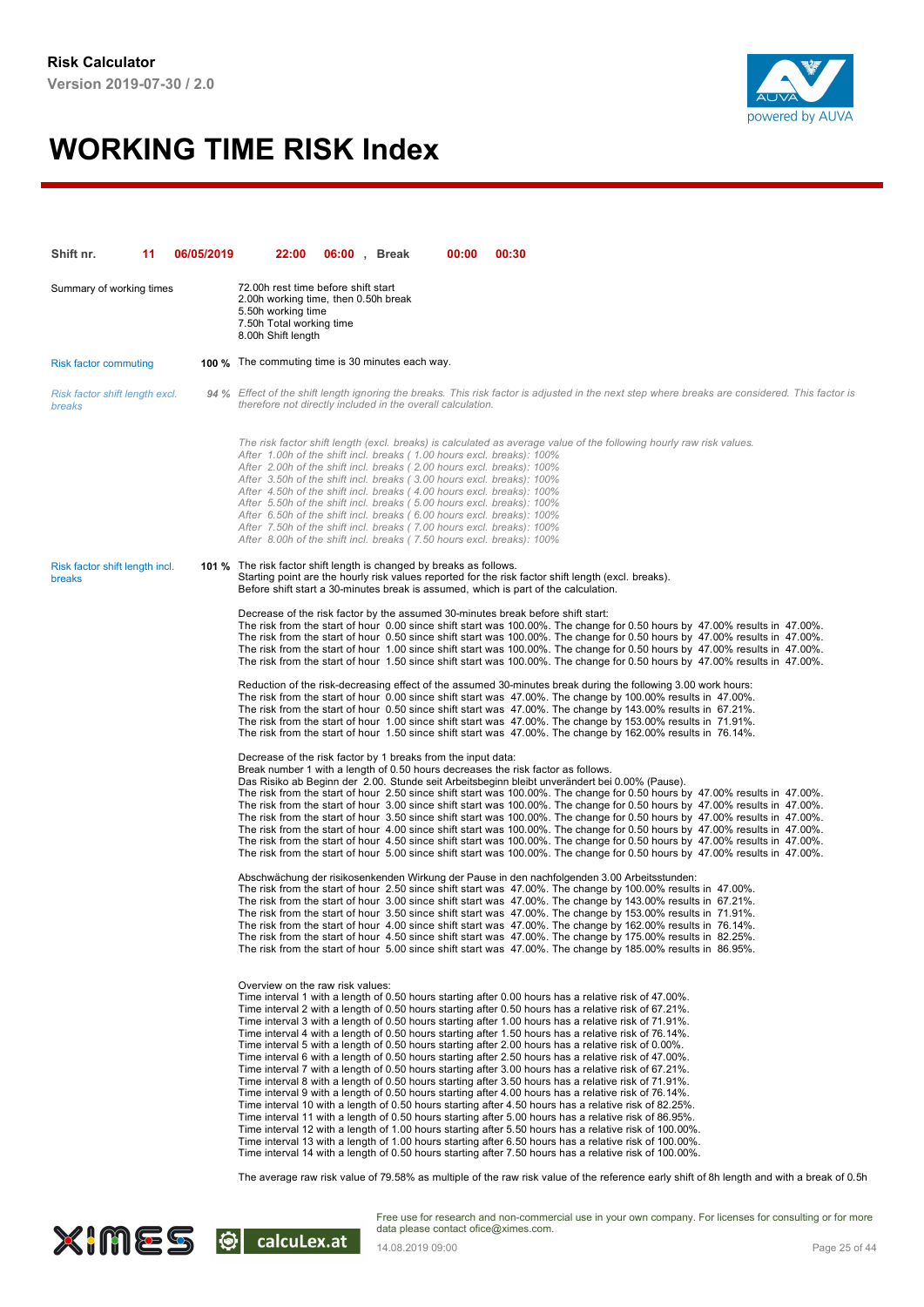

is 78.93% 79.58% / 78.93% = 100.82%. The single values are also relative to this reference.

| <b>Total risk</b>                 |       | 127 % 100.00% * 100.00% * 100.00% * 126.17% * 100.82%<br>Base risk * Commuting time * Rest period * Shift sequence * Shift length incl. breaks                                                                                                                                                                                                                                                                                                                                                                                                                                                                                                                                                                                                                                                                                                                                                                                                                                                                                                                                                                                                                                                                                                                                                                                                                                                                                                                                                                                                                                                                                                                                              |
|-----------------------------------|-------|---------------------------------------------------------------------------------------------------------------------------------------------------------------------------------------------------------------------------------------------------------------------------------------------------------------------------------------------------------------------------------------------------------------------------------------------------------------------------------------------------------------------------------------------------------------------------------------------------------------------------------------------------------------------------------------------------------------------------------------------------------------------------------------------------------------------------------------------------------------------------------------------------------------------------------------------------------------------------------------------------------------------------------------------------------------------------------------------------------------------------------------------------------------------------------------------------------------------------------------------------------------------------------------------------------------------------------------------------------------------------------------------------------------------------------------------------------------------------------------------------------------------------------------------------------------------------------------------------------------------------------------------------------------------------------------------|
| Risk factor rest period           | 100 % | The distance to the previous shift is 72.00 hours.<br>It is reduced to 71.00 hours (net time) by the commuting time.<br>As the net time amounts to more than 9 hours, the risk is not increased.                                                                                                                                                                                                                                                                                                                                                                                                                                                                                                                                                                                                                                                                                                                                                                                                                                                                                                                                                                                                                                                                                                                                                                                                                                                                                                                                                                                                                                                                                            |
|                                   |       | In total this amounts to a risk factor of 135,00%.<br>This value is relative to an average risk of 5 early shifts with 8h length, a break of 0.5h and two days of rest amounting to 107.00%.<br>This results in a relative risk of 135,00% / 107,00% = 126,17%.                                                                                                                                                                                                                                                                                                                                                                                                                                                                                                                                                                                                                                                                                                                                                                                                                                                                                                                                                                                                                                                                                                                                                                                                                                                                                                                                                                                                                             |
|                                   |       | The risk factor for shift 1.00 of type N is 135.00%.<br>The share of this shift type is 100.00%. Hence the factor is 135.00%.                                                                                                                                                                                                                                                                                                                                                                                                                                                                                                                                                                                                                                                                                                                                                                                                                                                                                                                                                                                                                                                                                                                                                                                                                                                                                                                                                                                                                                                                                                                                                               |
| <b>Risk factor shift sequence</b> |       | The aftereffect of earlier shifts corresponds to a total of 0.00 shifts.<br>Including the current shift this amounts to a total of 100.00% shifts.<br>In total this amounts to the following risk factor.<br>The weighted shares of early, late, and night shifts influence the risk for this shift type.                                                                                                                                                                                                                                                                                                                                                                                                                                                                                                                                                                                                                                                                                                                                                                                                                                                                                                                                                                                                                                                                                                                                                                                                                                                                                                                                                                                   |
|                                   |       | The result are the following risk values per time unit:<br>Time interval 1 with a length of 0.50 hours starting after 0.00 hours has a relative risk of 59.54%.<br>Time interval 2 with a length of 0.50 hours starting after 0.50 hours has a relative risk of 85.15%.<br>Time interval 3 with a length of 0.50 hours starting after 1.00 hours has a relative risk of 91.10%.<br>Time interval 4 with a length of 0.50 hours starting after 1.50 hours has a relative risk of 96.46%.<br>Time interval 5 with a length of 0.50 hours starting after 2.00 hours has a relative risk of 0.00%.<br>Time interval 6 with a length of 0.50 hours starting after 2.50 hours has a relative risk of 59.54%.<br>Time interval 7 with a length of 0.50 hours starting after 3.00 hours has a relative risk of 85.15%.<br>Time interval 8 with a length of 0.50 hours starting after 3.50 hours has a relative risk of 91.10%.<br>Time interval 9 with a length of 0.50 hours starting after 4.00 hours has a relative risk of 96.46%.<br>Time interval 10 with a length of 0.50 hours starting after 4.50 hours has a relative risk of 104.20%.<br>Time interval 11 with a length of 0.50 hours starting after 5.00 hours has a relative risk of 110.16%.<br>Time interval 12 with a length of 1.00 hours starting after 5.50 hours has a relative risk of 126.69%.<br>Time interval 13 with a length of 1.00 hours starting after 6.50 hours has a relative risk of 126.69%.<br>Time interval 14 with a length of 0.50 hours starting after 7.50 hours has a relative risk of 126.69%.<br>126 % The risk factor shift sequence considers the current shift and earlier shifts incl. rest periods. |

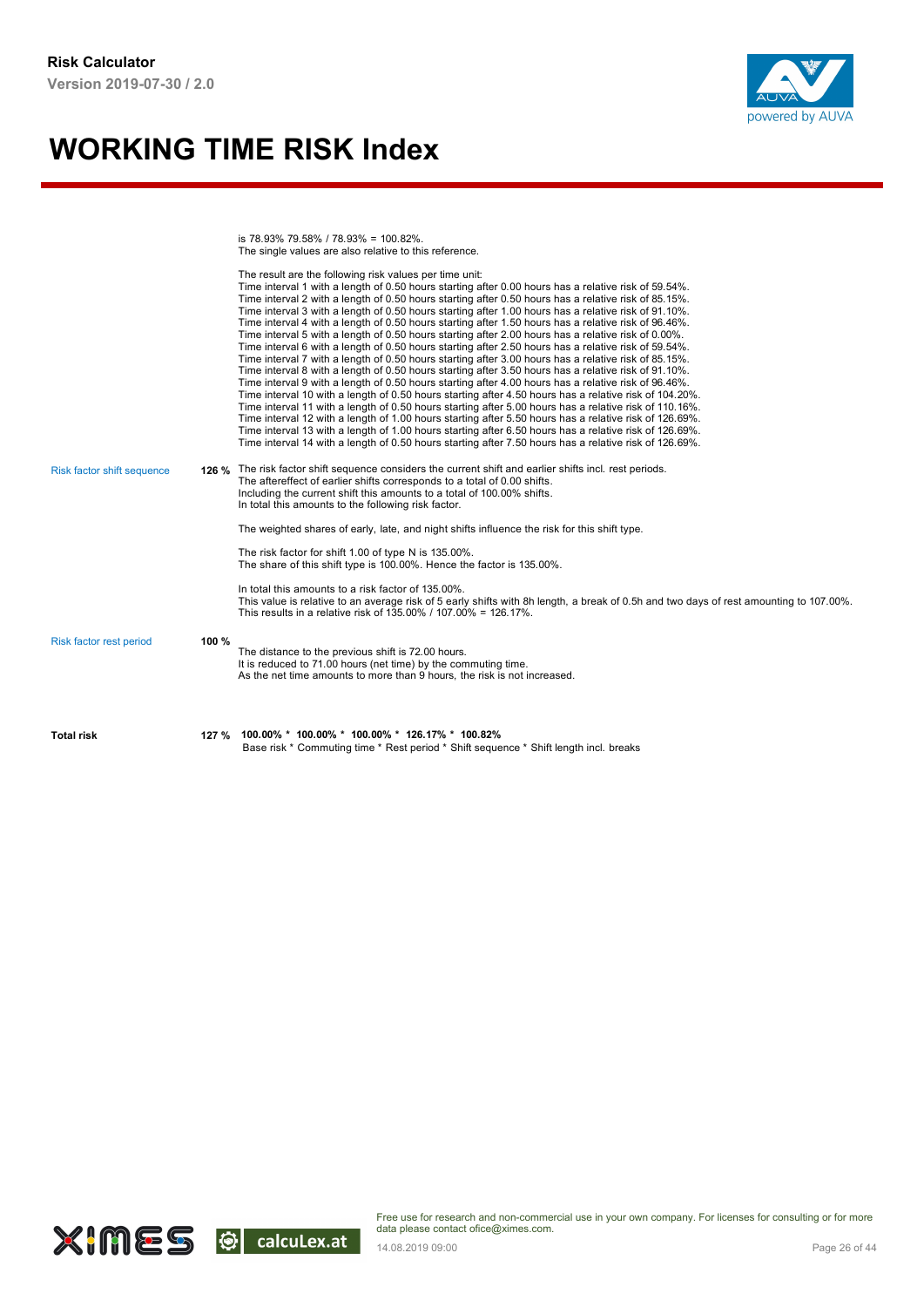

| Shift nr.                                | 12. | 07/05/2019 | 22:00                                                                                                                                                                                                                                                                                                                                                                                                                                                                                                                                                                                                | 06:00, Break | 00:00 | 00:30                                                                                                                                                                                                                                                                                                                                                                                                                                                                                                                                                                                                                                                                                                                                                                                                                                                                                                                                                                                                                                                                                                                                                                                                                                                                                                                                                                                                                                                                                                                                                                                                                                                            |
|------------------------------------------|-----|------------|------------------------------------------------------------------------------------------------------------------------------------------------------------------------------------------------------------------------------------------------------------------------------------------------------------------------------------------------------------------------------------------------------------------------------------------------------------------------------------------------------------------------------------------------------------------------------------------------------|--------------|-------|------------------------------------------------------------------------------------------------------------------------------------------------------------------------------------------------------------------------------------------------------------------------------------------------------------------------------------------------------------------------------------------------------------------------------------------------------------------------------------------------------------------------------------------------------------------------------------------------------------------------------------------------------------------------------------------------------------------------------------------------------------------------------------------------------------------------------------------------------------------------------------------------------------------------------------------------------------------------------------------------------------------------------------------------------------------------------------------------------------------------------------------------------------------------------------------------------------------------------------------------------------------------------------------------------------------------------------------------------------------------------------------------------------------------------------------------------------------------------------------------------------------------------------------------------------------------------------------------------------------------------------------------------------------|
| Summary of working times                 |     |            | 16.00h rest time before shift start<br>2.00h working time, then 0.50h break<br>5.50h working time<br>7.50h Total working time<br>8.00h Shift length                                                                                                                                                                                                                                                                                                                                                                                                                                                  |              |       |                                                                                                                                                                                                                                                                                                                                                                                                                                                                                                                                                                                                                                                                                                                                                                                                                                                                                                                                                                                                                                                                                                                                                                                                                                                                                                                                                                                                                                                                                                                                                                                                                                                                  |
| <b>Risk factor commuting</b>             |     |            | <b>100 %</b> The commuting time is 30 minutes each way.                                                                                                                                                                                                                                                                                                                                                                                                                                                                                                                                              |              |       |                                                                                                                                                                                                                                                                                                                                                                                                                                                                                                                                                                                                                                                                                                                                                                                                                                                                                                                                                                                                                                                                                                                                                                                                                                                                                                                                                                                                                                                                                                                                                                                                                                                                  |
| Risk factor shift length excl.<br>breaks |     |            | therefore not directly included in the overall calculation.                                                                                                                                                                                                                                                                                                                                                                                                                                                                                                                                          |              |       | 94 % Effect of the shift length ignoring the breaks. This risk factor is adjusted in the next step where breaks are considered. This factor is                                                                                                                                                                                                                                                                                                                                                                                                                                                                                                                                                                                                                                                                                                                                                                                                                                                                                                                                                                                                                                                                                                                                                                                                                                                                                                                                                                                                                                                                                                                   |
|                                          |     |            | After 1.00h of the shift incl. breaks (1.00 hours excl. breaks): 100%<br>After 2.00h of the shift incl. breaks (2.00 hours excl. breaks): 100%<br>After 3.50h of the shift incl. breaks (3.00 hours excl. breaks): 100%<br>After 4.50h of the shift incl. breaks (4.00 hours excl. breaks): 100%<br>After 5.50h of the shift incl. breaks (5.00 hours excl. breaks): 100%<br>After 6.50h of the shift incl. breaks (6.00 hours excl. breaks): 100%<br>After 7.50h of the shift incl. breaks (7.00 hours excl. breaks): 100%<br>After 8.00h of the shift incl. breaks (7.50 hours excl. breaks): 100% |              |       | The risk factor shift length (excl. breaks) is calculated as average value of the following hourly raw risk values.                                                                                                                                                                                                                                                                                                                                                                                                                                                                                                                                                                                                                                                                                                                                                                                                                                                                                                                                                                                                                                                                                                                                                                                                                                                                                                                                                                                                                                                                                                                                              |
| Risk factor shift length incl.<br>breaks |     |            | 101 % The risk factor shift length is changed by breaks as follows.                                                                                                                                                                                                                                                                                                                                                                                                                                                                                                                                  |              |       | Starting point are the hourly risk values reported for the risk factor shift length (excl. breaks).<br>Before shift start a 30-minutes break is assumed, which is part of the calculation.                                                                                                                                                                                                                                                                                                                                                                                                                                                                                                                                                                                                                                                                                                                                                                                                                                                                                                                                                                                                                                                                                                                                                                                                                                                                                                                                                                                                                                                                       |
|                                          |     |            |                                                                                                                                                                                                                                                                                                                                                                                                                                                                                                                                                                                                      |              |       | Decrease of the risk factor by the assumed 30-minutes break before shift start:<br>The risk from the start of hour 0.00 since shift start was 100.00%. The change for 0.50 hours by 47.00% results in 47.00%.<br>The risk from the start of hour 0.50 since shift start was 100.00%. The change for 0.50 hours by 47.00% results in 47.00%.<br>The risk from the start of hour 1.00 since shift start was 100.00%. The change for 0.50 hours by 47.00% results in 47.00%.<br>The risk from the start of hour 1.50 since shift start was 100.00%. The change for 0.50 hours by 47.00% results in 47.00%.                                                                                                                                                                                                                                                                                                                                                                                                                                                                                                                                                                                                                                                                                                                                                                                                                                                                                                                                                                                                                                                          |
|                                          |     |            |                                                                                                                                                                                                                                                                                                                                                                                                                                                                                                                                                                                                      |              |       | Reduction of the risk-decreasing effect of the assumed 30-minutes break during the following 3.00 work hours:<br>The risk from the start of hour 0.00 since shift start was 47.00%. The change by 100.00% results in 47.00%.<br>The risk from the start of hour 0.50 since shift start was 47.00%. The change by 143.00% results in 67.21%.<br>The risk from the start of hour 1.00 since shift start was 47.00%. The change by 153.00% results in 71.91%.<br>The risk from the start of hour 1.50 since shift start was 47.00%. The change by 162.00% results in 76.14%.                                                                                                                                                                                                                                                                                                                                                                                                                                                                                                                                                                                                                                                                                                                                                                                                                                                                                                                                                                                                                                                                                        |
|                                          |     |            | Decrease of the risk factor by 1 breaks from the input data:                                                                                                                                                                                                                                                                                                                                                                                                                                                                                                                                         |              |       | Break number 1 with a length of 0.50 hours decreases the risk factor as follows.<br>Das Risiko ab Beginn der 2.00. Stunde seit Arbeitsbeginn bleibt unverändert bei 0.00% (Pause).<br>The risk from the start of hour 2.50 since shift start was 100.00%. The change for 0.50 hours by 47.00% results in 47.00%.<br>The risk from the start of hour 3.00 since shift start was 100.00%. The change for 0.50 hours by 47.00% results in 47.00%.<br>The risk from the start of hour 3.50 since shift start was 100.00%. The change for 0.50 hours by 47.00% results in 47.00%.<br>The risk from the start of hour 4.00 since shift start was 100.00%. The change for 0.50 hours by 47.00% results in 47.00%.<br>The risk from the start of hour 4.50 since shift start was 100.00%. The change for 0.50 hours by 47.00% results in 47.00%.<br>The risk from the start of hour 5.00 since shift start was 100.00%. The change for 0.50 hours by 47.00% results in 47.00%.                                                                                                                                                                                                                                                                                                                                                                                                                                                                                                                                                                                                                                                                                           |
|                                          |     |            |                                                                                                                                                                                                                                                                                                                                                                                                                                                                                                                                                                                                      |              |       | Abschwächung der risikosenkenden Wirkung der Pause in den nachfolgenden 3.00 Arbeitsstunden:<br>The risk from the start of hour 2.50 since shift start was 47.00%. The change by 100.00% results in 47.00%.<br>The risk from the start of hour 3.00 since shift start was 47.00%. The change by 143.00% results in 67.21%.<br>The risk from the start of hour 3.50 since shift start was 47.00%. The change by 153.00% results in 71.91%.<br>The risk from the start of hour 4.00 since shift start was 47.00%. The change by 162.00% results in 76.14%.<br>The risk from the start of hour 4.50 since shift start was 47.00%. The change by 175.00% results in 82.25%.<br>The risk from the start of hour 5.00 since shift start was 47.00%. The change by 185.00% results in 86.95%.                                                                                                                                                                                                                                                                                                                                                                                                                                                                                                                                                                                                                                                                                                                                                                                                                                                                           |
|                                          |     |            | Overview on the raw risk values:                                                                                                                                                                                                                                                                                                                                                                                                                                                                                                                                                                     |              |       | Time interval 1 with a length of 0.50 hours starting after 0.00 hours has a relative risk of 47.00%.<br>Time interval 2 with a length of 0.50 hours starting after 0.50 hours has a relative risk of 67.21%.<br>Time interval 3 with a length of 0.50 hours starting after 1.00 hours has a relative risk of 71.91%.<br>Time interval 4 with a length of 0.50 hours starting after 1.50 hours has a relative risk of 76.14%.<br>Time interval 5 with a length of 0.50 hours starting after 2.00 hours has a relative risk of 0.00%.<br>Time interval 6 with a length of 0.50 hours starting after 2.50 hours has a relative risk of 47.00%.<br>Time interval 7 with a length of 0.50 hours starting after 3.00 hours has a relative risk of 67.21%.<br>Time interval 8 with a length of 0.50 hours starting after 3.50 hours has a relative risk of 71.91%.<br>Time interval 9 with a length of 0.50 hours starting after 4.00 hours has a relative risk of 76.14%.<br>Time interval 10 with a length of 0.50 hours starting after 4.50 hours has a relative risk of 82.25%.<br>Time interval 11 with a length of 0.50 hours starting after 5.00 hours has a relative risk of 86.95%.<br>Time interval 12 with a length of 1.00 hours starting after 5.50 hours has a relative risk of 100.00%.<br>Time interval 13 with a length of 1.00 hours starting after 6.50 hours has a relative risk of 100.00%.<br>Time interval 14 with a length of 0.50 hours starting after 7.50 hours has a relative risk of 100.00%.<br>The average raw risk value of 79.58% as multiple of the raw risk value of the reference early shift of 8h length and with a break of 0.5r |
|                                          |     |            |                                                                                                                                                                                                                                                                                                                                                                                                                                                                                                                                                                                                      |              |       |                                                                                                                                                                                                                                                                                                                                                                                                                                                                                                                                                                                                                                                                                                                                                                                                                                                                                                                                                                                                                                                                                                                                                                                                                                                                                                                                                                                                                                                                                                                                                                                                                                                                  |

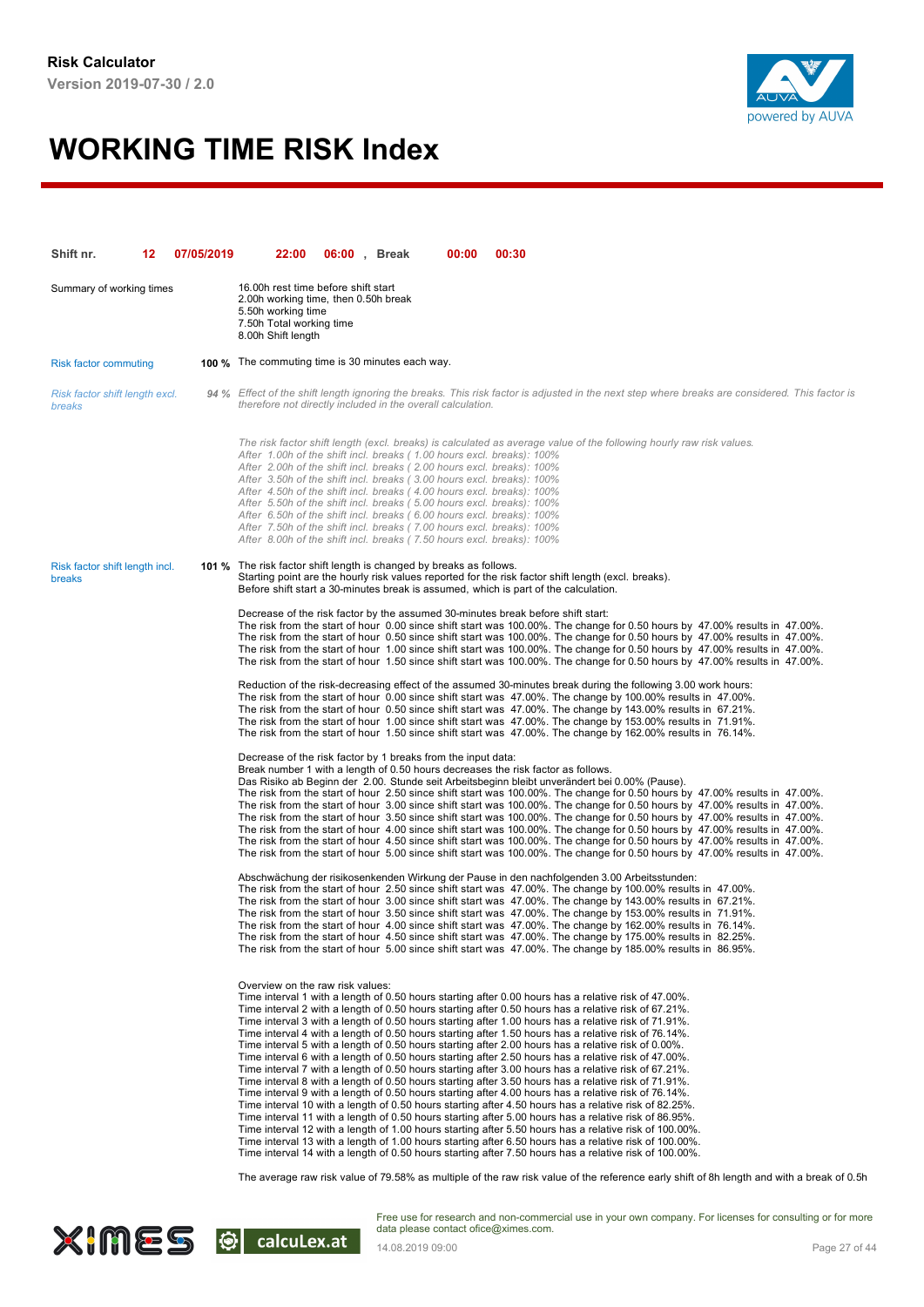

is 78.93% 79.58% / 78.93% = 100.82%. The single values are also relative to this reference.

| <b>Total risk</b>                 |       | 134 % 100.00% * 100.00% * 100.00% * 132.48% * 100.82%<br>Base risk * Commuting time * Rest period * Shift sequence * Shift length incl. breaks                                                                                                                                                                                                                                                                                                                                                                                                                                                                                                                                                                                                                                                                                                                                                                                                                                                                                                                                                                                                                                                                                                                                                                                                                                                                                                                                                                                                                                   |
|-----------------------------------|-------|----------------------------------------------------------------------------------------------------------------------------------------------------------------------------------------------------------------------------------------------------------------------------------------------------------------------------------------------------------------------------------------------------------------------------------------------------------------------------------------------------------------------------------------------------------------------------------------------------------------------------------------------------------------------------------------------------------------------------------------------------------------------------------------------------------------------------------------------------------------------------------------------------------------------------------------------------------------------------------------------------------------------------------------------------------------------------------------------------------------------------------------------------------------------------------------------------------------------------------------------------------------------------------------------------------------------------------------------------------------------------------------------------------------------------------------------------------------------------------------------------------------------------------------------------------------------------------|
| Risk factor rest period           | 100 % | The distance to the previous shift is 16.00 hours.<br>It is reduced to 15.00 hours (net time) by the commuting time.<br>As the net time amounts to more than 9 hours, the risk is not increased.                                                                                                                                                                                                                                                                                                                                                                                                                                                                                                                                                                                                                                                                                                                                                                                                                                                                                                                                                                                                                                                                                                                                                                                                                                                                                                                                                                                 |
|                                   |       | In total this amounts to a risk factor of 141.75%.<br>This value is relative to an average risk of 5 early shifts with 8h length, a break of 0.5h and two days of rest amounting to 107.00%.<br>This results in a relative risk of 141.75% / 107.00% = 132.48%.                                                                                                                                                                                                                                                                                                                                                                                                                                                                                                                                                                                                                                                                                                                                                                                                                                                                                                                                                                                                                                                                                                                                                                                                                                                                                                                  |
|                                   |       | The risk factor for shift 2.00 of type N is 141.75%.<br>The share of this shift type is 100.00%. Hence the factor is 141.75%.                                                                                                                                                                                                                                                                                                                                                                                                                                                                                                                                                                                                                                                                                                                                                                                                                                                                                                                                                                                                                                                                                                                                                                                                                                                                                                                                                                                                                                                    |
| <b>Risk factor shift sequence</b> |       | 132 % The risk factor shift sequence considers the current shift and earlier shifts incl. rest periods.<br>The aftereffect of earlier shifts corresponds to a total of 1.00 shifts.<br>Including the current shift this amounts to a total of 200.00% shifts.<br>In total this amounts to the following risk factor.<br>The weighted shares of early, late, and night shifts influence the risk for this shift type.                                                                                                                                                                                                                                                                                                                                                                                                                                                                                                                                                                                                                                                                                                                                                                                                                                                                                                                                                                                                                                                                                                                                                             |
|                                   |       | The result are the following risk values per time unit:<br>Time interval 1 with a length of 0.50 hours starting after 0.00 hours has a relative risk of 59.54%.<br>Time interval 2 with a length of 0.50 hours starting after 0.50 hours has a relative risk of 85.15%.<br>Time interval 3 with a length of 0.50 hours starting after 1.00 hours has a relative risk of 91.10%.<br>Time interval 4 with a length of 0.50 hours starting after 1.50 hours has a relative risk of 96.46%.<br>Time interval 5 with a length of 0.50 hours starting after 2.00 hours has a relative risk of 0.00%.<br>Time interval 6 with a length of 0.50 hours starting after 2.50 hours has a relative risk of 59.54%.<br>Time interval 7 with a length of 0.50 hours starting after 3.00 hours has a relative risk of 85.15%.<br>Time interval 8 with a length of 0.50 hours starting after 3.50 hours has a relative risk of 91.10%.<br>Time interval 9 with a length of 0.50 hours starting after 4.00 hours has a relative risk of 96.46%.<br>Time interval 10 with a length of 0.50 hours starting after 4.50 hours has a relative risk of 104.20%.<br>Time interval 11 with a length of 0.50 hours starting after 5.00 hours has a relative risk of 110.16%.<br>Time interval 12 with a length of 1.00 hours starting after 5.50 hours has a relative risk of 126.69%.<br>Time interval 13 with a length of 1.00 hours starting after 6.50 hours has a relative risk of 126.69%.<br>Time interval 14 with a length of 0.50 hours starting after 7.50 hours has a relative risk of 126.69%. |

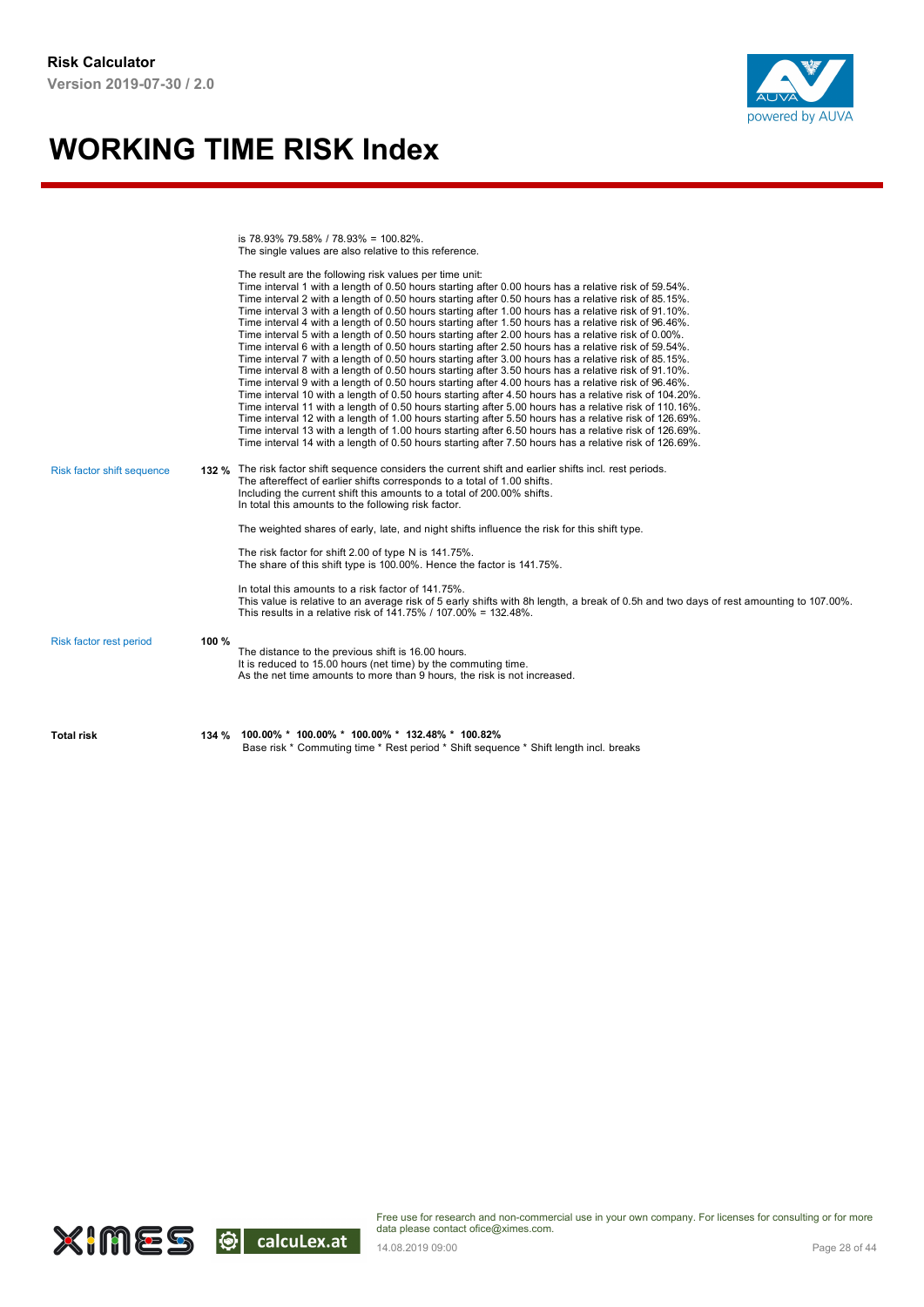

| Shift nr.                                | 13 | 08/05/2019 | 22:00                                                                                                                                                                                                                                                                                                                                                                                                                                                                                                                                                                                                | 06:00, Break | 00:00 | 00:30                                                                                                                                                                                                                                                                                                                                                                                                                                                                                                                                                                                                                                                                                                                                                                                                                                                                                                                                                                                                                                                                                                                                                                                                                                                                                                                                                                                                                                                                                                               |
|------------------------------------------|----|------------|------------------------------------------------------------------------------------------------------------------------------------------------------------------------------------------------------------------------------------------------------------------------------------------------------------------------------------------------------------------------------------------------------------------------------------------------------------------------------------------------------------------------------------------------------------------------------------------------------|--------------|-------|---------------------------------------------------------------------------------------------------------------------------------------------------------------------------------------------------------------------------------------------------------------------------------------------------------------------------------------------------------------------------------------------------------------------------------------------------------------------------------------------------------------------------------------------------------------------------------------------------------------------------------------------------------------------------------------------------------------------------------------------------------------------------------------------------------------------------------------------------------------------------------------------------------------------------------------------------------------------------------------------------------------------------------------------------------------------------------------------------------------------------------------------------------------------------------------------------------------------------------------------------------------------------------------------------------------------------------------------------------------------------------------------------------------------------------------------------------------------------------------------------------------------|
| Summary of working times                 |    |            | 16.00h rest time before shift start<br>2.00h working time, then 0.50h break<br>5.50h working time<br>7.50h Total working time<br>8.00h Shift length                                                                                                                                                                                                                                                                                                                                                                                                                                                  |              |       |                                                                                                                                                                                                                                                                                                                                                                                                                                                                                                                                                                                                                                                                                                                                                                                                                                                                                                                                                                                                                                                                                                                                                                                                                                                                                                                                                                                                                                                                                                                     |
| <b>Risk factor commuting</b>             |    |            | <b>100 %</b> The commuting time is 30 minutes each way.                                                                                                                                                                                                                                                                                                                                                                                                                                                                                                                                              |              |       |                                                                                                                                                                                                                                                                                                                                                                                                                                                                                                                                                                                                                                                                                                                                                                                                                                                                                                                                                                                                                                                                                                                                                                                                                                                                                                                                                                                                                                                                                                                     |
| Risk factor shift length excl.<br>breaks |    |            | therefore not directly included in the overall calculation.                                                                                                                                                                                                                                                                                                                                                                                                                                                                                                                                          |              |       | 94 % Effect of the shift length ignoring the breaks. This risk factor is adjusted in the next step where breaks are considered. This factor is                                                                                                                                                                                                                                                                                                                                                                                                                                                                                                                                                                                                                                                                                                                                                                                                                                                                                                                                                                                                                                                                                                                                                                                                                                                                                                                                                                      |
|                                          |    |            | After 1.00h of the shift incl. breaks (1.00 hours excl. breaks): 100%<br>After 2.00h of the shift incl. breaks (2.00 hours excl. breaks): 100%<br>After 3.50h of the shift incl. breaks (3.00 hours excl. breaks): 100%<br>After 4.50h of the shift incl. breaks (4.00 hours excl. breaks): 100%<br>After 5.50h of the shift incl. breaks (5.00 hours excl. breaks): 100%<br>After 6.50h of the shift incl. breaks (6.00 hours excl. breaks): 100%<br>After 7.50h of the shift incl. breaks (7.00 hours excl. breaks): 100%<br>After 8.00h of the shift incl. breaks (7.50 hours excl. breaks): 100% |              |       | The risk factor shift length (excl. breaks) is calculated as average value of the following hourly raw risk values.                                                                                                                                                                                                                                                                                                                                                                                                                                                                                                                                                                                                                                                                                                                                                                                                                                                                                                                                                                                                                                                                                                                                                                                                                                                                                                                                                                                                 |
| Risk factor shift length incl.<br>breaks |    |            | 101 % The risk factor shift length is changed by breaks as follows.                                                                                                                                                                                                                                                                                                                                                                                                                                                                                                                                  |              |       | Starting point are the hourly risk values reported for the risk factor shift length (excl. breaks).<br>Before shift start a 30-minutes break is assumed, which is part of the calculation.                                                                                                                                                                                                                                                                                                                                                                                                                                                                                                                                                                                                                                                                                                                                                                                                                                                                                                                                                                                                                                                                                                                                                                                                                                                                                                                          |
|                                          |    |            |                                                                                                                                                                                                                                                                                                                                                                                                                                                                                                                                                                                                      |              |       | Decrease of the risk factor by the assumed 30-minutes break before shift start:<br>The risk from the start of hour 0.00 since shift start was 100.00%. The change for 0.50 hours by 47.00% results in 47.00%.<br>The risk from the start of hour 0.50 since shift start was 100.00%. The change for 0.50 hours by 47.00% results in 47.00%.<br>The risk from the start of hour 1.00 since shift start was 100.00%. The change for 0.50 hours by 47.00% results in 47.00%.<br>The risk from the start of hour 1.50 since shift start was 100.00%. The change for 0.50 hours by 47.00% results in 47.00%.                                                                                                                                                                                                                                                                                                                                                                                                                                                                                                                                                                                                                                                                                                                                                                                                                                                                                                             |
|                                          |    |            |                                                                                                                                                                                                                                                                                                                                                                                                                                                                                                                                                                                                      |              |       | Reduction of the risk-decreasing effect of the assumed 30-minutes break during the following 3.00 work hours:<br>The risk from the start of hour 0.00 since shift start was 47.00%. The change by 100.00% results in 47.00%.<br>The risk from the start of hour 0.50 since shift start was 47.00%. The change by 143.00% results in 67.21%.<br>The risk from the start of hour 1.00 since shift start was 47.00%. The change by 153.00% results in 71.91%.<br>The risk from the start of hour 1.50 since shift start was 47.00%. The change by 162.00% results in 76.14%.                                                                                                                                                                                                                                                                                                                                                                                                                                                                                                                                                                                                                                                                                                                                                                                                                                                                                                                                           |
|                                          |    |            | Decrease of the risk factor by 1 breaks from the input data:                                                                                                                                                                                                                                                                                                                                                                                                                                                                                                                                         |              |       | Break number 1 with a length of 0.50 hours decreases the risk factor as follows.<br>Das Risiko ab Beginn der 2.00. Stunde seit Arbeitsbeginn bleibt unverändert bei 0.00% (Pause).<br>The risk from the start of hour 2.50 since shift start was 100.00%. The change for 0.50 hours by 47.00% results in 47.00%.<br>The risk from the start of hour 3.00 since shift start was 100.00%. The change for 0.50 hours by 47.00% results in 47.00%.<br>The risk from the start of hour 3.50 since shift start was 100.00%. The change for 0.50 hours by 47.00% results in 47.00%.<br>The risk from the start of hour 4.00 since shift start was 100.00%. The change for 0.50 hours by 47.00% results in 47.00%.<br>The risk from the start of hour 4.50 since shift start was 100.00%. The change for 0.50 hours by 47.00% results in 47.00%.<br>The risk from the start of hour 5.00 since shift start was 100.00%. The change for 0.50 hours by 47.00% results in 47.00%.                                                                                                                                                                                                                                                                                                                                                                                                                                                                                                                                              |
|                                          |    |            |                                                                                                                                                                                                                                                                                                                                                                                                                                                                                                                                                                                                      |              |       | Abschwächung der risikosenkenden Wirkung der Pause in den nachfolgenden 3.00 Arbeitsstunden:<br>The risk from the start of hour 2.50 since shift start was 47.00%. The change by 100.00% results in 47.00%.<br>The risk from the start of hour 3.00 since shift start was 47.00%. The change by 143.00% results in 67.21%.<br>The risk from the start of hour 3.50 since shift start was 47.00%. The change by 153.00% results in 71.91%.<br>The risk from the start of hour 4.00 since shift start was 47.00%. The change by 162.00% results in 76.14%.<br>The risk from the start of hour 4.50 since shift start was 47.00%. The change by 175.00% results in 82.25%.<br>The risk from the start of hour 5.00 since shift start was 47.00%. The change by 185.00% results in 86.95%.                                                                                                                                                                                                                                                                                                                                                                                                                                                                                                                                                                                                                                                                                                                              |
|                                          |    |            | Overview on the raw risk values:                                                                                                                                                                                                                                                                                                                                                                                                                                                                                                                                                                     |              |       | Time interval 1 with a length of 0.50 hours starting after 0.00 hours has a relative risk of 47.00%.<br>Time interval 2 with a length of 0.50 hours starting after 0.50 hours has a relative risk of 67.21%.<br>Time interval 3 with a length of 0.50 hours starting after 1.00 hours has a relative risk of 71.91%.<br>Time interval 4 with a length of 0.50 hours starting after 1.50 hours has a relative risk of 76.14%.<br>Time interval 5 with a length of 0.50 hours starting after 2.00 hours has a relative risk of 0.00%.<br>Time interval 6 with a length of 0.50 hours starting after 2.50 hours has a relative risk of 47.00%.<br>Time interval 7 with a length of 0.50 hours starting after 3.00 hours has a relative risk of 67.21%.<br>Time interval 8 with a length of 0.50 hours starting after 3.50 hours has a relative risk of 71.91%.<br>Time interval 9 with a length of 0.50 hours starting after 4.00 hours has a relative risk of 76.14%.<br>Time interval 10 with a length of 0.50 hours starting after 4.50 hours has a relative risk of 82.25%.<br>Time interval 11 with a length of 0.50 hours starting after 5.00 hours has a relative risk of 86.95%.<br>Time interval 12 with a length of 1.00 hours starting after 5.50 hours has a relative risk of 100.00%.<br>Time interval 13 with a length of 1.00 hours starting after 6.50 hours has a relative risk of 100.00%.<br>Time interval 14 with a length of 0.50 hours starting after 7.50 hours has a relative risk of 100.00%. |
|                                          |    |            |                                                                                                                                                                                                                                                                                                                                                                                                                                                                                                                                                                                                      |              |       | The average raw risk value of 79.58% as multiple of the raw risk value of the reference early shift of 8h length and with a break of 0.5r                                                                                                                                                                                                                                                                                                                                                                                                                                                                                                                                                                                                                                                                                                                                                                                                                                                                                                                                                                                                                                                                                                                                                                                                                                                                                                                                                                           |

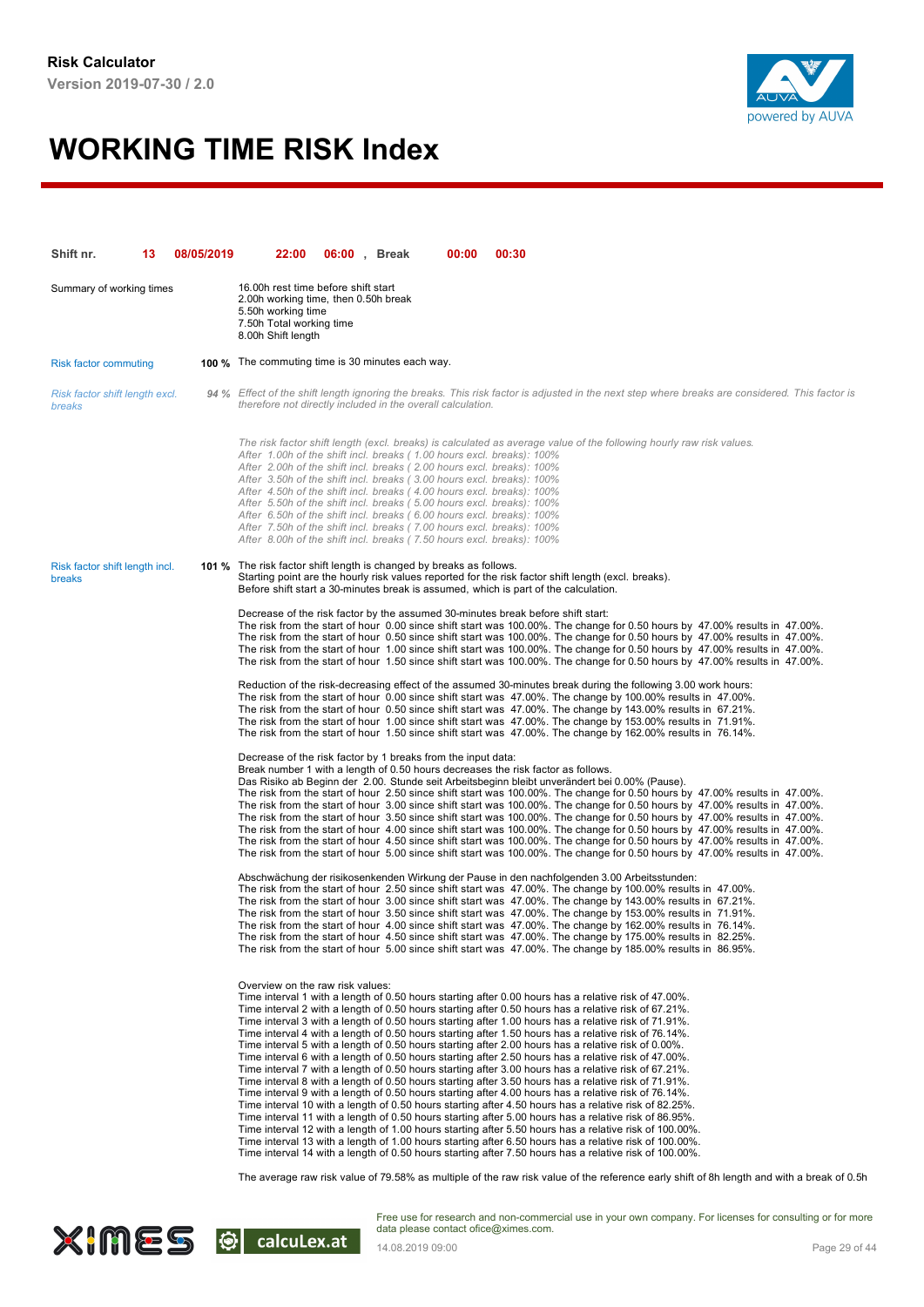

is 78.93% 79.58% / 78.93% = 100.82%. The single values are also relative to this reference.

| <b>Total risk</b>          |       | 150 % 100.00% * 100.00% * 100.00% * 148.47% * 100.82%<br>Base risk * Commuting time * Rest period * Shift sequence * Shift length incl. breaks                                                                                                                                                                                                                                                                                                                                                                                                                                                                                                                                                                                                                                                                                                                                                                                                                                                                                                                                                                                                                                                                                                                                                                                                                                                                                                                                                                                                                                   |
|----------------------------|-------|----------------------------------------------------------------------------------------------------------------------------------------------------------------------------------------------------------------------------------------------------------------------------------------------------------------------------------------------------------------------------------------------------------------------------------------------------------------------------------------------------------------------------------------------------------------------------------------------------------------------------------------------------------------------------------------------------------------------------------------------------------------------------------------------------------------------------------------------------------------------------------------------------------------------------------------------------------------------------------------------------------------------------------------------------------------------------------------------------------------------------------------------------------------------------------------------------------------------------------------------------------------------------------------------------------------------------------------------------------------------------------------------------------------------------------------------------------------------------------------------------------------------------------------------------------------------------------|
| Risk factor rest period    | 100 % | The distance to the previous shift is 16.00 hours.<br>It is reduced to 15.00 hours (net time) by the commuting time.<br>As the net time amounts to more than 9 hours, the risk is not increased.                                                                                                                                                                                                                                                                                                                                                                                                                                                                                                                                                                                                                                                                                                                                                                                                                                                                                                                                                                                                                                                                                                                                                                                                                                                                                                                                                                                 |
|                            |       | In total this amounts to a risk factor of 158,86%.<br>This value is relative to an average risk of 5 early shifts with 8h length, a break of 0.5h and two days of rest amounting to 107.00%.<br>This results in a relative risk of 158.86% / 107.00% = 148.47%.                                                                                                                                                                                                                                                                                                                                                                                                                                                                                                                                                                                                                                                                                                                                                                                                                                                                                                                                                                                                                                                                                                                                                                                                                                                                                                                  |
|                            |       | The risk factor for shift 3.00 of type N is 158.86%.<br>The share of this shift type is 100.00%. Hence the factor is 158.86%.                                                                                                                                                                                                                                                                                                                                                                                                                                                                                                                                                                                                                                                                                                                                                                                                                                                                                                                                                                                                                                                                                                                                                                                                                                                                                                                                                                                                                                                    |
|                            |       | In total this amounts to the following risk factor.<br>The weighted shares of early, late, and night shifts influence the risk for this shift type.                                                                                                                                                                                                                                                                                                                                                                                                                                                                                                                                                                                                                                                                                                                                                                                                                                                                                                                                                                                                                                                                                                                                                                                                                                                                                                                                                                                                                              |
| Risk factor shift sequence |       | 148 % The risk factor shift sequence considers the current shift and earlier shifts incl. rest periods.<br>The aftereffect of earlier shifts corresponds to a total of 2.00 shifts.<br>Including the current shift this amounts to a total of 300.00% shifts.                                                                                                                                                                                                                                                                                                                                                                                                                                                                                                                                                                                                                                                                                                                                                                                                                                                                                                                                                                                                                                                                                                                                                                                                                                                                                                                    |
|                            |       | The result are the following risk values per time unit:<br>Time interval 1 with a length of 0.50 hours starting after 0.00 hours has a relative risk of 59.54%.<br>Time interval 2 with a length of 0.50 hours starting after 0.50 hours has a relative risk of 85.15%.<br>Time interval 3 with a length of 0.50 hours starting after 1.00 hours has a relative risk of 91.10%.<br>Time interval 4 with a length of 0.50 hours starting after 1.50 hours has a relative risk of 96.46%.<br>Time interval 5 with a length of 0.50 hours starting after 2.00 hours has a relative risk of 0.00%.<br>Time interval 6 with a length of 0.50 hours starting after 2.50 hours has a relative risk of 59.54%.<br>Time interval 7 with a length of 0.50 hours starting after 3.00 hours has a relative risk of 85.15%.<br>Time interval 8 with a length of 0.50 hours starting after 3.50 hours has a relative risk of 91.10%.<br>Time interval 9 with a length of 0.50 hours starting after 4.00 hours has a relative risk of 96.46%.<br>Time interval 10 with a length of 0.50 hours starting after 4.50 hours has a relative risk of 104.20%.<br>Time interval 11 with a length of 0.50 hours starting after 5.00 hours has a relative risk of 110.16%.<br>Time interval 12 with a length of 1.00 hours starting after 5.50 hours has a relative risk of 126.69%.<br>Time interval 13 with a length of 1.00 hours starting after 6.50 hours has a relative risk of 126.69%.<br>Time interval 14 with a length of 0.50 hours starting after 7.50 hours has a relative risk of 126.69%. |

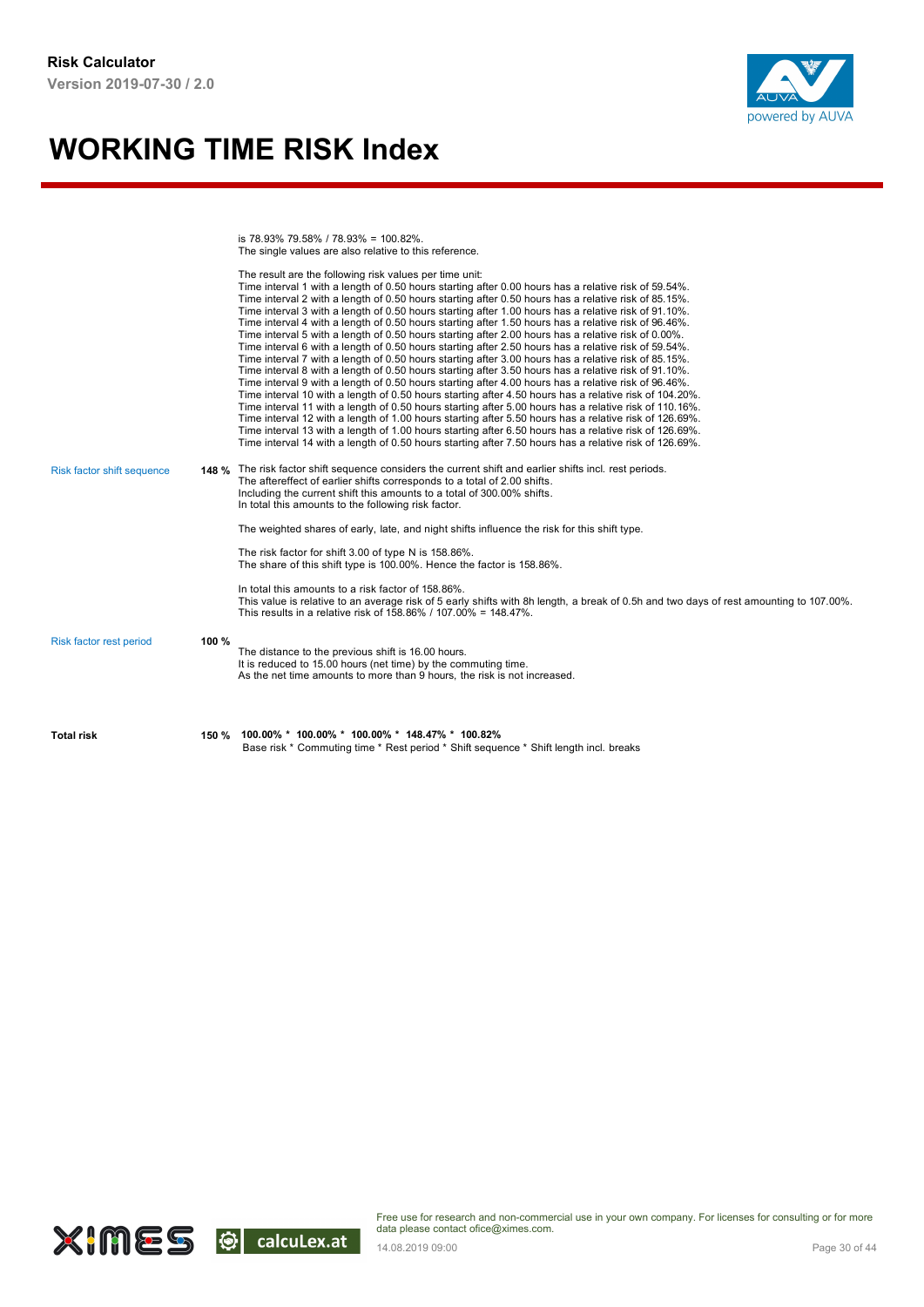

| Shift nr.                                | 14 | 09/05/2019 | 22:00                                                                                                                                                                                                                                                                                                                                                                                                                                                                                                                                                                                                | 06:00, Break | 00:00 | 00:30                                                                                                                                                                                                                                                                                                                                                                                                                                                                                                                                                                                                                                                                                                                                                                                                                                                                                                                                                                                                                                                                                                                                                                                                                                                                                                                                                                                                                                                                                                                                                                                                                                                            |
|------------------------------------------|----|------------|------------------------------------------------------------------------------------------------------------------------------------------------------------------------------------------------------------------------------------------------------------------------------------------------------------------------------------------------------------------------------------------------------------------------------------------------------------------------------------------------------------------------------------------------------------------------------------------------------|--------------|-------|------------------------------------------------------------------------------------------------------------------------------------------------------------------------------------------------------------------------------------------------------------------------------------------------------------------------------------------------------------------------------------------------------------------------------------------------------------------------------------------------------------------------------------------------------------------------------------------------------------------------------------------------------------------------------------------------------------------------------------------------------------------------------------------------------------------------------------------------------------------------------------------------------------------------------------------------------------------------------------------------------------------------------------------------------------------------------------------------------------------------------------------------------------------------------------------------------------------------------------------------------------------------------------------------------------------------------------------------------------------------------------------------------------------------------------------------------------------------------------------------------------------------------------------------------------------------------------------------------------------------------------------------------------------|
| Summary of working times                 |    |            | 16.00h rest time before shift start<br>2.00h working time, then 0.50h break<br>5.50h working time<br>7.50h Total working time<br>8.00h Shift length                                                                                                                                                                                                                                                                                                                                                                                                                                                  |              |       |                                                                                                                                                                                                                                                                                                                                                                                                                                                                                                                                                                                                                                                                                                                                                                                                                                                                                                                                                                                                                                                                                                                                                                                                                                                                                                                                                                                                                                                                                                                                                                                                                                                                  |
| <b>Risk factor commuting</b>             |    |            | <b>100 %</b> The commuting time is 30 minutes each way.                                                                                                                                                                                                                                                                                                                                                                                                                                                                                                                                              |              |       |                                                                                                                                                                                                                                                                                                                                                                                                                                                                                                                                                                                                                                                                                                                                                                                                                                                                                                                                                                                                                                                                                                                                                                                                                                                                                                                                                                                                                                                                                                                                                                                                                                                                  |
| Risk factor shift length excl.<br>breaks |    |            | therefore not directly included in the overall calculation.                                                                                                                                                                                                                                                                                                                                                                                                                                                                                                                                          |              |       | 94 % Effect of the shift length ignoring the breaks. This risk factor is adjusted in the next step where breaks are considered. This factor is                                                                                                                                                                                                                                                                                                                                                                                                                                                                                                                                                                                                                                                                                                                                                                                                                                                                                                                                                                                                                                                                                                                                                                                                                                                                                                                                                                                                                                                                                                                   |
|                                          |    |            | After 1.00h of the shift incl. breaks (1.00 hours excl. breaks): 100%<br>After 2.00h of the shift incl. breaks (2.00 hours excl. breaks): 100%<br>After 3.50h of the shift incl. breaks (3.00 hours excl. breaks): 100%<br>After 4.50h of the shift incl. breaks (4.00 hours excl. breaks): 100%<br>After 5.50h of the shift incl. breaks (5.00 hours excl. breaks): 100%<br>After 6.50h of the shift incl. breaks (6.00 hours excl. breaks): 100%<br>After 7.50h of the shift incl. breaks (7.00 hours excl. breaks): 100%<br>After 8.00h of the shift incl. breaks (7.50 hours excl. breaks): 100% |              |       | The risk factor shift length (excl. breaks) is calculated as average value of the following hourly raw risk values.                                                                                                                                                                                                                                                                                                                                                                                                                                                                                                                                                                                                                                                                                                                                                                                                                                                                                                                                                                                                                                                                                                                                                                                                                                                                                                                                                                                                                                                                                                                                              |
| Risk factor shift length incl.<br>breaks |    |            | 101 % The risk factor shift length is changed by breaks as follows.                                                                                                                                                                                                                                                                                                                                                                                                                                                                                                                                  |              |       | Starting point are the hourly risk values reported for the risk factor shift length (excl. breaks).<br>Before shift start a 30-minutes break is assumed, which is part of the calculation.                                                                                                                                                                                                                                                                                                                                                                                                                                                                                                                                                                                                                                                                                                                                                                                                                                                                                                                                                                                                                                                                                                                                                                                                                                                                                                                                                                                                                                                                       |
|                                          |    |            |                                                                                                                                                                                                                                                                                                                                                                                                                                                                                                                                                                                                      |              |       | Decrease of the risk factor by the assumed 30-minutes break before shift start:<br>The risk from the start of hour 0.00 since shift start was 100.00%. The change for 0.50 hours by 47.00% results in 47.00%.<br>The risk from the start of hour 0.50 since shift start was 100.00%. The change for 0.50 hours by 47.00% results in 47.00%.<br>The risk from the start of hour 1.00 since shift start was 100.00%. The change for 0.50 hours by 47.00% results in 47.00%.<br>The risk from the start of hour 1.50 since shift start was 100.00%. The change for 0.50 hours by 47.00% results in 47.00%.                                                                                                                                                                                                                                                                                                                                                                                                                                                                                                                                                                                                                                                                                                                                                                                                                                                                                                                                                                                                                                                          |
|                                          |    |            |                                                                                                                                                                                                                                                                                                                                                                                                                                                                                                                                                                                                      |              |       | Reduction of the risk-decreasing effect of the assumed 30-minutes break during the following 3.00 work hours:<br>The risk from the start of hour 0.00 since shift start was 47.00%. The change by 100.00% results in 47.00%.<br>The risk from the start of hour 0.50 since shift start was 47.00%. The change by 143.00% results in 67.21%.<br>The risk from the start of hour 1.00 since shift start was 47.00%. The change by 153.00% results in 71.91%.<br>The risk from the start of hour 1.50 since shift start was 47.00%. The change by 162.00% results in 76.14%.                                                                                                                                                                                                                                                                                                                                                                                                                                                                                                                                                                                                                                                                                                                                                                                                                                                                                                                                                                                                                                                                                        |
|                                          |    |            | Decrease of the risk factor by 1 breaks from the input data:                                                                                                                                                                                                                                                                                                                                                                                                                                                                                                                                         |              |       | Break number 1 with a length of 0.50 hours decreases the risk factor as follows.<br>Das Risiko ab Beginn der 2.00. Stunde seit Arbeitsbeginn bleibt unverändert bei 0.00% (Pause).<br>The risk from the start of hour 2.50 since shift start was 100.00%. The change for 0.50 hours by 47.00% results in 47.00%.<br>The risk from the start of hour 3.00 since shift start was 100.00%. The change for 0.50 hours by 47.00% results in 47.00%.<br>The risk from the start of hour 3.50 since shift start was 100.00%. The change for 0.50 hours by 47.00% results in 47.00%.<br>The risk from the start of hour 4.00 since shift start was 100.00%. The change for 0.50 hours by 47.00% results in 47.00%.<br>The risk from the start of hour 4.50 since shift start was 100.00%. The change for 0.50 hours by 47.00% results in 47.00%.<br>The risk from the start of hour 5.00 since shift start was 100.00%. The change for 0.50 hours by 47.00% results in 47.00%.                                                                                                                                                                                                                                                                                                                                                                                                                                                                                                                                                                                                                                                                                           |
|                                          |    |            |                                                                                                                                                                                                                                                                                                                                                                                                                                                                                                                                                                                                      |              |       | Abschwächung der risikosenkenden Wirkung der Pause in den nachfolgenden 3.00 Arbeitsstunden:<br>The risk from the start of hour 2.50 since shift start was 47.00%. The change by 100.00% results in 47.00%.<br>The risk from the start of hour 3.00 since shift start was 47.00%. The change by 143.00% results in 67.21%.<br>The risk from the start of hour 3.50 since shift start was 47.00%. The change by 153.00% results in 71.91%.<br>The risk from the start of hour 4.00 since shift start was 47.00%. The change by 162.00% results in 76.14%.<br>The risk from the start of hour 4.50 since shift start was 47.00%. The change by 175.00% results in 82.25%.<br>The risk from the start of hour 5.00 since shift start was 47.00%. The change by 185.00% results in 86.95%.                                                                                                                                                                                                                                                                                                                                                                                                                                                                                                                                                                                                                                                                                                                                                                                                                                                                           |
|                                          |    |            | Overview on the raw risk values:                                                                                                                                                                                                                                                                                                                                                                                                                                                                                                                                                                     |              |       | Time interval 1 with a length of 0.50 hours starting after 0.00 hours has a relative risk of 47.00%.<br>Time interval 2 with a length of 0.50 hours starting after 0.50 hours has a relative risk of 67.21%.<br>Time interval 3 with a length of 0.50 hours starting after 1.00 hours has a relative risk of 71.91%.<br>Time interval 4 with a length of 0.50 hours starting after 1.50 hours has a relative risk of 76.14%.<br>Time interval 5 with a length of 0.50 hours starting after 2.00 hours has a relative risk of 0.00%.<br>Time interval 6 with a length of 0.50 hours starting after 2.50 hours has a relative risk of 47.00%.<br>Time interval 7 with a length of 0.50 hours starting after 3.00 hours has a relative risk of 67.21%.<br>Time interval 8 with a length of 0.50 hours starting after 3.50 hours has a relative risk of 71.91%.<br>Time interval 9 with a length of 0.50 hours starting after 4.00 hours has a relative risk of 76.14%.<br>Time interval 10 with a length of 0.50 hours starting after 4.50 hours has a relative risk of 82.25%.<br>Time interval 11 with a length of 0.50 hours starting after 5.00 hours has a relative risk of 86.95%.<br>Time interval 12 with a length of 1.00 hours starting after 5.50 hours has a relative risk of 100.00%.<br>Time interval 13 with a length of 1.00 hours starting after 6.50 hours has a relative risk of 100.00%.<br>Time interval 14 with a length of 0.50 hours starting after 7.50 hours has a relative risk of 100.00%.<br>The average raw risk value of 79.58% as multiple of the raw risk value of the reference early shift of 8h length and with a break of 0.5r |
|                                          |    |            |                                                                                                                                                                                                                                                                                                                                                                                                                                                                                                                                                                                                      |              |       |                                                                                                                                                                                                                                                                                                                                                                                                                                                                                                                                                                                                                                                                                                                                                                                                                                                                                                                                                                                                                                                                                                                                                                                                                                                                                                                                                                                                                                                                                                                                                                                                                                                                  |

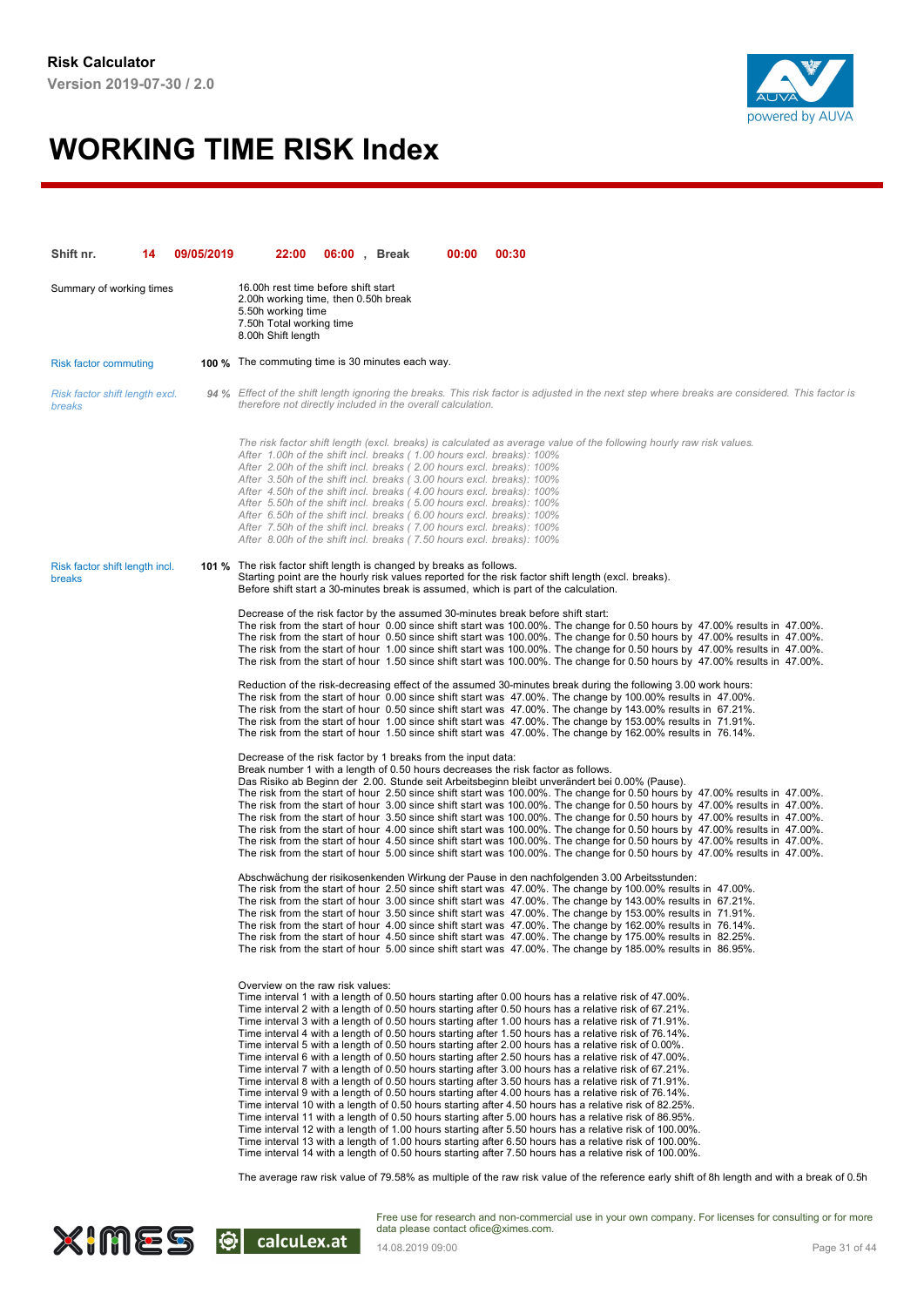

is 78.93% 79.58% / 78.93% = 100.82%. The single values are also relative to this reference.

|                            |       | The result are the following risk values per time unit:<br>Time interval 1 with a length of 0.50 hours starting after 0.00 hours has a relative risk of 59.54%.                                                  |
|----------------------------|-------|------------------------------------------------------------------------------------------------------------------------------------------------------------------------------------------------------------------|
|                            |       | Time interval 2 with a length of 0.50 hours starting after 0.50 hours has a relative risk of 85.15%.<br>Time interval 3 with a length of 0.50 hours starting after 1.00 hours has a relative risk of 91.10%.     |
|                            |       | Time interval 4 with a length of 0.50 hours starting after 1.50 hours has a relative risk of 96.46%.                                                                                                             |
|                            |       | Time interval 5 with a length of 0.50 hours starting after 2.00 hours has a relative risk of 0.00%.                                                                                                              |
|                            |       | Time interval 6 with a length of 0.50 hours starting after 2.50 hours has a relative risk of 59.54%.<br>Time interval 7 with a length of 0.50 hours starting after 3.00 hours has a relative risk of 85.15%.     |
|                            |       | Time interval 8 with a length of 0.50 hours starting after 3.50 hours has a relative risk of 91.10%.                                                                                                             |
|                            |       | Time interval 9 with a length of 0.50 hours starting after 4.00 hours has a relative risk of 96.46%.                                                                                                             |
|                            |       | Time interval 10 with a length of 0.50 hours starting after 4.50 hours has a relative risk of 104.20%.                                                                                                           |
|                            |       | Time interval 11 with a length of 0.50 hours starting after 5.00 hours has a relative risk of 110.16%.                                                                                                           |
|                            |       | Time interval 12 with a length of 1.00 hours starting after 5.50 hours has a relative risk of 126.69%.                                                                                                           |
|                            |       | Time interval 13 with a length of 1.00 hours starting after 6.50 hours has a relative risk of 126.69%.<br>Time interval 14 with a length of 0.50 hours starting after 7.50 hours has a relative risk of 126.69%. |
|                            |       |                                                                                                                                                                                                                  |
| Risk factor shift sequence |       | 166 % The risk factor shift sequence considers the current shift and earlier shifts incl. rest periods.                                                                                                          |
|                            |       | The aftereffect of earlier shifts corresponds to a total of 3.00 shifts.                                                                                                                                         |
|                            |       | Including the current shift this amounts to a total of 400.00% shifts.                                                                                                                                           |
|                            |       | In total this amounts to the following risk factor.                                                                                                                                                              |
|                            |       | The weighted shares of early, late, and night shifts influence the risk for this shift type.                                                                                                                     |
|                            |       | The risk factor for shift 4.00 of type N is 178.03%.                                                                                                                                                             |
|                            |       | The share of this shift type is 100.00%. Hence the factor is 178.03%.                                                                                                                                            |
|                            |       | In total this amounts to a risk factor of 178.03%.                                                                                                                                                               |
|                            |       | This value is relative to an average risk of 5 early shifts with 8h length, a break of 0.5h and two days of rest amounting to 107.00%.                                                                           |
|                            |       | This results in a relative risk of 178.03% / 107.00% = 166.39%.                                                                                                                                                  |
|                            |       |                                                                                                                                                                                                                  |
| Risk factor rest period    | 100 % | The distance to the previous shift is 16.00 hours.                                                                                                                                                               |
|                            |       | It is reduced to 15.00 hours (net time) by the commuting time.                                                                                                                                                   |
|                            |       | As the net time amounts to more than 9 hours, the risk is not increased.                                                                                                                                         |
|                            |       |                                                                                                                                                                                                                  |
|                            |       |                                                                                                                                                                                                                  |
| <b>Total risk</b>          |       | 168 % 100.00% * 100.00% * 100.00% * 166.39% * 100.82%                                                                                                                                                            |
|                            |       | Base risk * Commuting time * Rest period * Shift sequence * Shift length incl. breaks                                                                                                                            |

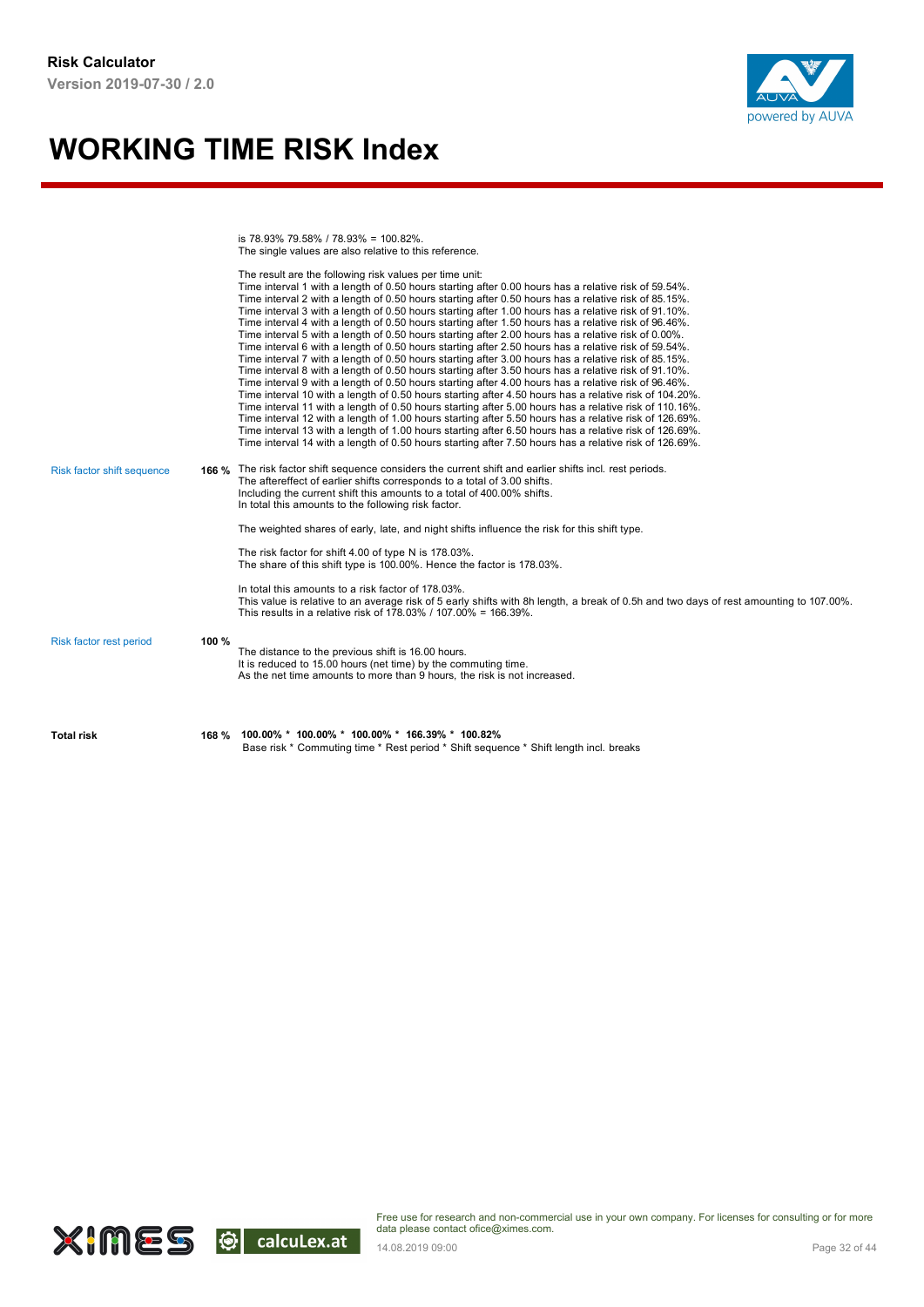

| Shift nr.                                | 15 | 10/05/2019 | 22:00                                                                                                                                                                                                                                                                                                                                                                                                                                                                                                                                                                                                | 06:00, Break | 00:00 | 00:30                                                                                                                                                                                                                                                                                                                                                                                                                                                                                                                                                                                                                                                                                                                                                                                                                                                                                                                                                                                                                                                                                                                                                                                                                                                                                                                                                                                                                                                                                                                                                                                                                                                            |
|------------------------------------------|----|------------|------------------------------------------------------------------------------------------------------------------------------------------------------------------------------------------------------------------------------------------------------------------------------------------------------------------------------------------------------------------------------------------------------------------------------------------------------------------------------------------------------------------------------------------------------------------------------------------------------|--------------|-------|------------------------------------------------------------------------------------------------------------------------------------------------------------------------------------------------------------------------------------------------------------------------------------------------------------------------------------------------------------------------------------------------------------------------------------------------------------------------------------------------------------------------------------------------------------------------------------------------------------------------------------------------------------------------------------------------------------------------------------------------------------------------------------------------------------------------------------------------------------------------------------------------------------------------------------------------------------------------------------------------------------------------------------------------------------------------------------------------------------------------------------------------------------------------------------------------------------------------------------------------------------------------------------------------------------------------------------------------------------------------------------------------------------------------------------------------------------------------------------------------------------------------------------------------------------------------------------------------------------------------------------------------------------------|
| Summary of working times                 |    |            | 16.00h rest time before shift start<br>2.00h working time, then 0.50h break<br>5.50h working time<br>7.50h Total working time<br>8.00h Shift length                                                                                                                                                                                                                                                                                                                                                                                                                                                  |              |       |                                                                                                                                                                                                                                                                                                                                                                                                                                                                                                                                                                                                                                                                                                                                                                                                                                                                                                                                                                                                                                                                                                                                                                                                                                                                                                                                                                                                                                                                                                                                                                                                                                                                  |
| <b>Risk factor commuting</b>             |    |            | <b>100 %</b> The commuting time is 30 minutes each way.                                                                                                                                                                                                                                                                                                                                                                                                                                                                                                                                              |              |       |                                                                                                                                                                                                                                                                                                                                                                                                                                                                                                                                                                                                                                                                                                                                                                                                                                                                                                                                                                                                                                                                                                                                                                                                                                                                                                                                                                                                                                                                                                                                                                                                                                                                  |
| Risk factor shift length excl.<br>breaks |    |            | therefore not directly included in the overall calculation.                                                                                                                                                                                                                                                                                                                                                                                                                                                                                                                                          |              |       | 94 % Effect of the shift length ignoring the breaks. This risk factor is adjusted in the next step where breaks are considered. This factor is                                                                                                                                                                                                                                                                                                                                                                                                                                                                                                                                                                                                                                                                                                                                                                                                                                                                                                                                                                                                                                                                                                                                                                                                                                                                                                                                                                                                                                                                                                                   |
|                                          |    |            | After 1.00h of the shift incl. breaks (1.00 hours excl. breaks): 100%<br>After 2.00h of the shift incl. breaks (2.00 hours excl. breaks): 100%<br>After 3.50h of the shift incl. breaks (3.00 hours excl. breaks): 100%<br>After 4.50h of the shift incl. breaks (4.00 hours excl. breaks): 100%<br>After 5.50h of the shift incl. breaks (5.00 hours excl. breaks): 100%<br>After 6.50h of the shift incl. breaks (6.00 hours excl. breaks): 100%<br>After 7.50h of the shift incl. breaks (7.00 hours excl. breaks): 100%<br>After 8.00h of the shift incl. breaks (7.50 hours excl. breaks): 100% |              |       | The risk factor shift length (excl. breaks) is calculated as average value of the following hourly raw risk values.                                                                                                                                                                                                                                                                                                                                                                                                                                                                                                                                                                                                                                                                                                                                                                                                                                                                                                                                                                                                                                                                                                                                                                                                                                                                                                                                                                                                                                                                                                                                              |
| Risk factor shift length incl.<br>breaks |    |            | 101 % The risk factor shift length is changed by breaks as follows.                                                                                                                                                                                                                                                                                                                                                                                                                                                                                                                                  |              |       | Starting point are the hourly risk values reported for the risk factor shift length (excl. breaks).<br>Before shift start a 30-minutes break is assumed, which is part of the calculation.                                                                                                                                                                                                                                                                                                                                                                                                                                                                                                                                                                                                                                                                                                                                                                                                                                                                                                                                                                                                                                                                                                                                                                                                                                                                                                                                                                                                                                                                       |
|                                          |    |            |                                                                                                                                                                                                                                                                                                                                                                                                                                                                                                                                                                                                      |              |       | Decrease of the risk factor by the assumed 30-minutes break before shift start:<br>The risk from the start of hour 0.00 since shift start was 100.00%. The change for 0.50 hours by 47.00% results in 47.00%.<br>The risk from the start of hour 0.50 since shift start was 100.00%. The change for 0.50 hours by 47.00% results in 47.00%.<br>The risk from the start of hour 1.00 since shift start was 100.00%. The change for 0.50 hours by 47.00% results in 47.00%.<br>The risk from the start of hour 1.50 since shift start was 100.00%. The change for 0.50 hours by 47.00% results in 47.00%.                                                                                                                                                                                                                                                                                                                                                                                                                                                                                                                                                                                                                                                                                                                                                                                                                                                                                                                                                                                                                                                          |
|                                          |    |            |                                                                                                                                                                                                                                                                                                                                                                                                                                                                                                                                                                                                      |              |       | Reduction of the risk-decreasing effect of the assumed 30-minutes break during the following 3.00 work hours:<br>The risk from the start of hour 0.00 since shift start was 47.00%. The change by 100.00% results in 47.00%.<br>The risk from the start of hour 0.50 since shift start was 47.00%. The change by 143.00% results in 67.21%.<br>The risk from the start of hour 1.00 since shift start was 47.00%. The change by 153.00% results in 71.91%.<br>The risk from the start of hour 1.50 since shift start was 47.00%. The change by 162.00% results in 76.14%.                                                                                                                                                                                                                                                                                                                                                                                                                                                                                                                                                                                                                                                                                                                                                                                                                                                                                                                                                                                                                                                                                        |
|                                          |    |            | Decrease of the risk factor by 1 breaks from the input data:                                                                                                                                                                                                                                                                                                                                                                                                                                                                                                                                         |              |       | Break number 1 with a length of 0.50 hours decreases the risk factor as follows.<br>Das Risiko ab Beginn der 2.00. Stunde seit Arbeitsbeginn bleibt unverändert bei 0.00% (Pause).<br>The risk from the start of hour 2.50 since shift start was 100.00%. The change for 0.50 hours by 47.00% results in 47.00%.<br>The risk from the start of hour 3.00 since shift start was 100.00%. The change for 0.50 hours by 47.00% results in 47.00%.<br>The risk from the start of hour 3.50 since shift start was 100.00%. The change for 0.50 hours by 47.00% results in 47.00%.<br>The risk from the start of hour 4.00 since shift start was 100.00%. The change for 0.50 hours by 47.00% results in 47.00%.<br>The risk from the start of hour 4.50 since shift start was 100.00%. The change for 0.50 hours by 47.00% results in 47.00%.<br>The risk from the start of hour 5.00 since shift start was 100.00%. The change for 0.50 hours by 47.00% results in 47.00%.                                                                                                                                                                                                                                                                                                                                                                                                                                                                                                                                                                                                                                                                                           |
|                                          |    |            |                                                                                                                                                                                                                                                                                                                                                                                                                                                                                                                                                                                                      |              |       | Abschwächung der risikosenkenden Wirkung der Pause in den nachfolgenden 3.00 Arbeitsstunden:<br>The risk from the start of hour 2.50 since shift start was 47.00%. The change by 100.00% results in 47.00%.<br>The risk from the start of hour 3.00 since shift start was 47.00%. The change by 143.00% results in 67.21%.<br>The risk from the start of hour 3.50 since shift start was 47.00%. The change by 153.00% results in 71.91%.<br>The risk from the start of hour 4.00 since shift start was 47.00%. The change by 162.00% results in 76.14%.<br>The risk from the start of hour 4.50 since shift start was 47.00%. The change by 175.00% results in 82.25%.<br>The risk from the start of hour 5.00 since shift start was 47.00%. The change by 185.00% results in 86.95%.                                                                                                                                                                                                                                                                                                                                                                                                                                                                                                                                                                                                                                                                                                                                                                                                                                                                           |
|                                          |    |            | Overview on the raw risk values:                                                                                                                                                                                                                                                                                                                                                                                                                                                                                                                                                                     |              |       | Time interval 1 with a length of 0.50 hours starting after 0.00 hours has a relative risk of 47.00%.<br>Time interval 2 with a length of 0.50 hours starting after 0.50 hours has a relative risk of 67.21%.<br>Time interval 3 with a length of 0.50 hours starting after 1.00 hours has a relative risk of 71.91%.<br>Time interval 4 with a length of 0.50 hours starting after 1.50 hours has a relative risk of 76.14%.<br>Time interval 5 with a length of 0.50 hours starting after 2.00 hours has a relative risk of 0.00%.<br>Time interval 6 with a length of 0.50 hours starting after 2.50 hours has a relative risk of 47.00%.<br>Time interval 7 with a length of 0.50 hours starting after 3.00 hours has a relative risk of 67.21%.<br>Time interval 8 with a length of 0.50 hours starting after 3.50 hours has a relative risk of 71.91%.<br>Time interval 9 with a length of 0.50 hours starting after 4.00 hours has a relative risk of 76.14%.<br>Time interval 10 with a length of 0.50 hours starting after 4.50 hours has a relative risk of 82.25%.<br>Time interval 11 with a length of 0.50 hours starting after 5.00 hours has a relative risk of 86.95%.<br>Time interval 12 with a length of 1.00 hours starting after 5.50 hours has a relative risk of 100.00%.<br>Time interval 13 with a length of 1.00 hours starting after 6.50 hours has a relative risk of 100.00%.<br>Time interval 14 with a length of 0.50 hours starting after 7.50 hours has a relative risk of 100.00%.<br>The average raw risk value of 79.58% as multiple of the raw risk value of the reference early shift of 8h length and with a break of 0.5r |
|                                          |    |            |                                                                                                                                                                                                                                                                                                                                                                                                                                                                                                                                                                                                      |              |       |                                                                                                                                                                                                                                                                                                                                                                                                                                                                                                                                                                                                                                                                                                                                                                                                                                                                                                                                                                                                                                                                                                                                                                                                                                                                                                                                                                                                                                                                                                                                                                                                                                                                  |

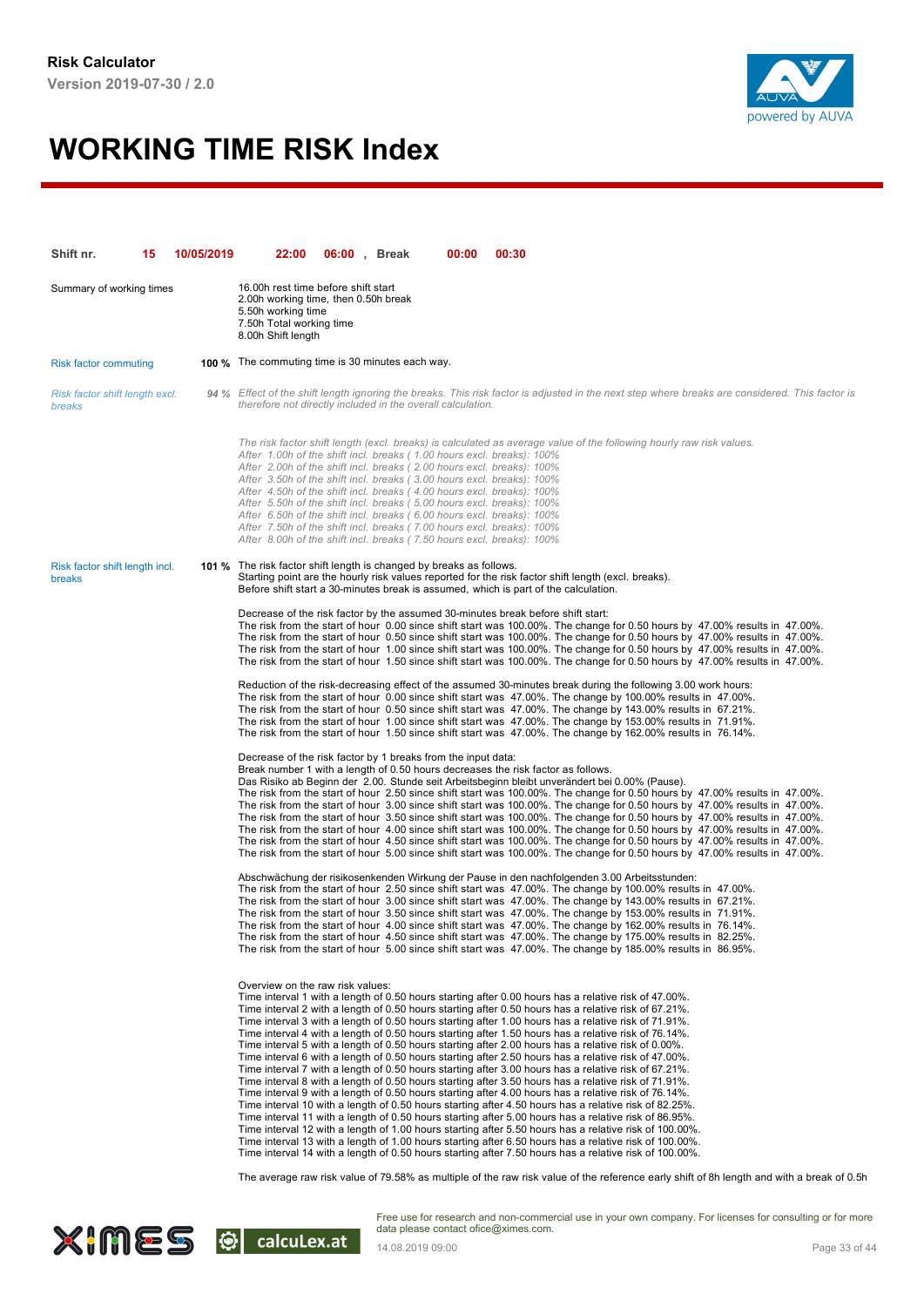

is 78.93% 79.58% / 78.93% = 100.82%. The single values are also relative to this reference.

| <b>Total risk</b>                 |       | 188 % 100.00% * 100.00% * 100.00% * 186.47% * 100.82%<br>Base risk * Commuting time * Rest period * Shift sequence * Shift length incl. breaks                                                                                                                                                                                                                                                                                                                                                                                                                                                                                                                                                                                                                                                                                                                                                                                                                                                                                                                                                                                                                                                                                                                                                                                                                                                                                                                                                                                                                                                                                                                                              |
|-----------------------------------|-------|---------------------------------------------------------------------------------------------------------------------------------------------------------------------------------------------------------------------------------------------------------------------------------------------------------------------------------------------------------------------------------------------------------------------------------------------------------------------------------------------------------------------------------------------------------------------------------------------------------------------------------------------------------------------------------------------------------------------------------------------------------------------------------------------------------------------------------------------------------------------------------------------------------------------------------------------------------------------------------------------------------------------------------------------------------------------------------------------------------------------------------------------------------------------------------------------------------------------------------------------------------------------------------------------------------------------------------------------------------------------------------------------------------------------------------------------------------------------------------------------------------------------------------------------------------------------------------------------------------------------------------------------------------------------------------------------|
| Risk factor rest period           | 100 % | The distance to the previous shift is 16.00 hours.<br>It is reduced to 15.00 hours (net time) by the commuting time.<br>As the net time amounts to more than 9 hours, the risk is not increased.                                                                                                                                                                                                                                                                                                                                                                                                                                                                                                                                                                                                                                                                                                                                                                                                                                                                                                                                                                                                                                                                                                                                                                                                                                                                                                                                                                                                                                                                                            |
|                                   |       | In total this amounts to a risk factor of 199.52%.<br>This value is relative to an average risk of 5 early shifts with 8h length, a break of 0.5h and two days of rest amounting to 107.00%.<br>This results in a relative risk of 199.52% / 107.00% = 186.47%.                                                                                                                                                                                                                                                                                                                                                                                                                                                                                                                                                                                                                                                                                                                                                                                                                                                                                                                                                                                                                                                                                                                                                                                                                                                                                                                                                                                                                             |
|                                   |       | The risk factor for shift 5.00 of type N is 199.52%.<br>The share of this shift type is 100.00%. Hence the factor is 199.52%.                                                                                                                                                                                                                                                                                                                                                                                                                                                                                                                                                                                                                                                                                                                                                                                                                                                                                                                                                                                                                                                                                                                                                                                                                                                                                                                                                                                                                                                                                                                                                               |
|                                   |       | The aftereffect of earlier shifts corresponds to a total of 4.00 shifts.<br>Including the current shift this amounts to a total of 500.00% shifts.<br>In total this amounts to the following risk factor.<br>The weighted shares of early, late, and night shifts influence the risk for this shift type.                                                                                                                                                                                                                                                                                                                                                                                                                                                                                                                                                                                                                                                                                                                                                                                                                                                                                                                                                                                                                                                                                                                                                                                                                                                                                                                                                                                   |
| <b>Risk factor shift sequence</b> |       | The result are the following risk values per time unit:<br>Time interval 1 with a length of 0.50 hours starting after 0.00 hours has a relative risk of 59.54%.<br>Time interval 2 with a length of 0.50 hours starting after 0.50 hours has a relative risk of 85.15%.<br>Time interval 3 with a length of 0.50 hours starting after 1.00 hours has a relative risk of 91.10%.<br>Time interval 4 with a length of 0.50 hours starting after 1.50 hours has a relative risk of 96.46%.<br>Time interval 5 with a length of 0.50 hours starting after 2.00 hours has a relative risk of 0.00%.<br>Time interval 6 with a length of 0.50 hours starting after 2.50 hours has a relative risk of 59.54%.<br>Time interval 7 with a length of 0.50 hours starting after 3.00 hours has a relative risk of 85.15%.<br>Time interval 8 with a length of 0.50 hours starting after 3.50 hours has a relative risk of 91.10%.<br>Time interval 9 with a length of 0.50 hours starting after 4.00 hours has a relative risk of 96.46%.<br>Time interval 10 with a length of 0.50 hours starting after 4.50 hours has a relative risk of 104.20%.<br>Time interval 11 with a length of 0.50 hours starting after 5.00 hours has a relative risk of 110.16%.<br>Time interval 12 with a length of 1.00 hours starting after 5.50 hours has a relative risk of 126.69%.<br>Time interval 13 with a length of 1.00 hours starting after 6.50 hours has a relative risk of 126.69%.<br>Time interval 14 with a length of 0.50 hours starting after 7.50 hours has a relative risk of 126.69%.<br>186 % The risk factor shift sequence considers the current shift and earlier shifts incl. rest periods. |

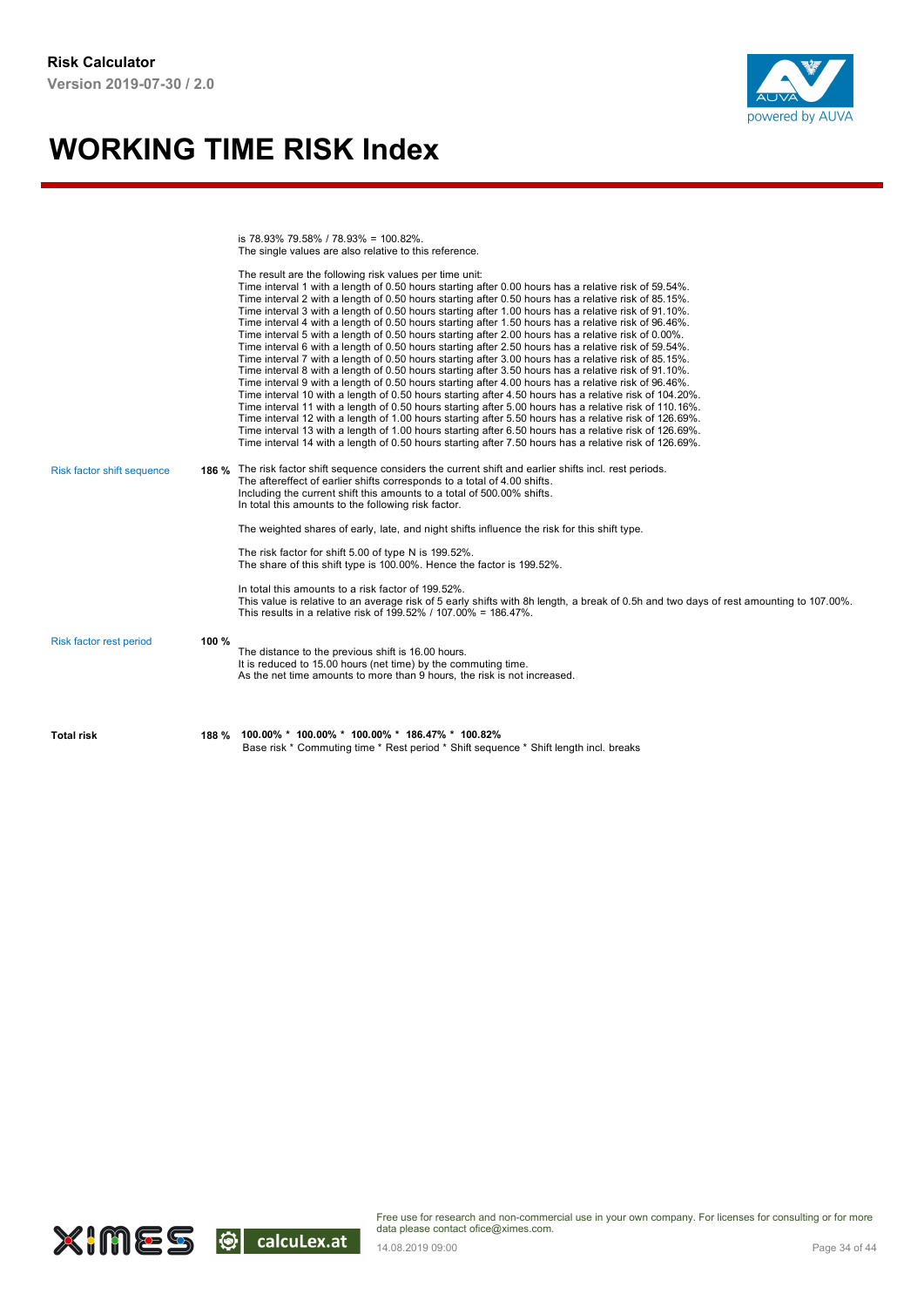



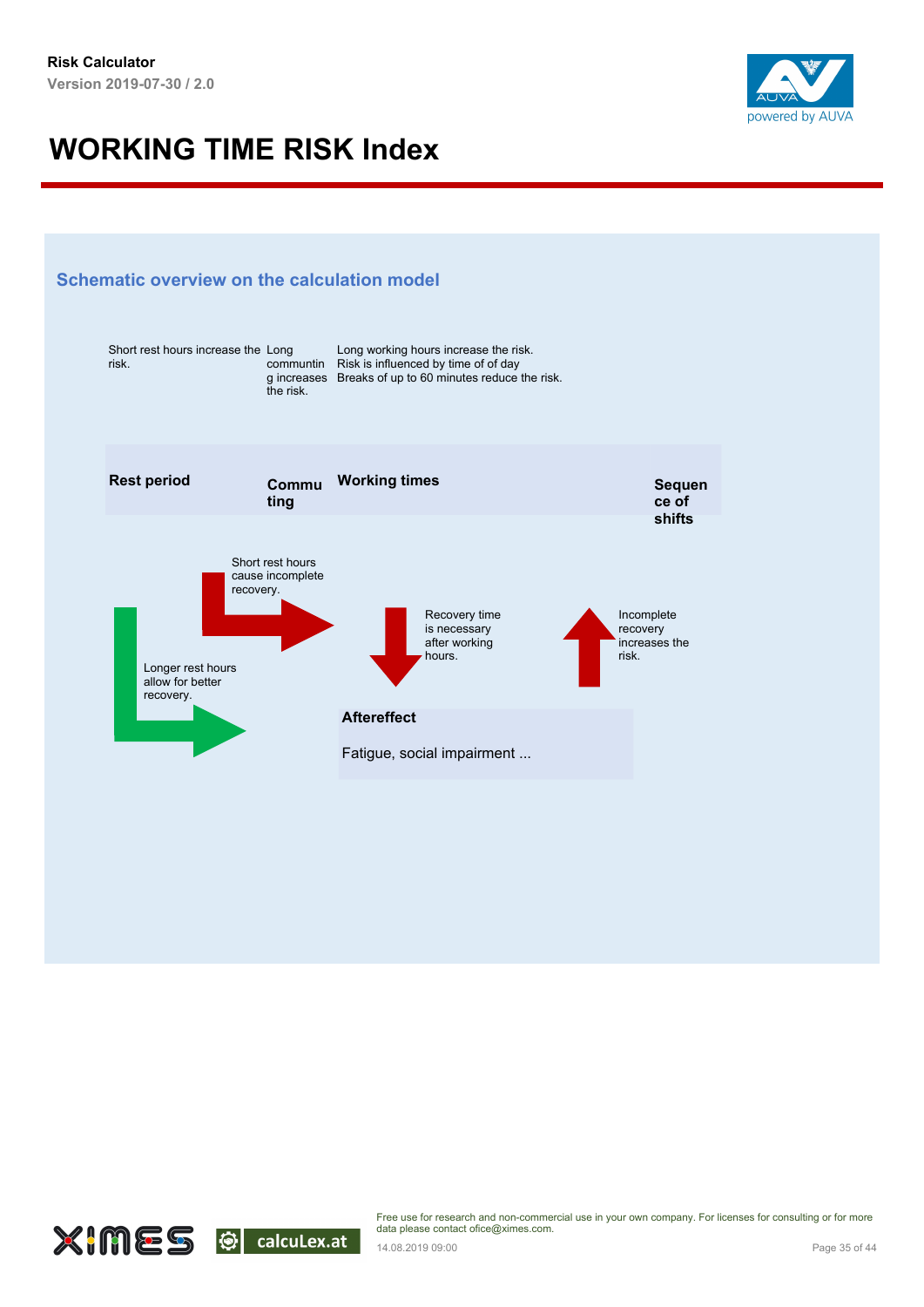

#### **Documentation of the calculation model**

The Risk Calculator provides estimates of the daily relative accident risk for entered working time data on the basis of reference working time models and calculations of various risk factors such as shift length, shift sequence, breaks, travel time and rest period length.

In this Risk Report, the entered working time data is first listed and irregularities and errors are displayed. This makes it easier to understand any irregularities in the calculations later on. The report then provides an overview of the accident risk for each shift, divided into the subfactors travel time, shift length, breaks, shift sequence and rest period. Each sub-risk of each shift is then broken down and explained in detail in a detailed report.

Our working time accident risk model is based on detailed scientific estimates which are available for essential parts of the calculations (e.g. Fischer et al. 2017). In addition, assumptions were made based on exchange with experts and our own decades of experience.

The scientific estimates as well as our additional assumptions were developed on the basis of data from regular working hours with longer, mostly weekly rest periods. Accordingly, the calculation of very irregular or extreme models (e.g. very long or very short days, very many days without longer rest periods) is associated with uncertainties. Such questions are continuously researched and the model will gradually implement new results.

In addition to the model presented here, there are several other recognised recommendations on the organisation of working time and in particular shift work (e.g. Beermann 2005; Rothe et al. 2017). Should the model presented here produce results that contradict these recommendations, we would ask you to exercise caution and send information to us at office@ximes.com. Deviations require detailed examination and will lead to a refinement of the model or to additional explanations. Even though we do not see any contradiction at present, it is possible that the model still has potential for gradual further development.Further developments are to be expected - due to scientific advances but also from learning in application or from the elimination of weaknesses. Changes will be documented in a description of the versions.

All our calculation bases and calculation methods are accessible to interested parties and for critical review by other scientists. The calculation settings are listed to a large extent in the report. No liability can be accepted for any errors.

#### **Relative accident risk**

The relative accident risk expresses the relative probability of an accident due to different working times with the same type of work and working conditions relative to a reference working time model. It is therefore a risk increase or decrease for entered working times compared to the reference working time model.

Depending on how the entered working times deviate from the reference working time model, higher or lower risks may arise. These deviations should be understood relative to the 100% normal value, which describes the risk of a shift plan following one of the reference working time models. A value of 110% means a risk increased by 10% compared to the reference working time model. A value of 47% means a risk reduced by 53% compared to the reference working time model.

The calculation of the relative accident risk consists of five sub-factors: the factor shift length, the factor breaks, the factor rest time, the factor driving time and the factor shift sequence.

These individual risk factors are linked multiplicatively. For example, a risk factor A of 120% and a risk factor B of 90% result in a total risk of 120% \* 90% = 108%. The multiplicative linkage was taken from risk models in the literature (e.g. Fischer et al. 2017), which are based on the assumptions that various factors together have an effect on fatigue and that increasing fatigue typically leads to an exponentially growing risk of errors and accidents.

The calculations of the risk values of the individual factors are largely based on detailed scientific estimates that are available for essential parts of the calculations, such as the factor layer length and layer sequence (e.g. Fischer et al. 2017; Spencer et al. 2006).

For other areas there are some well-founded studies (see literature references and the respective detailed topics), but at present no extensive meta-analyses. These include the risk factors rest time and the effects of breaks on the risk factor layer length. Studies that indicate a certain effect to be very likely were included.

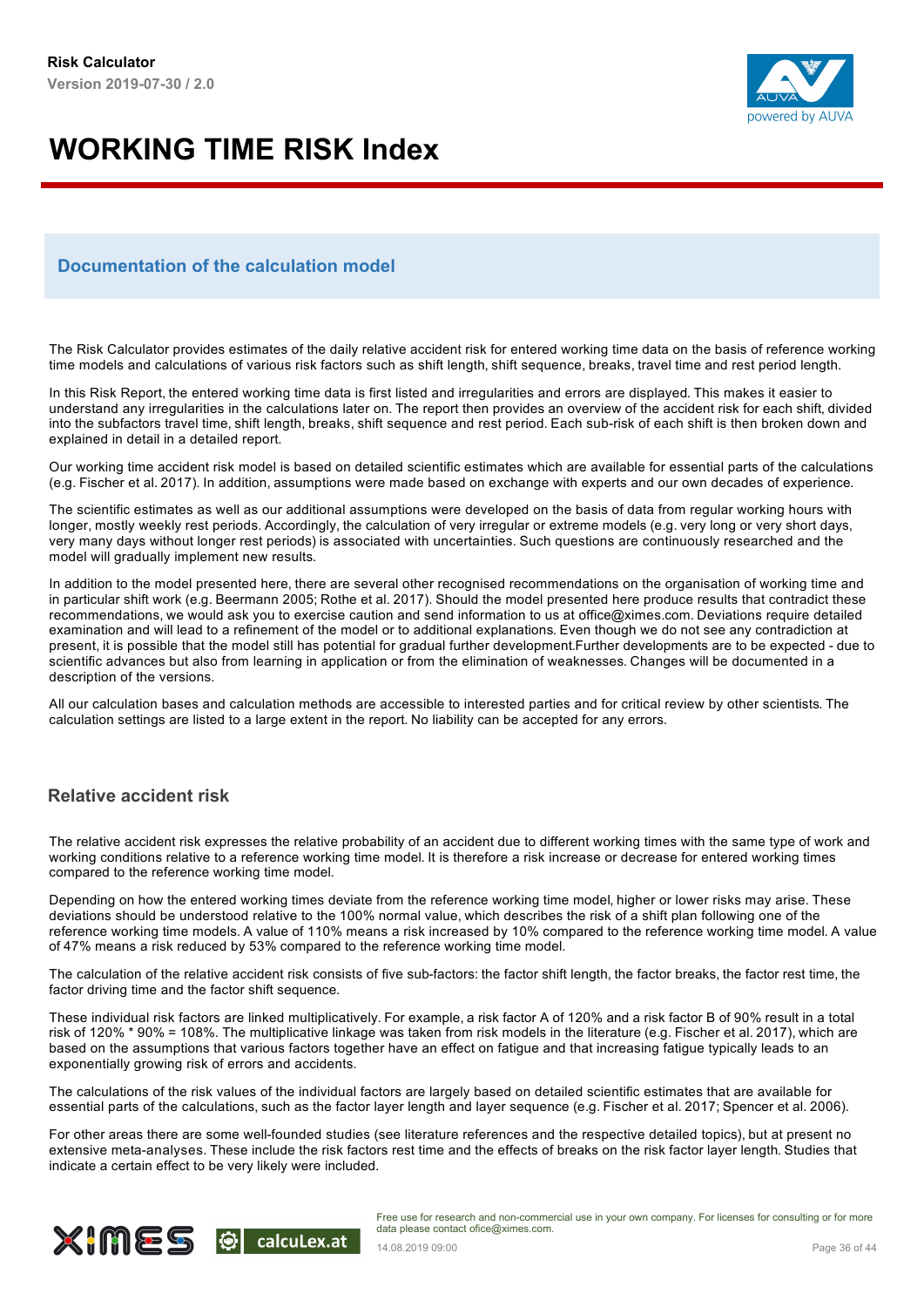

Most relevant studies on working time concern classical working time models in which it is clear to which type a shift is to be assigned (day, early, late or night shift). In practice, however, many working time models have different times (e.g. short shifts in the late evening,<br>split shifts). It is important to prevent that small details in the allocation interpolations, which lead to the fact that individual parts of a layer can be assigned to different layer types. This avoids sudden changes in risk.

Overall, the calculations should not overestimate the risks alarmistically, but should not ignore known effects either, but rather take them into account conservatively in cases of doubt.

#### **Reference working time models**

The calculated risk values should make risks visible when comparing different working time models or different shift schedules and help to improve the organisation and selection of working time.

In order to do justice to reality, we provide various reference working time models. Depending on the application, a specific reference working time model can be selected, which then corresponds to the normal value of 100%.

For example, if you need to choose between different models of shift work, it may be more helpful to compare it with a known and proven reference working time model for shift work. When comparing different day work models, comparison with another reference work time model may be more useful.

A comparison with one of the following models is recommended:

- 1. Day with break as reference: 8-hour shifts with a 30-minute break in the middle on five consecutive days, followed by two days off. This is the reference working time model used for comparison and it has the average risk of 0%.
- 2. Day without break as reference: 8-hour services without a break on five consecutive days, followed by two days off. The relative risk of this working time model is 13%
- 3. Continuous shift work: An ergonomically optimised standard shift plan for fully continuous shift work and for full-time or near-fulltime employment that is rated as good by ergonomists. The shift sequence consists of two days early shift from 6 a.m. to 2 p.m., followed by two days late shift from 2 p.m. to 10 p.m., followed by two days night shift from 10 p.m. to 6 a.m. and then three days off. Each shift has a 30-minute break in the middle. The relative risk of this working time model is 8%.

#### **Risk factor commuting times**

Commuting times are times that are required to get to the workplace.

For the calculation of the risk from the commuting time, two journeys per shift, the outward and the return journey are relevant. Intermediate journeys home, for example during longer breaks, are not considered.

The calculation of this risk factor is based on the results in Spencer et al. (2006) and on the simulation runs of the risk index calculator provided by the authors.

In Spencer et al. (2006), no increase in risk was modelled for travel times of less than 40 minutes. Travel times exceeding 100 minutes were considered conservatively in such a way that the risk continues to increase linearly (as from 90 to 100 minutes). From the data available both - a slight and a strong increase in the risk- seem possible, and further tests based on further empirical data are required.

The risk factor commuting time is calculated equally for all days, since the increase in fatigue due to consecutive days is already taken into account in the risk factor shift sequence.

#### **Settings**

Die Risikoberechnung für Fahrtzeiten ab 40 Minuten bis max. 100 Minuten in 10 Minutenintervallen:<br>Ab Minute: 40 50 60 70 80 90 100 Ab Minute: 40 50 60 70 80 90 100 Risiko Morgen: 100.00% 101.10% 102.50% 103.80% 105.00% 106.10% 107.00%

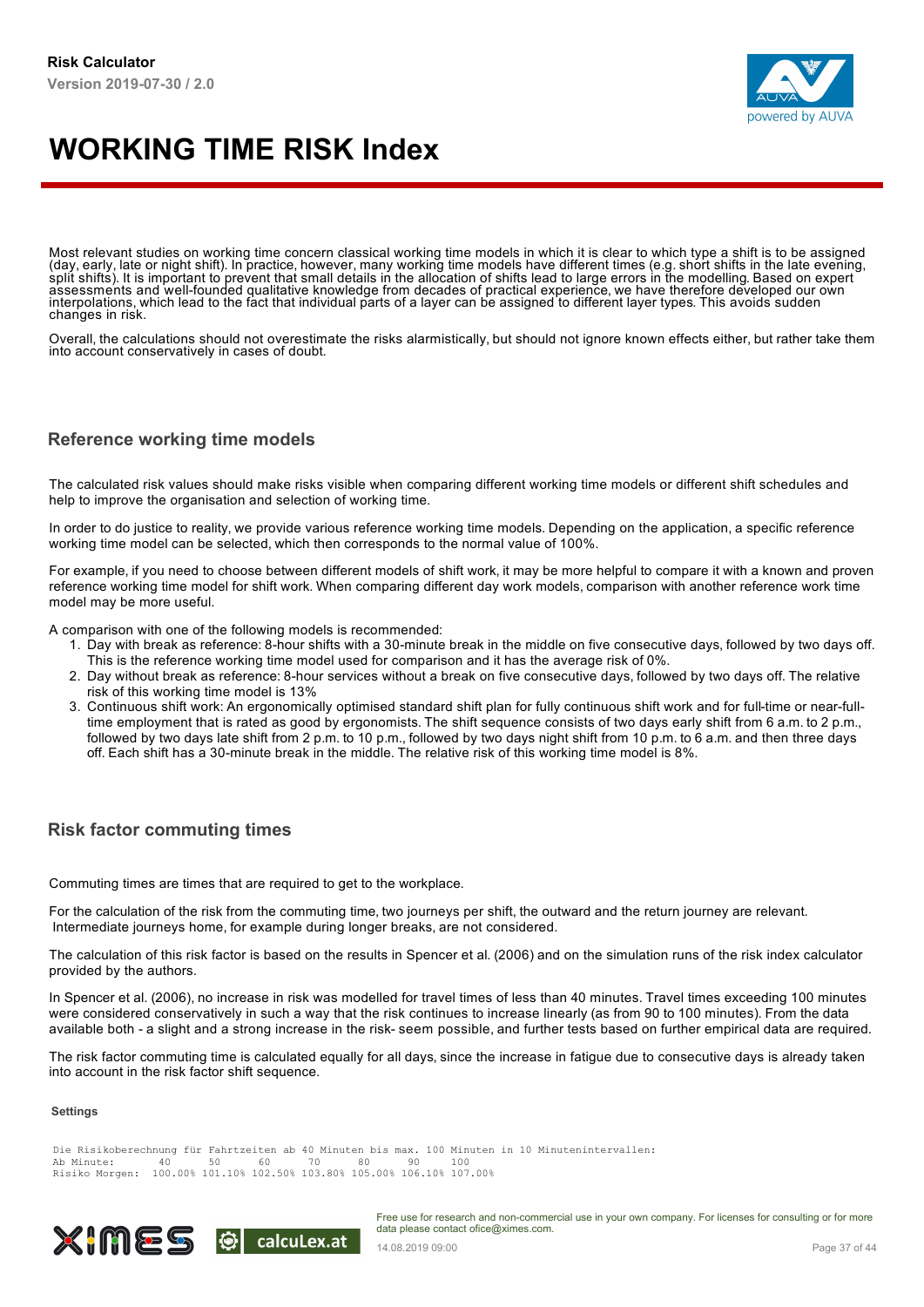

Risiko Abend: 100.00% 101.00% 102.30% 103.50% 104.60% 105.60% 106.50% Risiko Nacht: 100.00% 101.30% 102.90% 104.30% 105.60% 106.80% 107.90% Danach steigt es weiter linear in 10 Minutenschritten.

#### **Risk factor shift length**

The length of a shift refers to the time from the beginning to the end of the shift.

The risk does not change for shifts of up to 8 hours in length. From 8 hours on, an increased risk is to be expected.

The calculation of this risk factors is based on results from Fischer et al. (2017), where hourly risk factors for shifts up to a length of 12 hours are described. The risk factors were exponentially adjusted for shift lengths of more than 12 hours.

To avoid a higher risk estimate for the beginning of a shift than after a break, modeling of the beginning of a shift is similar to the time directly after a break (in addition to rest period and shift sequence).

The risk factor layer length is calculated from the mean value of the hourly risk values.

The hourly risk factors are as follows:

- 9th hour: 135%
- 10th hour: 160%
- 11th hour: 190%a
- 12th hour: 220%
- from 13th hour: 273%

#### **Risk factor breaks**

Breaks are interruptions of work that are too short to allow the journey home and sleep.

Risk-reducing effects are known for breaks of up to 60 minutes. In our model, breaks have a greater risk reducing effect the longer they are, up to a length of 60 minutes. After that, they do not further reduce the risk.

The calculation of the risk factor breaks is based on Fischer et al. 2017. The effects estimated for up to 120 minutes after the end of breaks were extrapolated up to 3 hours to reduce the number of jumps.

When a new break begins, no effect of an earlier break is modelled.

To avoid a higher risk estimate for the beginning of a shift than after a break, modeling of the beginning of a shift is similar to the time directly after a break (in addition to rest period and shift sequence).

The risk factor consists of two parts: The factor break length and the factor distance to break. The break length factor is lower the longer the break. The factor distance to break increases with the distance to break up to 180 minutes after end of break (after that there is no risk reducing effect anymore). The risk factor is calculated by multiplying these two factors.

Eine Ruhezeit vor der Arbeit wird wie eine 30-minütige Pause behandelt.

Die Mindestlänge einer Pause, um berücksichtigt zu werden, beträgt 10 Minuten. In den 1. 0.5 Stunden sinkt das Risiko auf: 47% des Wertes ohne Pause. In den 2. 0.5 Stunden sinkt das Risiko weiter auf: 35% des Wertes ohne Pause. Keine weitere Reduktion des Risikos für Pausen über 1.0 Std.

Für Pausen BIS inkl.: 0.5 Stunden sinkt die Nachwirkung der Pause wie folgt: Im 1. Intervall mit 0.5 Stunde Länge ist das Risiko: 47% des Wertes ohne Pause (Faktor =100%). Im 2. Intervall mit 0.5 Stunde Länge ist das Risiko: 67% des Wertes ohne Pause (Faktor =143%). Im 3. Intervall mit 0.5 Stunde Länge ist das Risiko: 72% des Wertes ohne Pause (Faktor =153%). Im 4. Intervall mit 0.5 Stunde Länge ist das Risiko: 76% des Wertes ohne Pause (Faktor =162%). Im 5. Intervall mit 0.5 Stunde Länge ist das Risiko: 82% des Wertes ohne Pause (Faktor =175%).

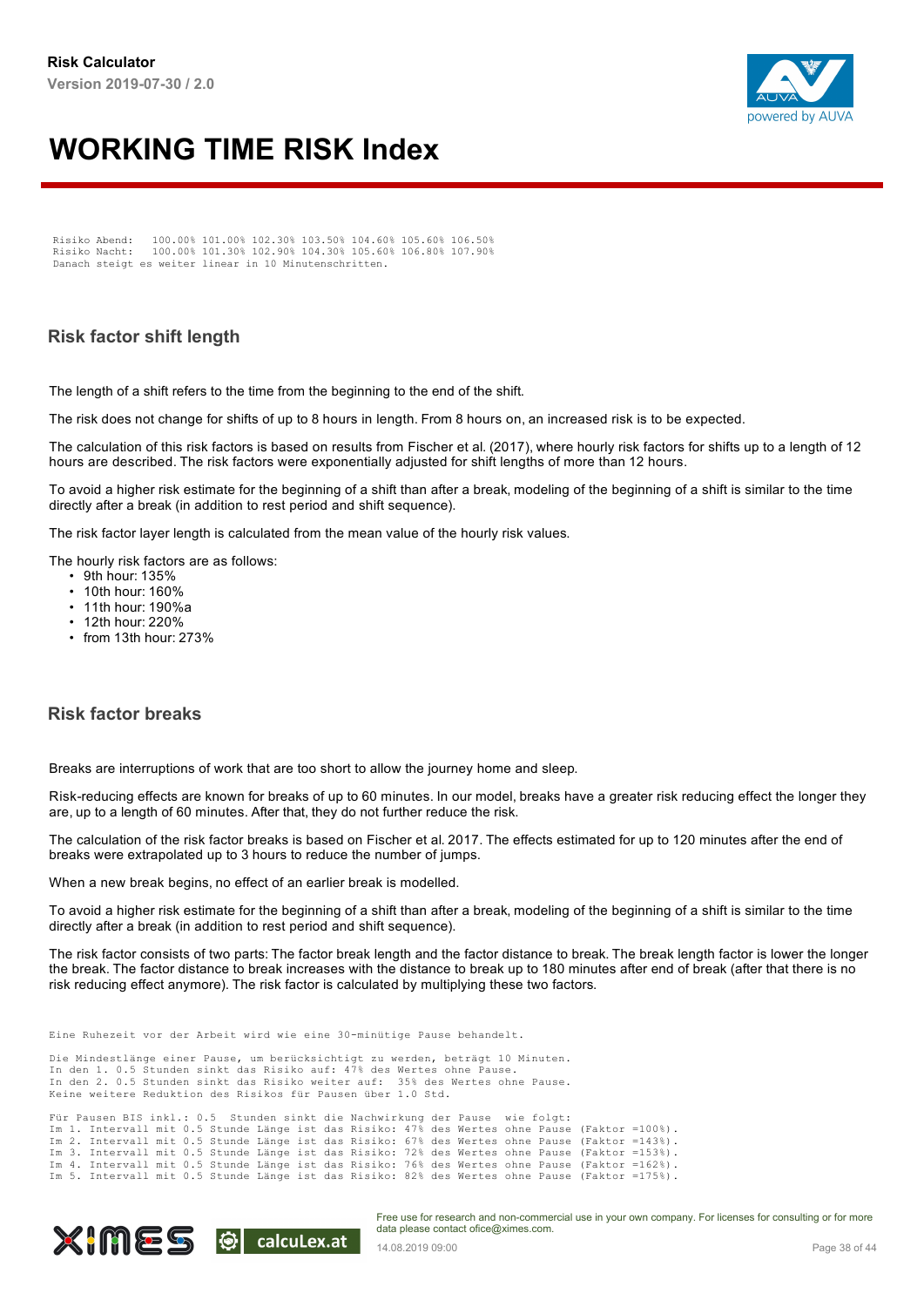

Im 6. Intervall mit 0.5 Stunde Länge ist das Risiko: 87% des Wertes ohne Pause (Faktor =185%). Danach endet die risikoreduzierende Wirkung der Pause.

Für Pausen AB: 0.5 Stunden sinkt die Nachwirkung der Pause wie folgt: Im 1. Intervall mit 0.5 Stunde Länge ist das Risiko: 35% des Wertes ohne Pause (Faktor =100%). Im 2. Intervall mit 0.5 Stunde Länge ist das Risiko: 53% des Wertes ohne Pause (Faktor =151%). Im 3. Intervall mit 0.5 Stunde Länge ist das Risiko: 60% des Wertes ohne Pause (Faktor =170%). Im 4. Intervall mit 0.5 Stunde Länge ist das Risiko: 67% des Wertes ohne Pause (Faktor =191%). Im 5. Intervall mit 0.5 Stunde Länge ist das Risiko: 77% des Wertes ohne Pause (Faktor =220%). Im 6. Intervall mit 0.5 Stunde Länge ist das Risiko: 87% des Wertes ohne Pause (Faktor =248%). Danach endet die risikoreduzierende Wirkung der Pause.

#### **Risk factor shift sequence and shift types**

This risk factor depends on the classification of the shift to one or more shift types, on the number of predecessor shifts and on the rest times between the shifts.

Our definitions of the shift types are based on standard schedules for 8-hour shifts in the literature (Fischer et al. (2017), Spencer et al. (2006)). We define the following three shift types.

Morning shift (M) von 6:00 bis 14:00, length > 6h Late/evening shift (E) von 14:00 bis 22:00, length > 6h Night shift (N) von 22:00 bis 6:00, length > 6h

Working times that are inside one of these definitions can be classified as one shift type in a straightforward manner, e.g., a shift with more than 6h of working time that starts after 6:00 and ends before 14:00, is a morning shift.

However, often working times are outside these definitions. A shift may have a working time of less than 6h or its beginning or end may fall in different shift type definitions. For these cases, it is important for the risk calculation to classifiy such shifts in a continuous way to more than one shift type. In practice, it does not make much difference, whether a shift has a length of 5h and 59min or 6h. Also, the larger part of a shift from 3:00 to 10:00 falls into the definition of a morning shift, but its impact on sleep quality is more similar to that of a night shift. In general, night shifts impact sleep and recovery and late shifts impact social interaction. (Spencer et al. (2006), Gärtner et al. (2008))

In order to fulfill the requirements for the risk calculation of all possible shift times and lengths, we classify each shift according to its characteristics to one or more types. The classifications are based on our own expertise and experience, on external experts and on results reported by Spencer et al. (2006).

The risk factor for each shift is calculated based on three components:

The shares of the shift classified to a morning, late, and night shift, the length of the rest period between predecessor shifts and before the shift (Blasche et al. (2017), Gärtner et al. (2008)), and the number and length of the predecessor shifts with shares of the same type (Fischer et al. (2017)).

#### The shares are calculated in three steps.

- 1. Calculation of the share "Night shift" (RN) according to the table "Einteilung Nachtschicht". If RN + RS > 100%, then RS = 100% -
- RN.
- 2. Calculation of the share "Late shift" (RS) according to the table "Einteilung Spätschicht". If RN + RS > 100%, then RS = 100% RN.
- 3. Calculation of the share "Morning shift" as 100% RN RS.

The length of the rest time before each predecessor shift defines which share of the shift is included in the calculation.

- up to 24h of rest time: 100%
- 24h to 36h of rest time: 80%
- 36h to 48h of rest time: 40%
- 48h to 72h of rest time: 15%
- 72h to 96h of rest time: 5%

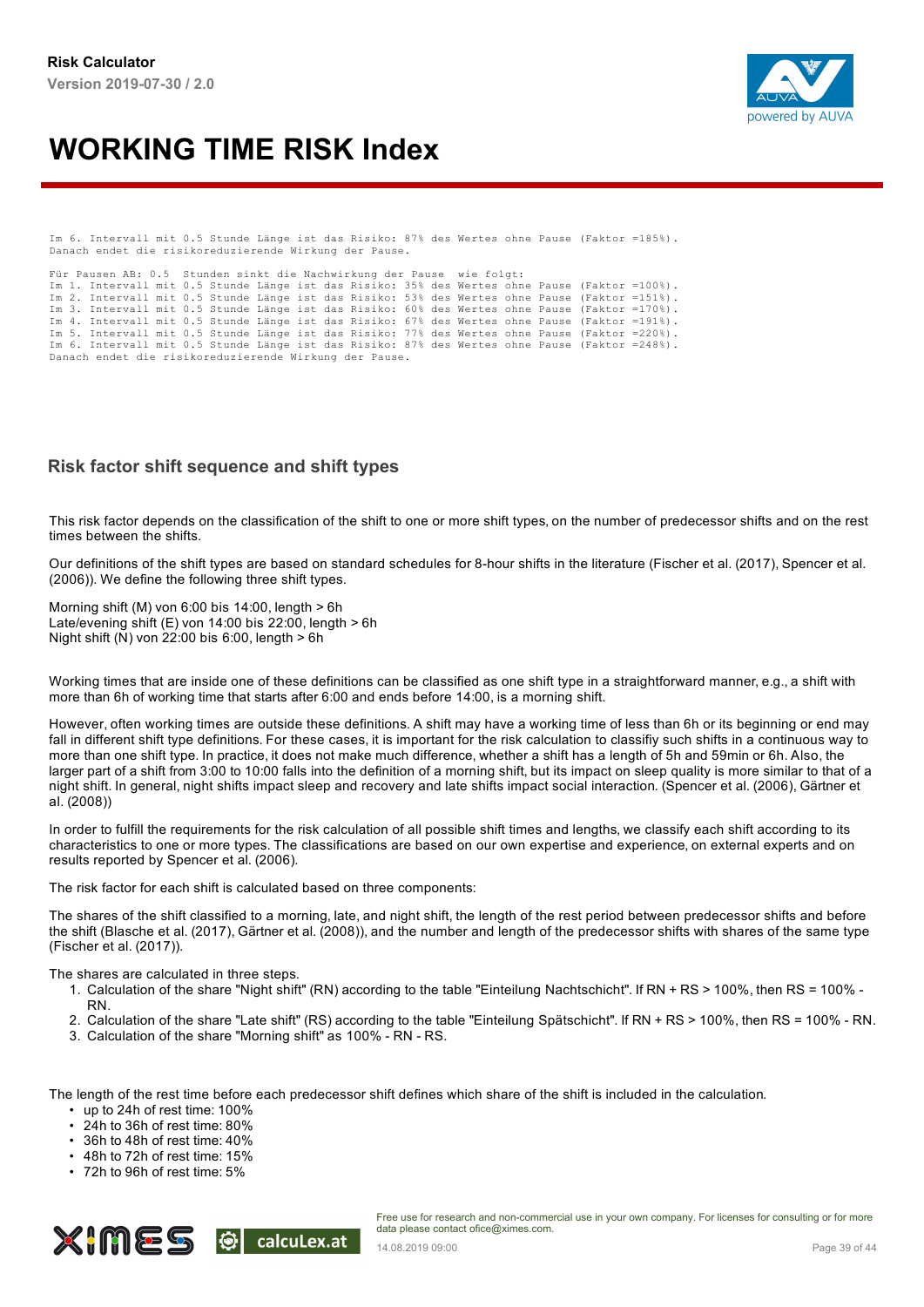

• more than 96h of rest time: 0%

The number and length of predecessor shifts of the same type is included in the calculation through multiplication with the following values.

Shift type Morning:

- Risk factor with no predecessor: 1
- Risk factor with 1 predecessor: 1
- Risk factor for each further predecessor: Value of predecessor \* 1.0562

Shift type Late:

- Risk factor with no predecessor: 0.97
- Risk factor with 1 predecessor: 0.9942
- Risk factor for each further predecessor: Value of predecessor \* 1.0885

Shift type Night:

- Risk factor with no predecessor: 1.35
- Risk factor with 1 predecessor: 1.4175
- Risk factor for each further predecessor: Value of predecessor \* 1.1207

#### **Settings**

#### NACHTSCHICHTANTEIL:

Definition von Start und Ende Nacht Start: Uhrzeit: 0.00 - 100.00% Uhrzeit: 1.00 - 100.00% Uhrzeit: 4.00 - 60.00% Uhrzeit: 6.00 - 0.00% Nacht Ende: Uhrzeit: 22.00 - 0.00% Uhrzeit: 1.00 - 20.00% Uhrzeit: 3.00 - 80.00% Uhrzeit: 6.00 - 100.00%

Wird der ganze Zeitraum überdeckt ist es 100%.<br>Reicht nur ein Teil hinein, wird dieser Wert genommen.<br>Liegen beide Zeiten im Bereich, wird der kleinere Wert genommen.<br>Zwischen Definitionspunkten wird linear interpoliert.<br>W

Das führt zu: Nacht

|            | Von                  |      |      |      | 00:00 01:00 02:00 03:00 04:00 05:00 06:00 07:00 08:00 09:00 10:00 11:00 12:00 13:00 14:00 15:00 16:00 17:00 |      |      |                  |      |      |      |                  |                  |                |      |      |      |                  |                | 18:00 19:00      |        | $20:00$ $21:00$ $22:00$ $23:00$ |      |      |      |
|------------|----------------------|------|------|------|-------------------------------------------------------------------------------------------------------------|------|------|------------------|------|------|------|------------------|------------------|----------------|------|------|------|------------------|----------------|------------------|--------|---------------------------------|------|------|------|
| Bis        | $00:00 - 01:00$      | 100% | 100% | 87%  | 73%                                                                                                         | 60%  | 30%  | 13%              | 13%  | 13%  | 13%  | 13%              | 13%              | 13%            | 13%  | 13%  | 13%  | 13%              | 13%            | 13%              | 13%    | 13%                             | 13%  | 13%  | 13%  |
| <b>Bis</b> | $01:00 - 02:00$      | 20%  | 100% | 87%  | 73%                                                                                                         | 60%  | 30%  | 20%              | 20%  | 20%  | 20%  | 20%              | 20%              | 20%            | 20%  | 20%  | 20%  | $20*$            | 20%            | 20%              | 20%    | 20%                             | 20%  | 20%  | 20%  |
| <b>Bis</b> | $02:00 - 03:00$      | 50%  | 50%  | 100% | 73%                                                                                                         | 60%  | 50%  | 50%              | 50%  | 50%  | 50%  | 50%              | 50%              | 50%            | 50%  | 50%  | 50%  | 50%              | 50%            | 50%              | 50%    | 50%                             | 50%  | 50%  | 50%  |
| <b>Bis</b> | $03:00 - 04:00$      | 80%  | 80%  | 80%  | 100%                                                                                                        | 80%  | 80%  | 80%              | 80%  | 80%  | 80%  | 80%              | 80%              | 80%            | 80%  | 80%  | 80%  | 80%              | 80%            | 80%              | 80%    | 80%                             | 80%  | 80%  | 80%  |
| <b>Bis</b> | $04:00 - 05:00$      | 87%  | 87%  | 87%  | 73%                                                                                                         | 100% | 87%  | 87%              | 87%  | 87%  | 87%  | 87%              | 87%              | 87%            | 87%  | 87%  | 87%  | 87%              | 87%            | 87%              | 87%    | 87%                             | 87%  | 87%  | 87%  |
| <b>Bis</b> | $05:00 - 06:00$      | 93%  | 93%  | 87%  | 73%                                                                                                         | 60%  | 100% | 93%              | 93%  | 93%  | 93%  | 93%              | 93%              | 93%            | 93%  | 93%  | 93%  | 93%              | 93%            | 93%              | 93%    | 93%                             | 93%  | 93%  | 93%  |
| <b>Bis</b> | $06:00 - 07:00$      | 100% | 100% | 87%  | 73%                                                                                                         | 60%  | 30%  | 100%             | 100% | 100% | 100% | 100%             | 100%             | 100%           | 100% | 100% | 100% | 100%             | 100%           | 100%             | 100%   | 100%                            | 100% | 100% | 100% |
| Bis        | $07:00 - 08:00$      | 100% | 100% | 87%  | 73%                                                                                                         | 60%  | 30%  | $0$ <sup>2</sup> | 100% | 100% | 100% | 100%             | 100%             | 100%           | 100% | 100% | 100% | 100%             | 100%           | 100%             | 100%   | 100%                            | 100% | 100% | 100% |
| <b>Bis</b> | $08:00 - 09:00$      | 100% | 100% | 87%  | 73%                                                                                                         | 60%  | 30%  | $0*$             | $0*$ | 100% | 100% | 100%             | 100%             | 100%           | 100% | 100% | 100% | 100%             | 100%           | 100%             | 100%   | 100%                            | 100% | 100% | 100% |
| <b>Bis</b> | $09:00 - 10:00$      | 100% | 100% | 87%  | 73%                                                                                                         | 60%  | 30%  | $0*$             | $0*$ | $0*$ | 100% | 100%             | 100%             | $100*$         | 100% | 100% | 100% | 100%             | 100%           | 100%             | 100%   | 100%                            | 100% | 100% | 100% |
| <b>Bis</b> | $10:00 - 11:00$      | 100% | 100% | 87%  | 73%                                                                                                         | 60%  | 30%  | $0*$             | $0*$ | $0*$ | 0%   | 100%             | 100%             | 100%           | 100% | 100% | 100% | 100%             | 100%           | 100%             | 100%   | 100%                            | 100% | 100% | 100% |
| <b>Bis</b> | $11:00-12:00$        | 100% | 100% | 87%  | 73%                                                                                                         | 60%  | 30%  | 0%               | 0 %  | $0*$ | $0*$ | 0%               | 100%             | $100*$         | 100% | 100% | 100% | 100%             | 100%           | 100%             | 100%   | 100%                            | 100% | 100% | 100% |
| <b>Bis</b> | $12:00 - 13:00$      | 100% | 100% | 87%  | 73%                                                                                                         | 60%  | 30%  | $0*$             | n*   | $0*$ | 0%   | $0$ <sup>2</sup> | ∩ %              | $100*$         | 100% | 100% | 100% | 100%             | 100%           | 100%             | 100%   | 100%                            | 100% | 100% | 100% |
| <b>Bis</b> | $13:00 - 14:00$      | 100% | 100% | 87%  | 73%                                                                                                         | 60%  | 30%  | 0%               | $0*$ | 0%   | n %  | $0*$             | 0 <sup>8</sup>   | 0%             | 100% | 100% | 100% | 100%             | 100%           | 100%             | 100%   | 100%                            | 100% | 100% | 100% |
| <b>Bis</b> | $14:00 - 15:00$      | 100% | 100% | 87%  | 73%                                                                                                         | 60%  | 30%  | 0%               | $0*$ | $0*$ | n %  | 0%               | ∩ %              | 0%             | 0 %  | 100% | 100% | 100%             | 100%           | 100%             | 100%   | 100%                            | 100% | 100% | 100% |
| <b>Bis</b> | $15:00 - 16:00$      | 100% | 100% | 87%  | 73%                                                                                                         | 60%  | 30%  | $0*$             | n*   | $0*$ | $0*$ | $0*$             | 0%               | $0*$           | n*   | $0*$ | 100% | 100%             | 100%           | 100%             | 100%   | 100%                            | 100% | 100% | 100% |
| <b>Bis</b> | $16:00 - 17:00$      | 100% | 100% | 87%  | 73%                                                                                                         | 60%  | 30%  | $0*$             | $0*$ | 0%   | $0*$ | $0$ <sup>2</sup> | ∩ %              | 0%             | $0*$ | $0*$ | $0*$ | 100%             | 100%           | 100%             | 100%   | 100%                            | 100% | 100% | 100% |
| <b>Bis</b> | $17:00 - 18:00$ 100% |      | 100% | 87%  | 73%                                                                                                         | 60%  | 30%  | $0*$             | n*   | 0%   | 0%   | 0%               | 0%               | $0*$           | n*   | $0*$ | $0*$ | $0*$             | 100%           | 100%             | 100%   | 100%                            | 100% | 100% | 100% |
| <b>Bis</b> | $18:00 - 19:00$      | 100% | 100% | 87%  | 73%                                                                                                         | 60%  | 30%  | $0*$             | n*   | $0*$ | 0%   | $0$ <sup>2</sup> | 0 <sup>8</sup>   | 0%             | n*   | $0*$ | $0*$ | $0$ <sup>2</sup> | $0*$           | 100%             | 100%   | 100%                            | 100% | 100% | 100% |
| <b>Bis</b> | $19:00 - 20:00$      | 100% | 100% | 87%  | 73%                                                                                                         | 60%  | 30%  | 0%               | $0*$ | 0%   | 0%   | 0%               | $0$ <sup>2</sup> | $0*$           | n*   | 0%   | $0*$ | $0*$             | 0 <sup>8</sup> | 0%               | $100*$ | 100%                            | 100% | 100% | 100% |
| <b>Bis</b> | $20:00 - 21:00$      | 100% | 100% | 87%  | 73%                                                                                                         | 60%  | 30%  | $0*$             | n*   | $0*$ | 0%   | $0$ <sup>2</sup> | 0%               | $0*$           | n*   | $0*$ | $0*$ | $0*$             | 0 <sup>8</sup> | 0 <sup>8</sup>   | 0%     | 100%                            | 100% | 100% | 100% |
| <b>Bis</b> | $21:00 - 22:00$      | 100% | 100% | 87%  | 73%                                                                                                         | 60%  | 30%  | $0*$             | 0%   | $0*$ | 0%   | 0%               | 0%               | 0 <sup>8</sup> | 0%   | $0*$ | 0%   | 0 <sup>8</sup>   | $0*$           | $0$ <sup>8</sup> | 0%     | 0 <sup>8</sup>                  | 100% | 100% | 100% |
| <b>Bis</b> | $22:00 - 23:00$      | 100% | 100% | 87%  | 73%                                                                                                         | 60%  | 30%  | $0*$             | n*   | $0*$ | 0%   | $0$ <sup>2</sup> | 0%               | $0*$           | n*   | $0*$ | $0*$ | $0*$             | $0*$           | 0 <sup>8</sup>   | $0*$   | 0%                              | 0 %  | 100% | 100% |
| <b>Bis</b> | 23:00-24:00          | 100% | 100% | 87%  | 73%                                                                                                         | 60%  | 30%  | 7%               | 7%   | 7%   | 7%   | 7%               | 7%               | 7%             | 7%   | 7%   | 7%   | 7%               | 7%             | 7%               | 7%     | 7%                              | 7%   | 7%   | 100% |

SPÄTSCHICHTANTEIL:

Definition von Start und Ende Evening Start: Uhrzeit: 17.00 - 100.00% Uhrzeit: 22.00 - 80.00% Uhrzeit: 6.00 - 0.00%

Evening Ende:

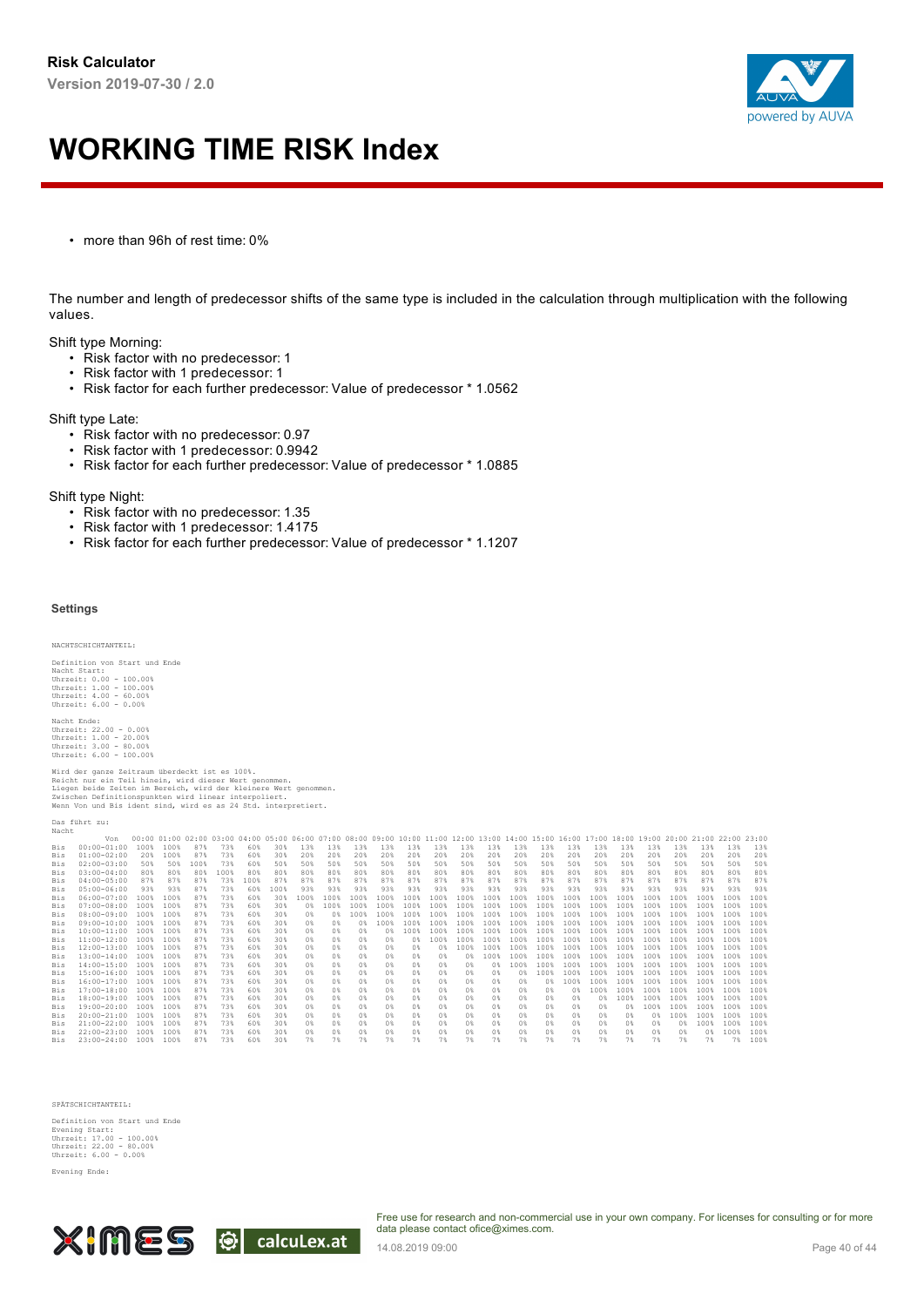

| Uhrzeit: 16.00 - 0.00%   |  |  |
|--------------------------|--|--|
| Uhrzeit: 18.00 - 30.00%  |  |  |
| Uhrzeit: 20.00 - 80.00%  |  |  |
| Uhrzeit: 22.00 - 100.00% |  |  |

Wird der ganze Zeitraum überdeckt ist es 100%. Reicht nur ein Teil hinein, wird dieser Wert genommen.<br>Liegen beide Zeiten im Bereich, wird der kleinere Wert genommen.<br>Zwischen Definitionspunkten wird linear interpoliert.<br>Wenn Von und Bis ident sind, wird es as 24 Std.

Das führt zu:

| Evening    |                 |            |      |       |                 |      |                 |                |                |                |                |                |                |                |      |      |      |                                                                               |      |       |       |       |       |       |       |
|------------|-----------------|------------|------|-------|-----------------|------|-----------------|----------------|----------------|----------------|----------------|----------------|----------------|----------------|------|------|------|-------------------------------------------------------------------------------|------|-------|-------|-------|-------|-------|-------|
|            | Von             | 00:0001:00 |      | 02:00 | $03:00$ $04:00$ |      |                 |                |                |                |                |                |                |                |      |      |      | 05:00 06:00 07:00 08:00 09:00 10:00 11:00 12:00 13:00 14:00 15:00 16:00 17:00 |      | 18:00 | 19:00 | 20:00 | 21:00 | 22:00 | 23:00 |
| <b>Bis</b> | $00:00 - 01:00$ | 100%       | 50%  | 40%   | 30%             | 20%  | 10 <sup>8</sup> | 100%           | 100%           | 100%           | 100%           | 100%           | 100%           | $100*$         | 100% | 100% | 100% | 100%                                                                          | 100% | 96%   | 92%   | 88%   | 84%   | 80%   | 70%   |
| <b>Bis</b> | $01:00 - 02:00$ | 60%        | 100% | 40%   | 30%             | 20%  | 10%             | 100%           | 100%           | 100%           | 100%           | 100%           | 100%           | $100*$         | 100% | 100% | 100% | 100%                                                                          | 100% | 96%   | 92%   | 88%   | 84%   | 80%   | 70%   |
| <b>Bis</b> | $02:00 - 03:00$ | 60%        | 50%  | 100%  | 30%             | 20%  | 10%             | 100%           | 100%           | 100%           | 100%           | 100%           | 100%           | $100*$         | 100% | 100% | 100% | 100%                                                                          | 100% | 96%   | 92%   | 88%   | 84%   | 80%   | 70%   |
| <b>Bis</b> | $03:00 - 04:00$ | 60%        | 50%  | 40%   | 100%            | 20%  | 10%             | 100%           | 100%           | 100%           | 100%           | 100%           | 100%           | $100*$         | 100% | 100% | 100% | 100%                                                                          | 100% | 96%   | 92%   | 88%   | 84%   | 80%   | 70%   |
| <b>Bis</b> | $04:00 - 05:00$ | 60%        | 50%  | 40%   | 30%             | 100% | 10%             | 100%           | 100%           | 100%           | 100%           | 100%           | 100%           | 100%           | 100% | 100% | 100% | 100%                                                                          | 100% | 96%   | 92%   | 88%   | 84%   | 80%   | 70%   |
| <b>Bis</b> | $05:00 - 06:00$ | 60%        | 50%  | 40%   | 30%             | 20%  | $100*$          | 100%           | 100%           | 100%           | 100%           | 100%           | 100%           | $100*$         | 100% | 100% | 100% | 100%                                                                          | 100% | 96%   | 92%   | 88%   | 84%   | 80%   | 70%   |
| <b>Bis</b> | $06:00 - 07:00$ | 60%        | 50%  | 40%   | 30%             | 20%  | 10%             | 100%           | 100%           | 100%           | 100%           | 100%           | $100*$         | 100%           | 100% | 100% | 100% | 100%                                                                          | 100% | 96%   | 92%   | 88%   | 84%   | 80%   | 70%   |
| <b>Bis</b> | $07:00 - 08:00$ | 60%        | 50%  | 40%   | 30%             | 20%  | 10%             | $0*$           | 100%           | 100%           | 100%           | 100%           | 100%           | $100*$         | 100% | 100% | 100% | 100%                                                                          | 100% | 96%   | 92%   | 88%   | 84%   | 80%   | 70%   |
| <b>Bis</b> | $08:00 - 09:00$ | 60%        | 50%  | 40%   | 30%             | 20%  | 10%             | $0*$           | 0 <sup>8</sup> | 100%           | 100%           | 100%           | 100%           | 100%           | 100% | 100% | 100% | 100%                                                                          | 100% | 96%   | 92%   | 88%   | 84%   | 80%   | 70%   |
| <b>Bis</b> | $09:00 - 10:00$ | 60%        | 50%  | 40%   | 30%             | 20%  | 10%             | 0%             | 0%             | $0*$           | 100%           | 100%           | $100*$         | $100*$         | 100% | 100% | 100% | 100%                                                                          | 100% | 96%   | 92%   | 88%   | 84%   | 80%   | 70%   |
| <b>Bis</b> | $10:00 - 11:00$ | 60%        | 50%  | 40%   | 30%             | 20%  | 10%             | 0 <sup>8</sup> | 0%             | 0 <sup>8</sup> | 0%             | 100%           | 100%           | 100%           | 100% | 100% | 100% | 100%                                                                          | 100% | 96%   | 92%   | 88%   | 84%   | 80%   | 70%   |
| <b>Bis</b> | $11:00 - 12:00$ | 60%        | 50%  | 40%   | 30%             | 20%  | 10%             | $0*$           | 0%             | $0*$           | 0%             | 0%             | 100%           | 100%           | 100% | 100% | 100% | 100%                                                                          | 100% | 96%   | 92%   | 88%   | 84%   | 80%   | 70%   |
| <b>Bis</b> | $12:00 - 13:00$ | 60%        | 50%  | 40%   | 30%             | 20%  | 10%             | $0*$           | $0*$           | $0*$           | 0%             | $0*$           | 0 <sup>°</sup> | 100%           | 100% | 100% | 100% | 100%                                                                          | 100% | 96%   | 92%   | 88%   | 84%   | 80%   | 70%   |
| <b>Bis</b> | $13:00 - 14:00$ | 60%        | 50%  | 40%   | 30%             | 20%  | 10%             | $0*$           | 0%             | $0*$           | $0*$           | $0*$           | 0%             | $0*$           | 100% | 100% | 100% | 100%                                                                          | 100% | 96%   | 92%   | 88%   | 84%   | 80%   | 70%   |
| <b>Bis</b> | $14:00 - 15:00$ | 60%        | 50%  | 40%   | 30%             | 20%  | 10%             | 0%             | 0%             | 0 <sup>8</sup> | 0%             | 0%             | 0%             | 0 <sup>8</sup> | n*   | 100% | 100% | 100%                                                                          | 100% | 96%   | 92%   | 88%   | 84%   | 80%   | 70%   |
| Bis        | $15:00 - 16:00$ | 60%        | 50%  | 40%   | 30%             | 20%  | 10%             | 0 <sup>8</sup> | 0%             | 0 <sup>8</sup> | 0 <sup>8</sup> | 0 <sup>8</sup> | 0 <sup>8</sup> | 0 <sup>8</sup> | 0%   | $0*$ | 100% | 100%                                                                          | 100% | 96%   | 92%   | 88%   | 84%   | 80%   | 70%   |
| <b>Bis</b> | $16:00 - 17:00$ | 60%        | 50%  | 40%   | 30%             | 20%  | 10%             | $0*$           | 0%             | 0 <sup>8</sup> | $0*$           | 0 <sup>8</sup> | 0 <sup>8</sup> | 0 <sup>8</sup> | 0%   | $0*$ | $0*$ | 100%                                                                          | 100% | 96%   | 92%   | 88%   | 84%   | 80%   | 70%   |
| <b>Bis</b> | $17:00 - 18:00$ | 15%        | 15%  | 15%   | 15%             | 15%  | 10%             | 15%            | 15%            | 15%            | 15%            | 15%            | 15%            | 15%            | 15%  | 15%  | 15%  | 15%                                                                           | 100% | 96%   | 92%   | 88%   | 84%   | 80%   | 15%   |
| <b>Bis</b> | $18:00 - 19:00$ | 30%        | 30%  | 30%   | 30%             | 20%  | 10%             | 30%            | 30%            | 30%            | 30%            | 30%            | 30%            | 30%            | 30%  | 30%  | 30%  | 30%                                                                           | 30%  | 100%  | 92%   | 88%   | 84%   | $80*$ | 70%   |
| <b>Bis</b> | $19:00 - 20:00$ | 60%        | 50%  | 40%   | 30%             | 20%  | 10%             | 55%            | 55%            | 55%            | 55%            | 55%            | 55%            | 55%            | 55%  | 55%  | 55%  | 55%                                                                           | 55%  | 55%   | 100%  | 88%   | 84%   | 80%   | 70%   |
| <b>Bis</b> | $20:00 - 21:00$ | 80%        | 80%  | 40%   | 30%             | 20%  | 10%             | 80%            | 80%            | 80%            | 80%            | 80%            | 80%            | 80%            | 80%  | 80%  | 80%  | 80%                                                                           | 80%  | 80%   | 80%   | 100%  | 84%   | 80%   | 80%   |
| <b>Bis</b> | $21:00 - 22:00$ | 90%        | 90%  | 90%   | 30%             | 20%  | 10%             | 90%            | 90%            | 90%            | 90%            | 90%            | 90%            | 90%            | 90%  | 90%  | 90%  | 90%                                                                           | 90%  | 90%   | 90%   | 88%   | 100%  | 90%   | 90%   |
| <b>Bis</b> | $22:00 - 23:00$ | 100%       | 100% | 100%  | 100%            | 20%  | 10%             | 100%           | 100%           | 100%           | 100%           | 100%           | 100%           | 100%           | 100% | 100% | 100% | 100%                                                                          | 100% | 96%   | 92%   | 88%   | 84%   | 100%  | 100%  |
| <b>Bis</b> | 23:00-24:00     | 60%        | 50%  | 40%   | 30%             | 20%  | 10%             | 100%           | 100%           | 100%           | 100%           | 100%           | 100%           | 100%           | 100% | 100% | 100% | 100%                                                                          | 1008 | 96%   | 92%   | 88%   | 84%   | $80*$ | 100%  |
|            |                 |            |      |       |                 |      |                 |                |                |                |                |                |                |                |      |      |      |                                                                               |      |       |       |       |       |       |       |

Falls Spät und Nachtschicht mehr als 100% ergäbe, wird der Spätanteil reduziert.

#### **Risk factor rest periods**

Rest periods are work interruptions that enable sleep, return journey from work, eating, social interactions, a period of rest before sleep and private life.

The length from which a work interruption no longer counts as a pause but as a rest period can be set as a parameter (rest period limit value). Travel times reduce the rest time.

The following results from the literature play a role in the calculation: For rest periods of less than 9 hours, the risk increases (cf. Spencer et al. (2006)). Constant 8-hour shifts entail 16 hours of rest and were the basis for many studies on working time (cf. Fischer et al. 2017). A rest period of more than 16 hours with a constant 8-hour working time offers additional possibilities for longer sleep and recreational activities and thus reduces the after-effect of earlier working hours. Spencer et al. (2006) suspect that at least 16 hours of rest are required between consecutive night shifts to allow sufficient sleep. Furthermore, there are indications in the literature that with day work of 8-9 hours with normal night sleep, one day of rest is sufficient for recovery. In the case of longer shifts, strongly shortened sleep, alternating shifts or many night shifts in succession, at least 3 days rest are required for recovery (Blasche et al. (2017), Haluza et al. (2019), Spencer et al. (2006)). Even longer rest periods lead to significantly better or complete recovery (rest periods > 48 hours have a strong, if not complete effect).

Rest periods can therefore, depending on the length, reduce or increase the risk. These facts are reflected in our calculations as follows. >

- For rest periods between the threshold rest period and 9 hours, the risk factor increases by 6% per hour (cf. Spencer et al. (2006)).
- The risk factor does not change for rest periods between 9 and 24 hours.
- For rest periods longer than 24 hours, the risk factor is reduced using a two-component model that we developed ourselves based on the above findings.

The following considerations are taken into account when creating the two-component model:

- 1. The length of the rest period determines which portion of the preceding strata has an influence on the risk factor. For example, a rest period of 36 hours reduces the after-effect of 4 layers in a sequence of more than 4 preceding layers. A longer rest period accordingly reduces the after-effect of more preceding layers in a sequence.
- 2. The recovery effect of the rest period is stronger at the beginning and then decreases continuously. If the recovery effect were constant, then very long recovery times would be necessary after very high loads.
	- Short rest periods between shift sequences with high load are not sufficient for complete recovery. This fact can lead to an

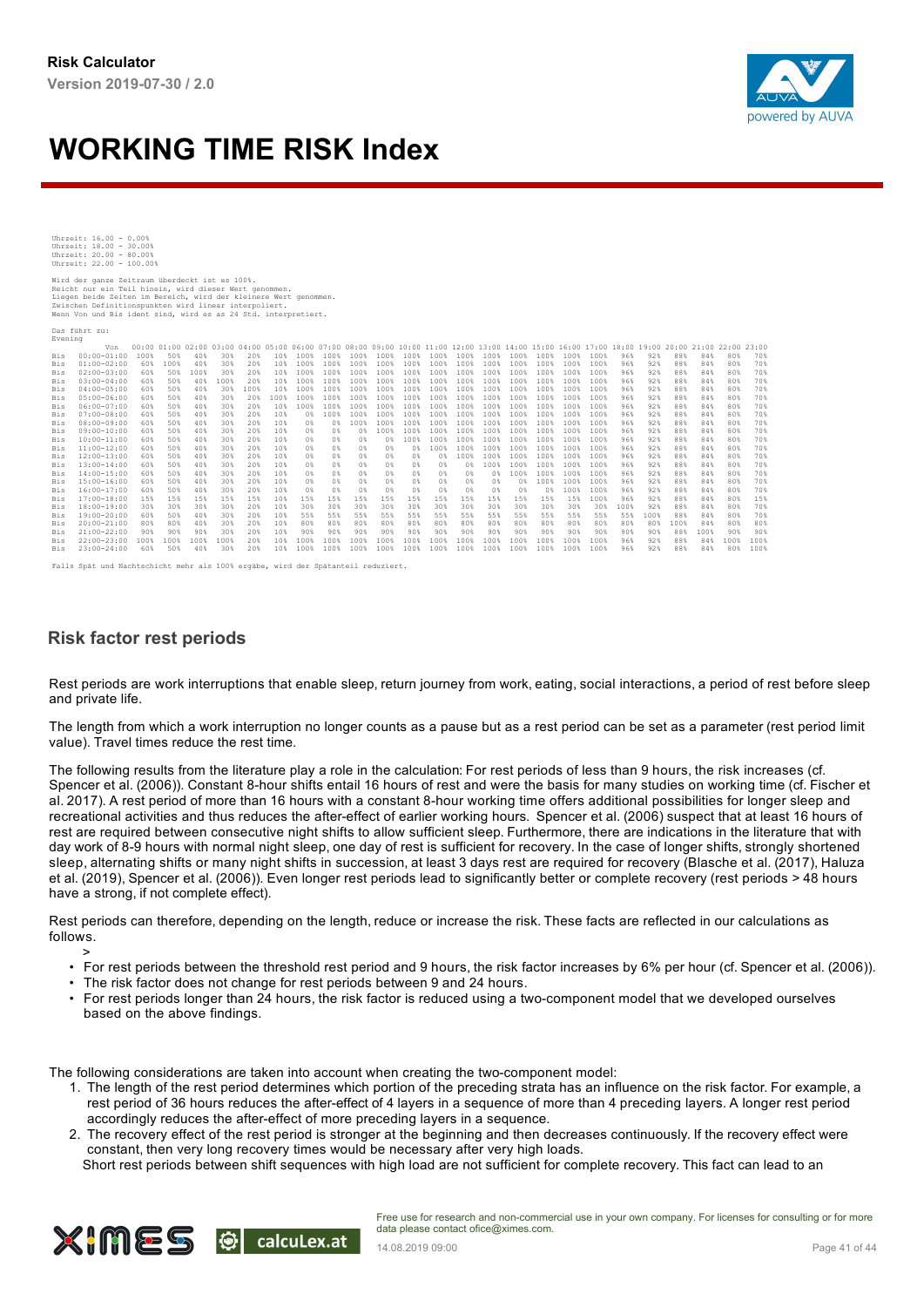



exponential growth of the risk in the calculation. This would partly lead to unrealistic risk assessments and contradicts the design recommendations (e.g. by Kundi in Gärtner et al. 2008).

Following these considerations, we first calculate, depending on the length of the rest period, how many of the shifts preceding a rest period have an after-effect on the current risk assessment. Then the decay of this after-effect is taken into account via the twocomponent model:

- 1. Reduction of the risk by a factor that decreases with time, namely: 20% from hour 24, 60% from hour 36, 85% from hour 48, 95% from hour 72, 100% from hour 96.
- 2. Reduction of risk by 30% per additional 24 hours.

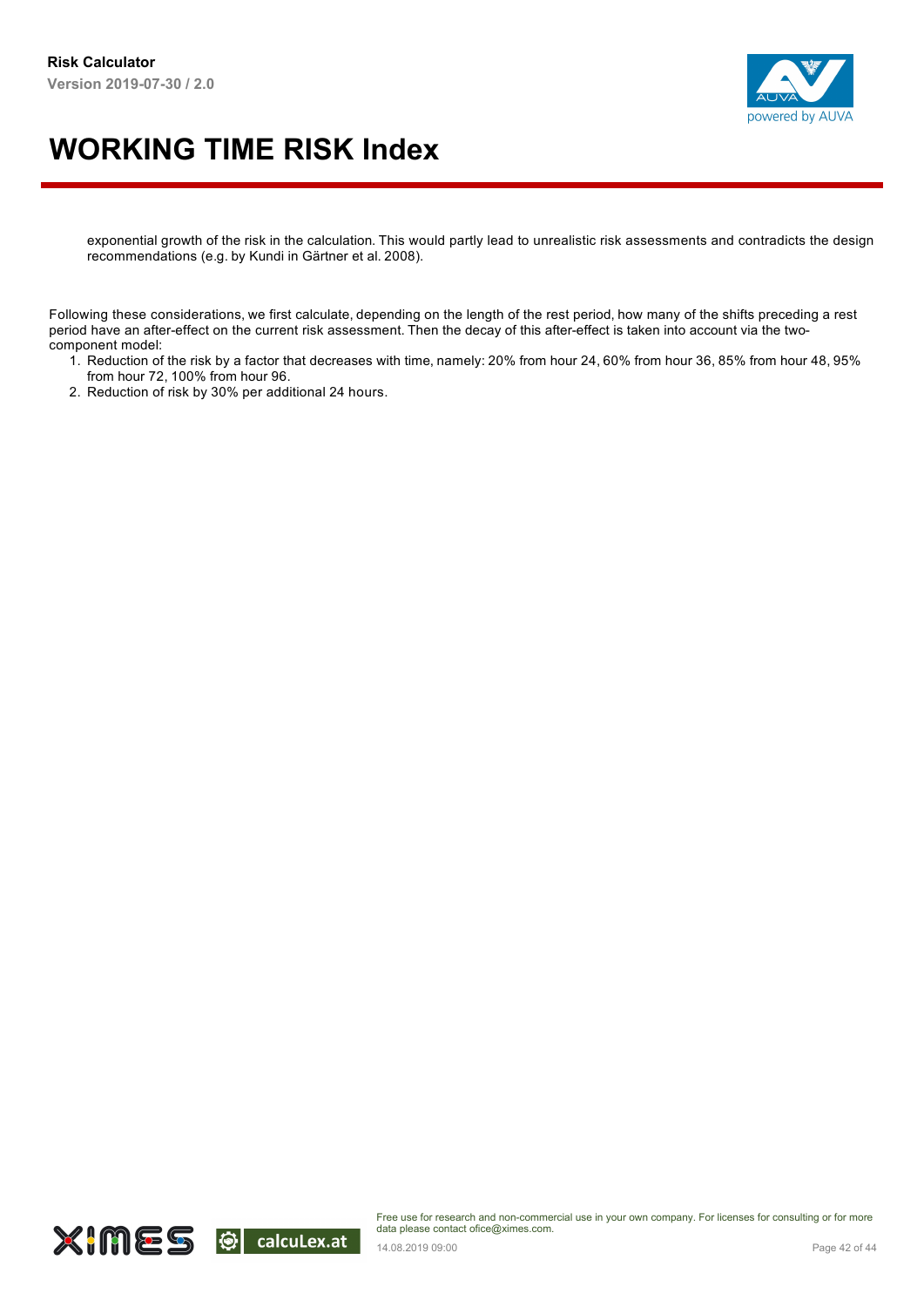

#### **Versions**

New versions will be listed here if the calculation model or the usage changes significantly. This is the case, for example, if the model is extended, improved or corrected.

Such changes are desirable and probable in terms of quality. They are consciously supported by us by providing a comprehensible representation of the calculation method.

#### **Version 2.0 (2019-07-30)**

- Improved processing of explanation texts
- Corrected error in application of value for commuting time

#### **Version 1.2 (2019-06-08)**

• Extension of the calculation of travel time risks for times over 100 minutes.

#### **Version 1.1 (2019-06-06)**

- Adjustment of the calculation of the after-effect of breaks so that breaks > 30 minutes and breaks with 30 minutes have a similar course.
- Calculation of risks set in relation to 5 days morning shift with 8h and 30 minutes break each and two days off.